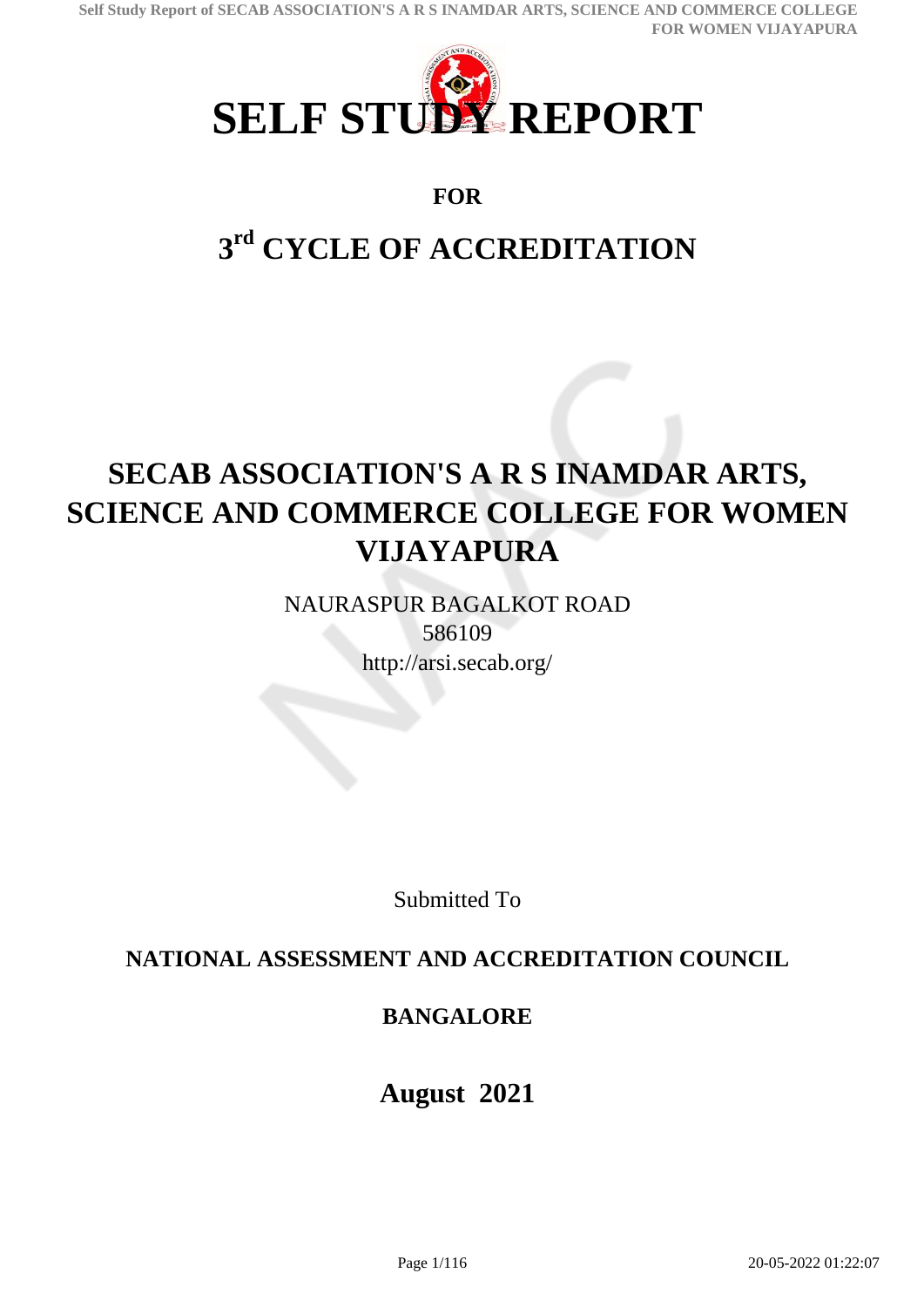## **1. EXECUTIVE SUMMARY**

## **1.1 INTRODUCTION**

The college was established in the year 1974, by Shri S.A. Punekar, the founder, and President of the SECAB Association which was founded in 1969. This college is one of the 24 institutions run by SECAB and it was the first women's college in the undivided districts of Bijapur and Bagalkot. The establishment of this college has contributed to the empowerment of women through quality education. Despite the fact that college carries a "minority" religious tag, it is significant to note that it carries "Secular" values to its core.

This college is aided and affiliated to Karnataka State Akkamhadevi Women's University, Vijayapura (2003). At present, the institution has 631 students studying in 4 programs, including one PG program in English. It was recognized by UGC as **College with Potential for Excellence (CPE)** in 2009**.**

The college is situated at a prime location of Vijayapura, making it convenient to reach safely even from the rural areas. The college campus is spread over 06 acres of land with a building standing in 43502.23 sq. mts in a three-storied building.

The significant contribution of the college is that it has brought in a paradigm shift in the empowerment and thereby emancipation of women, especially those belonging to the minorities and economically weaker sections. Such an initiative was possible due to consistent thrust on improving the teaching-learning process to the extent of creating an excellent academic atmosphere and securing university ranks every year. It has been organizing extension activities that embraced a host of issues like care for the hapless women by their skill development, efforts to improve the health of students, creating social awareness on gender inequalities, and making use of available resources in research in science and humanities.

### **Vision**

### **VISION:**

To equip women with, academic excellence, scientific outlook, good morals, positive attitude and right etiquette.

#### **Mission**

#### **MISSION:**

- 1. To strive for excellence in the pursuit of Teaching-Learning and Evaluation systems by being abreast with the dynamic changes in the global environment.
- 2. To encourage scientific and rational thinking.
- 3. To enthuse students to develop a healthy competitive spirit.
- 4. To inculcate the habit of lifelong learning.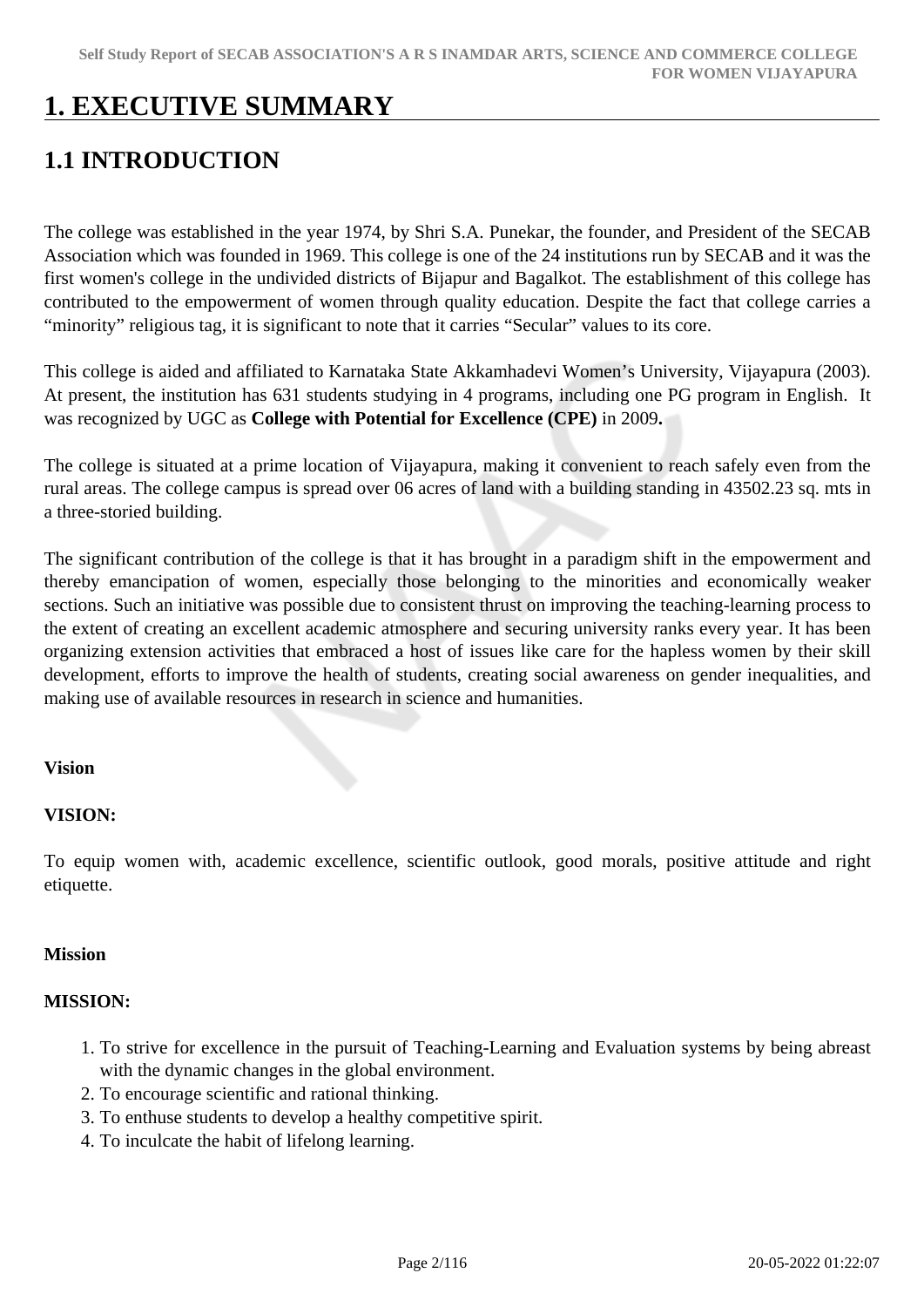## **1.2 Strength, Weakness, Opportunity and Challenges(SWOC)**

## **Institutional Strength**

- Well qualified highly experienced and dedicated staff of the college.
- Easily accessible and cooperative Management.
- Reasonable fee structure to help marginalized students.
- Students secure Ranks to university consistently and continuously.
- Increased interest and involvement of alumni.
- More than 50% of the staff with Ph.D.
- Emphasis on learning classical languages like Kannada, Sanskrit, Arabic, and optional subjects like Psychology, Geography, and Home Science to meet the varied interest of students.
- Introducing skill development programs like Account keeping, Basic Domestic Skills Development, Basic Computer Training, Spoken Kannada English Training, Basic Computer Operation Skills, and Basic Electronics.
- The locational advantage of the college is situated at a prime locality making it easy to reach even from rural areas.

#### **Institutional Weakness**

- Developing infrastructure in tune with the times, especially with the advancement in the use of ICT for pedagogical improvements.
- Difficulties experienced in bringing the students to shed their inhibitions which make them continue their non-progressive and non-competitive outlook.
- Restrictions are imposed on the college to reduce the tuition fees as most students come from poor families.
- Limited opportunities for collaborations with the institutes of eminences and Industries due to locational disadvantage of the city.
- Glitches in the vertical and horizontal mobility of the students partly because of conservative outlooks of the caretakers and locational disadvantages.

### **Institutional Opportunity**

- To strengthen the already existing outreach programs.
- To make use of e-learning resources by improving ICT.
- Improve linkages and collaborations to meet students' aspirations.
- To add outreach programs relevant to student's holistic development.
- To introduce new courses in creative writing in Kannada, Urdu, and English.
- To start Post Graduate programs in M.Sc. in Physics, Chemistry, and Mathematics.

### **Institutional Challenge**

- Maintaining a balance between traditional courses and the requirement of professional skills.
- Keeping pace with fast-changing global scenario
- To train the rural students to meet global challenges.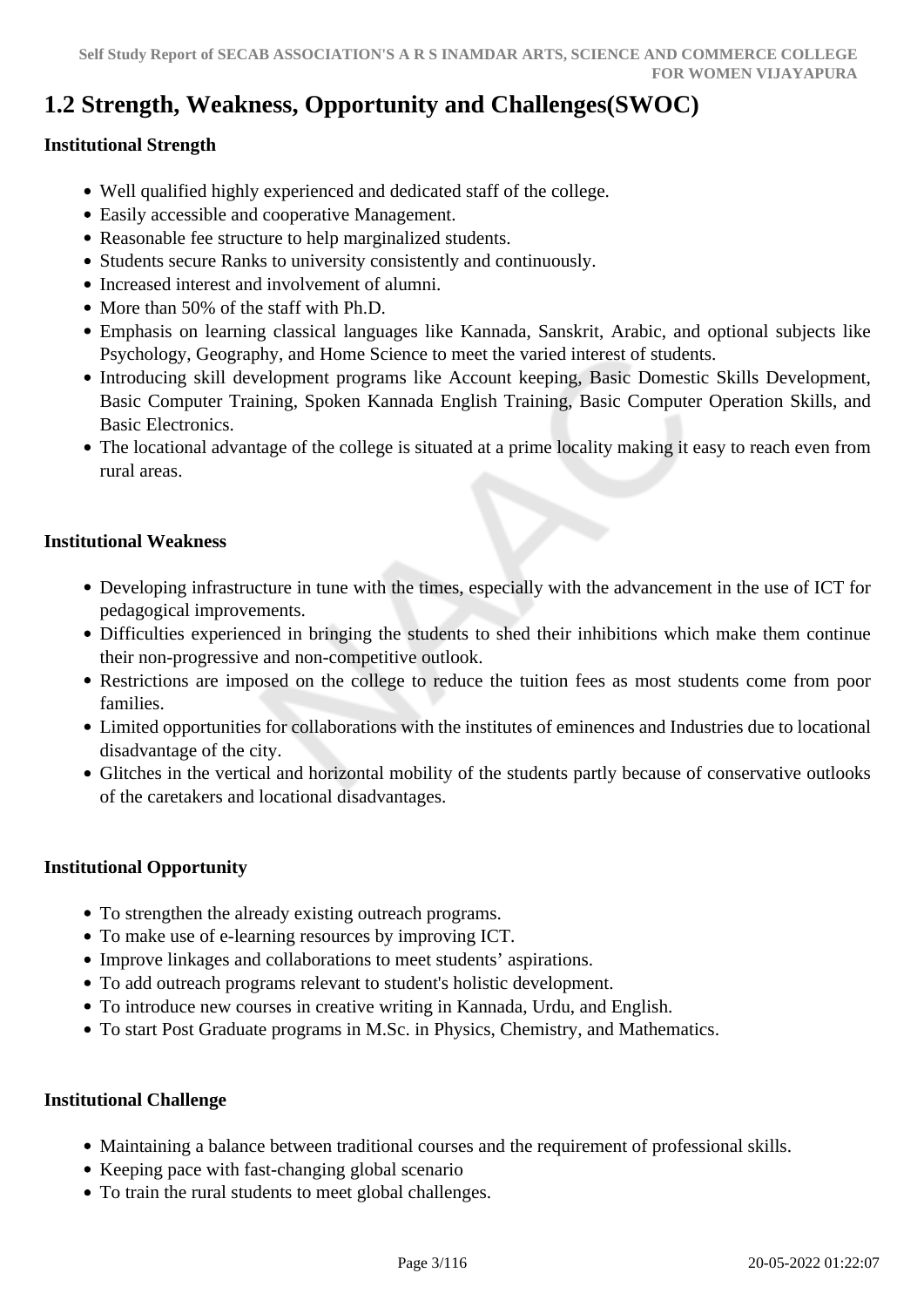- Difficulty to achieve the infrastructural growth and ICT supplement with a limited source of revenue generation.
- Maintaining a good placement record of students.

## **1.3 CRITERIA WISE SUMMARY**

## **Curricular Aspects**

- Being an affiliated college, curricula prescribed by the university is followed. Curriculum delivery is ensured through the preparation of the Academic calendar, vetted through the IQAC, and approved by the principal. The Faculty/Classroom availability, the time frame of the syllabus, evaluation dates, etc. are taken into account for preparing the calendar. The college has an examination committee to work in tandem with Academic Calendar and slots dates for CIE. These schedules are conveyed to the students verbally in the class and put on notice boards.
- Among the full-time teachers 90% participated in the activities of curriculum development and assessment and are members in the various bodies of the affiliating and also of other universities.
- Academic flexibility provided is limited to the elective course system at the UG level and CBCS at PG as per university guidelines.
- During the last five years 13 certificate courses have been conducted in Fashion Designing (3) Cash Book Writing (4) and Basic Computer Course (4). These courses are more than 30 hours in duration. Nearly 9% of students were benefitted.
- Curriculum enrichment is ensured through a host of lessons being included in the syllabus which contain topics on Gender Sensitization and human values, Environment, and Sustainability. Being a women's College, gender sensitivity aspects are well taken care of. However, to buttress it, the college invites guest lecturers and conducts seminars, debates, etc. including field visits. These initiatives have made a significant impact on students about gender issues cross-cutting their specialization streams.
- All the courses provide for experiential learning through project work/field work and therefore all the students participate in the syllabus and its transactions.
- Feedback is obtained from all the stakeholders, like students, teachers, employers, and alumni annually. Feedback is also obtained informally, through inputs received from the student council, mentors and the suggestions dropped in the suggestion box. Analysis of the feedback is done and recorded and put up to the governing council and remedial action is taken and put on the web.

## **Teaching-learning and Evaluation**

Average student enrolment is 49%. Minority and BC students comprise 86% and reaming 14% belong to SC and ST.

The students learning levels are assessed by marks scored in the entry-level examination. Those who have scored above 70% in aggregate are considered advanced learners and those scoring below 50% are treated as slow learners.

- A diagnostic test is done for Basic English language proficiency and a bridge course is conducted.
- To further correlate their achievement in learning, marks obtained in-class tests, initiative shown by the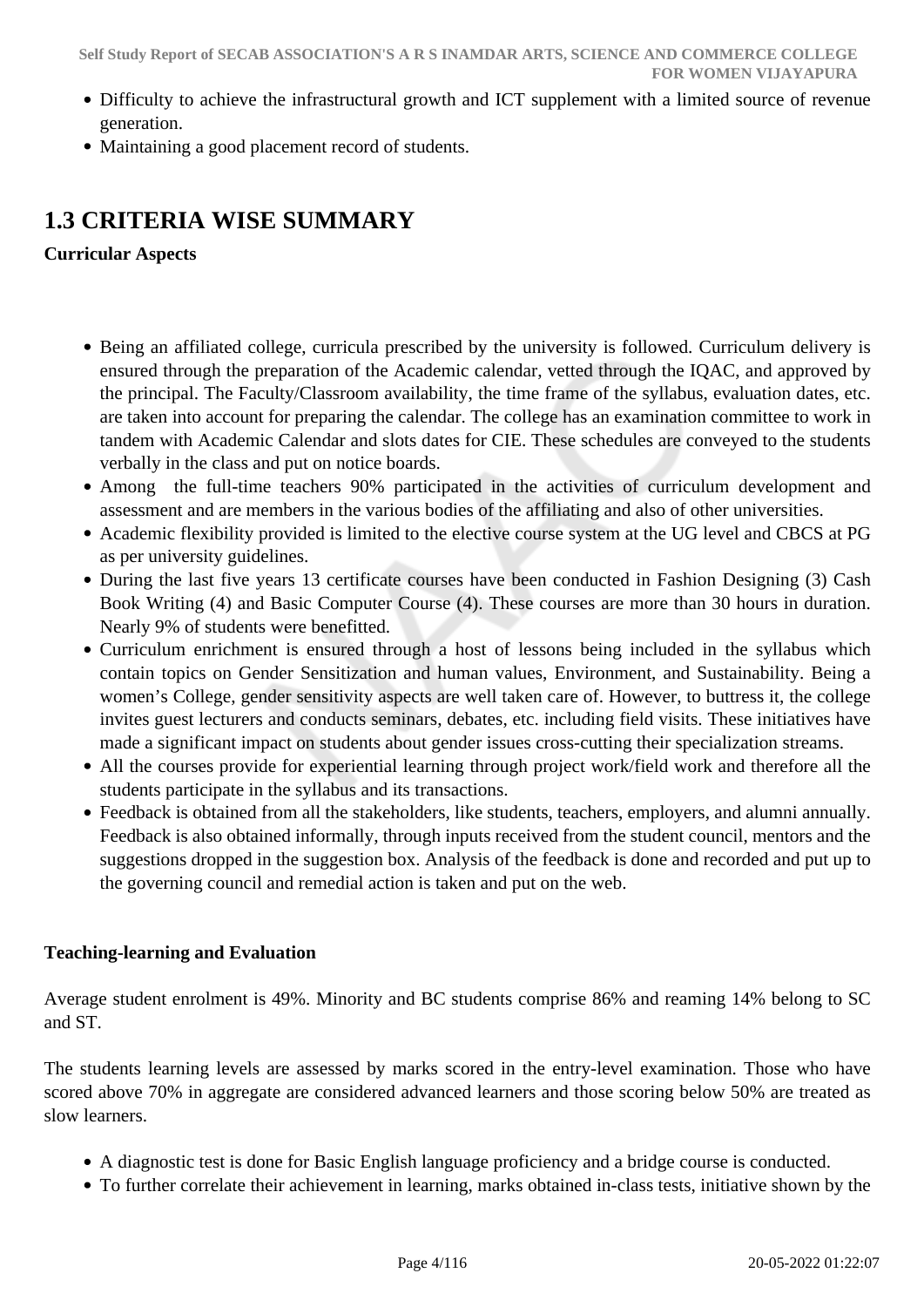student in participating in quizzes, debates, etc. are also taken into account. This has remained a dynamic process.

The student-teacher ratio is 18.1

Every effort is made to ensure that the teaching-learning process is student-centric. Assessment of learning levels, mentor inputs, and informal interactions between the teacher and students have played an important role in deciding various student-centric methods, including extensive use of ICT for subject dissemination. The basic tenet is to "provide education that sticks and is usable"

While ICT was in vogue till 2019, there has been a considerable spurt in the use of it, due to the impact of Corona disease. There are 6 classrooms that are ICT-enabled, and all the teachers are adept at it.

The Mentor System is robust with a mentor-mentee ratio of 24:1

Because the management has recruited 12 teachers on a full-time basis, the ratio of full-time teachers against sanctioned posts is 72%. During the last five years, there has been considerable in acquiring Ph. D. and M. Phil degrees. 33.5% of the teachers are Ph.D. holders. The average teaching experience is 19.5 years.

The evaluation system is transparent and robust in frequency mode. Any grievances on this issue are settled in a transparent manner and in time.

PO's PSO's and CO's are yet to be finalized by the affiliating university. Yet, this college has made an effort to write them.

Measuring the outcomes of the teaching are yet to be formalized with a discreet methodology. The excellent results of the students and career progression and employment are indicators of the outcomes of programs.

### **Research, Innovations and Extension**

- During 2014-15 and 2015-16 Rs. 13,325 were received from UGC and for research.
- HoD's of Kannada and Sociology are recognized as Research Guides and are guiding 6 Research Scholars. The guide ship is through Kannada University Hampi, Karnataka.
- Departments of Home Science, Kannada, Arabic, and Zoology have undertaken research projects during the last five years 25 Departments offer academic programs.
- The college enjoyed CPE status from 2009-2014. This enabled the college to establish a 'Science Research Centre'.
- The facilities available at the research center are predominantly for the synthesis of nano materials and co-related experiments.
- This has helped 7 Research Scholars and more than 25 PG students.
- Department of Mathematics analyzed the learning levels of students of our association's primary and secondary schools and provided solutions to improve their learning ability.
- HoD of Kannada Department is guiding research scholars doing research folk dramas and HoD of Sociology is guiding the scholars on the study of health problems due to malnutrition at Raichur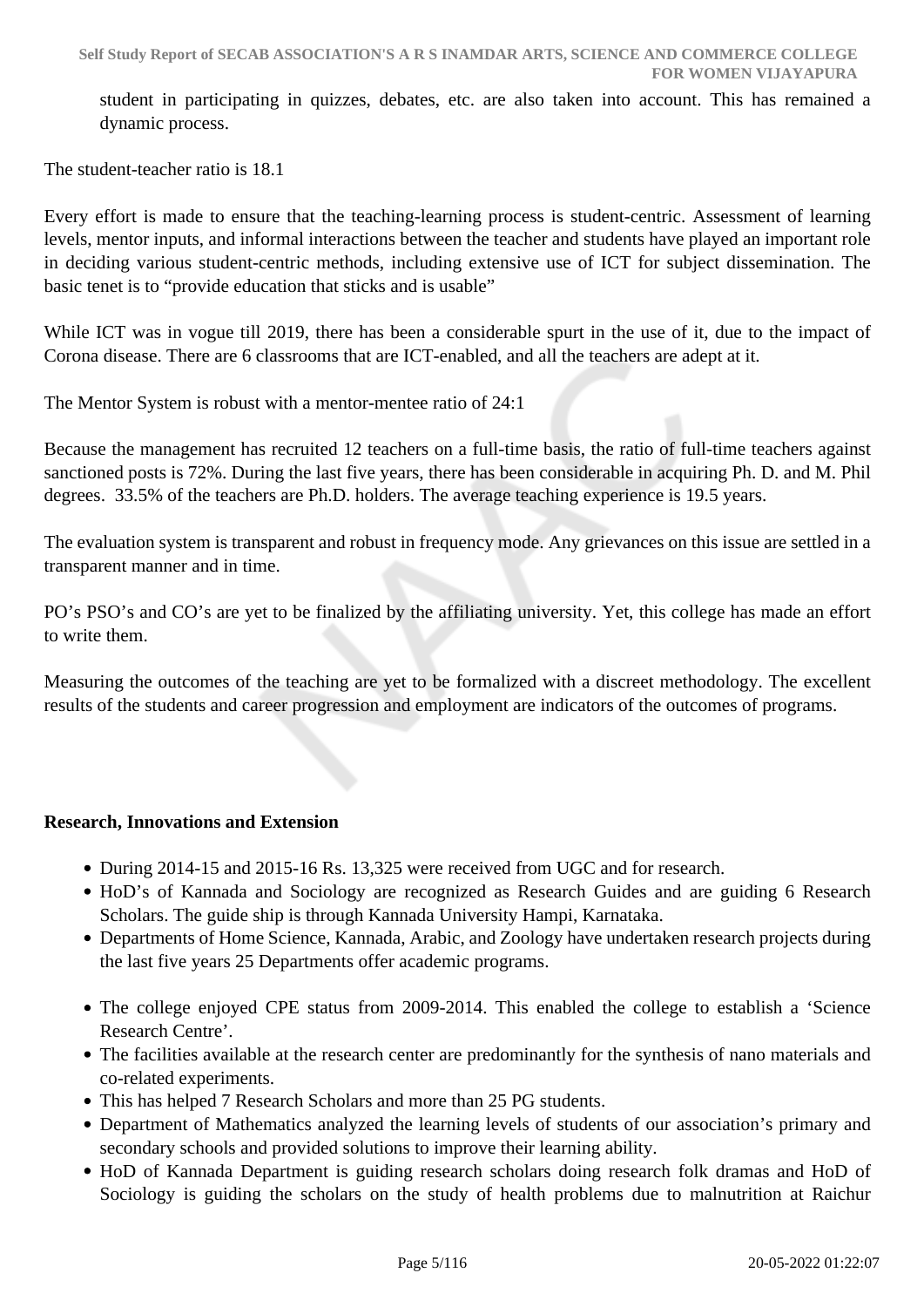District.

- Most of our teachers are invited by the affiliating universities and other Universities to share and transfer their knowledge.
- 42 research papers were published in the journals notified by UGC and 37 Chapters in edited books and papers published

Department of Geography undertook a tree plantation program and was involved in rainwater harvesting.

- Department of Home Science is involved in providing tailoring training and issuing sewing machines free of cost. Extension activities that focus on holistic development in the neighborhood are conducted.
- We did not seek any awards for our extension activities.
- NSS and YRC have undertaken 29 extension activities and 1891 students were involved, over the last five years
- The college is in collaboration with two UG Colleges for staff and resource exchange and has 5 functional MoUs with Rural Development and Self Employment Training (RUDEST) and District Training Institute (DTI) of Vijayapura, for providing exposure to students for further self-employment schemes.

### **Infrastructure and Learning Resources**

- The college has 23 classrooms, including 2 smart-class rooms and 10 ICT enabled, and one seminar hall.
- In all 80 computers are available to meet teaching-learning and 04 for office use.
- The library has adequate learning/referral resources including e-learning resources.
- Of the 9 laboratories, one is a research lab, rest labs are for Science (Physics, Chemistry Zoology Botany Home Science and Computer Science), Geography, Phycology, and Language.
- Adequate sports facilities are available for indoor sports and for outdoor games. The sports field situated on the other side of the road is used.
- For the conduct of cultural activities, a college seminar hall and open space are utilized.
- 9 classrooms and one seminar-h0ll are ICT enabled LMS, wifi is available. The percentage is 73.3.
- Expenditure incurred on augmentation for infrastructure is 74 lakhs.
- LMS (new Genlib) began in 2007 and was updated from time to time. The present version is 3.2 Helenium.
- Have subscriptions to 6 e-learning resources.
- An average of 1.71 Lakhs expenditure is incurred in the purchase of books and e-books subscriptions.
- LAN is made available in the computer lab, (office and library).
- Student computer ratio is  $8:1$
- Internet BW, 100 MBPS.
- The average expenditure on maintenance excluding the salary components is 64%.

The college is guided by the following policies.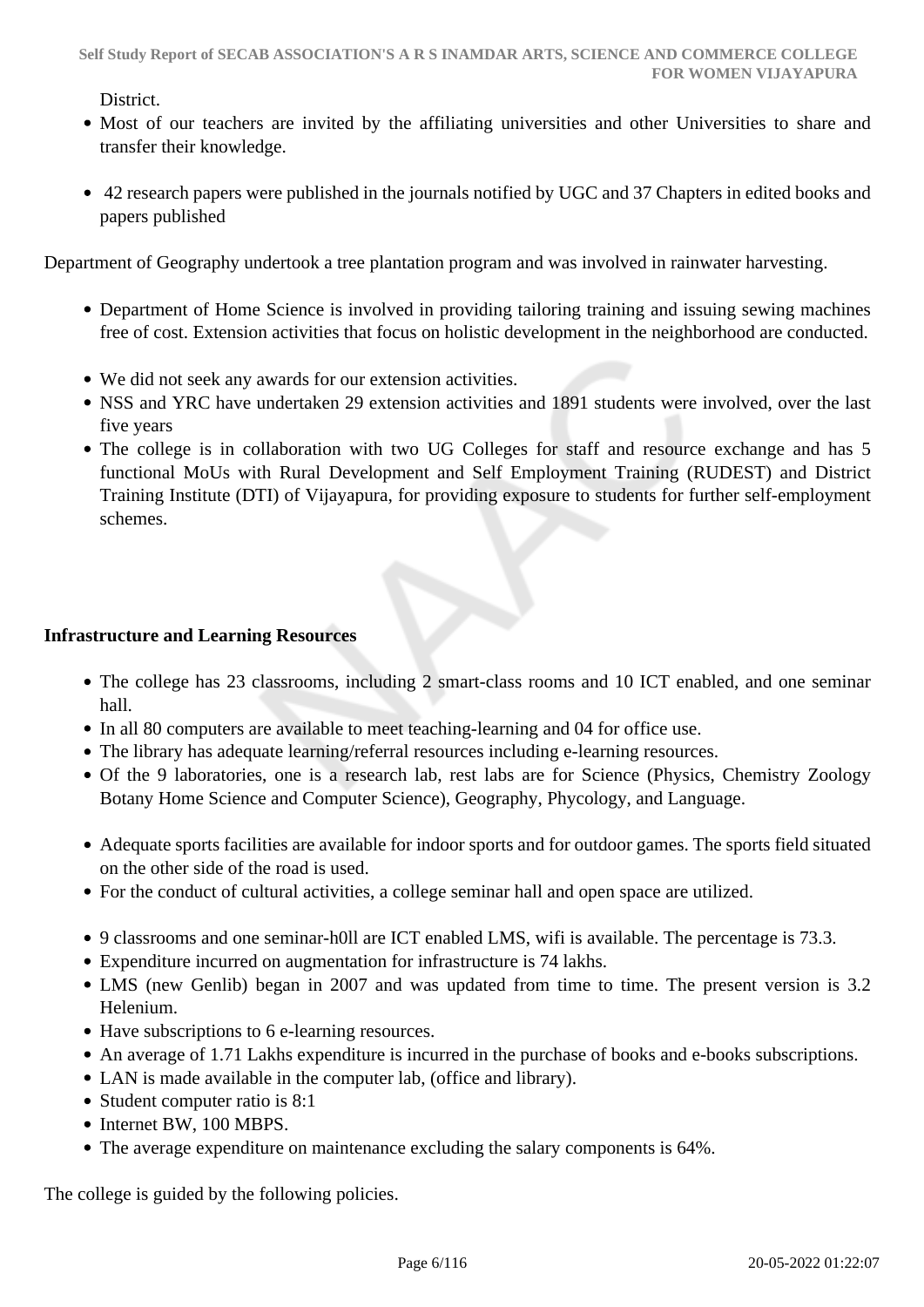- The central construction cell of the Association will take care of any construction jobs of the college.
- Maintaining the cleanliness of the campus is looked after by a separate committee.
- Each department head will manage their department.
- Building committee Accounts are jointly operated by the Principal and Dr. S. H. Malghan.
- A hardware cell is established to maintain computers and other related equipment.
- The Electrical Maintenance cell is responsible for electrical maintenance.

### **Student Support and Progression**

- More than 1500 students have been provided scholarships over the last five years.
- Programs to build and enhance the skills of the students like communication, soft skills, yoga, and activities to improve health and hygiene are conducted.
- Guidance and coaching for various competitive examinations are provided.
- Mechanism of providing counseling regarding their grievances, harassment, and ragging exists.
- Counseling is done by the Department of Psychology.
- The college has constituted a committee of senior teachers to look into the cases of ragging sexual harassment and other grievances.
- Career guidance and placement cell to inform and guide the students about job opportunities, recruitment drives. About 15% of students are benefitted from this cell.
- The institute has always taken care of the progression of the students for higher education after their graduation here. About 44% of students are guided and encouraged for higher courses like B. Ed., M.A./M.Sc./M.Com./M.Phil /Ph.D., Even persuade Post Doctoral Fellowships.
- The college has also been guiding students for state and national level examinations like SDA, FDA, PSI, PDO, K-SET, CET, NET, TET, CTET, and IBPS Though the response for this scheme is slow, the Institute is after this objective.
- The Institute has taken complete responsibility for encouraging and guiding students for sports, cultural and other activities at state and national levels. Many students have shown outstanding performance.
- The college has a Students' Union to build democratic spirit and develop leadership qualities among the students. Elections are conducted through the secret ballot by using EVM apps.
- The institute has made adequate provisions for giving fair representation to the students so that they actively participate in the activities and the development of the college creating different portfolios in the students' union and they are given representation in NSS, IQAC Library Committee, Students Grievances Cell, Students Welfare Committee, similarly in Sports and Cultural Committees.
- The institute has established Alumni Association in 2004 and registered in the year 2014 and involves its alumnae effectively in the developmental activities of the college.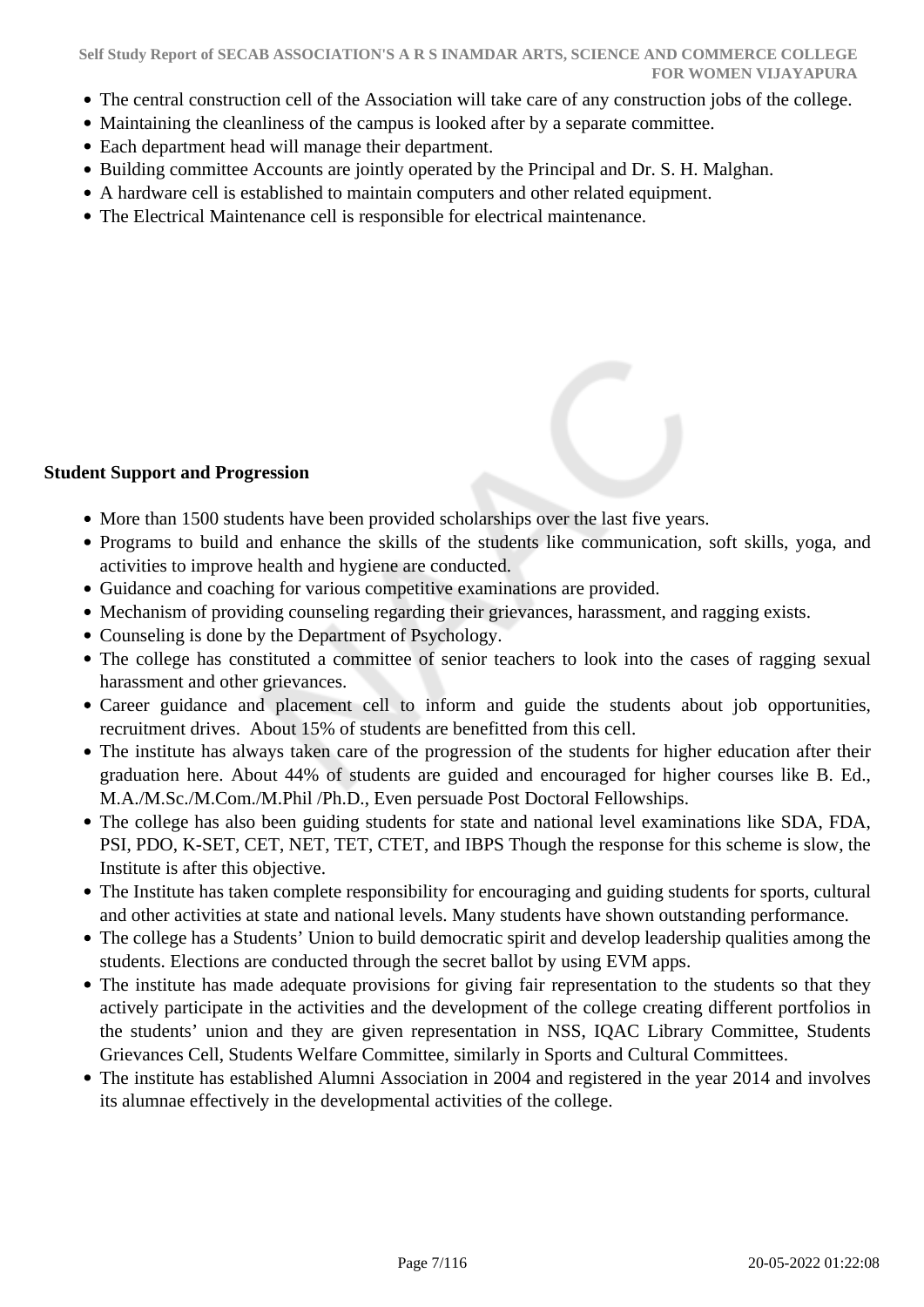#### **Governance, Leadership and Management**

As this college functions under SECAB Association and Women's University, the leadership of the college holds the college's vision and mission to its heart. The governance of the college is vested with the Governing Council.

To ensure effective decentralization and participatory management the college has created the post of Vic-Principal, also, there are 16 subcommittees including IQAC Co-coordinator. These committees work in a participative mode of functioning in a harmonious manner.

Effective deployment of the perspective plan made by the college has resulted in:

- 1. Construction of 3rd floor of 4620 Sq ft area, 09 classrooms.
- 2. Improvement in seminar hall of 1400 Sq. ft. with a seating capacity for 300 students.
- 3. Introducing PG course in English subject.

Measures for welfare of teaching and non-teaching staff are in place and effective. Financial help is provided to teachers.

As most of the teachers have already undergone training faculty development programs were attended by 6 teachers.

Performance Appraisal is done as per UGC guidelines (in consultation with the association regulations)

Internal / External audits are conducted regularly.

It has not been possible to receive funds from NGOs.

IQAC of the college is for institutionalizing the quality assurance initiatives. Two Practices have been initiated by IQAC

- 1. Thrust on improving the teaching-learning system through use of ICT, e-Journals, INFLIBNET, ebooks, Shodhganga etc.
- 2. By establishing Research Centre at the college, thrust laid on research activities.
- 5 teachers have been honored with Ph. D. degrees.
- 2 teachers are recognized as research supervisors from Kannada University, Hampi.
- For training the students and resource sharing, the college has established functional linkages and MoU's with institutions.

IQAC conducts periodical meetings, AAA & analysis of feedback.

Review of teaching-learning process and methodologies is done through the process of structured feedback and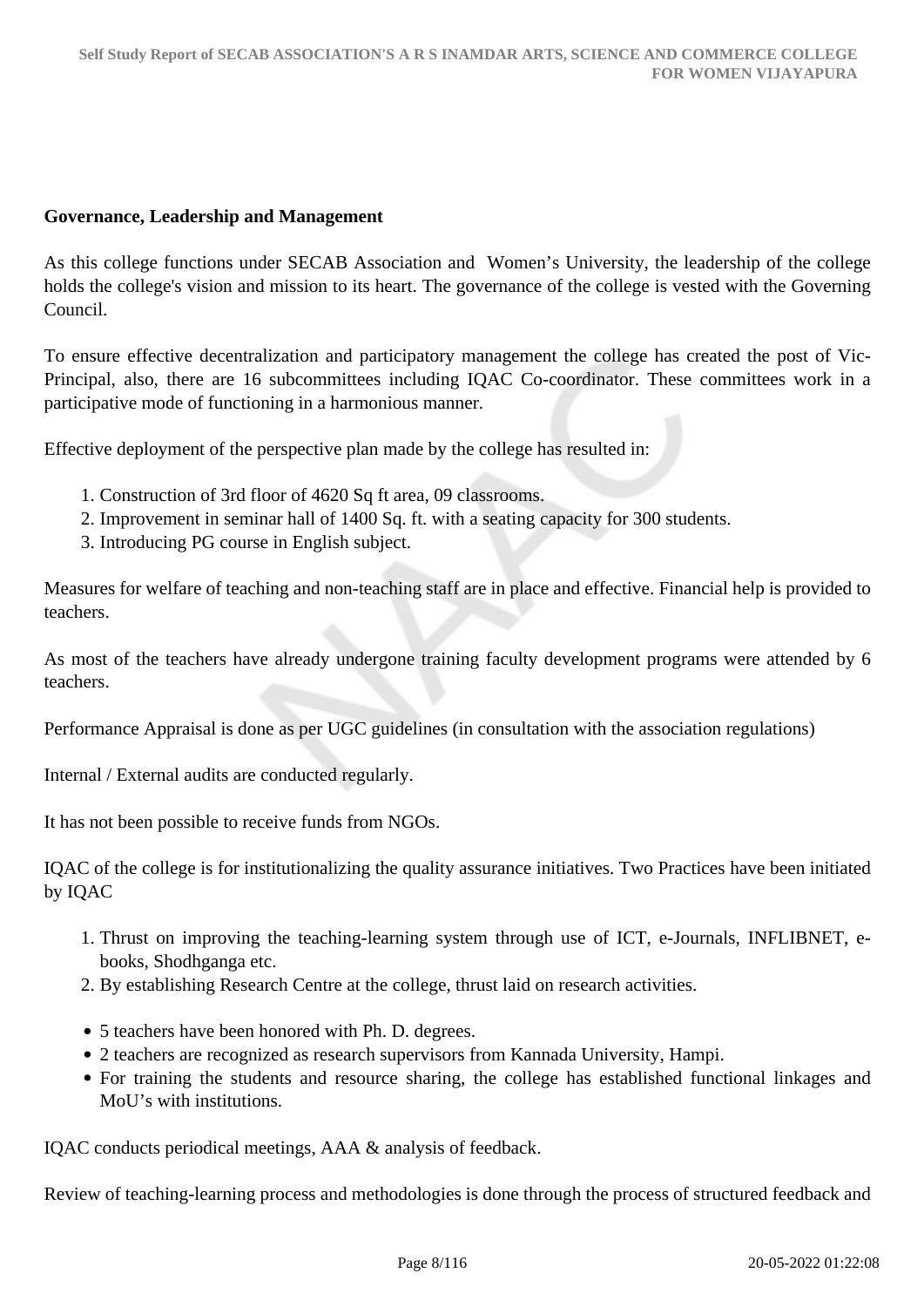a Review of learning outcomes. This has helped to identity the slow and advanced learners.

Following of an academic diary, where day-to-day teaching-learning activities are maintained.

Teachers follow participative learning, experiential learning, and problem-solving methodologies.

Quality assurance initiative by IQAC

- 1. Regular meeting of IQAC
- 2. Annual quality assurance report (AQAR)
- 3. Academic and administrative Audit (AAA)

### **Institutional Values and Best Practices**

- The measures initiated by the college for the promotion of gender equity are, the inclusion of a topic on "Female Foeticide" I for UGn the syllabus of Sociology for UG students of the university.
- Fight against malnutrition is done through creating awareness in the neighborhood and also by providing assistance in kind.
- Programs on "Awareness on legal rights of women" are conducted regularly by arranging special lectures.
- Keeping students abreast on current issues on gender equality and sensitization is ensured through seminars, debates.
- The safety and security of the students are ensured rigorously.
- A common room is available for the students.
- Counseling facilities are available at the Department of Psychology-
- Degradable and non-degradable waste is systematically disposed of.
- E-waste is disposed of through a contractor.
- The college has undertaken rainwater harvesting, bore well recharge, and construction of tanks to create a better ecosystem.
- Campus is plastic free, landscape with trees and plants,
- Restricted use of automobiles on the campus is enforced.
- Green Audit is done.
- Environmental promotion activities are undertaken in areas beyond the campus.
- Ramps are built on the ground floor and disabled friendly washroom is available.
- Scribes can be provided for writing to the needy students as and when required.
- A Wheel chair is available to provide an inclusive environment.
- Some of the extension/ outreach activities include: sensitizing the students on human suffering, creating harmony towards cultural, linguistic, communal diversity.
- Voter awareness programs are conducted as also the provisions of constitution relevant to the needs of students are dissiminated.
- Code of conduct for students, and other staff members exists,
- institute celebrates national and international commemorative days observed.

Two Best practices of the institute are Secular Practice prevalent at the college and entrepreneurial skills to the hapless women.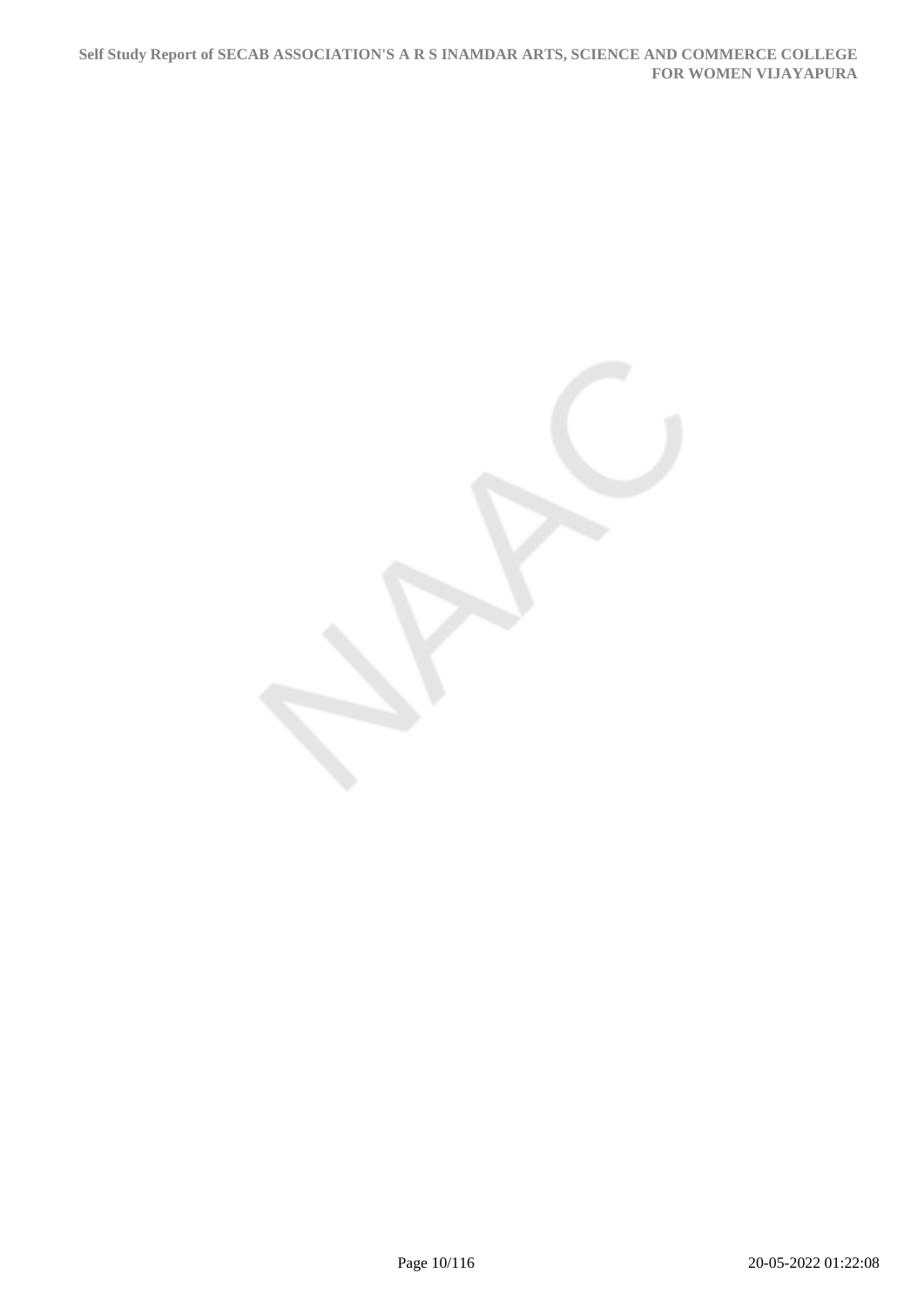## **2. PROFILE**

## **2.1 BASIC INFORMATION**

| <b>SECAB ASSOCIATION'S A R S INAMDAR</b><br>ARTS, SCIENCE AND COMMERCE COLLEGE<br>FOR WOMEN VIJAYAPURA |
|--------------------------------------------------------------------------------------------------------|
| Nauraspur Bagalkot Road                                                                                |
| Vijayapura                                                                                             |
| Karnataka                                                                                              |
| 586109                                                                                                 |
| http://arsi.secab.org/                                                                                 |
|                                                                                                        |

| <b>Contacts for Communication</b> |                      |                                          |               |             |                            |
|-----------------------------------|----------------------|------------------------------------------|---------------|-------------|----------------------------|
| <b>Designation</b>                | <b>Name</b>          | <b>Telephone with</b><br><b>STD Code</b> | <b>Mobile</b> | Fax         | <b>Email</b>               |
| Principal(in-<br>charge)          | Mohammed<br>Afzal    | 08352-277490                             | 9448240056    | 08352-27735 | secabarsicwb@gm<br>ail.com |
| IQAC / CIQA<br>coordinator        | Chidambar L<br>Patil | 08352-271389                             | 9449534987    |             | plchidambar@gma<br>il.com  |

| <b>Status of the Institution</b>                                                      |              |
|---------------------------------------------------------------------------------------|--------------|
| <b>Institution Status</b>                                                             | Grant-in-aid |
| <b>CONTRACTOR</b><br>$\mathbf{a}$ $\mathbf{r}$ $\mathbf{a}$ $\mathbf{r}$ $\mathbf{a}$ |              |

| Type of Institution |           |  |
|---------------------|-----------|--|
| By Gender           | For Women |  |
| By Shift            | Regular   |  |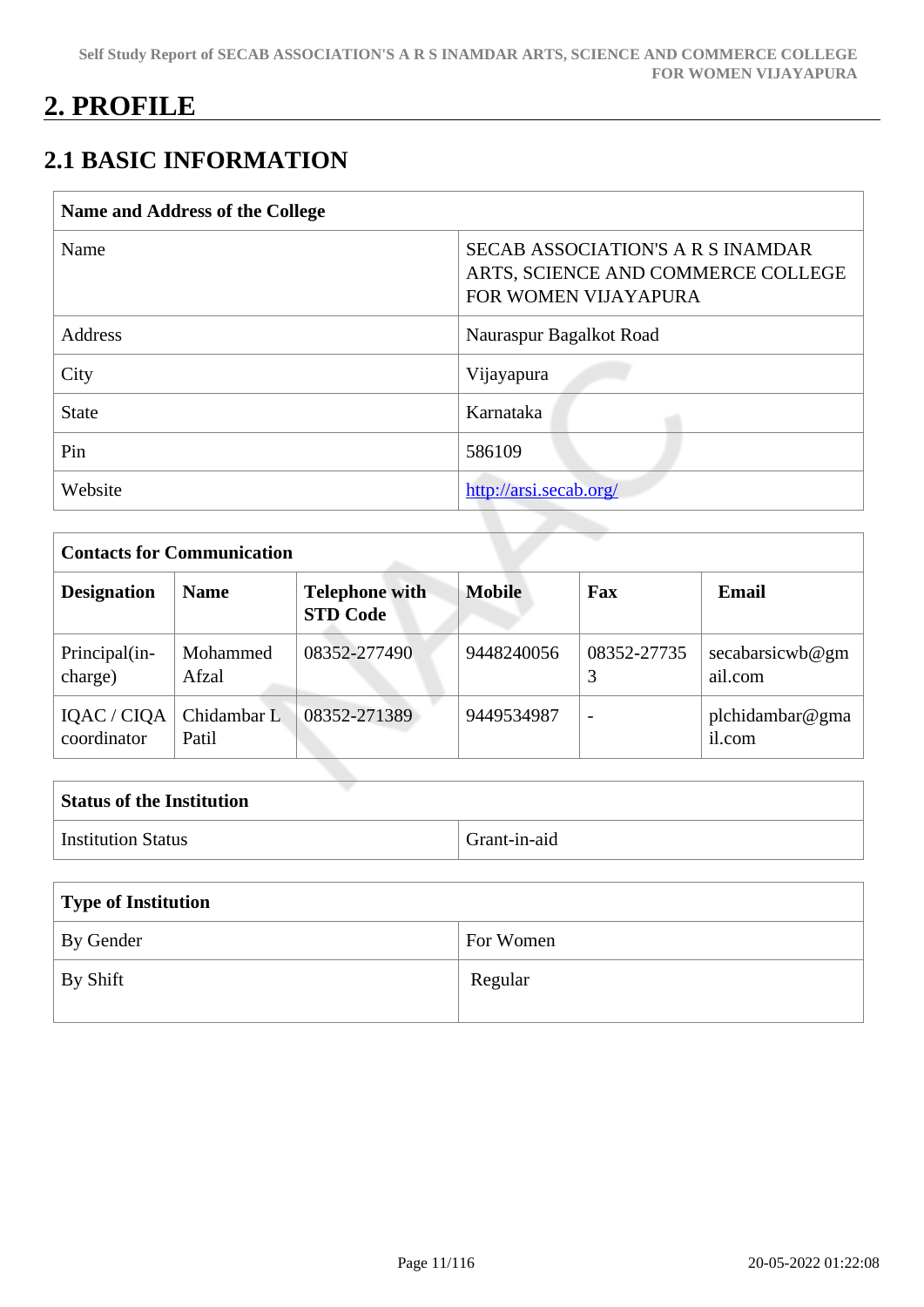| <b>Recognized Minority institution</b>     |                                        |  |
|--------------------------------------------|----------------------------------------|--|
| If it is a recognized minroity institution | Yes<br><b>Minority Certificate.pdf</b> |  |
| If Yes, Specify minority status            |                                        |  |
| Religious                                  | Yes                                    |  |
| Linguistic                                 |                                        |  |
| Any Other                                  |                                        |  |

| <b>Establishment Details</b>         |              |
|--------------------------------------|--------------|
| Date of establishment of the college | $06-06-1974$ |

 **University to which the college is affiliated/ or which governs the college (if it is a constituent college)**

| <b>State</b> | <b>University name</b>              | <b>Document</b>      |
|--------------|-------------------------------------|----------------------|
| Karnataka    | Karnataka State Women<br>University | <b>View Document</b> |

| <b>Details of UGC recognition</b> |            |                      |  |
|-----------------------------------|------------|----------------------|--|
| <b>Under Section</b>              | Date       | <b>View Document</b> |  |
| 2f of UGC                         | 14-02-1977 | <b>View Document</b> |  |
| 12B of UGC                        | 27-02-1990 | <b>View Document</b> |  |

## **Details of recognition/approval by stationary/regulatory bodies like AICTE,NCTE,MCI,DCI,PCI,RCI etc(other than UGC)**

| <b>Statutory</b><br><b>Regulatory</b><br><b>Authority</b> | <b>Recognition/App</b><br>roval details Inst $\vert$ year(dd-mm-<br><b>itution/Departme</b><br>nt programme | Day, Month and<br>yyyy) | <b>Validity in</b><br>months | <b>Remarks</b> |
|-----------------------------------------------------------|-------------------------------------------------------------------------------------------------------------|-------------------------|------------------------------|----------------|
| No contents                                               |                                                                                                             |                         |                              |                |

No contents

| <b>Details of autonomy</b>                                                                                                           |    |  |
|--------------------------------------------------------------------------------------------------------------------------------------|----|--|
| Does the affiliating university Act provide for<br>conferment of autonomy (as recognized by the<br>UGC), on its affiliated colleges? | No |  |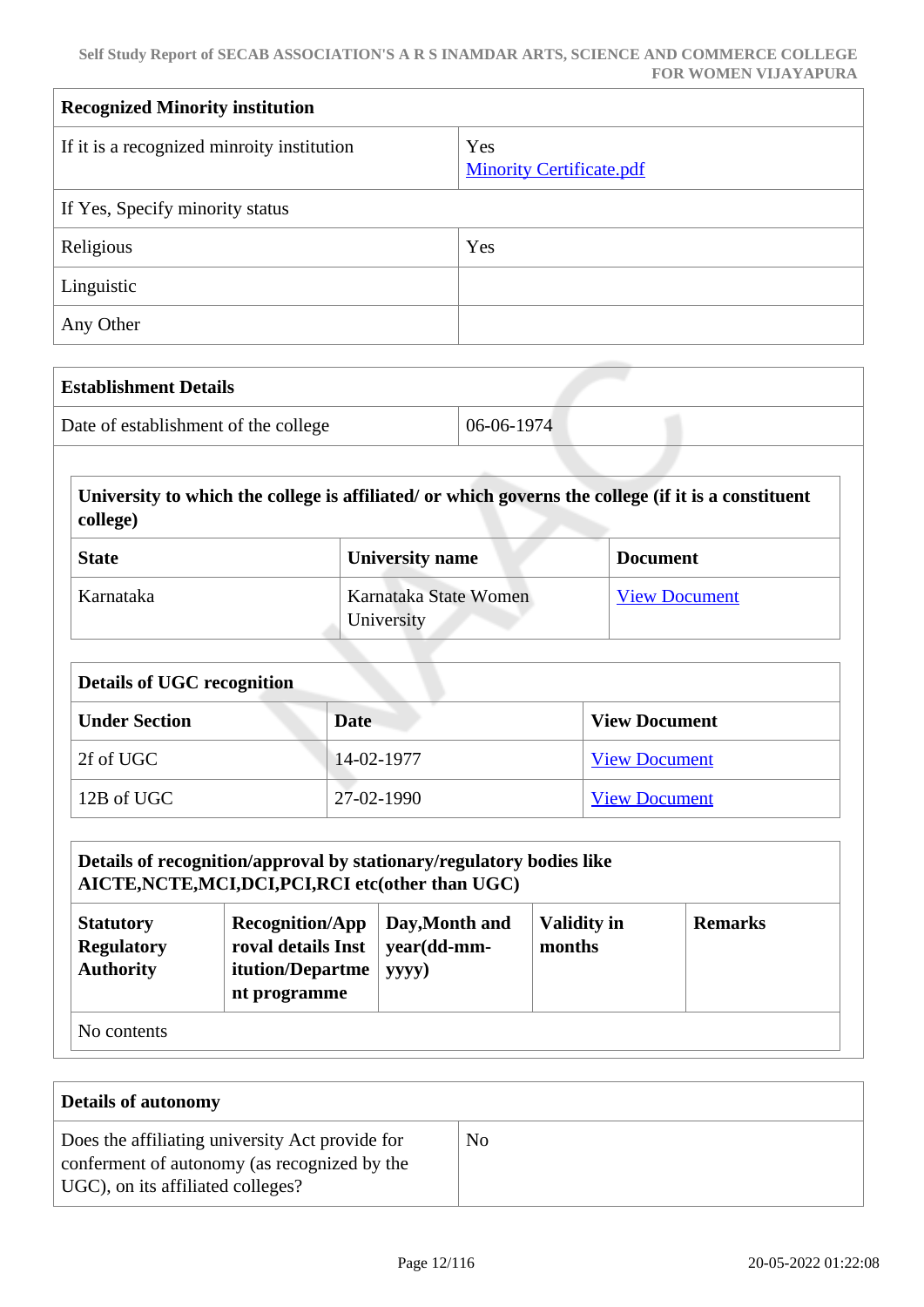| <b>Recognitions</b>                                                                  |    |
|--------------------------------------------------------------------------------------|----|
| Is the College recognized by UGC as a College<br>with Potential for Excellence(CPE)? | No |
| Is the College recognized for its performance by<br>any other governmental agency?   | No |

| <b>Location and Area of Campus</b> |                         |           |                                |                             |
|------------------------------------|-------------------------|-----------|--------------------------------|-----------------------------|
| <b>Campus Type</b>                 | <b>Address</b>          | Location* | <b>Campus Area</b><br>in Acres | Built up Area in<br>sq.mts. |
| Main campus<br>area                | Nauraspur Bagalkot Road | Urban     | 6.15                           | 6065.02                     |

## **2.2 ACADEMIC INFORMATION**

|                           |                                         |                                     |                                             |                                        | Details of Programmes Offered by the College (Give Data for Current Academic year) |                                             |
|---------------------------|-----------------------------------------|-------------------------------------|---------------------------------------------|----------------------------------------|------------------------------------------------------------------------------------|---------------------------------------------|
| Programme<br><b>Level</b> | <b>Name of Pr</b><br>ogramme/C<br>ourse | <b>Duration</b> in<br><b>Months</b> | <b>Entry</b><br>Qualificatio<br>$\mathbf n$ | <b>Medium of</b><br><b>Instruction</b> | <b>Sanctioned</b><br><b>Strength</b>                                               | No.of<br><b>Students</b><br><b>Admitted</b> |
| <b>UG</b>                 | <b>BSc, Physics</b>                     | 36                                  | <b>PUC</b>                                  | English                                | 120                                                                                | 70                                          |
| <b>UG</b>                 | <b>BSc, Chemist</b><br>ry               | 360                                 | <b>PUC</b>                                  | English                                | 120                                                                                | 101                                         |
| <b>UG</b>                 | BSc, Mathem<br>atics                    | 36                                  | <b>PUC</b>                                  | English                                | 120                                                                                | 70                                          |
| <b>UG</b>                 | BA, Home<br>Science                     | 36                                  | <b>PUC</b>                                  | English                                | 120                                                                                | 14                                          |
| <b>UG</b>                 | BSc, Botany                             | 336                                 | <b>PUC</b>                                  | English                                | 120                                                                                | 32                                          |
| <b>UG</b>                 | BSc, Botany                             | 336                                 | <b>PUC</b>                                  | English                                | 120                                                                                | 30                                          |
| <b>UG</b>                 | <b>BSc,Comput</b><br>er Science         | 336                                 | <b>PUC</b>                                  | English                                | 120                                                                                | 16                                          |
| <b>UG</b>                 | BA, English                             | 360                                 | <b>PUC</b>                                  | English                                | 240                                                                                | 74                                          |
| <b>UG</b>                 | BA, Kannada                             | 36                                  | <b>PUC</b>                                  | Kannada                                | 240                                                                                | 21                                          |
| <b>UG</b>                 | BA, Urdu                                | 36                                  | <b>PUC</b>                                  | Urdu                                   | 240                                                                                | 27                                          |
|                           |                                         |                                     |                                             |                                        |                                                                                    |                                             |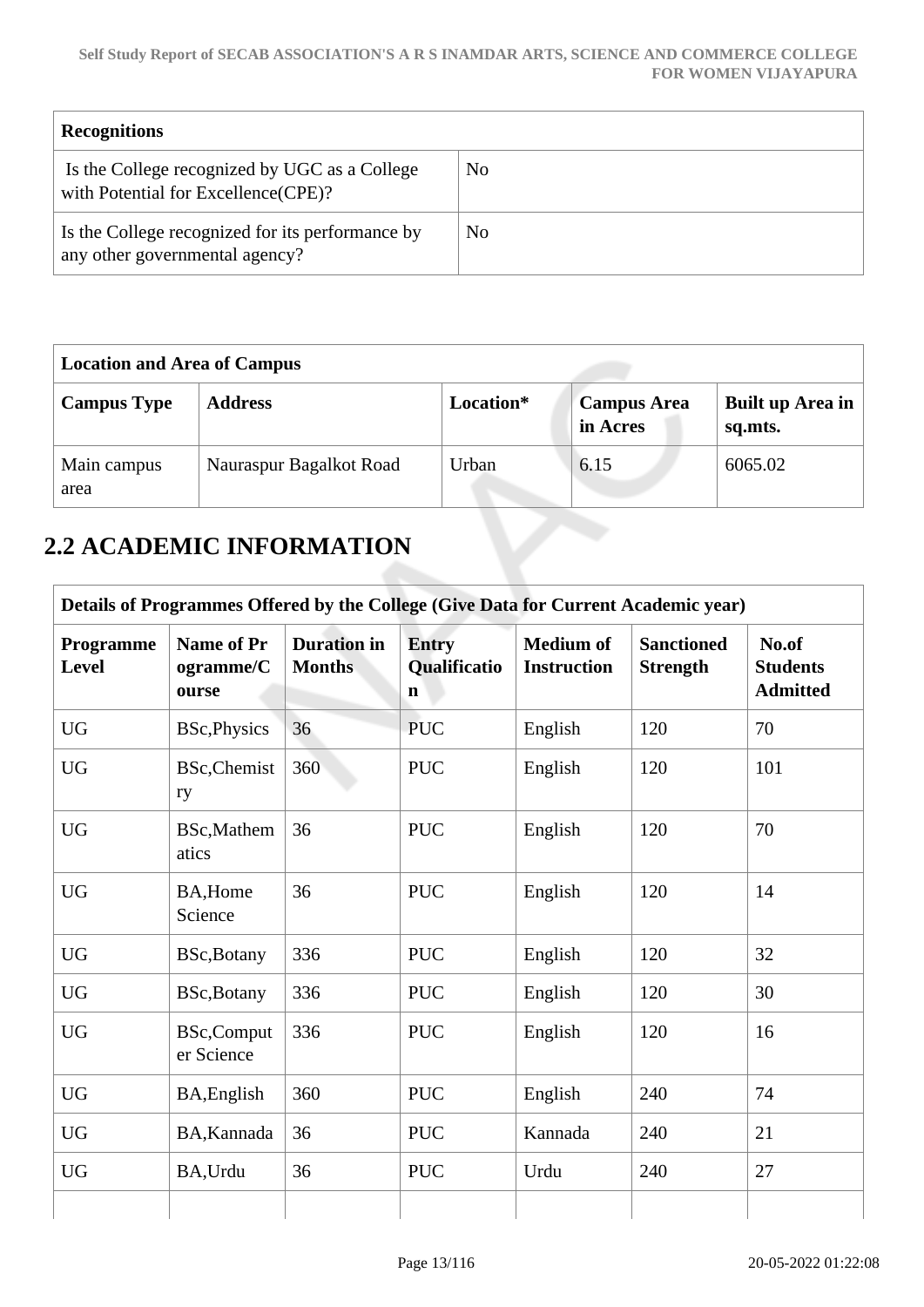| <b>UG</b>        | BA, Hindi                                      | 36  | <b>PUC</b> | Hindi                    | 240 | 17               |
|------------------|------------------------------------------------|-----|------------|--------------------------|-----|------------------|
| <b>UG</b>        | BA, Arabic                                     | 36  | <b>PUC</b> | $English +$<br>Khandeshi | 240 | 11               |
| <b>UG</b>        | BA, Sanskrit                                   | 36  | <b>PUC</b> | Sanskrit                 | 240 | 8                |
| <b>UG</b>        | <b>BA, History</b>                             | 36  | <b>PUC</b> | $English +$<br>Kannada   | 240 | 39               |
| ${\rm U}{\rm G}$ | BA, Sociolog<br>y                              | 36  | <b>PUC</b> | $English +$<br>Kannada   | 240 | 28               |
| <b>UG</b>        | BA, Geograp<br>hy                              | 36  | <b>PUC</b> | English $+$<br>Kannada   | 240 | 11               |
| <b>UG</b>        | BA, Economi<br>$\mathbf{c}\mathbf{s}$          | 36  | <b>PUC</b> | English $+$<br>Kannada   | 240 | $\boldsymbol{0}$ |
| UG               | BA, Psycholo<br>gy                             | 36  | <b>PUC</b> | $English +$<br>Kannada   | 240 | 16               |
| <b>UG</b>        | BA, Educatio<br>$\mathbf n$                    | 36  | <b>PUC</b> | English $+$<br>Kannada   | 240 | $\overline{0}$   |
| <b>UG</b>        | <b>BA, Political</b><br>Science                | 36  | PUC        | $English +$<br>Kannada   | 240 | 9                |
| <b>UG</b>        | BCom,Com<br>merce                              | 36  | <b>PUC</b> | English                  | 60  | 20               |
| <b>UG</b>        | BA, Indian<br>Constitution                     | 126 | <b>PUC</b> | $English +$<br>Kannada   | 420 | 194              |
| <b>UG</b>        | <b>BA, Environ</b><br>mental<br><b>Studies</b> | 12  | <b>PUC</b> | $English +$<br>Kannada   | 420 | 194              |
| <b>UG</b>        | <b>BA,Compute</b><br>r Application             | 12  | <b>PUC</b> | English                  | 420 | 194              |
| PG               | MA, English                                    | 24  | <b>PUC</b> | English                  | 20  | $\boldsymbol{0}$ |

**Position Details of Faculty & Staff in the College**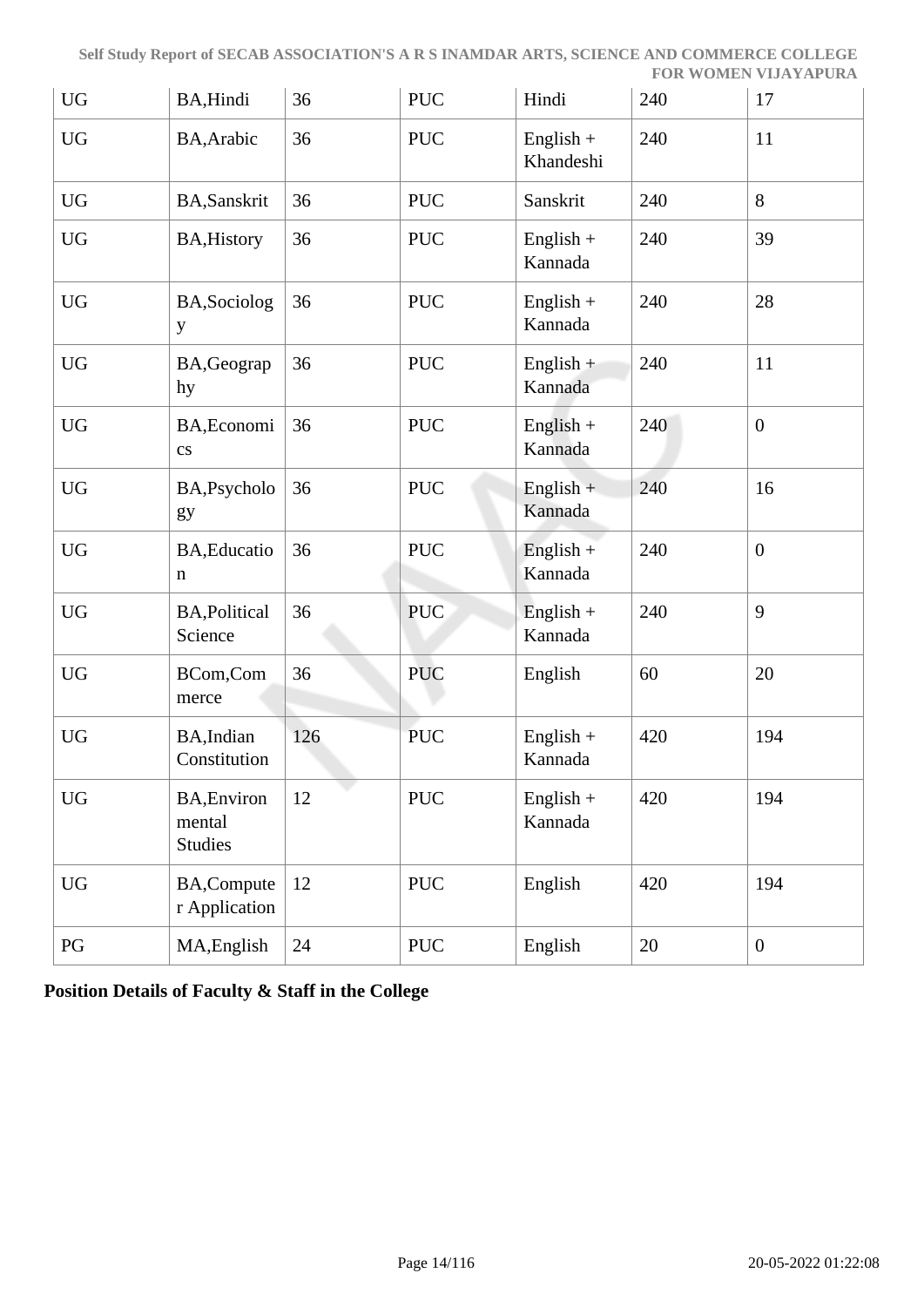|                                                                                     | <b>Teaching Faculty</b> |                  |                |                |                  |                            |                  |                         |                            |              |                  |                |
|-------------------------------------------------------------------------------------|-------------------------|------------------|----------------|----------------|------------------|----------------------------|------------------|-------------------------|----------------------------|--------------|------------------|----------------|
|                                                                                     |                         | <b>Professor</b> |                |                |                  | <b>Associate Professor</b> |                  |                         | <b>Assistant Professor</b> |              |                  |                |
|                                                                                     | Male                    | Female           | Others         | Total          | Male             | Female                     | Others           | Total                   | Male                       | Female       | Others           | Total          |
| Sanctioned by the<br>UGC /University<br><b>State</b><br>Government                  |                         |                  |                | $\overline{0}$ |                  |                            |                  | 20                      |                            |              |                  | 21             |
| Recruited                                                                           | $\boldsymbol{0}$        | $\boldsymbol{0}$ | $\overline{0}$ | $\overline{0}$ | 16               | $\overline{4}$             | $\boldsymbol{0}$ | 20                      | 3                          | $\mathbf{1}$ | $\boldsymbol{0}$ | $\overline{4}$ |
| Yet to Recruit                                                                      |                         |                  |                | $\overline{0}$ |                  |                            |                  | $\boldsymbol{0}$        |                            |              |                  | 17             |
| Sanctioned by the<br>Management/Soci<br>ety or Other<br>Authorized<br><b>Bodies</b> |                         |                  |                | $\overline{0}$ |                  |                            |                  | $\overline{0}$          |                            |              |                  | 11             |
| Recruited                                                                           | $\boldsymbol{0}$        | $\boldsymbol{0}$ | $\overline{0}$ | $\overline{0}$ | $\boldsymbol{0}$ | $\overline{0}$             | $\mathbf{0}$     | $\boldsymbol{0}$        | $\overline{2}$             | 9            | $\overline{0}$   | 11             |
| Yet to Recruit                                                                      |                         |                  |                | $\overline{0}$ |                  |                            |                  | . .<br>$\boldsymbol{0}$ |                            |              |                  | $\theta$       |

|                                                                                 |                | <b>Non-Teaching Staff</b> |                |                |
|---------------------------------------------------------------------------------|----------------|---------------------------|----------------|----------------|
|                                                                                 | <b>Male</b>    | <b>Female</b>             | <b>Others</b>  | <b>Total</b>   |
| Sanctioned by the<br><b>UGC</b> / University State<br>Government                |                |                           |                | 10             |
| Recruited                                                                       | $\overline{4}$ | $\overline{0}$            | $\overline{0}$ | $\overline{4}$ |
| Yet to Recruit                                                                  |                |                           |                | 6              |
| Sanctioned by the<br>Management/Society<br>or Other Authorized<br><b>Bodies</b> |                |                           |                | 10             |
| Recruited                                                                       | $\mathbf{1}$   | 9                         | $\overline{0}$ | 10             |
| Yet to Recruit                                                                  |                |                           |                | $\overline{0}$ |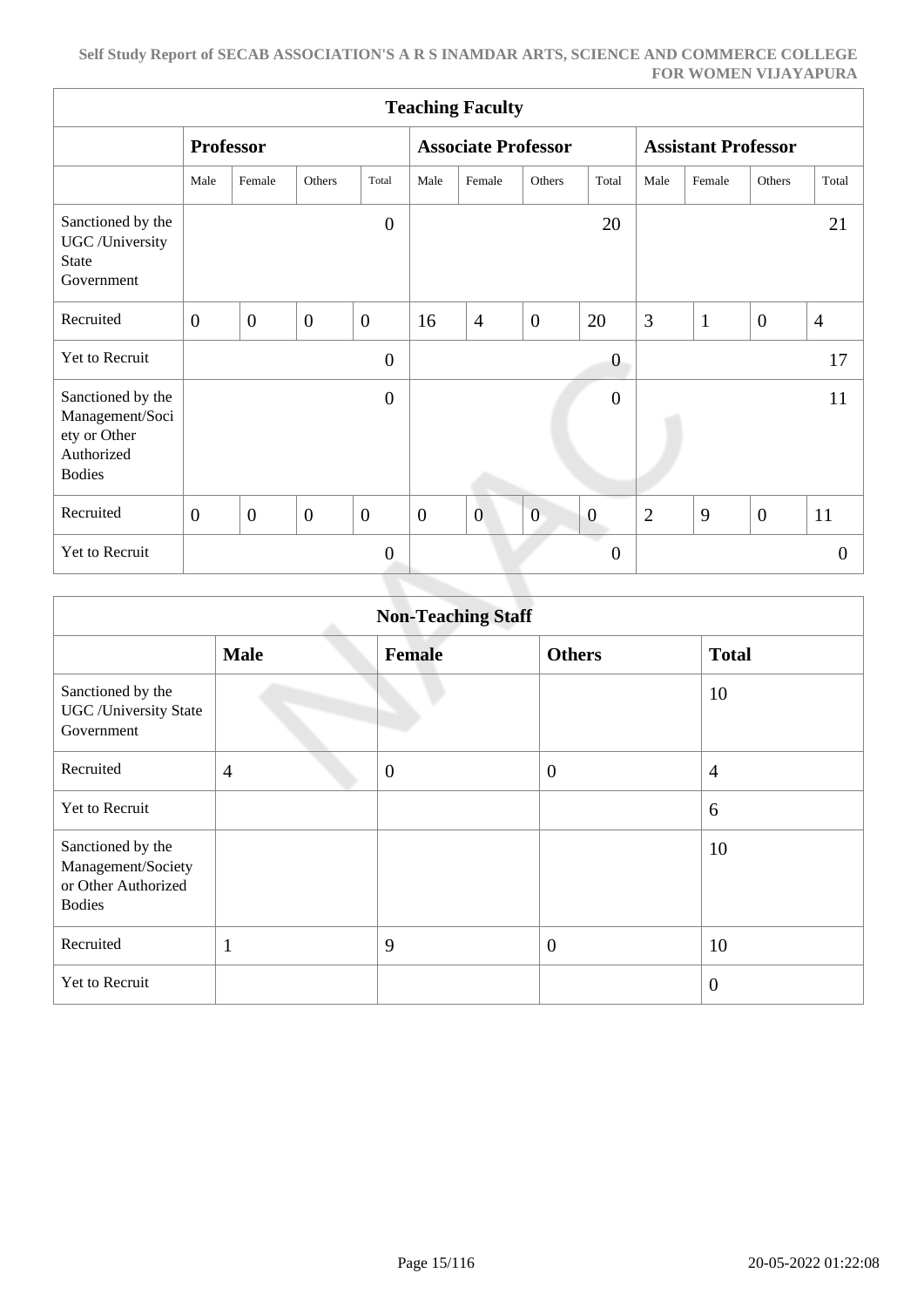|                                                                                 | <b>Technical Staff</b> |              |                |                |  |  |  |  |  |  |  |
|---------------------------------------------------------------------------------|------------------------|--------------|----------------|----------------|--|--|--|--|--|--|--|
|                                                                                 | <b>Male</b>            | Female       | <b>Others</b>  | <b>Total</b>   |  |  |  |  |  |  |  |
| Sanctioned by the<br>UGC/University State<br>Government                         |                        |              |                | $\overline{0}$ |  |  |  |  |  |  |  |
| Recruited                                                                       | $\mathbf{0}$           | $\mathbf{0}$ | $\overline{0}$ | $\overline{0}$ |  |  |  |  |  |  |  |
| Yet to Recruit                                                                  |                        |              |                | $\theta$       |  |  |  |  |  |  |  |
| Sanctioned by the<br>Management/Society<br>or Other Authorized<br><b>Bodies</b> |                        |              |                | $\theta$       |  |  |  |  |  |  |  |
| Recruited                                                                       | $\mathbf{0}$           | $\mathbf{0}$ | $\overline{0}$ | $\theta$       |  |  |  |  |  |  |  |
| Yet to Recruit                                                                  |                        |              |                | $\overline{0}$ |  |  |  |  |  |  |  |

## **Qualification Details of the Teaching Staff**

|                                     | <b>Permanent Teachers</b> |                  |                |                  |                            |                  |                |                            |                  |          |  |  |
|-------------------------------------|---------------------------|------------------|----------------|------------------|----------------------------|------------------|----------------|----------------------------|------------------|----------|--|--|
| <b>Highest</b><br>Qualificatio<br>n | <b>Professor</b>          |                  |                |                  | <b>Associate Professor</b> |                  |                | <b>Assistant Professor</b> |                  |          |  |  |
|                                     | Male                      | Female           | Others         | Male             | Female                     | Others           | Male           | Female                     | Others           | Total    |  |  |
| D.sc/D.Litt/<br><b>LLD</b>          | $\overline{0}$            | $\overline{0}$   | $\overline{0}$ | $\boldsymbol{0}$ | $\overline{0}$             | $\overline{0}$   | $\overline{0}$ | $\overline{0}$             | $\overline{0}$   | $\theta$ |  |  |
| Ph.D.                               | $\theta$                  | $\mathbf{0}$     | $\theta$       | 8                | $\boldsymbol{0}$           | $\overline{0}$   | $\overline{2}$ | $\mathbf{1}$               | $\overline{0}$   | 11       |  |  |
| M.Phil.                             | $\mathbf{0}$              | $\overline{0}$   | $\overline{0}$ | $\overline{2}$   | $\mathbf{1}$               | $\overline{0}$   | $\overline{0}$ | $\overline{0}$             | $\overline{0}$   | 3        |  |  |
| PG                                  | $\mathbf{0}$              | $\boldsymbol{0}$ | $\overline{0}$ | 9                | $\boldsymbol{0}$           | $\boldsymbol{0}$ | п              | $\overline{0}$             | $\boldsymbol{0}$ | 10       |  |  |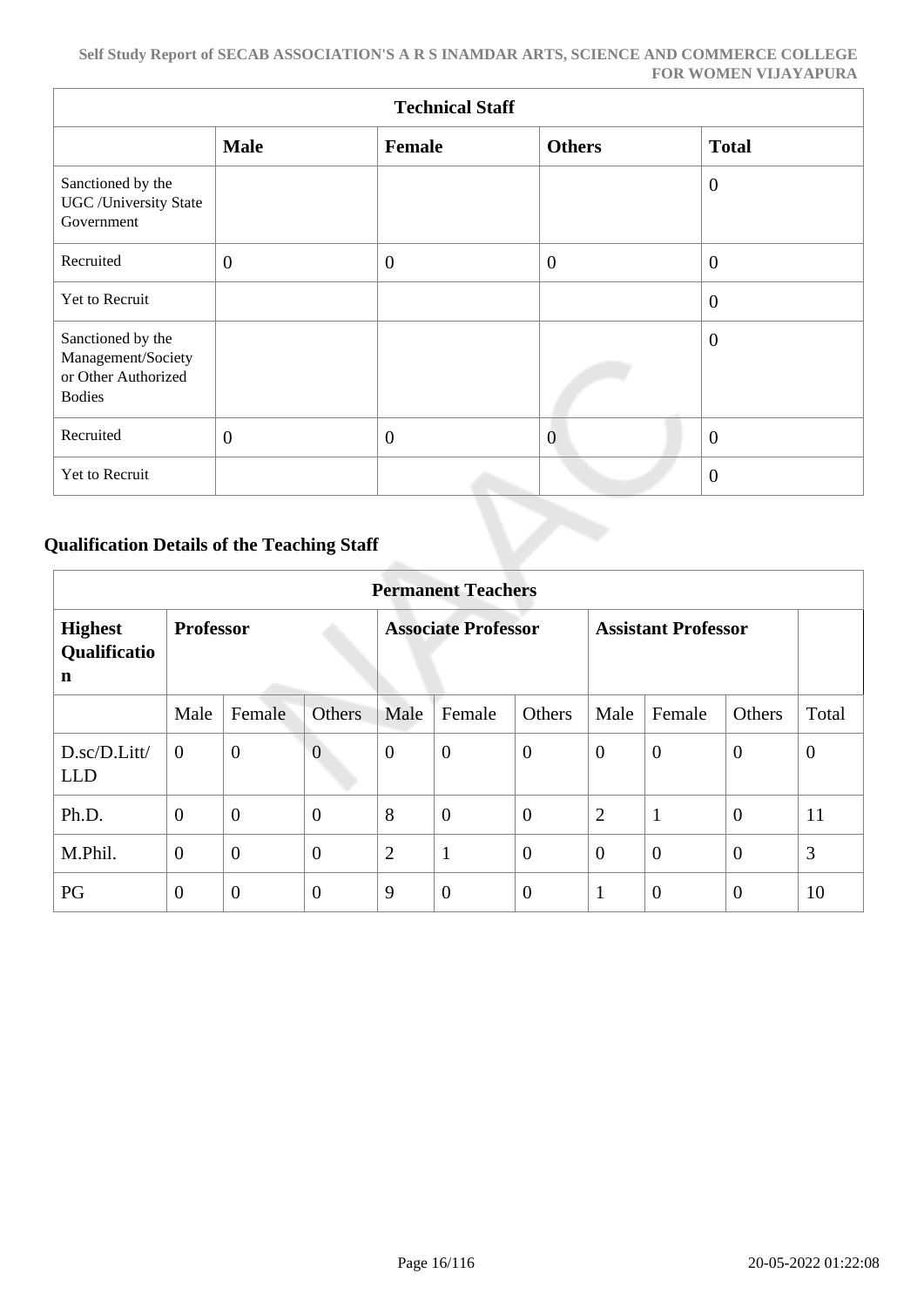| <b>Temporary Teachers</b>                     |                  |                |                |                            |                  |                |                            |                |                |                  |  |  |
|-----------------------------------------------|------------------|----------------|----------------|----------------------------|------------------|----------------|----------------------------|----------------|----------------|------------------|--|--|
| <b>Highest</b><br>Qualificatio<br>$\mathbf n$ | <b>Professor</b> |                |                | <b>Associate Professor</b> |                  |                | <b>Assistant Professor</b> |                |                |                  |  |  |
|                                               | Male             | Female         | Others         | Male                       | Female           | Others         | Male                       | Female         | Others         | Total            |  |  |
| D.sc/D.Litt/<br><b>LLD</b>                    | $\overline{0}$   | $\overline{0}$ | $\overline{0}$ | $\theta$                   | $\boldsymbol{0}$ | $\mathbf{0}$   | $\boldsymbol{0}$           | $\overline{0}$ | $\mathbf{0}$   | $\boldsymbol{0}$ |  |  |
| Ph.D.                                         | $\overline{0}$   | $\overline{0}$ | $\overline{0}$ | $\overline{0}$             | $\overline{0}$   | $\overline{0}$ | $\mathbf{1}$               | $\mathbf{1}$   | $\overline{0}$ | $\overline{2}$   |  |  |
| M.Phil.                                       | $\theta$         | $\overline{0}$ | $\overline{0}$ | $\overline{0}$             | $\overline{0}$   | $\mathbf{0}$   | $\boldsymbol{0}$           | $\overline{0}$ | $\overline{0}$ | $\mathbf{0}$     |  |  |
| PG                                            | $\overline{0}$   | $\overline{0}$ | $\overline{0}$ | $\overline{0}$             | $\boldsymbol{0}$ | $\mathbf{0}$   | $\overline{2}$             | 7              | $\mathbf{0}$   | 9                |  |  |
|                                               |                  |                |                |                            |                  |                |                            |                |                |                  |  |  |

|                                     | <b>Part Time Teachers</b> |                |                |                |                            |                |                |                            |                |                |  |  |
|-------------------------------------|---------------------------|----------------|----------------|----------------|----------------------------|----------------|----------------|----------------------------|----------------|----------------|--|--|
| <b>Highest</b><br>Qualificatio<br>n | <b>Professor</b>          |                |                |                | <b>Associate Professor</b> |                |                | <b>Assistant Professor</b> |                |                |  |  |
|                                     | Male                      | Female         | Others         | Male           | Female                     | <b>Others</b>  | Male           | Female                     | Others         | Total          |  |  |
| D.sc/D.Litt/<br><b>LLD</b>          | $\boldsymbol{0}$          | $\mathbf{0}$   | $\overline{0}$ | $\overline{0}$ | $\overline{0}$             | $\mathbf{0}$   | $\overline{0}$ | $\overline{0}$             | $\overline{0}$ | $\theta$       |  |  |
| Ph.D.                               | $\mathbf{0}$              | $\overline{0}$ | $\overline{0}$ | $\overline{0}$ | $\overline{0}$             | $\overline{0}$ | $\theta$       | $\overline{0}$             | $\theta$       | $\overline{0}$ |  |  |
| M.Phil.                             | $\mathbf{0}$              | $\overline{0}$ | $\overline{0}$ | $\overline{0}$ | $\overline{0}$             | $\overline{0}$ | $\overline{0}$ | $\overline{0}$             | $\overline{0}$ | $\theta$       |  |  |
| PG                                  | $\mathbf{0}$              | $\overline{0}$ | $\overline{0}$ | $\overline{0}$ | $\overline{0}$             | $\overline{0}$ | $\theta$       | $\overline{0}$             | $\overline{0}$ | $\overline{0}$ |  |  |

| <b>Details of Visting/Guest Faculties</b> |             |               |               |              |  |  |  |  |
|-------------------------------------------|-------------|---------------|---------------|--------------|--|--|--|--|
| <b>Number of Visiting/Guest Faculty</b>   | <b>Male</b> | <b>Female</b> | <b>Others</b> | <b>Total</b> |  |  |  |  |
| engaged with the college?                 |             |               |               |              |  |  |  |  |

**Provide the Following Details of Students Enrolled in the College During the Current Academic Year**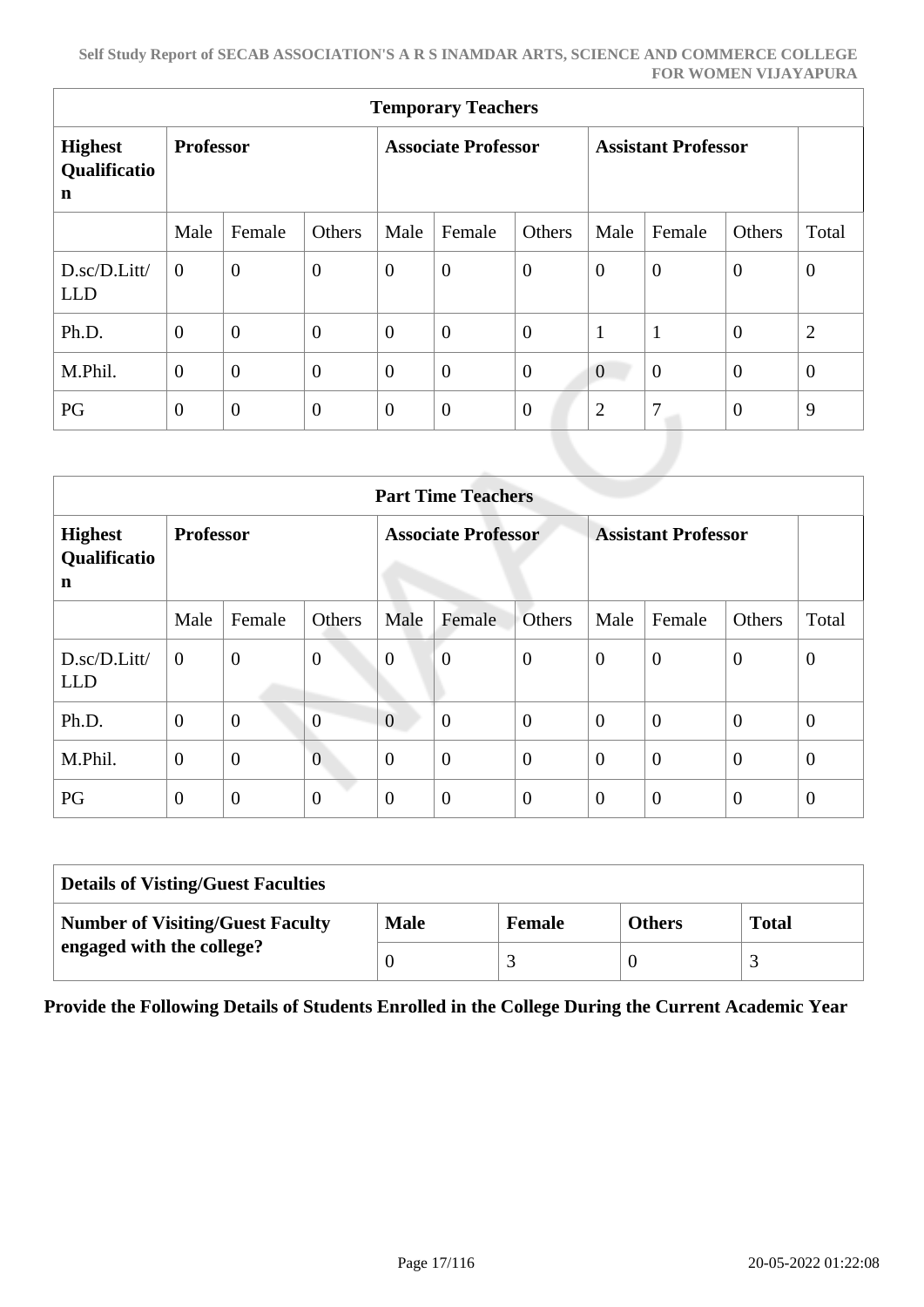| <b>Programme</b> |        | <b>From the State</b><br><b>Where College</b><br>is Located | <b>From Other</b><br><b>States of India</b> | <b>NRI Students</b> | Foreign<br><b>Students</b> | <b>Total</b>   |
|------------------|--------|-------------------------------------------------------------|---------------------------------------------|---------------------|----------------------------|----------------|
| <b>UG</b>        | Male   | $\overline{0}$                                              | $\theta$                                    | $\theta$            | $\overline{0}$             | $\theta$       |
|                  | Female | 598                                                         | 5                                           | $\overline{0}$      | $\overline{0}$             | 603            |
|                  | Others | $\theta$                                                    | $\overline{0}$                              | $\theta$            | $\overline{0}$             | $\overline{0}$ |
| PG               | Male   | $\overline{0}$                                              | $\theta$                                    | $\overline{0}$      | $\overline{0}$             | $\overline{0}$ |
|                  | Female | 28                                                          | $\overline{0}$                              | $\theta$            | $\overline{0}$             | 28             |
|                  | Others | $\overline{0}$                                              | $\overline{0}$                              | $\overline{0}$      | $\overline{0}$             | $\theta$       |

 **Provide the Following Details of Students admitted to the College During the last four Academic Years**

| Programme          |        | Year 1           | Year 2           | Year 3           | Year 4           |
|--------------------|--------|------------------|------------------|------------------|------------------|
| <b>SC</b>          | Male   | $\overline{0}$   | $\overline{0}$   | $\overline{0}$   | $\overline{0}$   |
|                    | Female | 76               | 78               | 81               | 75               |
|                    | Others | $\overline{0}$   | $\overline{0}$   | $\overline{0}$   | $\boldsymbol{0}$ |
| ${\cal S}{\cal T}$ | Male   | $\overline{0}$   | $\boldsymbol{0}$ | $\overline{0}$   | $\boldsymbol{0}$ |
|                    | Female | $\overline{7}$   | 5                | $6\,$            | $\overline{4}$   |
|                    | Others | $\boldsymbol{0}$ | $\boldsymbol{0}$ | $\boldsymbol{0}$ | $\boldsymbol{0}$ |
| OBC                | Male   | $\boldsymbol{0}$ | $\boldsymbol{0}$ | $\overline{0}$   | $\overline{0}$   |
|                    | Female | 490              | 462              | 470              | 419              |
|                    | Others | $\boldsymbol{0}$ | $\boldsymbol{0}$ | $\boldsymbol{0}$ | $\boldsymbol{0}$ |
| General            | Male   | $\overline{0}$   | $\boldsymbol{0}$ | $\overline{0}$   | $\overline{0}$   |
|                    | Female | 29               | 41               | 48               | 85               |
|                    | Others | $\boldsymbol{0}$ | $\overline{0}$   | $\overline{0}$   | $\mathbf{0}$     |
| Others             | Male   | $\boldsymbol{0}$ | $\boldsymbol{0}$ | $\overline{0}$   | $\mathbf{0}$     |
|                    | Female | $\overline{0}$   | $\boldsymbol{0}$ | $\boldsymbol{0}$ | $\boldsymbol{0}$ |
|                    | Others | $\overline{0}$   | $\boldsymbol{0}$ | $\mathbf{0}$     | $\boldsymbol{0}$ |
| Total              |        | 602              | 586              | 605              | 583              |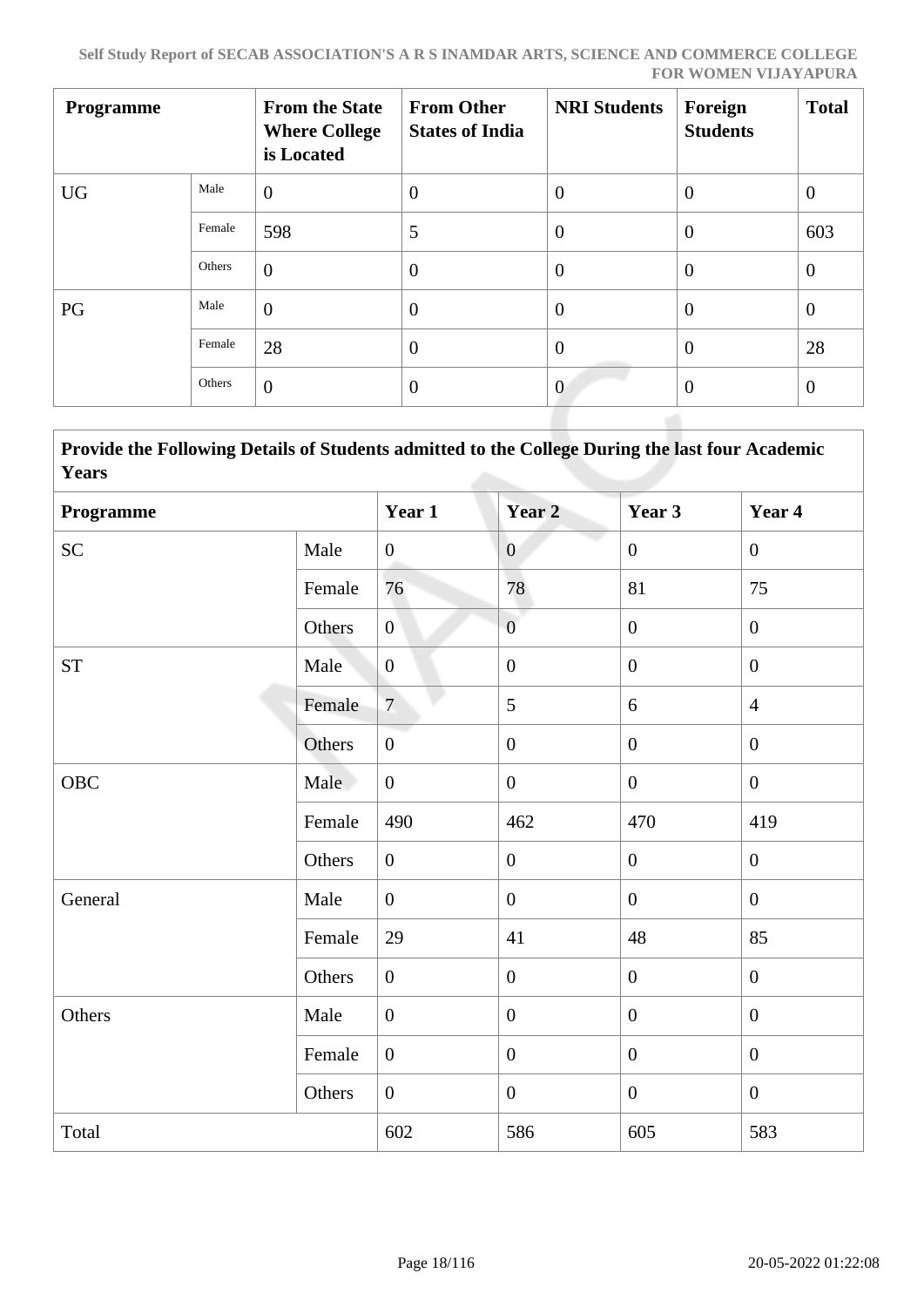## **Extended Profile**

## **1 Program**

## **1.1**

## **Number of courses offered by the Institution across all programs during the last five years**

| 2018-19                              | 2017-18 | 2016-17 |          | 2015-16              | 2014-15 |  |
|--------------------------------------|---------|---------|----------|----------------------|---------|--|
| 152                                  | 142     | 142     |          | 132                  | 132     |  |
| <b>File Description</b>              |         |         | Document |                      |         |  |
| Institutional data prescribed format |         |         |          | <b>View Document</b> |         |  |

## **1.2**

## **Number of programs offered year-wise for last five years**

| 2018-19 | 2017-18 | 2016-17  | $ 2015-16 $ | 2014-15  |
|---------|---------|----------|-------------|----------|
|         |         | $\Delta$ | ັ           | <b>~</b> |

## **2 Students**

## **2.1**

### **Number of students year-wise during last five years**

| 2018-19                                 | 2017-18 | 2016-17 |                      | 2015-16 | 2014-15 |  |
|-----------------------------------------|---------|---------|----------------------|---------|---------|--|
| 631                                     | 602     | 586     |                      | 605     | 583     |  |
| <b>File Description</b>                 |         |         | Document             |         |         |  |
| Institutional data in prescribed format |         |         | <b>View Document</b> |         |         |  |

### **2.2**

## **Number of seats earmarked for reserved category as per GOI/State Govt rule year-wise during last five years**

| 2018-19 | 2017-18 | 2016-17 | 2015-16 | 2014-15 |
|---------|---------|---------|---------|---------|
| 225     | つつく     | つつく     | 225     | 225     |
|         | ل کا ک  | لەكك    | ل کے ک  | لەك     |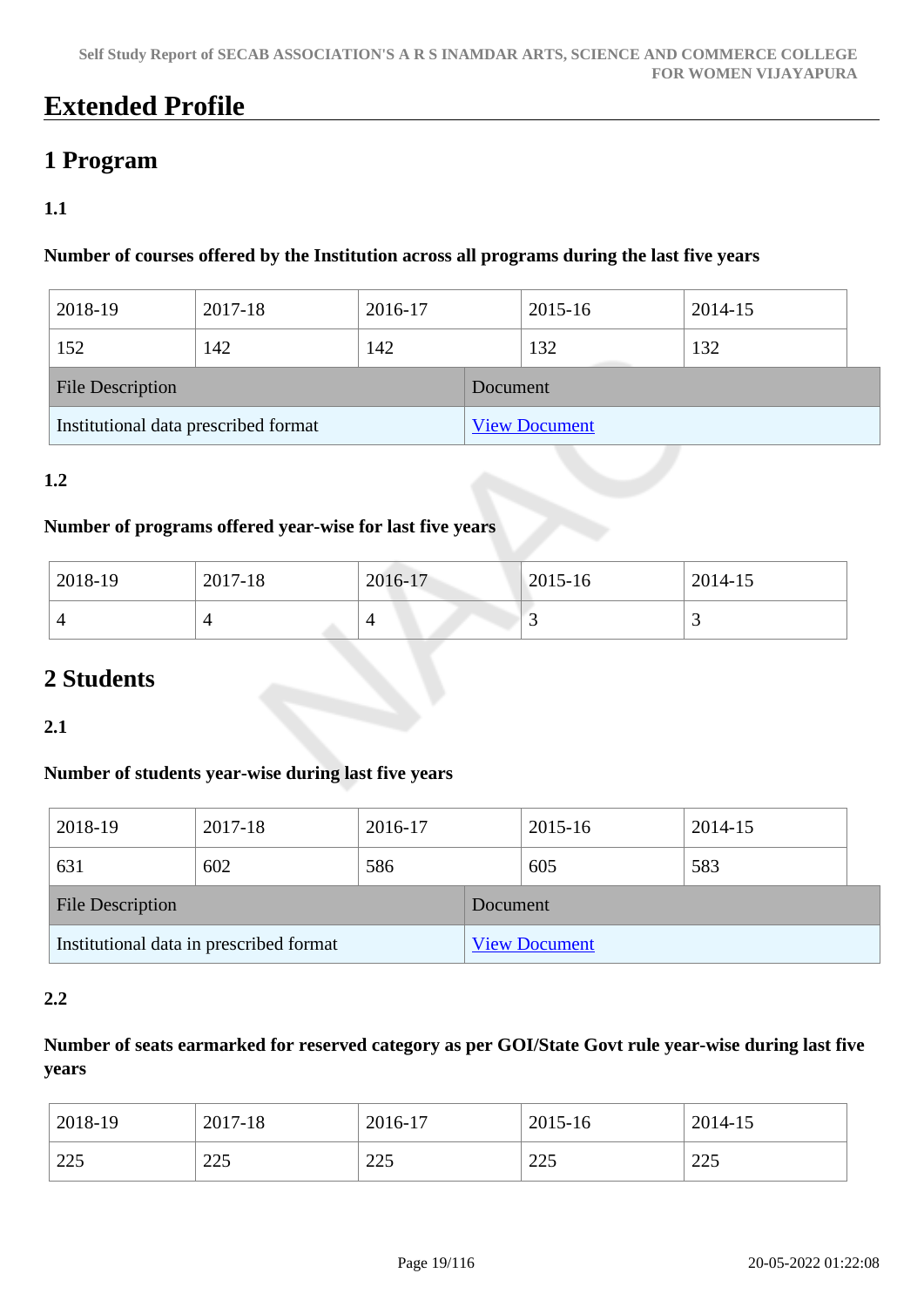| <b>File Description</b>                 | Document             |
|-----------------------------------------|----------------------|
| Institutional data in prescribed format | <b>View Document</b> |

## **2.3**

## **Number of outgoing / final year students year-wise during last five years**

| 2018-19                                 | 2017-18 | 2016-17 |                      | 2015-16 | 2014-15 |  |
|-----------------------------------------|---------|---------|----------------------|---------|---------|--|
| 152                                     | 189     | 158     |                      | 141     | 150     |  |
| <b>File Description</b>                 |         |         | Document             |         |         |  |
| Institutional data in prescribed format |         |         | <b>View Document</b> |         |         |  |

## **3 Teachers**

## **3.1**

## **Number of full time teachers year-wise during the last five years**

| 2018-19                                 | 2017-18 | 2016-17  |                      | 2015-16 | 2014-15 |  |
|-----------------------------------------|---------|----------|----------------------|---------|---------|--|
| 35                                      | 37      | 36       |                      | 38      | 37      |  |
| <b>File Description</b>                 |         | Document |                      |         |         |  |
| Institutional data in prescribed format |         |          | <b>View Document</b> |         |         |  |

## **3.2**

## **Number of sanctioned posts year-wise during last five years**

| 2018-19                                 | 2017-18 | 2016-17  |                      | 2015-16 | 2014-15 |  |
|-----------------------------------------|---------|----------|----------------------|---------|---------|--|
|                                         | 51      | 51       |                      | 51      | 51      |  |
| <b>File Description</b>                 |         | Document |                      |         |         |  |
| Institutional data in prescribed format |         |          | <b>View Document</b> |         |         |  |

## **4 Institution**

## **4.1**

**Total number of classrooms and seminar halls**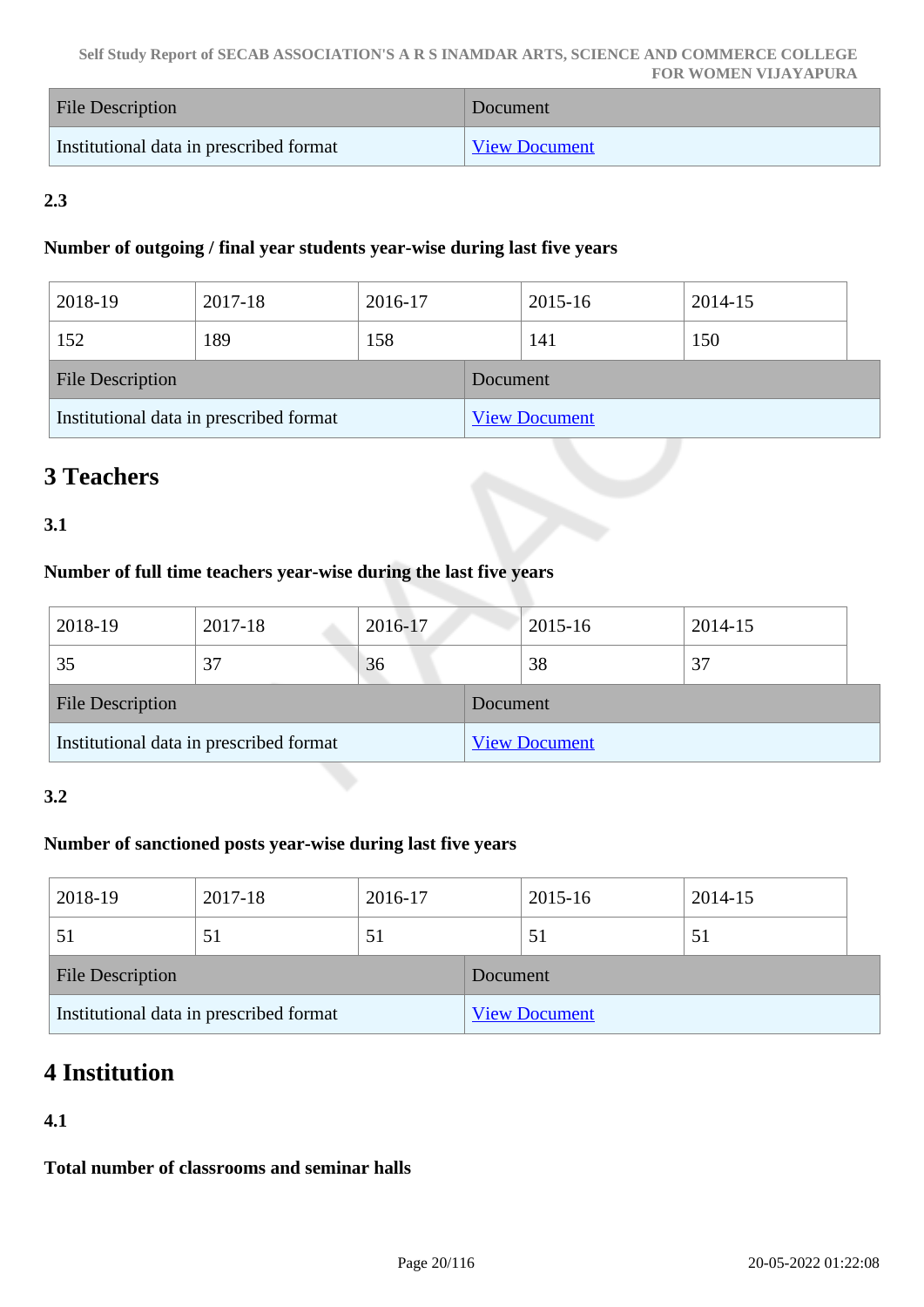## **Response: 17**

## **4.2**

## **Total Expenditure excluding salary year-wise during last five years ( INR in Lakhs)**

| 2018-19                  | 2017-18                                   | 2016-17 | 2015-16 | 2014-15 |
|--------------------------|-------------------------------------------|---------|---------|---------|
| $\alpha$ $\gamma$<br>フ・ム | $\mathbf{\Omega}$<br>$\sqrt{ }$<br>ن. د ر | 50      |         | ້       |

**4.3**

**Number of Computers**

**Response: 83**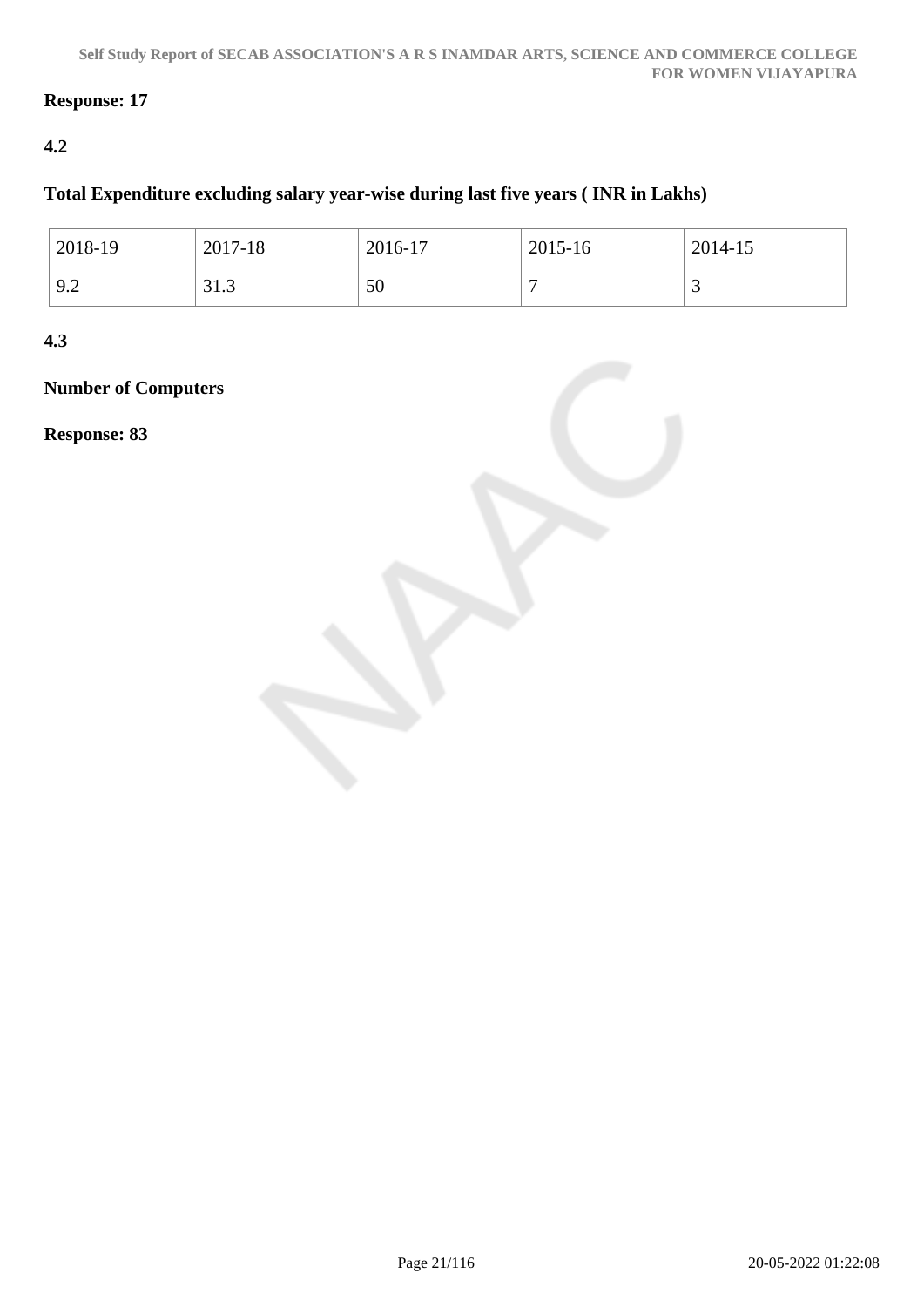## **4. Quality Indicator Framework(QIF)**

## **Criterion 1 - Curricular Aspects**

## **1.1 Curricular Planning and Implementation**

 **1.1.1 The Institution ensures effective curriculum delivery through a well planned and documented process**

## **Response:**

SECAB ARS Inamdar Arts, Science and Commerce College, Vijayapura is permanently affiliated to Karnataka State Akkamahadevi Women's University, Vijayapura and follows the curricula prescribed by the University.

 Effective curriculum delivery is ensured by the college through a well planned and documented process described as under.

- 1.The process begins with the preparation of academic calendar by the IQAC. While preparing the academic calendar the following aspects are kept in mind.
- 1.Specific and suitable dates available for significant and other activities.
- 2.Broad areas for project work, field surveys, debates, seminars, workshops, assignments and group discussions.
- 3.Bridge-course for students found weak in English language proficiency and communication.
- 4. Optimum utility of smart class rooms/ICT facilities.
- 1.The departments and the faculty prepare lesson plans for effective curriculum delivery by:
- 1.Framing of POs and COs to be achieved in the respective subject.
- 2.Creatively and effectively using charts, educational software, models, video lectures and ppts.
- 3.The use of ICT tools.
- 4.Giving Quality assignments to students such that they do some extra reading and research to complete the assignment.
- 5.Adopting appropriate mode of teaching i.e., Participative, Problem Solving, Experiential learning, etc.
- 1.For effective delivery of curriculum library facilities are used. The college library provides a host of facilities to the students. It has more than eleven thousand text books, twelve thousand and more reference books, thirty five journals, more than three lakh e-books, six thousand e-journals and CDs and Videos. It also provides facilities like OPAC, Shodhganga, INFLIBNET, etc., to enrich the knowledge and the quest of the students. SC/ST and Common Book Bank facility and Question Bank are available and used by the students. Digital library facility is provided to access the eresources.
- 2.To make realistic assessment of learning outcomes of the students, the teachers conduct unit tests, class seminars and student's presentations prior to Internal Assessments.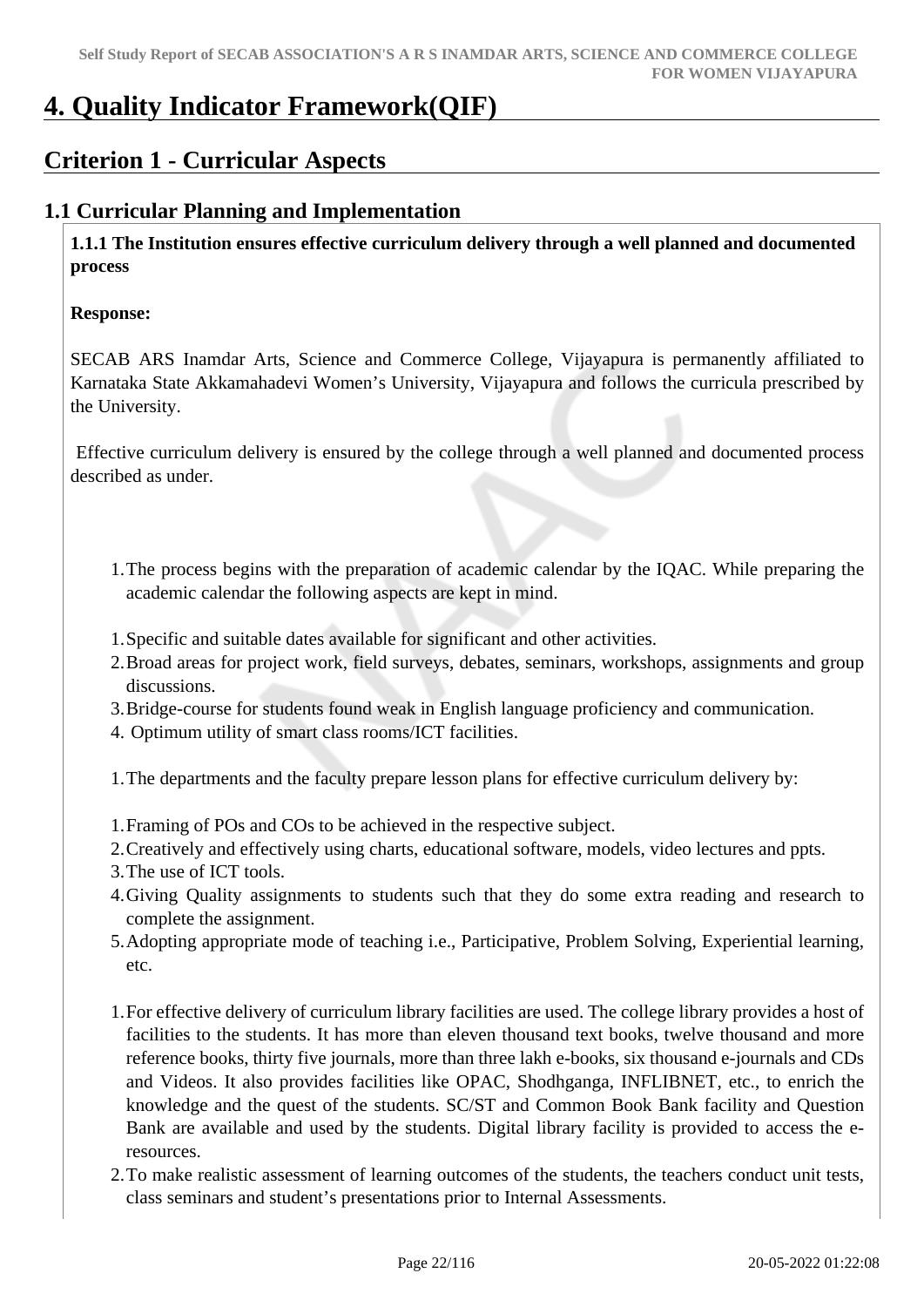- 1.The entire gamut of academic activities is monitored by the Academic Coordinator. Supervised by the IQAC/Principal.
- 2.Regular feedback from the stake holders is obtained, analyzed and communicated to the concerned faculty.
- 3.Study tours and industrial visits are organized to give wider exposure to the students in the respective subjects.
- 4.Extra-curricular activities like exhibitions (Arts and Science), Food Fests, Management fests, etc., are organized where in our students actively participate.
- 5.In addition to the curriculum prescribed by the university, the college conducts certificate courses like, Spoken English, Basic Computer application, Basic electronics, Cashbook writing, Fashion art and costume design, etc., to develop professional skill which add value to their degree and would aid them to become self reliant.

| <b>File Description</b>              | <b>Document</b>      |
|--------------------------------------|----------------------|
| <b>Upload Additional information</b> | <b>View Document</b> |
| Link for Additional information      | <b>View Document</b> |
|                                      |                      |

## **1.1.2 The institution adheres to the academic calendar including for the conduct of CIE**

#### **Response:**

The institute prepares the academic calendar for each semester in consonance with the affiliating University guidelines. This calendar is prepared by Examination Committee and submitted to IQAC for further vetting. The IQAC discusses the calendar with the faculty and ensures that the entire gamut of academic, co-curricular, extra-curricular, sports and other related activities are appropriately slotted in the calendar to avoid any overlap in the activities.

 The continuous evaluation system at ARSI College forms a part of the academic calendar. The schedule is decided by the Examination Committee. Suggestions from the faculty are taken into consideration and a schedule is planned by the committee and is provided to all the faculty members and is displayed on the student's notice board so that the students are aware of their assessment dates well in advance. Besides this, the individual teacher makes it a point to announce the schedule in the classroom. The syllabus for the assessment is displayed on the notice boards in advance for the convenience of the students. The assessment is carried out in the periods assigned by the timetable committee in collaboration with the internal assessment to each department. While assigning the test period on the time table to each department, the time-table committee makes it a point to see that there is no overlapping of rest periods between the different departments. The proper mechanism is adopted for rescheduling of the test dates in case of any public holiday or due to unavoidable circumstances, in consultation with the Principal, department and the committee for internal assessment. It is done well in advance and communicated timely to the students. Following the above-mentioned measures, the college tries to strictly adhere to the examination schedule.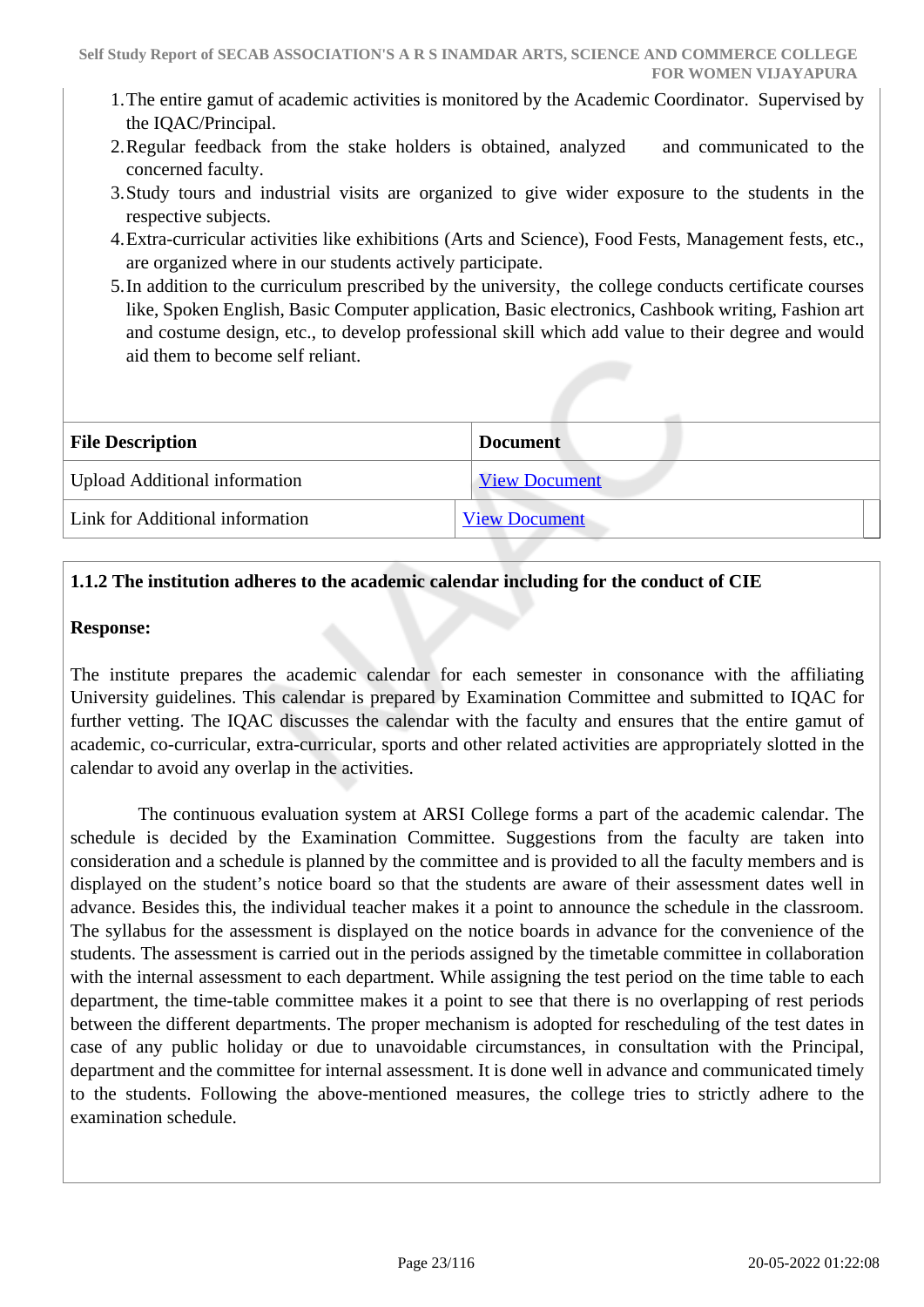| <b>File Description</b>         | <b>Document</b>      |
|---------------------------------|----------------------|
| Upload Additional information   | <b>View Document</b> |
| Link for Additional information | <b>View Document</b> |

 **1.1.3 Teachers of the Institution participate in following activities related to curriculum development and assessment of the affiliating University and/are represented on the following academic bodies during the last five years** 

**1.Academic council/BoS of Affiliating university**

- **2.Setting of question papers for UG/PG programs**
- **3.Design and Development of Curriculum for Add on/ certificate/ Diploma Courses**
- **4.Assessment /evaluation process of the affiliating University**

#### **Response:** A. All of the above

| <b>File Description</b>                                                                                      | <b>Document</b>      |
|--------------------------------------------------------------------------------------------------------------|----------------------|
| Institutional data in prescribed format                                                                      | <b>View Document</b> |
| Details of participation of teachers in various<br>bodies/activities provided as a response to the<br>metric | <b>View Document</b> |
| Any additional information                                                                                   | <b>View Document</b> |
| Link for Additional information                                                                              | <b>View Document</b> |

## **1.2 Academic Flexibility**

 **1.2.1 Percentage of Programmes in which Choice Based Credit System (CBCS)/ elective course system has been implemented** 

**Response:** 100

1.2.1.1 **Number of Programmes in which CBCS / Elective course system implemented.**

Response: 4

| <b>File Description</b>                               | <b>Document</b>      |
|-------------------------------------------------------|----------------------|
| Minutes of relevant Academic Council/ BOS<br>meetings | <b>View Document</b> |
| Institutional data in prescribed format               | <b>View Document</b> |
| Any additional information                            | <b>View Document</b> |
| Link for Additional information                       | <b>View Document</b> |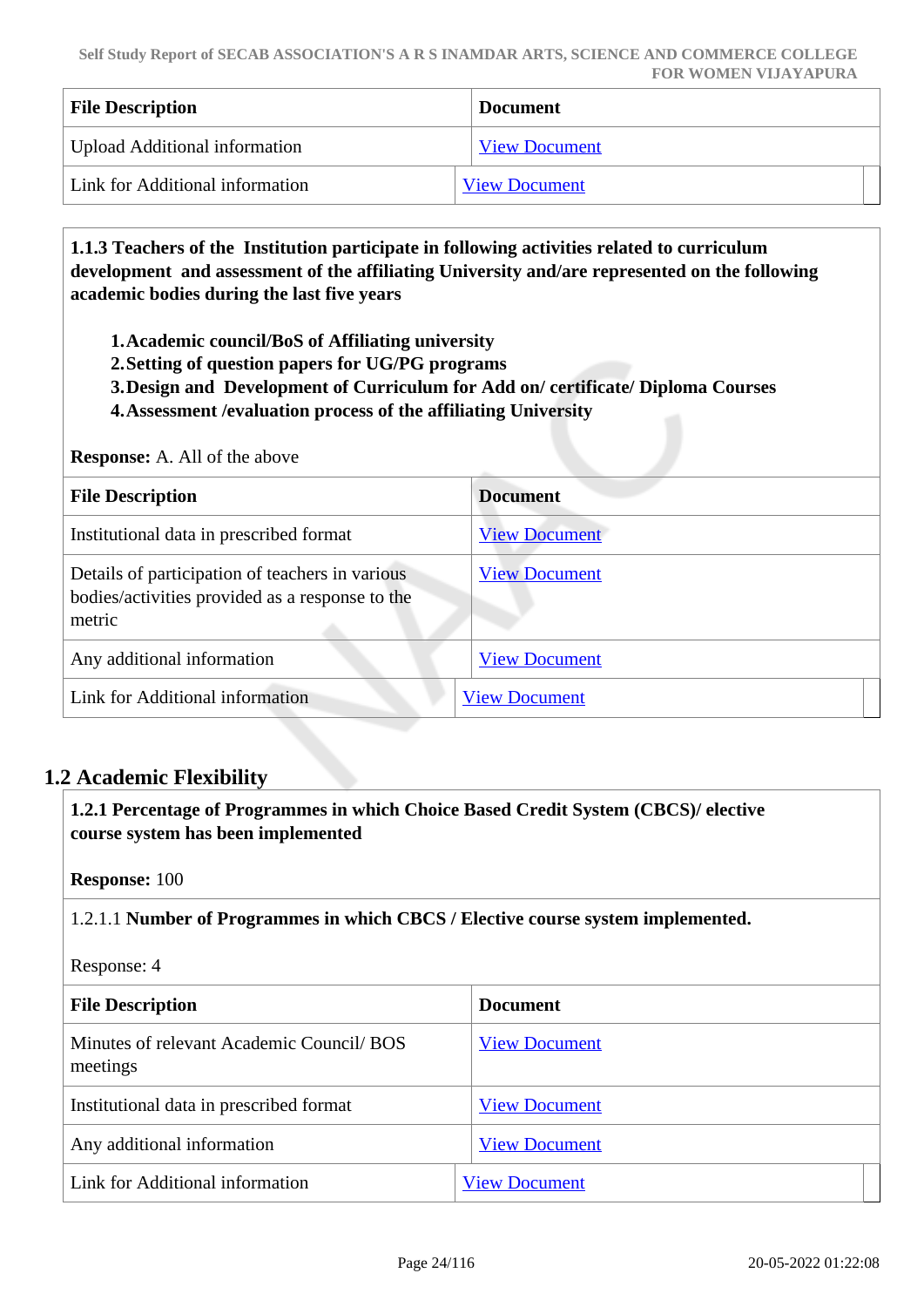| <b>Response: 10</b>        |                                                   |                      |                                                                                    |         |
|----------------------------|---------------------------------------------------|----------------------|------------------------------------------------------------------------------------|---------|
|                            |                                                   |                      | 1.2.2.1 How many Add on /Certificate programs are offered within the last 5 years. |         |
| 2018-19                    | 2017-18                                           | 2016-17              | 2015-16                                                                            | 2014-15 |
| 01                         | 04                                                | 02                   | 03                                                                                 | $00\,$  |
| <b>File Description</b>    |                                                   |                      | <b>Document</b>                                                                    |         |
|                            | List of Add on /Certificate programs              |                      | <b>View Document</b>                                                               |         |
| /Certificate programs      | Brochure or any other document relating to Add on |                      | <b>View Document</b>                                                               |         |
| Any additional information |                                                   | <b>View Document</b> |                                                                                    |         |
|                            |                                                   |                      |                                                                                    |         |

## **1.2.3 Average percentage of students enrolled in Certificate/ Add-on programs as against the total number of students during the last five years**

**Response:** 8.71

1.2.3.1 **Number of students enrolled in subject related Certificate or Add-on programs year wise during last five years**

| 2018-19 | 2017-18 | 2016-17 | 2015-16 | 2014-15 |
|---------|---------|---------|---------|---------|
| 48      | 140     | 26      | 50      | v       |

| <b>File Description</b>                                                                | <b>Document</b>      |
|----------------------------------------------------------------------------------------|----------------------|
| Details of the students enrolled in Subjects related<br>to certificate/Add-on programs | <b>View Document</b> |
| Any additional information                                                             | <b>View Document</b> |

## **1.3 Curriculum Enrichment**

 **1.3.1 Institution integrates crosscutting issues relevant to Professional Ethics ,Gender, Human Values ,Environment and Sustainability into the Curriculum**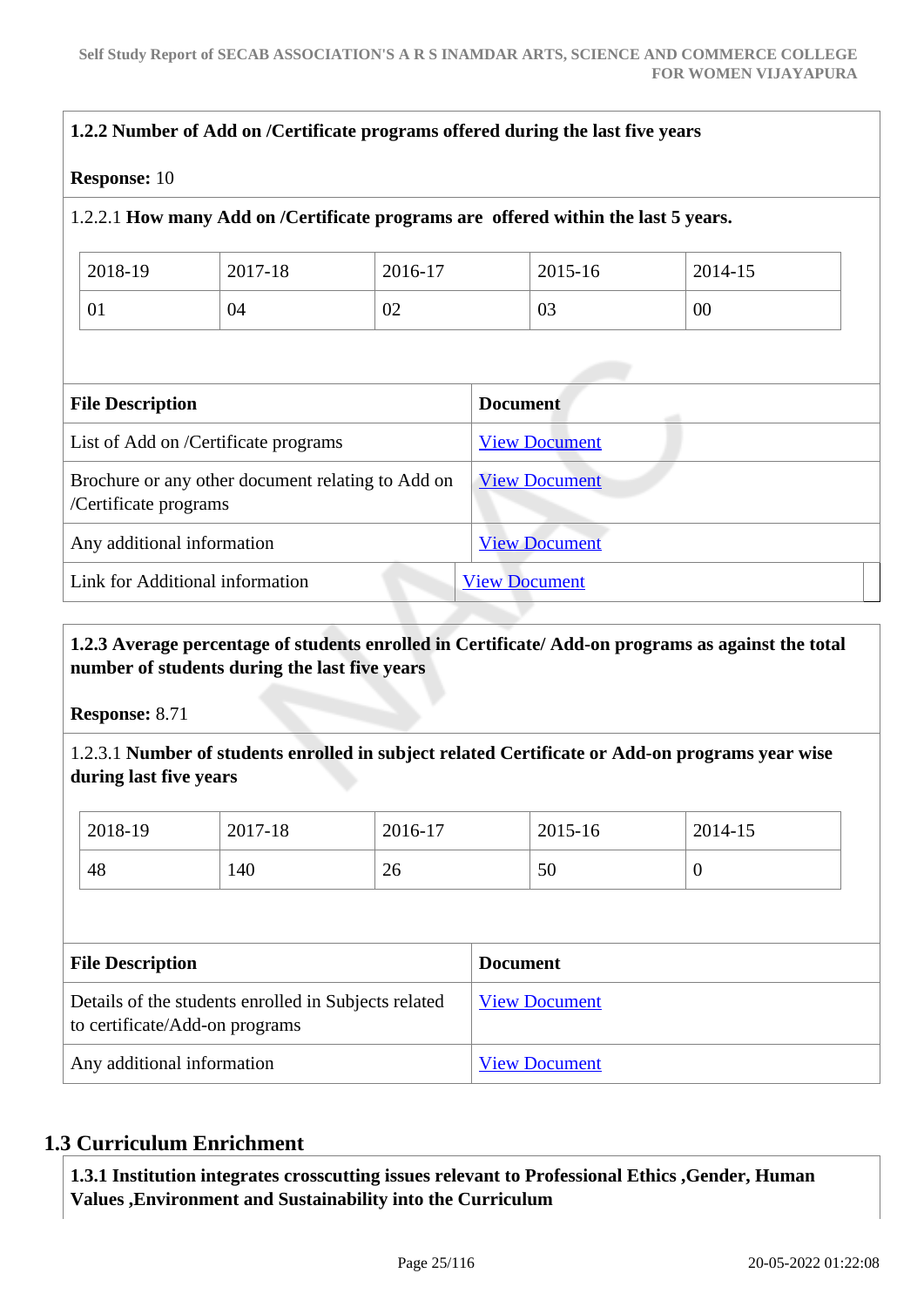## **Response:**

The process of integrating cross issues in to the curriculum the institute taken following action:

- 1.Activities under taken for " Gender sensitisation"
- Being a women's college and affiliated to women's University, considerable share of curriculum incorporates topic on gender sensitivity.

In addition to the above, gender sensitisation programmes, like seminars debates and guest lectures are arranged

1.Environmental and sustainability:

These issues also form a part of the curriculum. The institute conducts the following activities.

- Ensuring that the campus is plastic free
- Tree plantation at the college campus and beyond is done by the students. This has resulted in creating green campus with trees and foliage.
- Pollution of air and noise in restricted by ensuring having vehicle free campus.
- Segregating degradable, non degradable and appropriate disposal activities form part of college activities.
- Human values and profession ethics as topics for study are already integrated in to the syllabus.
- 1. This department is involved in proving free training in tailoring to the disadvantaged women in the neighbourhood and also providing tailoring machines to them on completion of course.
- 2.This department has undertaken survey of Malnutrition among slum children in the nearly slums. The department also helps them to have nutritious food through the department of Home Science.
- 3.The prime contribution of the department is providing a platform were in the students are able to participate college elections, just in the same way as is done in normal election in the nation. Also the department is involved disseminating information about constitutional provisions about citizens rights and obligations towards the nation.

| <b>File Description</b>                                                                                                                                              | <b>Document</b>      |
|----------------------------------------------------------------------------------------------------------------------------------------------------------------------|----------------------|
| Upload the list and description of courses which<br>address the Professional Ethics, Gender, Human<br>Values, Environment and Sustainability into the<br>Curriculum. | <b>View Document</b> |
| Any additional information                                                                                                                                           | <b>View Document</b> |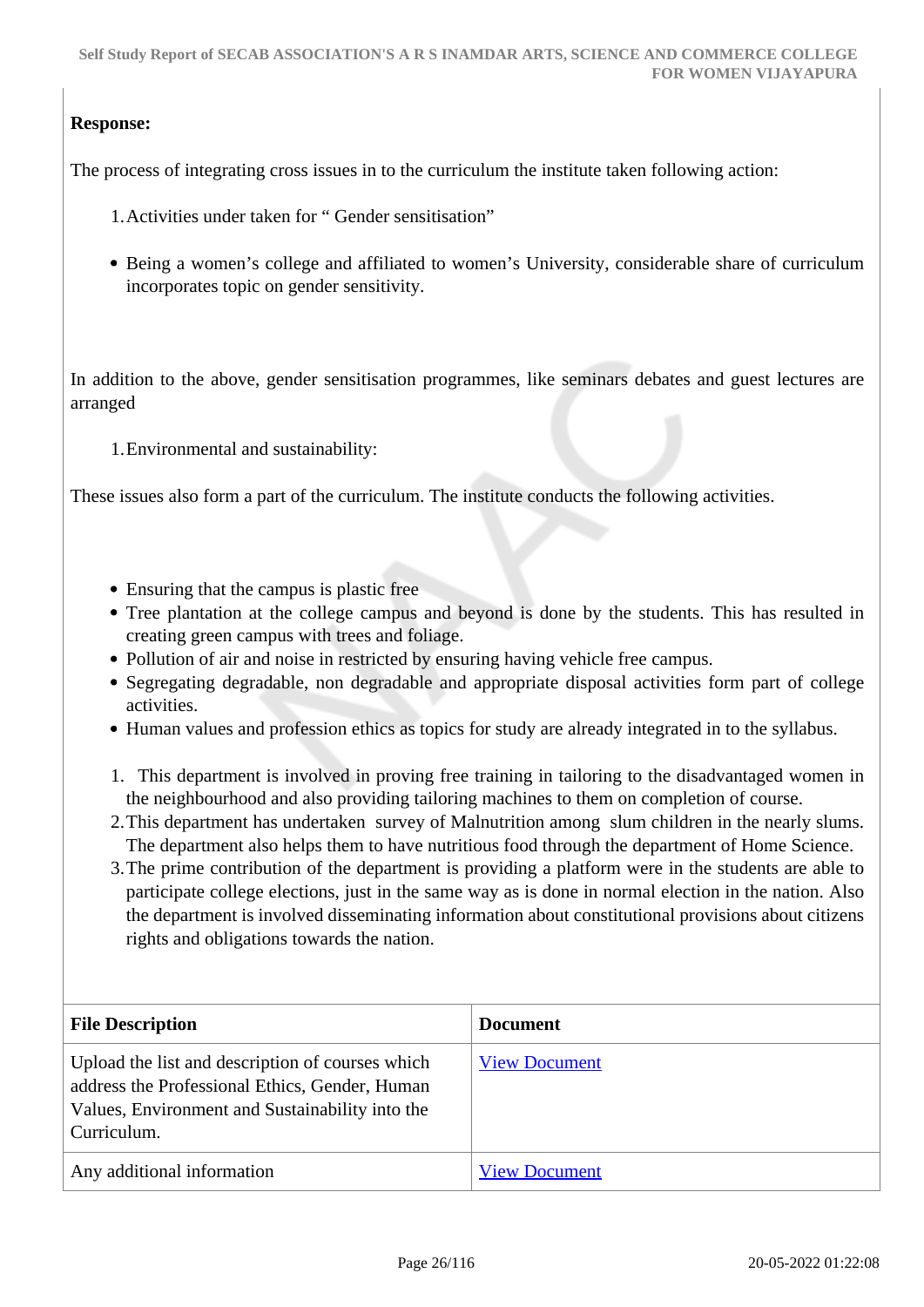## **1.3.2 Average percentage of courses that include experiential learning through project work/field work/internship during last five years**

**Response:** 1.38

## 1.3.2.1 **Number of courses that include experiential learning through project work/field work/internship year-wise during last five years**

| 2018-19 | 2017-18 | 2016-17 | 2015-16 | 2014-15 |
|---------|---------|---------|---------|---------|
| 05      | 02      | 01      | V1      | 01      |

| <b>File Description</b>                                                                                                                                                          | <b>Document</b>      |
|----------------------------------------------------------------------------------------------------------------------------------------------------------------------------------|----------------------|
| Programme / Curriculum/ Syllabus of the courses                                                                                                                                  | <b>View Document</b> |
| MoU's with relevant organizations for these courses,<br>if any Average percentage of courses that include<br>experiential learning through project work/field<br>work/internship | <b>View Document</b> |
| Minutes of the Boards of Studies/Academic<br>Council meetings with approvals for these courses                                                                                   | <b>View Document</b> |
| Any additional information                                                                                                                                                       | <b>View Document</b> |

### **1.3.3 Percentage of students undertaking project work/field work/ internships (Data for the latest completed academic year**

**Response:** 26.31

### 1.3.3.1 **Number of students undertaking project work/field work / internships**

Response: 166

| <b>File Description</b>                                                                       | <b>Document</b>      |
|-----------------------------------------------------------------------------------------------|----------------------|
| List of programmes and number of students<br>undertaking project work/field work//internships | <b>View Document</b> |
| Any additional information                                                                    | <b>View Document</b> |

## **1.4 Feedback System**

 **1.4.1** *Institution obtains feedback on the syllabus and its transaction at the institution from the following stakeholders 1) Students 2)Teachers 3)Employers 4)Alumni*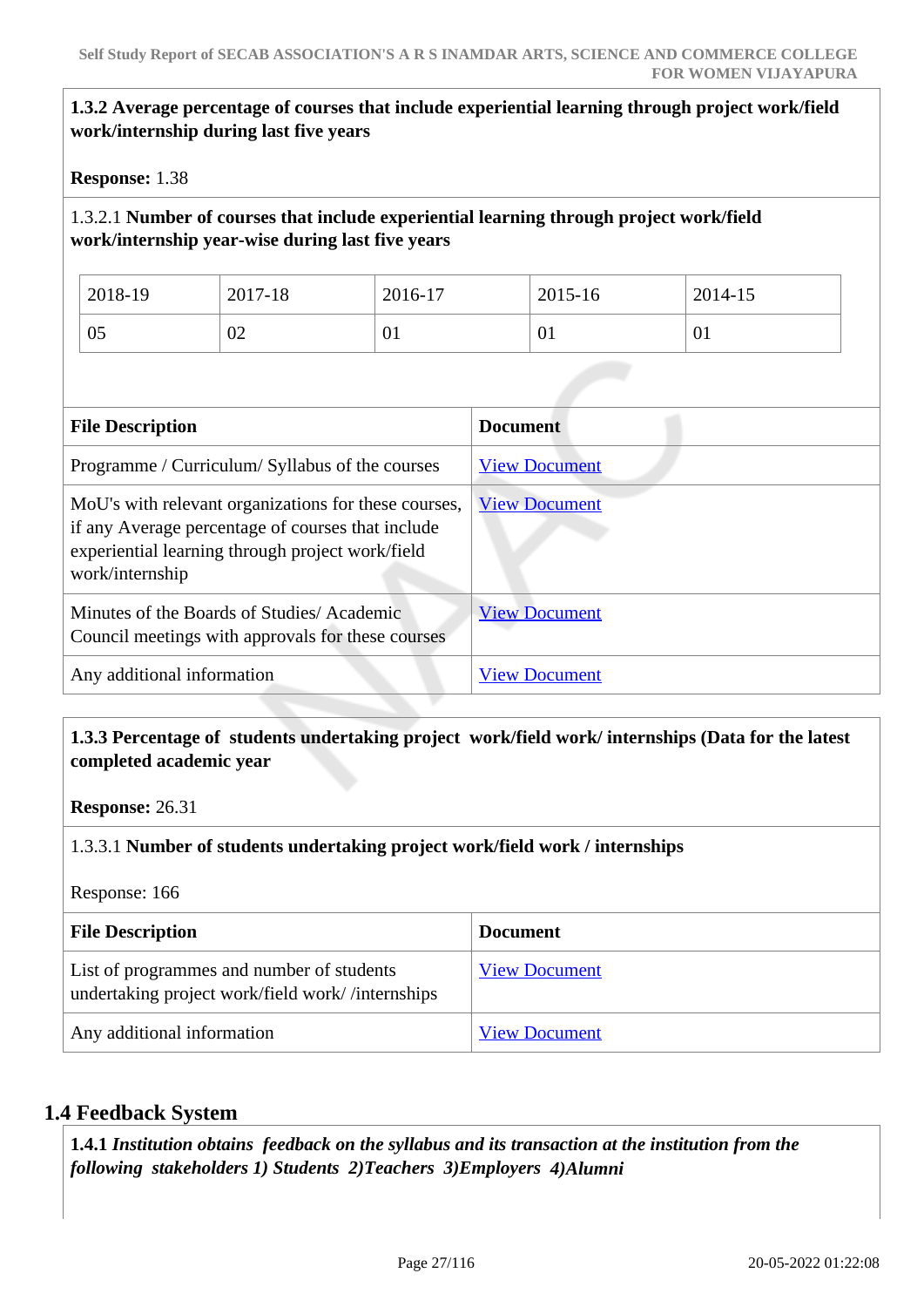## **Response:** A. All of the above

| <b>File Description</b>                                                                                                                                    | <b>Document</b>      |
|------------------------------------------------------------------------------------------------------------------------------------------------------------|----------------------|
| Any additional information (Upload)                                                                                                                        | <b>View Document</b> |
| Action taken report of the Institution on feedback<br>report as stated in the minutes of the Governing<br>Council, Syndicate, Board of Management (Upload) | <b>View Document</b> |
| URL for stakeholder feedback report                                                                                                                        | <b>View Document</b> |

### **1.4.2 Feedback process of the Institution may be classified as follows: Options:**

- **1.Feedback collected, analysed and action taken and feedback available on website**
- **2.Feedback collected, analysed and action has been taken**
- **3.Feedback collected and analysed**
- **4.Feedback collected**
- **5. Feedback not collected**

**Response:** A. Feedback collected, analysed and action taken and feedback available on website

| <b>File Description</b>           | <b>Document</b>      |
|-----------------------------------|----------------------|
| Upload any additional information | <b>View Document</b> |
| URL for feedback report           | <b>View Document</b> |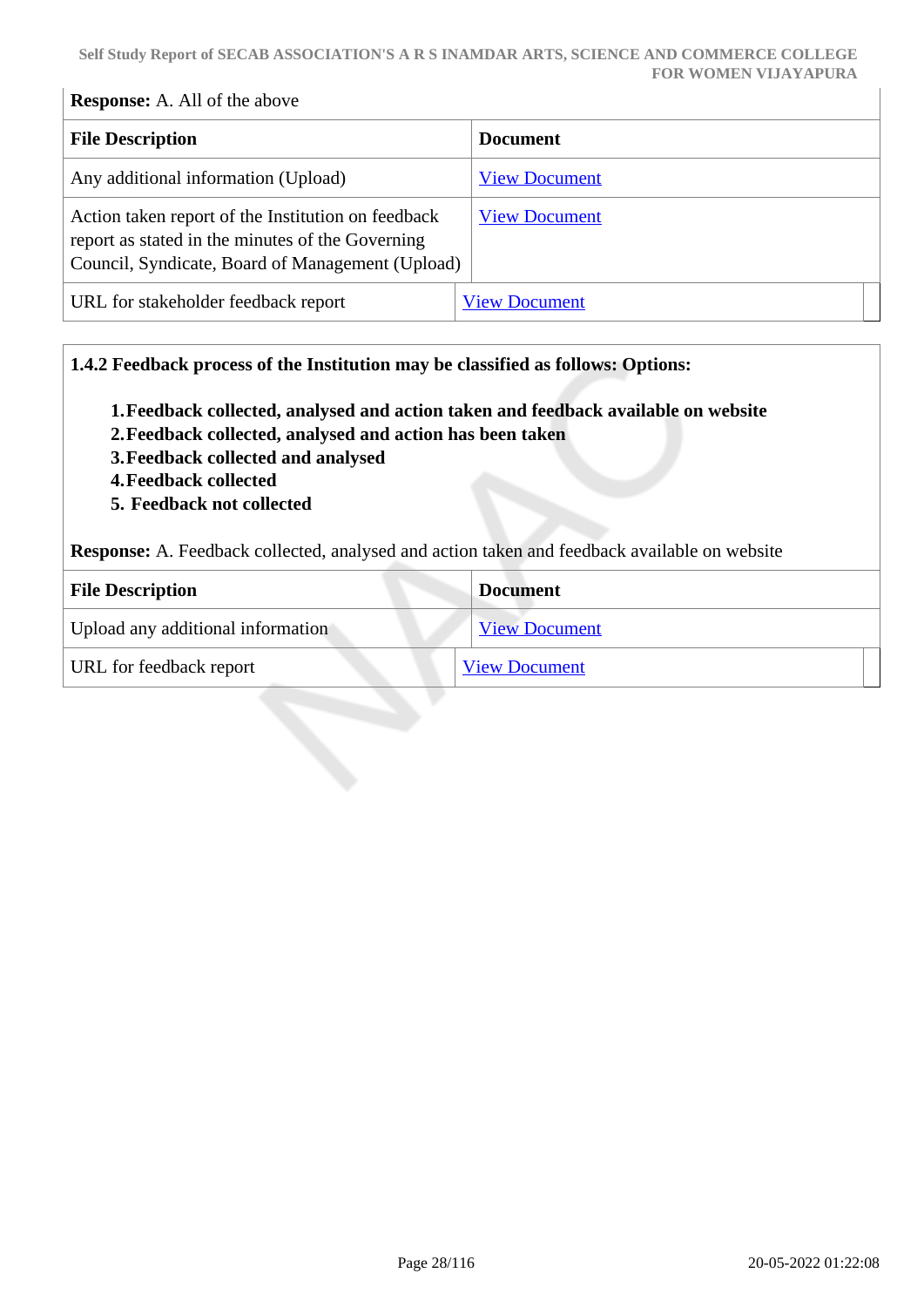## **Criterion 2 - Teaching-learning and Evaluation**

## **2.1 Student Enrollment and Profile**

| 2.1.1 Average Enrolment percentage (Average of last five years) |
|-----------------------------------------------------------------|
|                                                                 |

#### **Response:** 53.18

### 2.1.1.1 **Number of students admitted year-wise during last five years**

| 2018-19 | 2017-18    | 2016-17 | 2015-16    | 2014-15 |
|---------|------------|---------|------------|---------|
| 272     | າາາ<br>223 | 219     | റററ<br>سىس | 199     |

#### 2.1.1.2 **Number of sanctioned seats year wise during last five years**

| 2018-19 | 2017-18 | 2016-17 | 2015-16 | 2014-15 |
|---------|---------|---------|---------|---------|
| 450     | 430     | 430     | 410     | 410     |

| <b>File Description</b>                 | <b>Document</b>      |
|-----------------------------------------|----------------------|
| Institutional data in prescribed format | <b>View Document</b> |
| Any additional information              | <b>View Document</b> |

## **2.1.2 Average percentage of seats filled against reserved categories (SC, ST, OBC, Divyangjan, etc. as per applicable reservation policy ) during the last five years ( exclusive of supernumerary seats)**

**Response:** 95.2

2.1.2.1 Number of actual students admitted from the reserved categories year-wise during the last five years

| 2018-19 | 2017-18 | 2016-17 | 2015-16    | 2014-15     |
|---------|---------|---------|------------|-------------|
| 269     | 214     | 206     | ⌒ 1<br>211 | $-1$<br>111 |

| <b>File Description</b>                                      | <b>Document</b>      |
|--------------------------------------------------------------|----------------------|
| Average percentage of seats filled against seats<br>reserved | <b>View Document</b> |
| Any additional information                                   | <b>View Document</b> |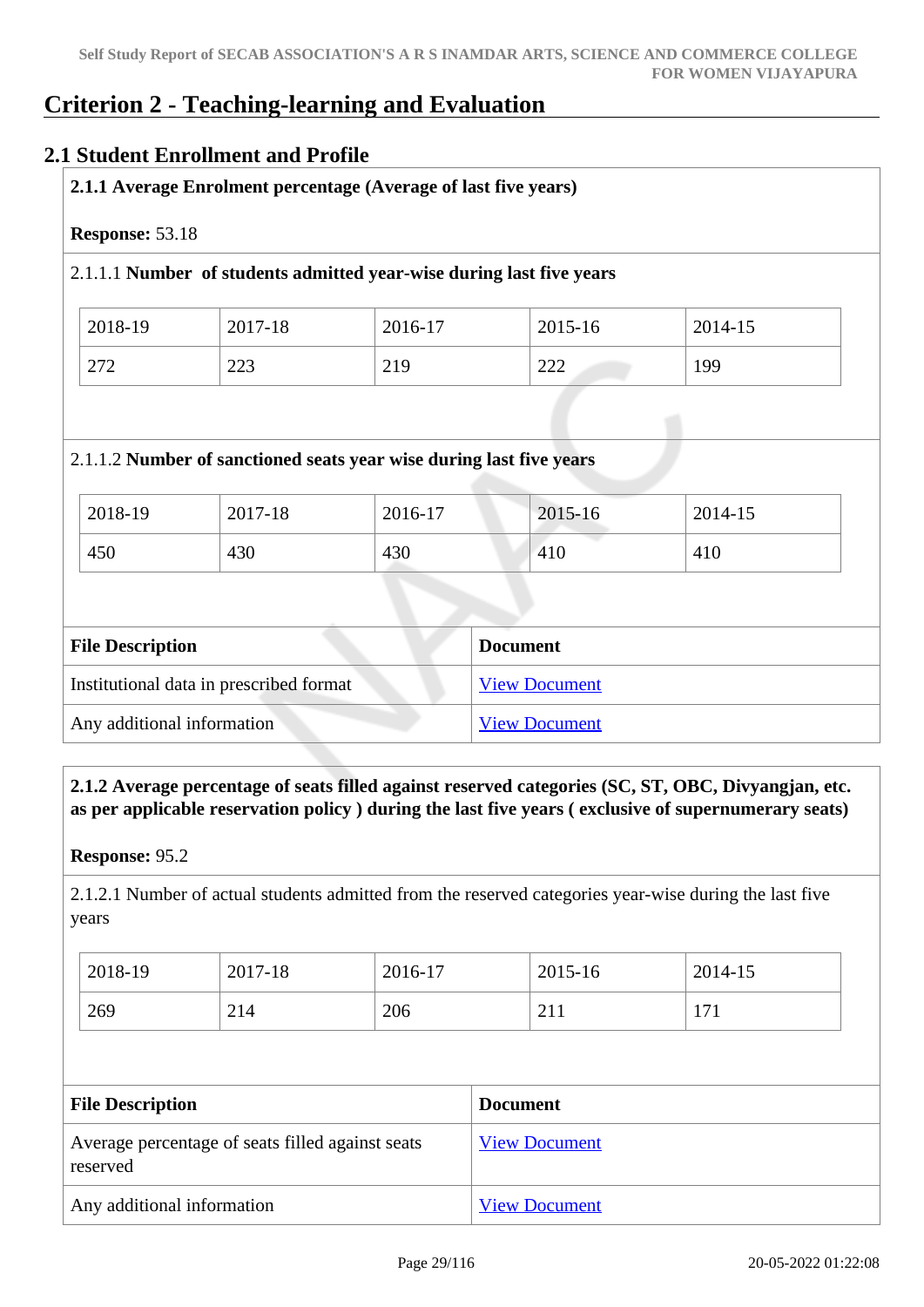## **2.2 Catering to Student Diversity**

## **2.2.1 The institution assesses the learning levels of the students and organises special Programmes for advanced learners and slow learners**

### **Response:**

This institute is located in an area with a low HDI in Karnataka. Besides, the population is largely patriarchal and having a conservative outlook on life. These factors have resulted in most girl students seeking admission at this college are from a rural background, studied in their mother tongue, are first-time learners in their families, and from economically weaker sections of the society.

The student diversity and community background are taken into account and the following actions are initiated.

- 1.The senior faculty of the college is engaged in guiding the admission-seeking students to choose appropriate subject combinations.
- 2.After the admission process is over the learning levels of the students are measured as below.
- 3.Students having scored above 70% are put in the category of advanced learners and those having scored less than 50% are put under the category of *slow learners*.
- 4.A diagnostic test is conducted in Basic English knowledge.
- 5.This gives us a fair idea of the students learning levels. A bridge course is conducted to improve their standard of English.
- 6.After this stage, the students proceed to their respective classes as per their subject combination chosen.
- 7.An Induction Program is done for newly admitted students of all programs. During this program the following information is disseminated to the students:
- 8.Calendar of events.
- 9.Code of conduct.
- 10.Information regarding the mode of allotment of internal marks and conduct of internal and University examinations.
- 11.The importance of active participation in curricular, co-curricular, and extra-curricular activities as also the need to participate in sports.
- 12.Information about various scholarships available to them and the eligibility conditions is provided.
- 13.Availability of a student Counselling cell is made known to them to ensure that the students can make use of this cell for sorting out their problems relating to coping up with studies or any other problems.
- 14.The establishment of a mentor system is also made known to the students wherein a group of 10-15 students become mentees under a mentor who is responsible to track the student's holistic progress during their entire stay at the college.

 Later, guidance and coaching are provided to the students separately for both advanced and slow learners.

## **For slow learners institute provides**

Personal counseling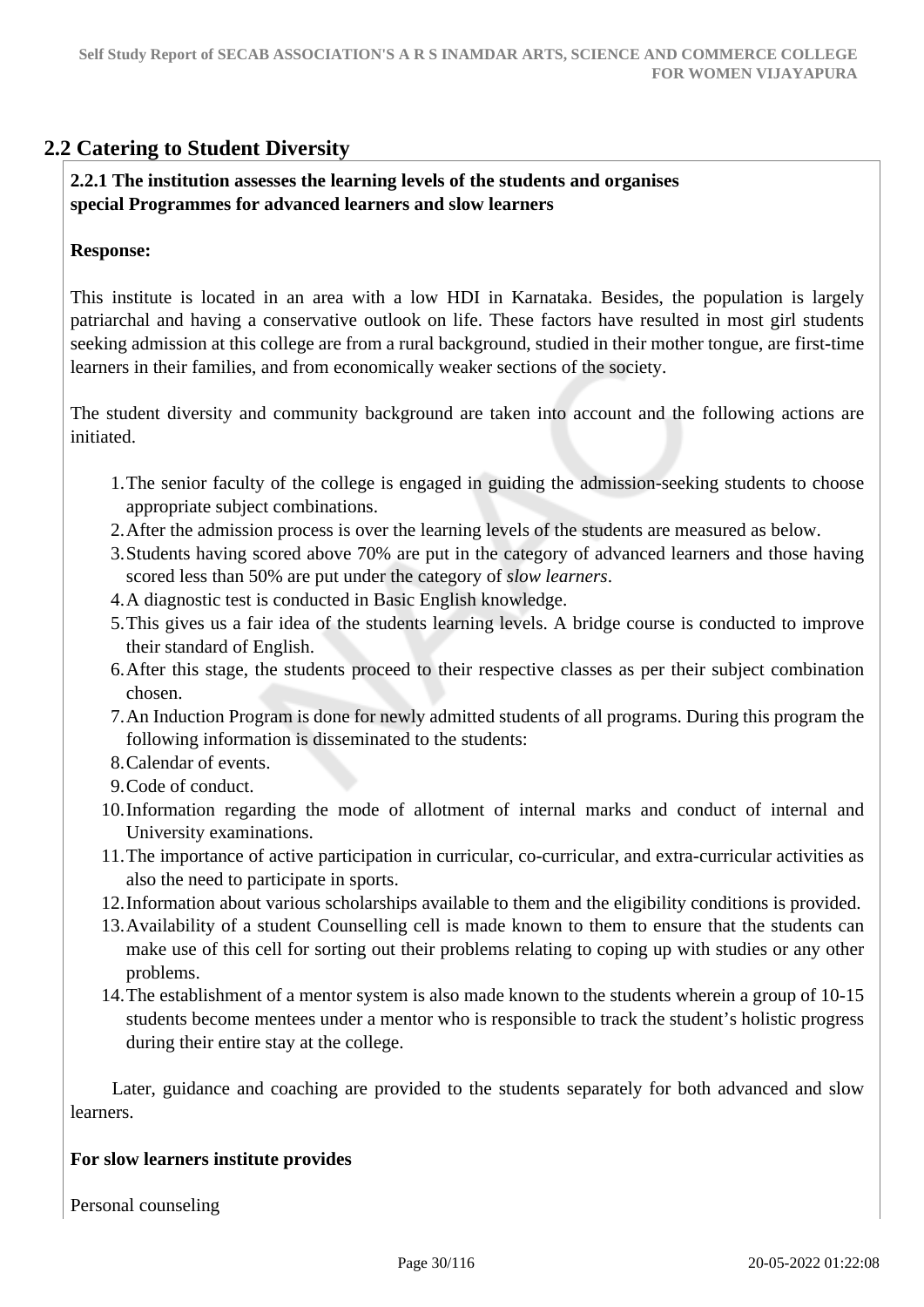Tests/Tutorials

Question Bank

Question paper solving

Home assignments

Book bank facility

On the other hand, advanced learners are encouraged to take up challenging assignments. Also, such outstanding students are provided with extra library books.

KPSC/UPSC Guidance (Competitive Examination Guidance)

Student Projects

Seminars/Conferences/Workshops

College also provides an INFLIBNET facility to advanced learners.

Ramps and special bathrooms are available for disabled students.

Being a uni-gender women college, programs on creating sensitivity about the male gender are conducted.

In summary, it can be stated that the above efforts have borne healthy outcomes as indicated by 21 students bagging University ranks, 166 numbers of students clearing competitive examinations. Besides a host of students are pursuing PG studies.

| <b>File Description</b>              | <b>Document</b>      |  |
|--------------------------------------|----------------------|--|
| Upload any additional information    | <b>View Document</b> |  |
| Past link for additional Information | <b>View Document</b> |  |

## **2.2.2 Student- Full time teacher ratio (Data for the latest completed academic year)**

| <b>Response:</b> 18:1      |                      |  |
|----------------------------|----------------------|--|
| <b>File Description</b>    | <b>Document</b>      |  |
| Any additional information | <b>View Document</b> |  |

## **2.3 Teaching- Learning Process**

**2.3.1 Student centric methods, such as experiential learning, participative learning and problem**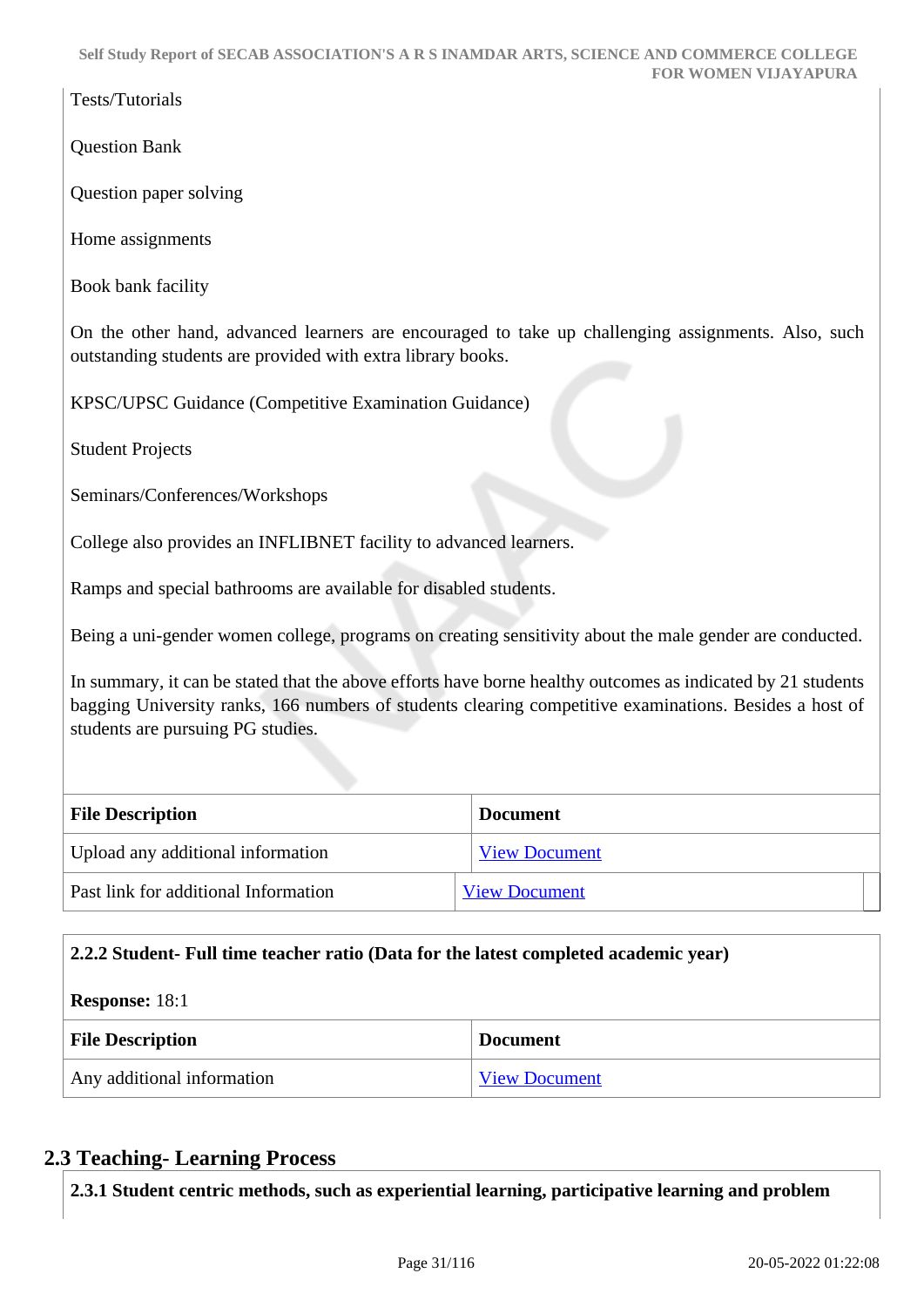#### **solving methodologies are used for enhancing learning experiences**

## **Response:**

Students Centric Methods:

These are decided by the teacher noting the following inputs.

1. Learner's background, abilities, and attributes, mainly drawn from diagnostic test results and mentor inputs.

2. Choice of best learning resources like ICT etc.

These methods are noted in the lesson plans, made for each topic/sub-topic of the syllabus as appropriate. Some of the methodologies now adopted are described as under:

**Experiential Learning**: The basic tenet is to "provide education that sticks and is usable" by the students in their life. For instance, the departments of Sociology, Economics, and Home Science have been taking students to nearby slums to understand their living conditions.

This initiative was taken with the presumption that "unless students learn explicitly to visualize when their knowledge might be useful, can recall that knowledge, and how to apply it, they will fail to transfer what they know; their understanding is incomplete ". Likewise, the departments of English, Kannada, and Mathematics have been actively involved in participating in visits to neighbouring junior institutions, to get hands-on experiences on the ground realities of learning levels of students. Such an effort has enabled the students to go beyond acquisition of "Inert knowledge" for mere examination purposes, but challenges to seek solutions to practical problems by connecting by what they have learned in the classroom.

**Participative Learning**: Over the past four years "Participative Learning Methods" (PLM) has been rigorously introduced in the college. This is implemented in the classes where the student strength is less than 30. PLM is referred to and/or, understood by the multiplicity of names like peer teaching, active learning, group work, cooperative and collaborative learning, etc. This kind of approach makes the students involve themselves with the course content through talking, writing, reading and reflecting. Thus solely it is a 'group work.

At this college, the subject teacher decides as to the kind of groups to be created, whether informal (lasting only for the duration of a single class), formal (small groups created to work on a project for more than a single class), and study teams (groups created for a semester). The aim is to provide mutual support and encouragement to each other both within and outside class.

Participative learning provides an ambience to accommodate the intellectual diversity of the students and they feel included. Besides, it enables the students to retain the knowledge gained in the classroom. Examples of participative learning like group discussions, debates, exhibitions, surveys, etc. are part of the lesson plan. For students studying languages drama, skits, recitation, etc. are a part of participative learning.

Problem-solving methodologies have been incorporated mainly for the students studying Science and Mathematics subjects.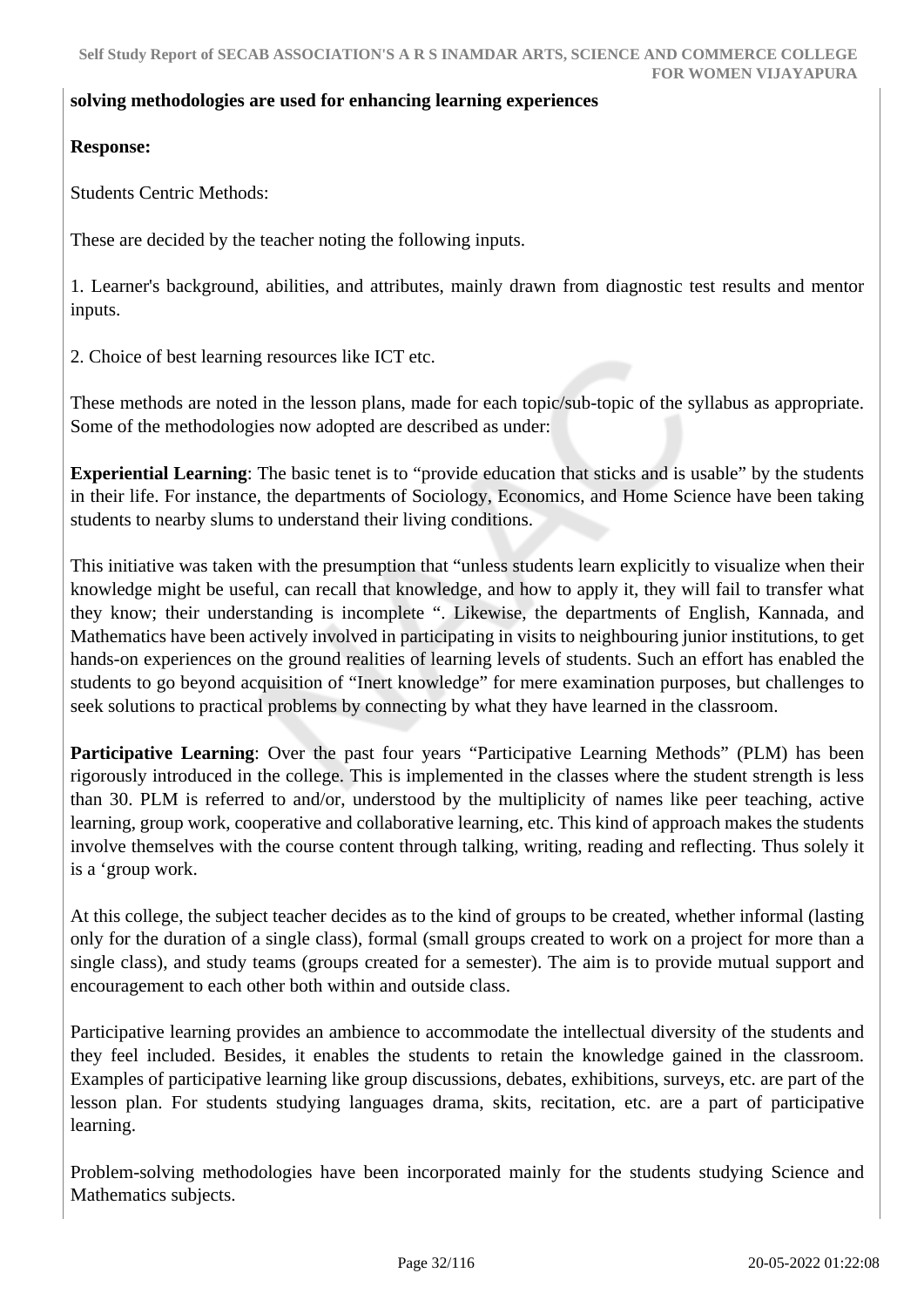| <b>File Description</b>           | <b>Document</b>      |
|-----------------------------------|----------------------|
| Upload any additional information | <b>View Document</b> |
| Link for additional information   | <b>View Document</b> |

#### **2.3.2 Teachers use ICT enabled tools for effective teaching-learning process.**

#### **Response:**

Information and Communication Technologies (ICT) have been extensively used as tools for effective teaching-learning processes at this college. There have been up-gradations and new acquisitions of ICTenabled systems.

These are listed below:

All the 35 teachers are well adept at the use of ICT for teaching-learning and evaluation. The use of ICT has found great favour in teaching all the subjects. The use of this method of teaching has made a sea of changes in the students' appreciation of the subject discussed in the class. For instance, while teaching History, the teacher can show the visual effects of History making it much more interesting and retentive to the students. Thus, this system has ushered into a new era of students' centric pedagogical methods. Likewise, in subjects like Zoology and Botany, where very intricate and time-consuming diagrams are to be drawn use of ICT has become handy. The same is true in teaching other science subjects like Physics, Chemistry and even Home Science. There has been extensive use of ICT in teaching Mathematics subjects like finding the area, volume and surface area, etc. More importantly, ICT has enabled the students to visualize the practical applications of the subjects in various areas of knowledge.

The use of ICT in the study of languages, literature, poetry, and drama has been a great help to teachers and students alike as it has provided an enormous impetus to their understanding and has made them experiment with the subject with even greater enthusiasm and vigour.

| <b>File Description</b>                                                                                 | <b>Document</b>      |
|---------------------------------------------------------------------------------------------------------|----------------------|
| Upload any additional information                                                                       | <b>View Document</b> |
| Provide link for webpage describing the ICT<br>enabled tools for effective teaching-learning<br>process | <b>View Document</b> |

## **2.3.3 Ratio of students to mentor for academic and other related issues (Data for the latest completed academic year )**

#### **Response:** 21:1

2.3.3.1 Number of mentors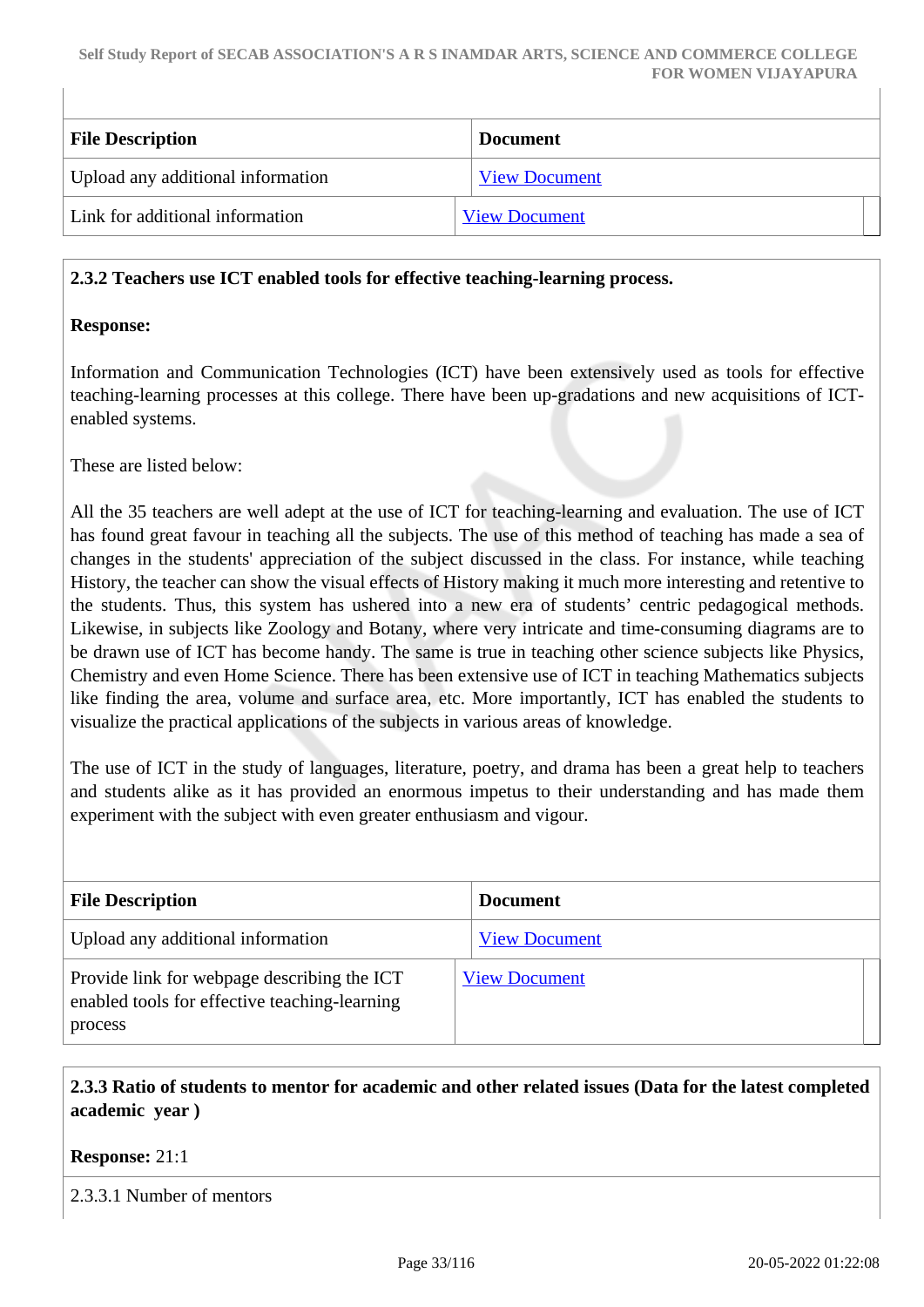#### **Self Study Report of SECAB ASSOCIATION'S A R S INAMDAR ARTS, SCIENCE AND COMMERCE COLLEGE FOR WOMEN VIJAYAPURA**

Response: 30 **File Description Document** Upload year wise, number of students enrolled and full time teachers on roll. [View Document](https://assessmentonline.naac.gov.in/storage/app/hei/SSR/105189/2.3.3_1628331799_4703.pdf) mentor/mentee ratio [View Document](https://assessmentonline.naac.gov.in/storage/app/hei/SSR/105189/2.3.3_1629176728_4703.xlsx) Circulars pertaining to assigning mentors to mentees <u>[View Document](https://assessmentonline.naac.gov.in/storage/app/hei/SSR/105189/2.3.3_1628331822_4703.pdf)</u>

## **2.4 Teacher Profile and Quality**

**2.4.1 Average percentage of full time teachers against sanctioned posts during the last five years**

| <b>Response: 71.76</b>                                                           |                      |  |  |
|----------------------------------------------------------------------------------|----------------------|--|--|
| <b>File Description</b>                                                          | <b>Document</b>      |  |  |
| Year wise full time teachers and sanctioned posts<br>for 5 years (Data Template) | <b>View Document</b> |  |  |
| List of the faculty members authenticated by the<br>Head of HEI                  | <b>View Document</b> |  |  |
| Any additional information                                                       | <b>View Document</b> |  |  |

 **2.4.2 Average percentage of full time teachers with Ph. D. / D.M. / M.Ch. / D.N.B Superspeciality / D.Sc. / D.Litt. during the last five years (consider only highest degree for count)**

**Response:** 32.87

2.4.2.1 **Number of full time teachers with** *Ph. D. / D.M. / M.Ch. / D.N.B Superspeciality / D.Sc. / D.Litt.* **year wise during the last five years**

|                                                                                                                                                                                  | 2018-19 | 2017-18              | 2016-17              |  | $2015 - 16$ | 2014-15 |
|----------------------------------------------------------------------------------------------------------------------------------------------------------------------------------|---------|----------------------|----------------------|--|-------------|---------|
|                                                                                                                                                                                  | 14      | 14                   | 11                   |  | 11          | 10      |
|                                                                                                                                                                                  |         |                      |                      |  |             |         |
| <b>File Description</b>                                                                                                                                                          |         |                      | <b>Document</b>      |  |             |         |
| List of number of full time teachers with Ph. D. /<br>D.M. / M.Ch. / D.N.B Superspeciality / D.Sc. /<br>D. Litt. and number of full time teachers for 5 years<br>(Data Template) |         | <b>View Document</b> |                      |  |             |         |
| Any additional information                                                                                                                                                       |         |                      | <b>View Document</b> |  |             |         |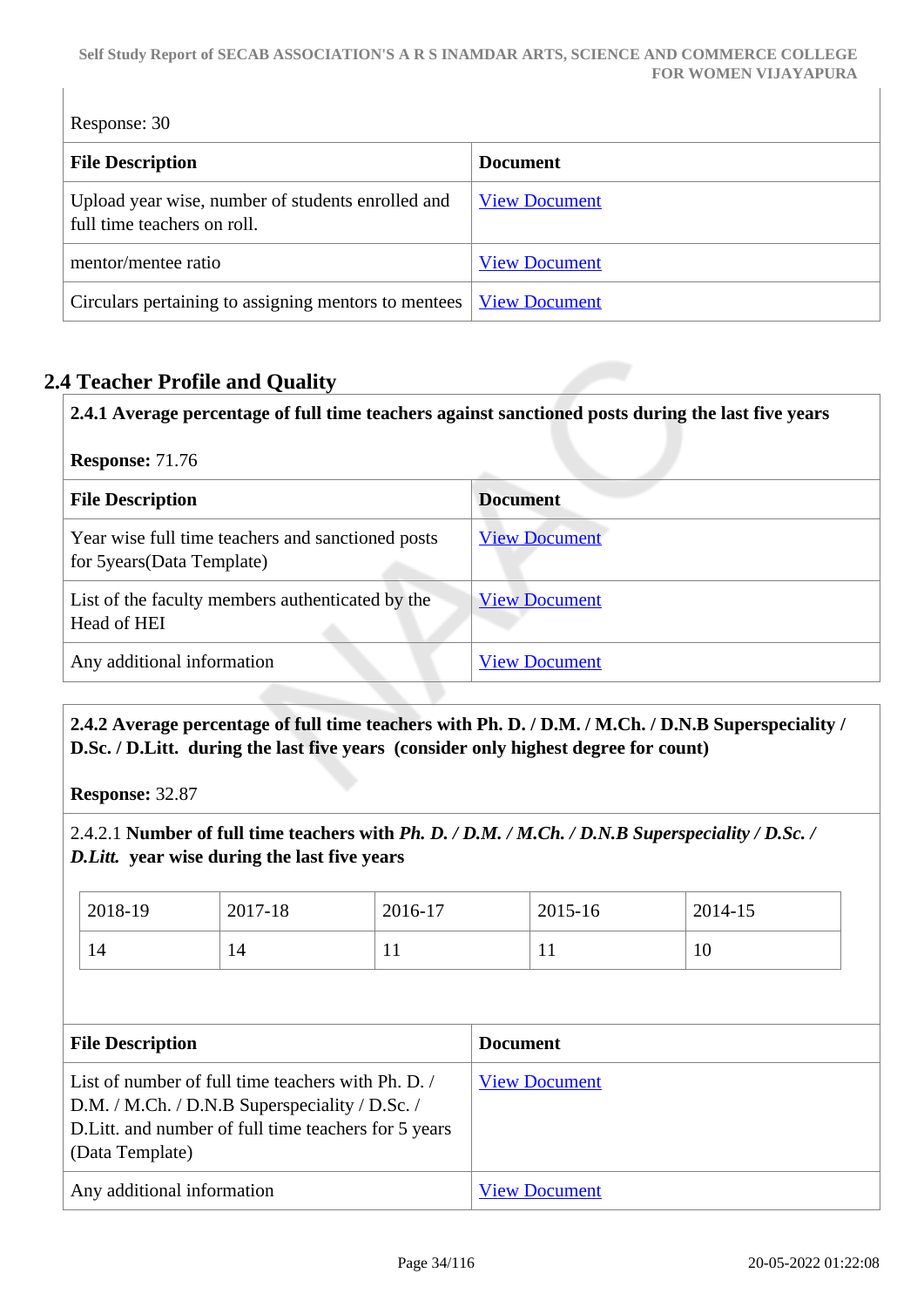| 2.4.3 Average teaching experience of full time teachers in the same institution (Data for the latest<br>completed academic year in number of years) |                      |
|-----------------------------------------------------------------------------------------------------------------------------------------------------|----------------------|
| Response: 19.4                                                                                                                                      |                      |
| 2.4.3.1 Total experience of full-time teachers                                                                                                      |                      |
| Response: 679                                                                                                                                       |                      |
| <b>File Description</b>                                                                                                                             | <b>Document</b>      |
| List of Teachers including their PAN, designation,<br>dept and experience details (Data Template)                                                   | <b>View Document</b> |
| Any additional information                                                                                                                          | <b>View Document</b> |

## **2.5 Evaluation Process and Reforms**

**2.5.1 Mechanism of internal assessment is transparent and robust in terms of frequency and mode**

## **Response:**

The mechanism of internal assessment is transparent and robust in terms of frequency and variety.

This college follows the directions issued by the Akkamahadevi Women University, vide their letter No: *KRAMA SANKHE KA RA AMAVV/PAV/SOO/IA/2019-20/596* dated 20-6-2019 to which it is affiliated.

The transparency of internal assessment at the institute level is achieved by:

- The evaluation process is made known to the students through a) University/College website b) displays on notice boards at the college and c) counselling done at the class and d) briefing done at the induction program and includes the distribution of marks for theory, practical's, internal (examination) assessments, class tests, etc.
- Continuous assessment report for all the courses is displayed in respective laboratories/notice board.
- For the Continuous Internal Evaluation (CIE) the college conducts class tests, tutorials, unit tests, departmental seminars, project works, practical examinations, home assignments, etc.
- Post Graduate Programme in M. A. has the Choice Based Credit System as per KSAWU, Vijayapura.
- During the Induction Program of every academic year, the students are made aware of the continuous internal evaluation mechanism which includes the nature of question papers, marking schemes, various types of evaluation methods, and the marking weightage to be given.
- The answers to the questions of the internal examinations are written in a 'Blue Book' issued by the college to each student for each academic year. The evaluated answers are discussed with the students. This effort makes the evaluation process transparent and student-centric. The feedback provided by the teacher is developmental inducing.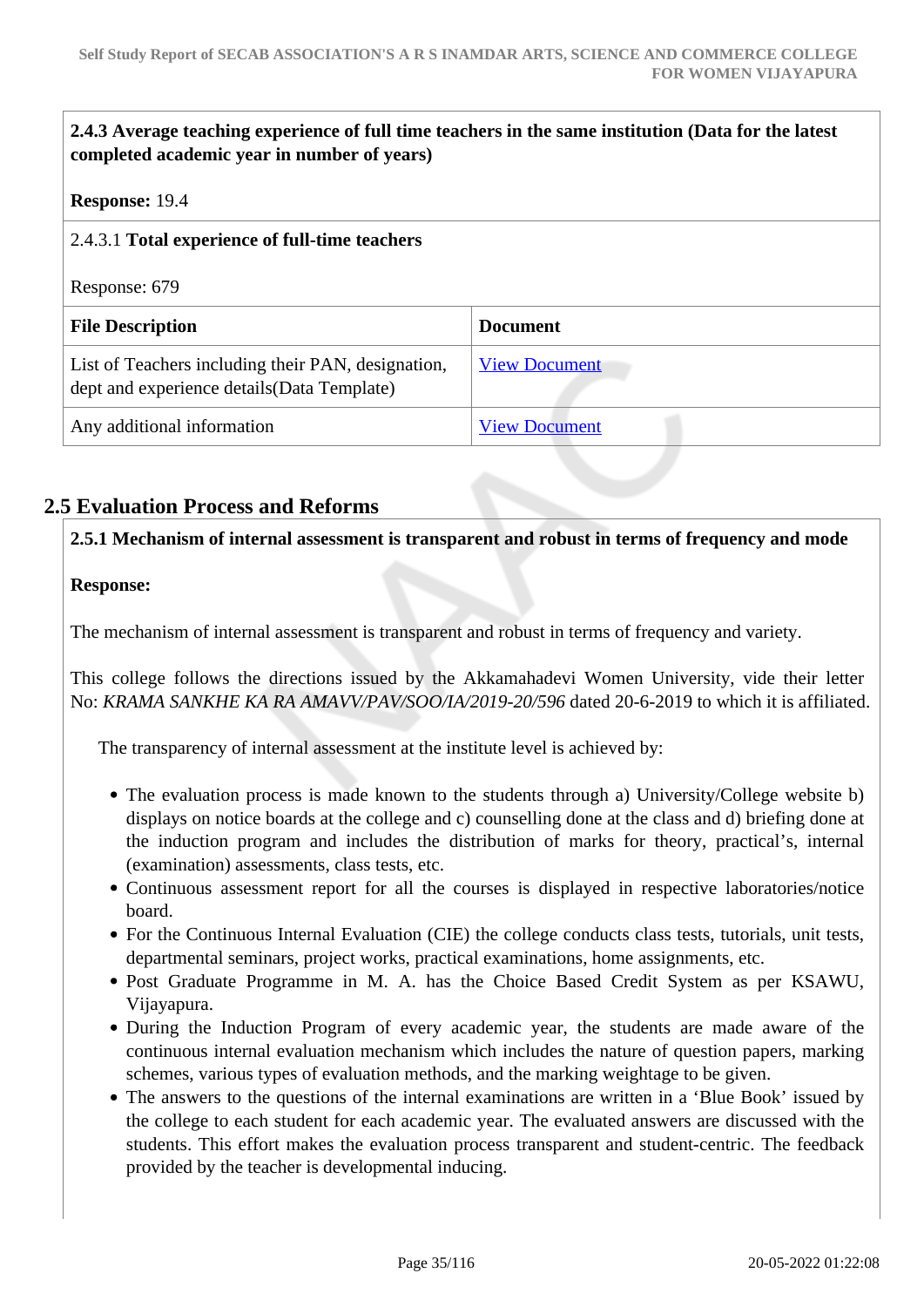- 1.Staff meetings are conducted periodically to review the evaluation process. This process is founded on the following principles:
- That entire gamut of the evaluation process is done with great care and objectivity and that such evaluation can provide development-inducing feedback to the students and the faculty as the case may be.
- That the evaluation process would enhance healthy competition among the students.
- Being aware that the level of knowledge and skills of the students vary in terms of their expression, the faculty are advised to gauge the students' intrinsic abilities.
- 1.To help the students who would not attend the examination due to unavoidable circumstances, the committee allows such students to take examinations with a new question paper without affecting their regular classes.

| Sl.No. | Component                    | Weightage |
|--------|------------------------------|-----------|
|        | <b>Internal Examinations</b> | 10        |
|        | Attendance                   | Už        |
|        | Assignment/Project           | 05        |

However, there has been a change in the weightage from the academic year 2019-2020 for each of the components as shown below.

| S1.No. | Component                    | Weightage      |
|--------|------------------------------|----------------|
|        | <b>Internal Examinations</b> |                |
|        | Attendance                   | 03             |
|        | Assignment/Project           | 0 <sup>2</sup> |

The institute has an 'Examination Committee which is entrusted with the smooth conduct of internal examinations.

| <b>File Description</b>         | <b>Document</b>      |
|---------------------------------|----------------------|
| Any additional information      | <b>View Document</b> |
| Link for additional information | <b>View Document</b> |

 **2.5.2 Mechanism to deal with internal/external examination related grievances is transparent, timebound and efficient** 

**Response:**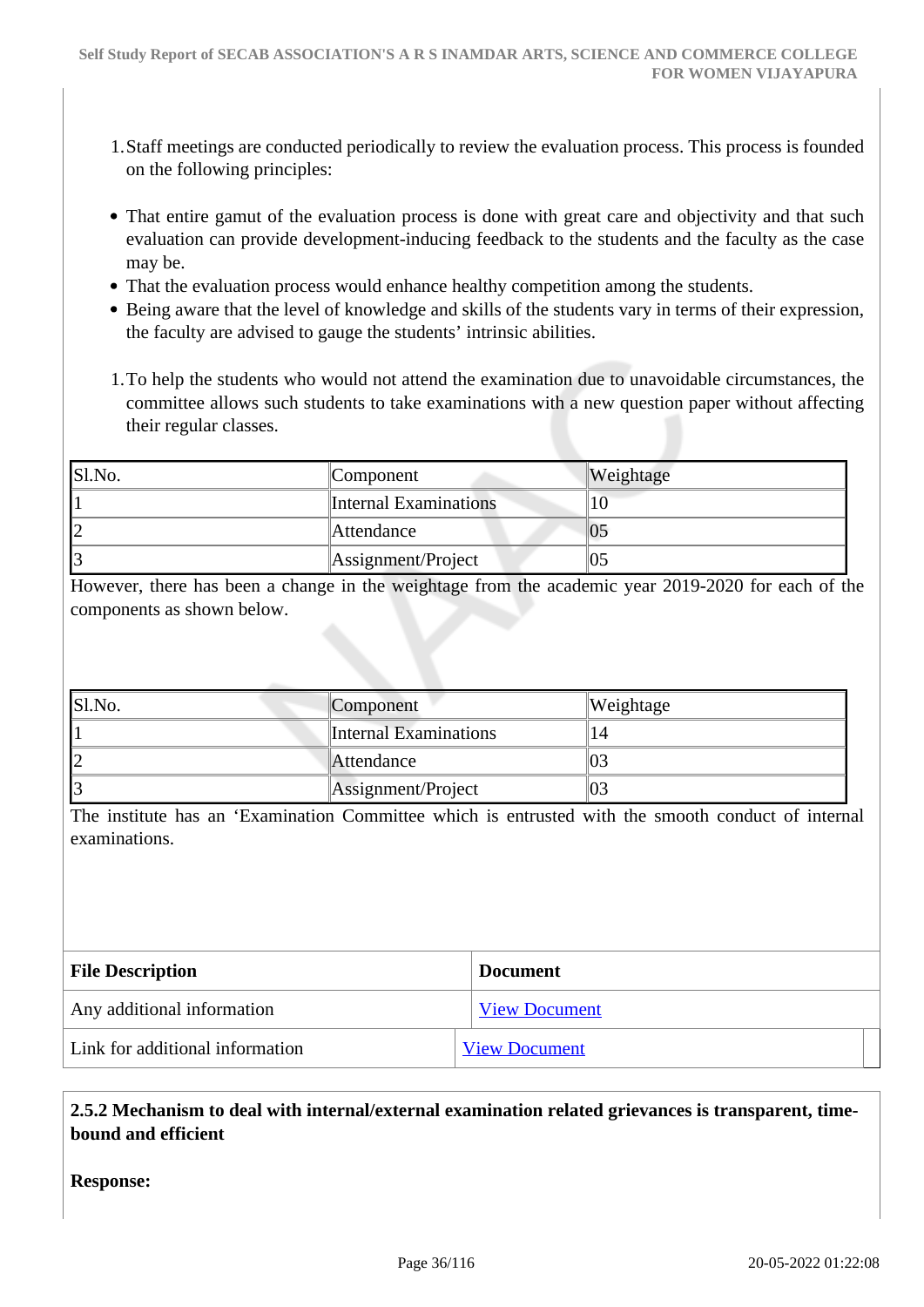This college adheres to Karnataka State Akkamahadevi Women's University, Vijayapura, guidelines stated at 2.5.1 for timely redressal of grievances of the students both written-verbal.

Generally, examination related grievances are the following:

 Mode of conduct of examination: There have been no written complaints regarding examination-related issues. Some of the exam-related problems experienced by the college are as under:

- 1.Students at times forget to carry their blue books when internal examinations are conducted. Since they must answer in blue books only, such students are issued with a new blue book to ensure that the candidate does not miss the exam.
- 2.Forgetting to bring an examination hall ticket for appearing in the semester/University exam which is mandatory. This issue is sorted out by allowing the student to take an exam with the permission of the Principal, external examiner, and internal examiner together. Simultaneously the parents/guardians of the student are contacted and a hall ticket is obtained.

The college takes utmost care in ensuring that internal examination-related grievances are minimal due to the establishment of the below-stated mechanisms.

- 1.Utmost care is taken to ensure that candidates know the place/room number/seat number where they have to write examinations. Copying or other possible malpractices are detected due to strict invigilation and CCTV surveillance.
- 2.Schedules for the class tests, internal assignments, internal assessment examinations, and semesterend examinations are made known to students through notice boards and the concerned websites.
- 3.Schemes for internal evaluation of the theory/practical examinations and final examination as per the University rules are intimated and adhered to.

When a student has doubts about the evaluation of a particular paper, getting a photocopy of the answer book, re-totalling, award of grace marks, and results are quickly attended by the college administration in consultation with the college examination committee. In a case where there is any evidence of negligence on the part of the evaluator, the same is referred to the Examination Committee.

| <b>File Description</b>         | <b>Document</b>      |
|---------------------------------|----------------------|
| Any additional information      | <b>View Document</b> |
| Link for additional information | <b>View Document</b> |

# **2.6 Student Performance and Learning Outcomes**

 **2.6.1 Programme and course outcomes for all Programmes offered by the institution are stated and displayed on website and communicated to teachers and students.**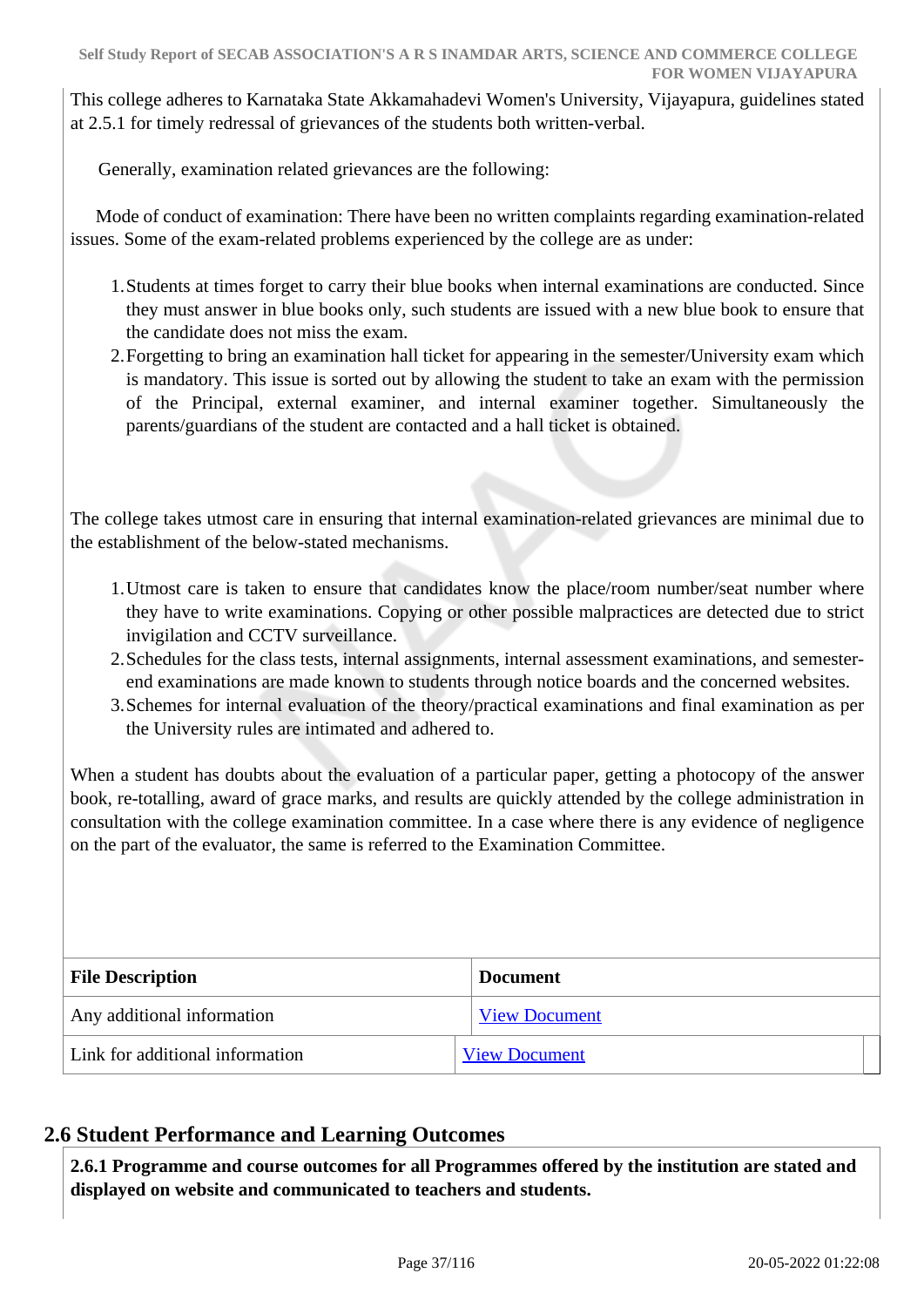# **Response:**

In the process of developing, POs, PSOs, and COs, this institute has gone through the 'NOTES' provided by the 'NAAC' manual for self-study as a first step. Much benefit has been accrued by reading similar topics available on the web from various universities/colleges, both, national and international. A host of books on education have also been referred to. With these inputs, the IQAC of this college took initiative in formulating PO's, PSO's, and CO's for all the subjects after a series of discussions with faculty. These are not comprehensive or exhaustive enough.

Program outcomes broadly relate to (in so far as this institute is concerned) "graduate attributes" with additional emphasis on women, their aspirations and limitations (due to heterogeneous influences of social, economical, religious attitudes and the sweeping changes to due technological advancements in communication, to name a few).

1) Quest for scholarship in their area of study

2) Zeal for striving to work for the 'social good' with emphasis on women's perspectives. This will entail developing the ability to emphatically engage with manifold differences in the society, like conflicting intellectual traditions, religious and cultural practices, language, region, and nationality.

3) Zest for lifelong learning such that the student remains active and relevant throughout their life span.

As a first step in the mechanism of communication, this college has posted all the PO's, PSO's and CO's on the website. The same is included in the charter of duties for the faculty and the students' charters. Besides the course outcomes are annotated in the lesson plans for each subject and the same is conveyed in the class to bring out the expected outcome of the topic discussed.

 However, since these issues are as yet in their nascent stage, PO's, PSO's, and CO's are yet to be fully matched to the teaching-learning process and locate in a matrix developed for each subject under study**.**

| <b>File Description</b>                                    | Document             |
|------------------------------------------------------------|----------------------|
| Upload COs for all Programmes (exemplars from<br>Glossary) | <b>View Document</b> |
| Upload any additional information                          | <b>View Document</b> |
| Past link for Additional information                       | <b>View Document</b> |

#### **2.6.2 Attainment of programme outcomes and course outcomes are evaluated by the institution.**

#### **Response:**

Yes. But, while exact benchmarks for evaluation of these broad-spectrum of outcomes are yet to be accurately defined. This institute has adopted the following methods to assess the students' attainments: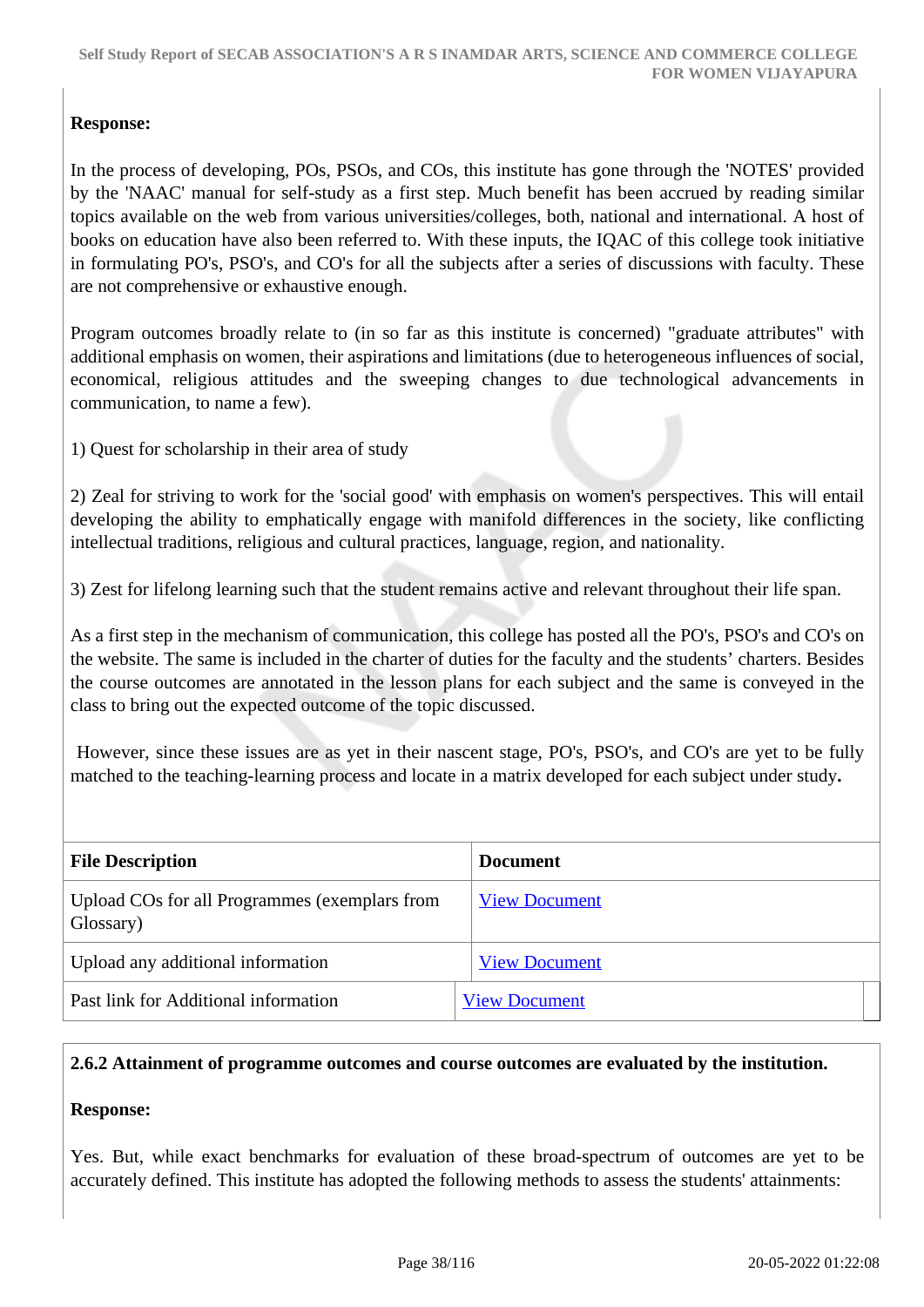a) The marks obtained by individual students in various examinations, assignments, and projects are primary indicators.

b) The students' active participation in co-curricular and extracurricular activities, their engagement in debates, discussions, exhibitions, etc. are also indicators, although these are non-evaluative.

c) Career-progression, taking up competitive examinations, working for society at large also is treated as an indicator of their learning outcomes.

d) Yet, another indicator is the summary of feedback received from the various stakeholders collected annually in a structured feedback form. While this feedback pertains to the adequacy of the syllabus and its transactions it nevertheless provides an indication pointing towards the attainment of learning outcomes.

This institute is looking forward to receiving appropriate instructions from higher echelons on the aspect of tangible methods for discrete measurements of outcomes for PO's, PSO's, and CO's.

| <b>File Description</b>               | <b>Document</b>      |
|---------------------------------------|----------------------|
| Upload any additional information     | <b>View Document</b> |
| Paste link for Additional information | <b>View Document</b> |

#### **2.6.3 Average pass percentage of Students during last five years**

**Response:** 89.85

2.6.3.1 **Number of final year students who passed the university examination year-wise during the last five years**

| 2018-19 | 2017-18 | 2016-17 | 2015-16 | 2014-15 |
|---------|---------|---------|---------|---------|
| 150     | 195     | 158     | 174     | 203     |

2.6.3.2 **Number of final year students who appeared for the university examination year-wise during the last five years**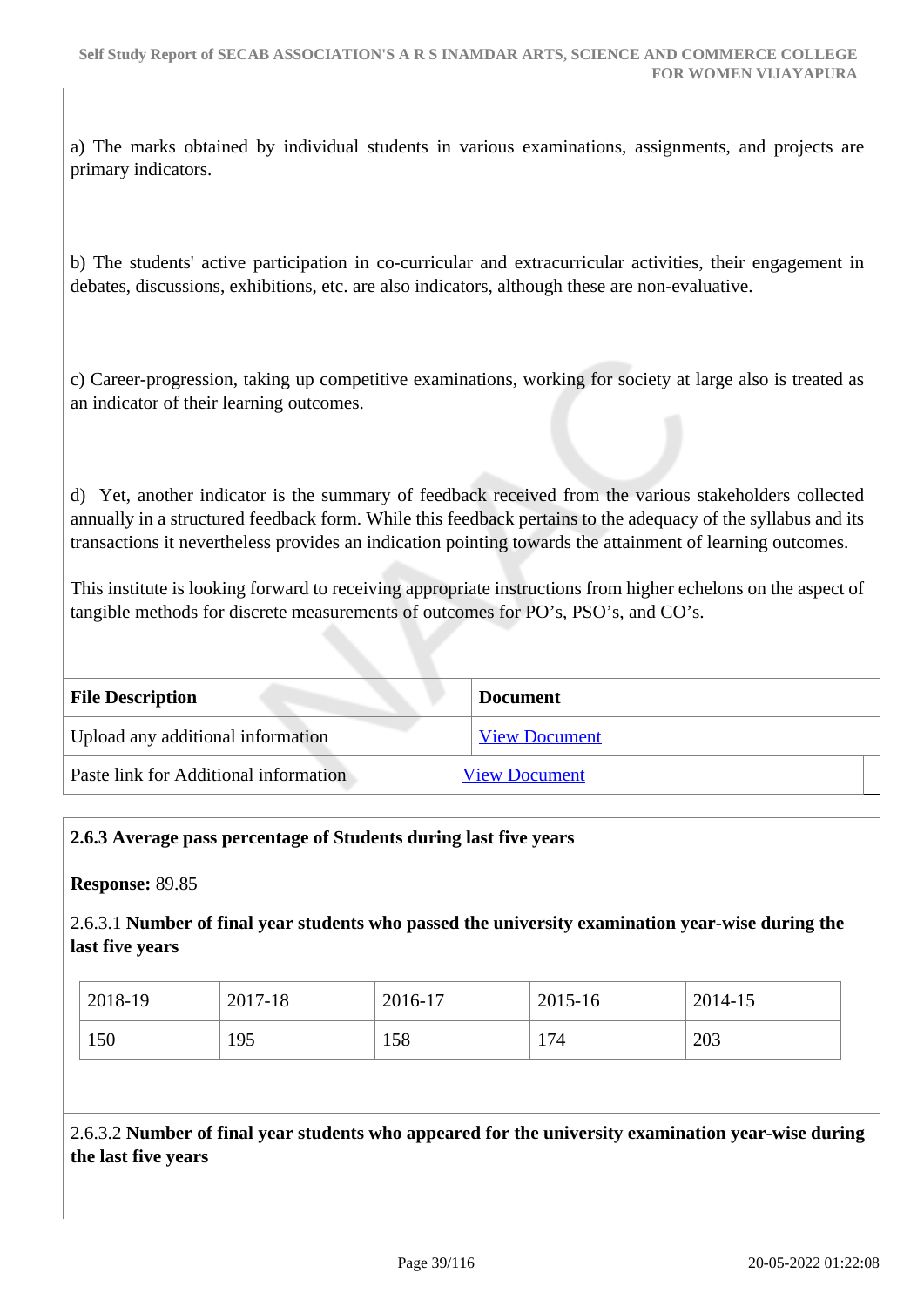| 2018-19 | 2017-18                        | 2016-17 | 2015-16 | 2014-15       |
|---------|--------------------------------|---------|---------|---------------|
| 174     | $\bigcap$ 1 $\bigcap$<br>ل 1 ک | 177     | 183     | $\cap$<br>دد∠ |

| <b>File Description</b>                                                                                                  | <b>Document</b>      |
|--------------------------------------------------------------------------------------------------------------------------|----------------------|
| Upload list of Programmes and number of students<br>passed and appeared in the final year examination<br>(Data Template) | <b>View Document</b> |
| Upload any additional information                                                                                        | <b>View Document</b> |
| Paste link for the annual report                                                                                         | <b>View Document</b> |

# **2.7 Student Satisfaction Survey**

| 2.7.1 Online student satisfaction survey regarding teaching learning process |                      |  |
|------------------------------------------------------------------------------|----------------------|--|
| <b>Response: 3.86</b>                                                        |                      |  |
| <b>File Description</b>                                                      | <b>Document</b>      |  |
| Upload database of all currently enrolled students<br>(Data Template)        | <b>View Document</b> |  |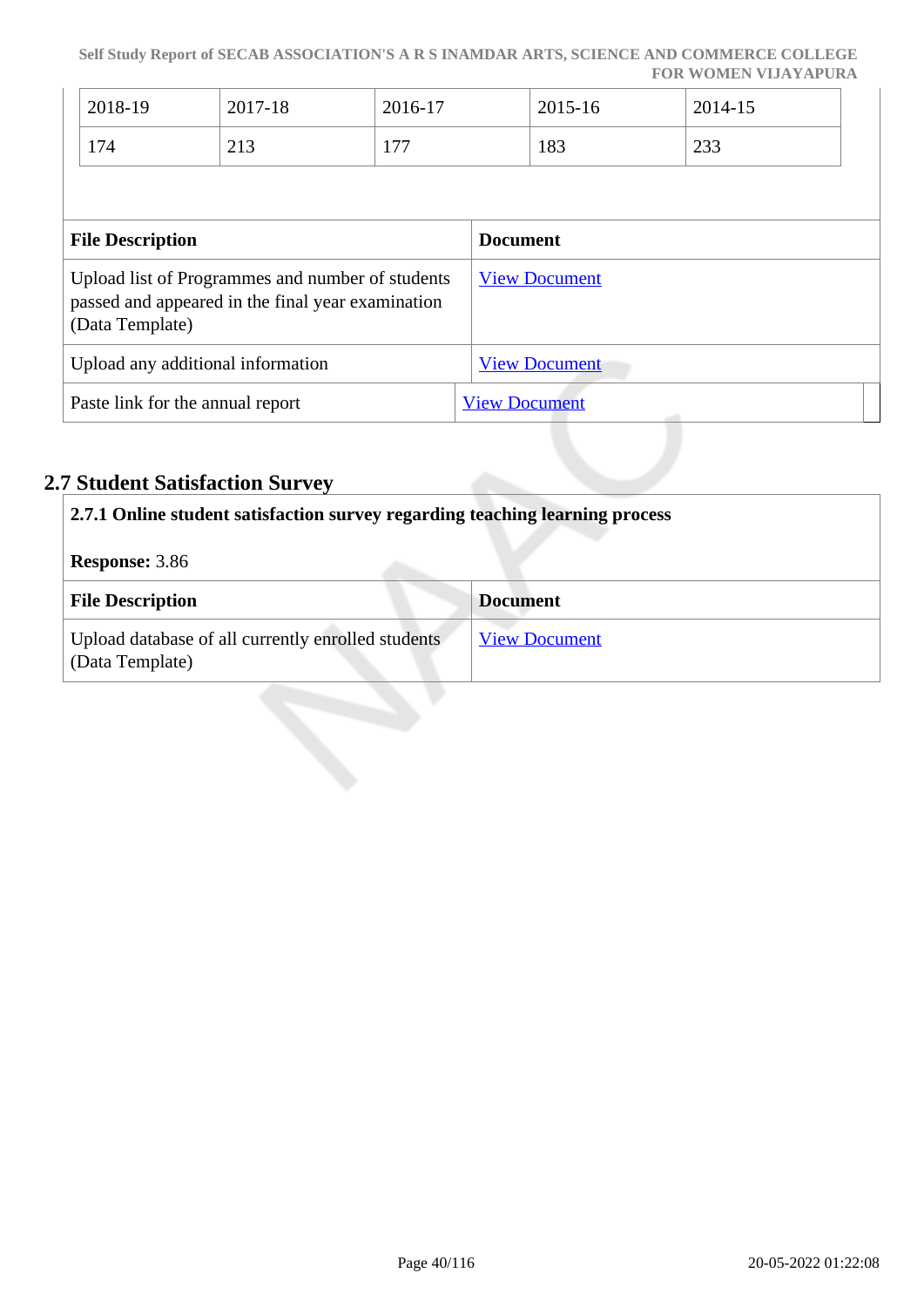# **Criterion 3 - Research, Innovations and Extension**

# **3.1 Resource Mobilization for Research**

 **3.1.1 Grants received from Government and non-governmental agencies for research projects, endowments, Chairs in the institution during the last five years (INR in Lakhs)** 

**Response:** 13.33

3.1.1.1 **Total Grants from Government and non-governmental agencies for research projects , endowments, Chairs in the institution during the last five years (INR in Lakhs)**

| 2018-19 | 2017-18 | 2016-17 | 2015-16 | 2014-15 |
|---------|---------|---------|---------|---------|
| 00      | 00      | 00      | 11.70   | 1.625   |

| <b>File Description</b>                                                             | <b>Document</b>      |
|-------------------------------------------------------------------------------------|----------------------|
| List of endowments / projects with details of grants                                | <b>View Document</b> |
| e-copies of the grant award letters for sponsored<br>research projects / endowments | <b>View Document</b> |

# **3.1.2 Percentage of teachers recognized as research guides (latest completed academic year)**

**Response:** 5.71

#### 3.1.2.1 **Number of teachers recognized as research guides**

Response: 02

| <b>File Description</b>                 | <b>Document</b>      |
|-----------------------------------------|----------------------|
| Institutional data in prescribed format | <b>View Document</b> |
| Any additional information              | <b>View Document</b> |

# **3.1.3 Percentage of departments having Research projects funded by government and non government agencies during the last five years**

**Response:** 6.48

3.1.3.1 **Number of departments having Research projects funded by government and nongovernment agencies during the last five years**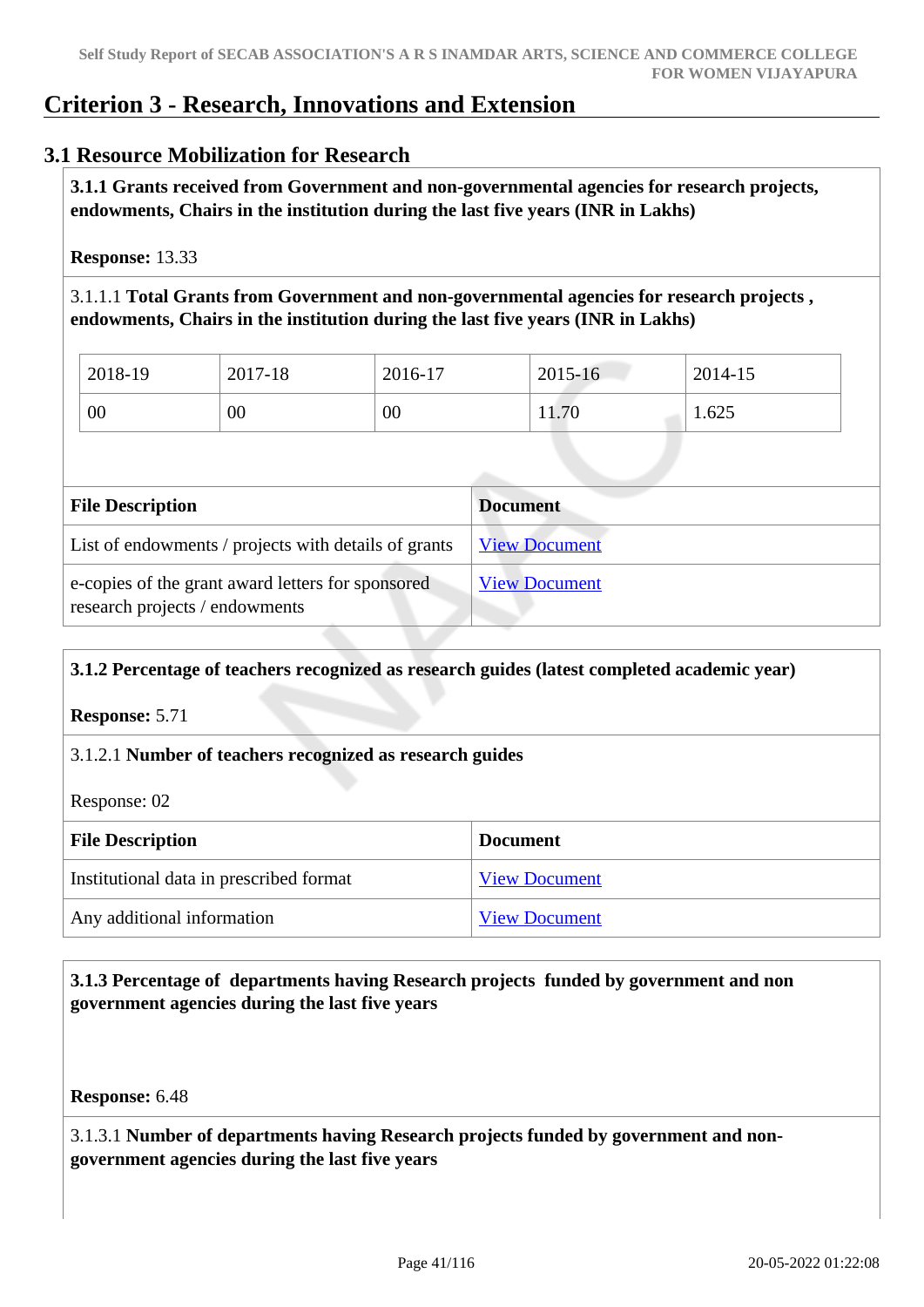#### **Self Study Report of SECAB ASSOCIATION'S A R S INAMDAR ARTS, SCIENCE AND COMMERCE COLLEGE FOR WOMEN VIJAYAPURA**

| 2018-19                                       | 2017-18                              | 2016-17                                                   | 2015-16              | 2014-15 |
|-----------------------------------------------|--------------------------------------|-----------------------------------------------------------|----------------------|---------|
| 00                                            | $00\,$                               | 00                                                        | 06                   | 01      |
|                                               |                                      |                                                           |                      |         |
|                                               |                                      | 3.1.3.2 Number of departments offering academic programes |                      |         |
| 2018-19                                       | 2017-18                              | 2016-17                                                   | 2015-16              | 2014-15 |
| 22                                            | 22                                   | 22                                                        | 21                   | 21      |
|                                               |                                      |                                                           |                      |         |
| <b>File Description</b>                       |                                      |                                                           | <b>Document</b>      |         |
| Supporting document from Funding Agency       |                                      |                                                           | <b>View Document</b> |         |
| List of research projects and funding details |                                      |                                                           | <b>View Document</b> |         |
| Any additional information                    |                                      |                                                           | <b>View Document</b> |         |
|                                               | Paste link to funding agency website |                                                           | <b>View Document</b> |         |

# **3.2 Innovation Ecosystem**

 **3.2.1 Institution has created an ecosystem for innovations and has initiatives for creation and transfer of knowledge**

#### **Response:**

This college has been striving for innovations and has other initiatives for the creation and transfer of knowledge within its resource laminations. The recognition of the college with the status of College with Potential for Excellence (CPE) during the period 2009 to 2014 did enable the college to acquire additional scientific measuring equipment. This enabled the college to assist the needy. The broad areas where the college has been involved in the creation and transfer of knowledge are as under.

#### **1) Science Section:**

A) Establishment of Science Research Centre:

This center has Facilities for the synthesis of Nanomaterials. It is used for

i) Chemical Vapour deposition ( Carbon nanotubes)

- ii) Spray Pyrolysis unit ( Thin films)
- iii) Chemical bath deposition ( Thin films)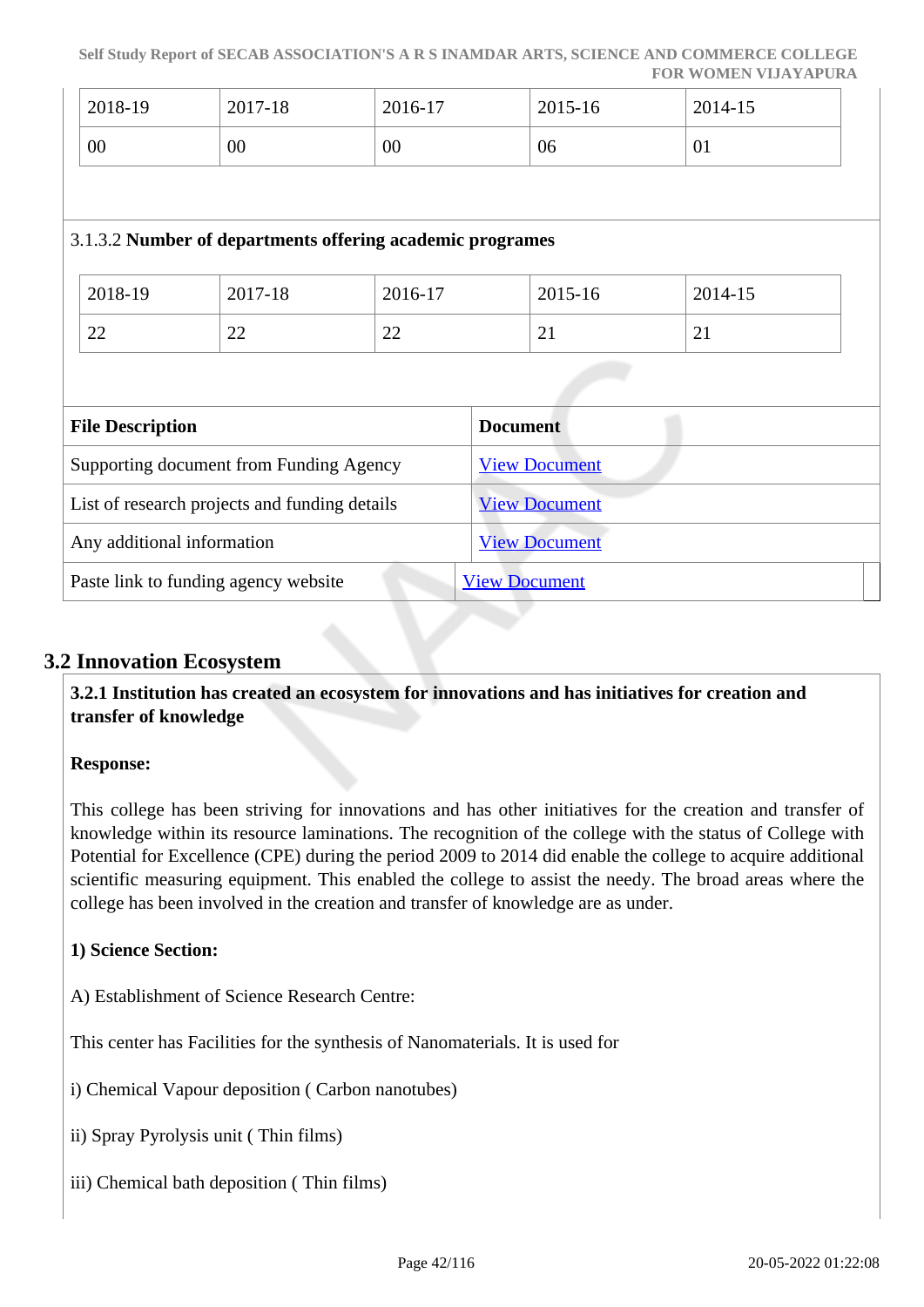iv) Hydrothermal unit ( Nanoparticles)

v) Precipitation technique (Nanoparticles)

B) Characterisation Facilities:

i) UV- Visible spectro-photo meter

ii) Kethely source meter

C) Measurements ( Applications) :

i) Gas-sensor measurements

ii) Pro-degradation of Dye under UV Radiation

 The above facilities have helped seven Ph.D. research scholars and more than twenty-five students in their projects. These students are from the Parent University, and others.

## **2) Department of Mathematics:**

This Dept. was entrusted with analyzing the students learning levels of mathematics from class 1st to 10th standard studying in sister Institutes of the Association for two years from 2017 and 2018. This study yielded significant inputs to the department to find solutions to the problem of mathematics learning. This initiative has had a positive impact.

#### **3) Department of Home Science:**

The Department has been continuously involved in the skill development of deprived and poor women by training them in tailoring and also providing free machines. The students of the Department are actively involved in this process of sharing their knowledge.

#### **4) Department of Kannada and Department of Sociology:**

The HoD's of these Departments are Ph.D. Guides under Kannada University, Hampi, a state university. While the Department of Kannada is involved in the creation of knowledge and folk dramas and its prominent artists, the Department of Sociology has been guiding the scholars to research n health problems arising from malnutrition in the neighboring districts.

#### **5) Department of English:**

The Department of English was involved in training our students to become teachers in teaching the English language for Primary sections. This was done from 2014 to 2016. Also, the faculty of the department are invited to the university to share their specialized knowledge. Thus it can be said that the college has initiatives for the creation and transfer of knowledge.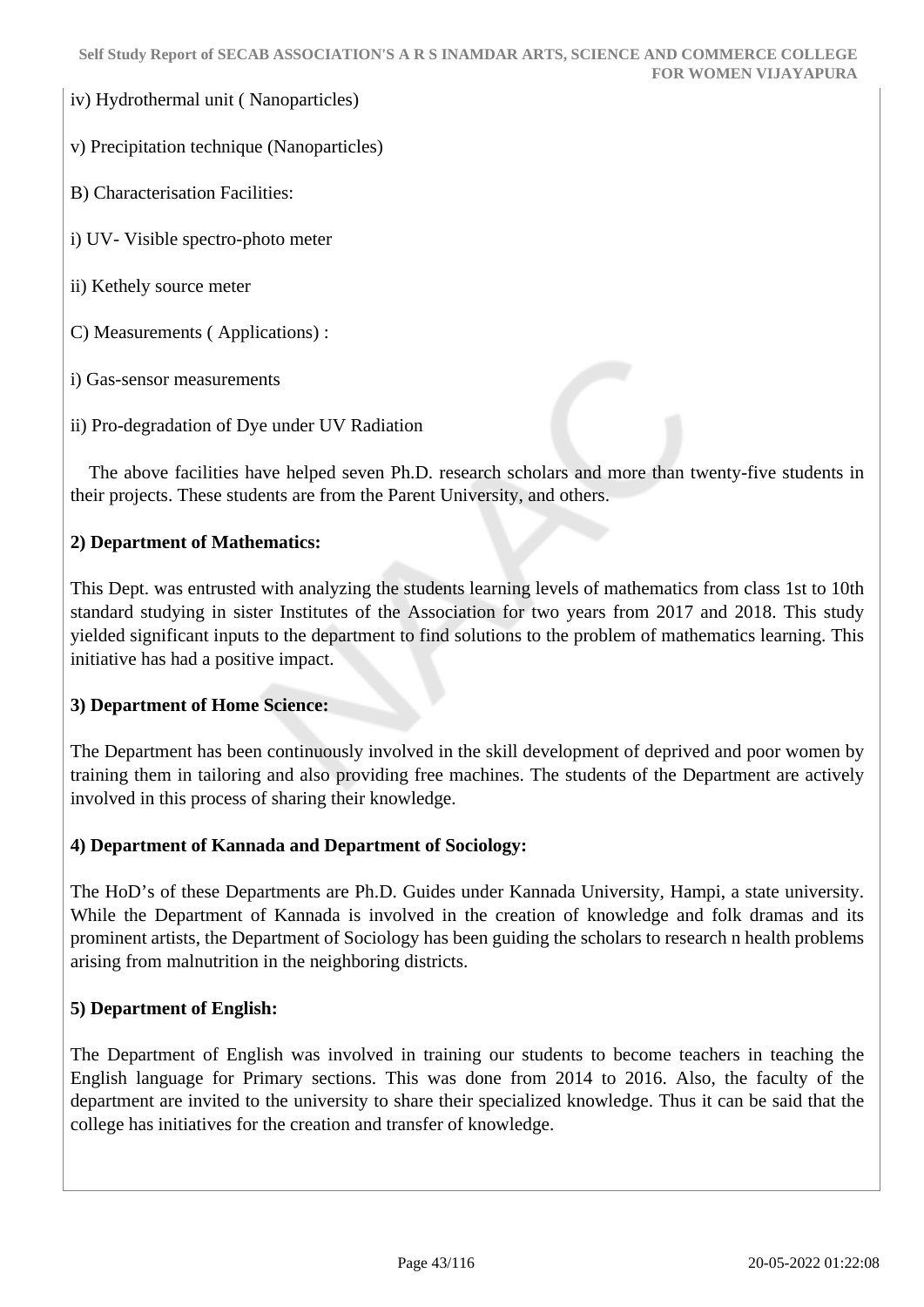| <b>File Description</b>               | <b>Document</b>      |
|---------------------------------------|----------------------|
| Upload any additional information     | <b>View Document</b> |
| Paste link for additional information | <b>View Document</b> |

#### **3.2.2 Number of workshops/seminars conducted on Research Methodology, Intellectual Property Rights (IPR) and entrepreneurship during the last five years**

**Response:** 9

3.2.2.1 **Total number of workshops/seminars conducted on Research Methodology, Intellectual Property Rights (IPR) and entrepreneurship year-wise during last five years** 

| 2018-19 | 2017-18 | 2016-17 | 2015-16 | $12014 - 15$ |
|---------|---------|---------|---------|--------------|
| 03      | 00      | 02      | 02      | 02           |
|         |         |         |         |              |

| <b>File Description</b>                        | <b>Document</b>      |
|------------------------------------------------|----------------------|
| Report of the event                            | <b>View Document</b> |
| List of workshops/seminars during last 5 years | <b>View Document</b> |

# **3.3 Research Publications and Awards**

| 3.3.1 Number of Ph.Ds registered per eligible teacher during the last five years                     |                      |
|------------------------------------------------------------------------------------------------------|----------------------|
| <b>Response: 2.5</b>                                                                                 |                      |
| 3.3.1.1 How many Ph.Ds registered per eligible teacher within last five years                        |                      |
| Response: 05                                                                                         |                      |
| 3.3.1.2 Number of teachers recognized as guides during the last five years                           |                      |
| Response: 02                                                                                         |                      |
| <b>File Description</b>                                                                              | <b>Document</b>      |
| List of PhD scholars and their details like name of<br>the guide, title of thesis, year of award etc | <b>View Document</b> |
| Any additional information                                                                           | <b>View Document</b> |
| URL to the research page on HEI website                                                              | <b>View Document</b> |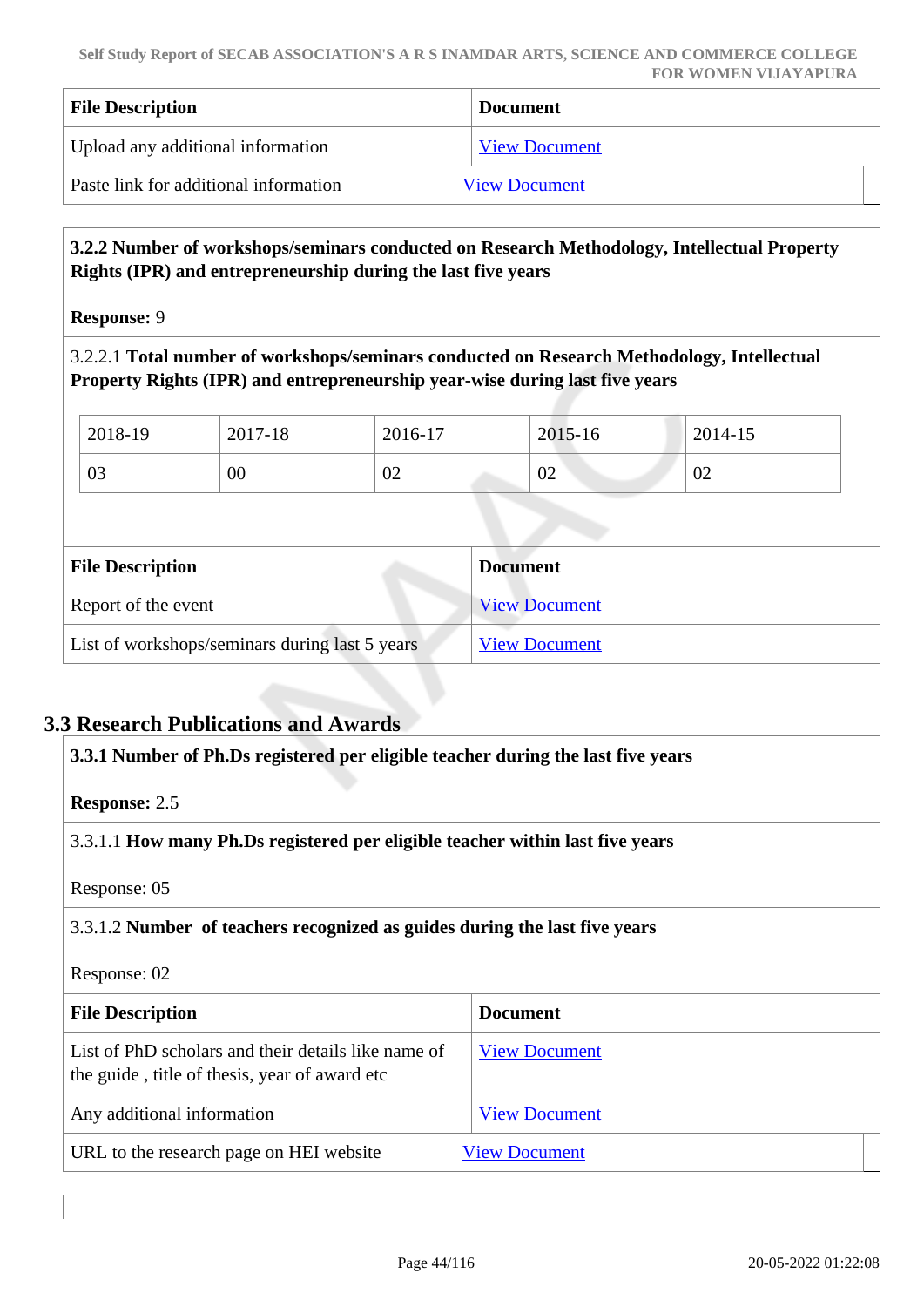## **3.3.2 Number of research papers per teachers in the Journals notified on UGC website during the last five years**

#### **Response:** 1.15

3.3.2.1 **Number of research papers in the Journals notified on UGC website during the last five years.**

| 2018-19 | 2017-18 | 2016-17 | 2015-16 | 2014-15 |
|---------|---------|---------|---------|---------|
| 09      | 03      | 18      | 08      | 04      |

| <b>File Description</b>                                                               | <b>Document</b>      |
|---------------------------------------------------------------------------------------|----------------------|
| List of research papers by title, author, department,<br>name and year of publication | <b>View Document</b> |
| Any additional information                                                            | <b>View Document</b> |

#### **3.3.3 Number of books and chapters in edited volumes/books published and papers published in national/ international conference proceedings per teacher during last five years**

**Response:** 1.01

3.3.3.1 **Total number of books and chapters in edited volumes/books published and papers in national/ international conference proceedings year-wise during last five years**

| 2018-19 | 2017-18        | 2016-17 | 2015-16      | 2014-15 |
|---------|----------------|---------|--------------|---------|
| 04      | $\overline{1}$ | 01      | $\mathbf{r}$ | 09      |

| <b>File Description</b>                                   | <b>Document</b>      |
|-----------------------------------------------------------|----------------------|
| List books and chapters edited volumes/books<br>published | <b>View Document</b> |
| Any additional information                                | <b>View Document</b> |

# **3.4 Extension Activities**

 **3.4.1 Extension activities are carried out in the neighborhood community, sensitizing students to social issues, for their holistic development, and impact thereof during the last five years.**

**Response:**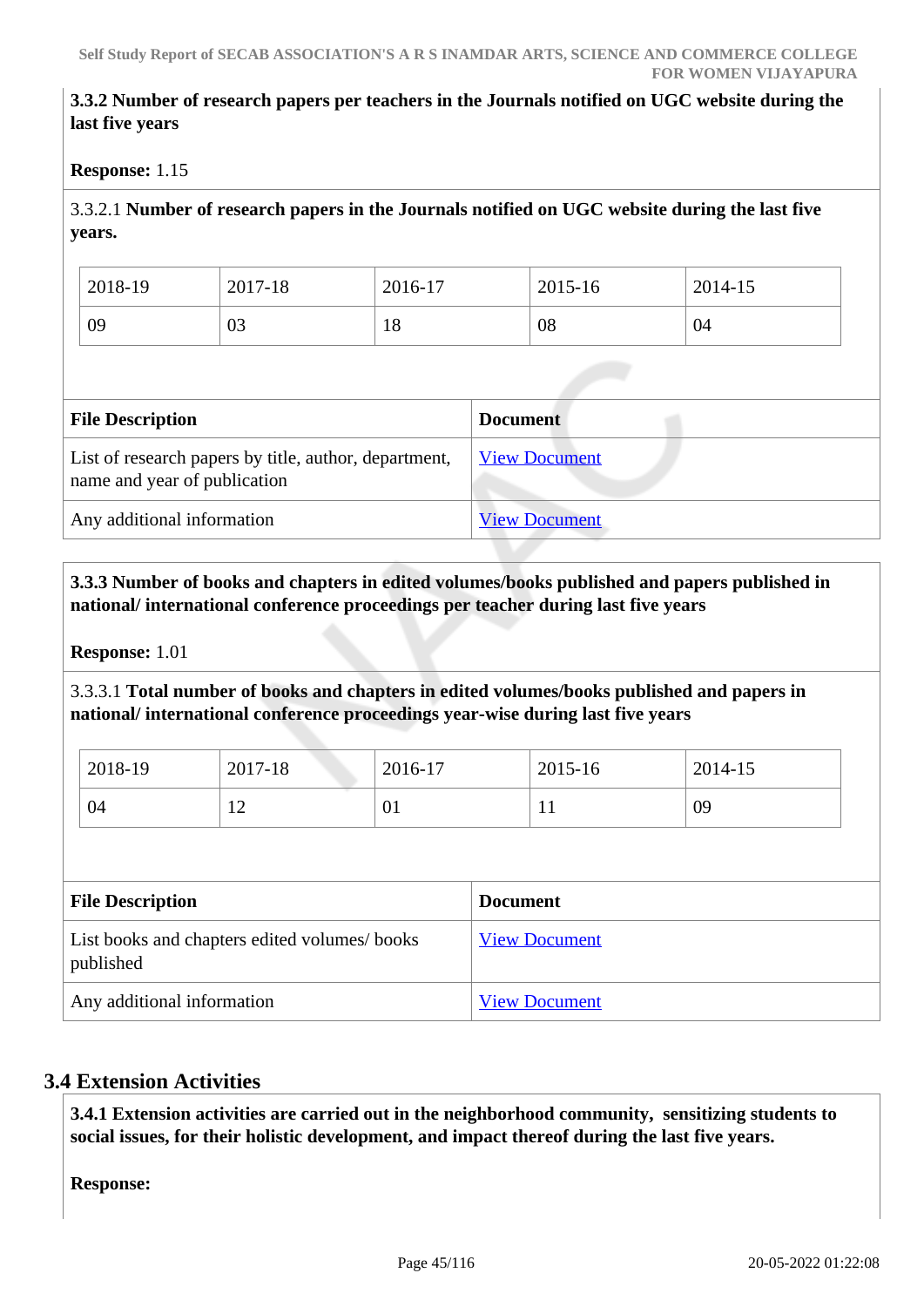#### **Extension activities**

The following are the broad objectives for the conduct of extension activities.

The students:

Should understand the actual problems faced by people and the life situation.

Should be able to decide and implement what an educational institution can do to solve the problems of the people.

Should be able to utilize their knowledge and shell for the betterment of the people living around them.

The activities initiated included a) Study tours b) Field visits and

c) Industrial visits such that the students can get an opportunity to observe and study the situation and problems of the people.

- 1.In February last year 2016, our student visited the industrial sites of the Central University, Hyderabad.
- 1.In 2016 the students of the commerce stream visited the RUDEST Vijayapur branch and 30 students of the department underwent vocational training conducted at RUDSET
- 1.In the month of October 2017, our students of B sc and B.com visited the ITCO Denim industry and gained practical knowledge about the garment-making processes.
- 1.In 2018, B.Com students visited the West Coast Paper Mill at Dandeli. They also visited Gokak Cotton Mills at Gokak and obtained knowledge about different activities of manufacturing, packaging, and sales of those industries.

1.In 2015 and 2016, the Department of Geography had undertaken the mission of planting trees of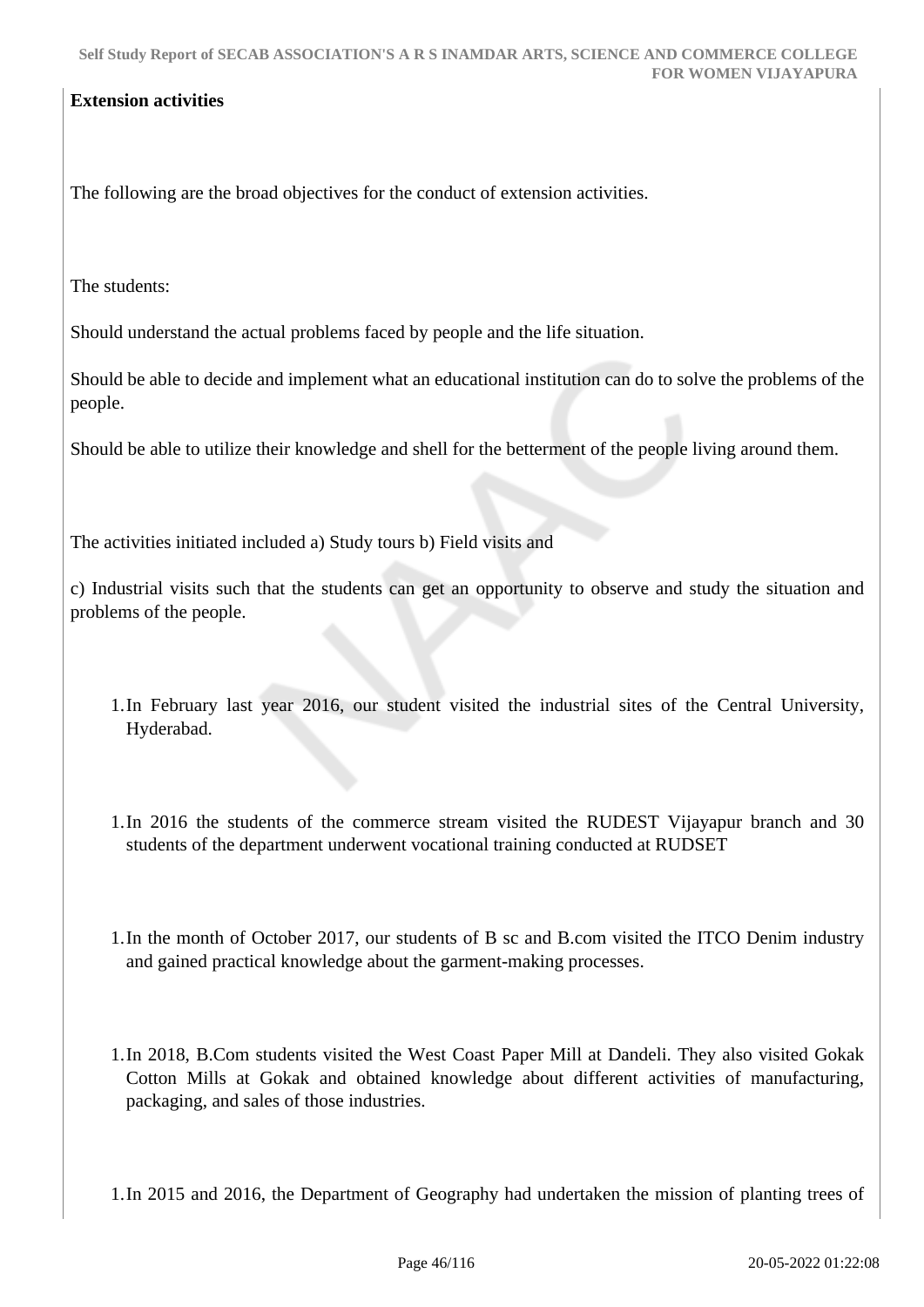various species and they worked for the protection of the environment. They also undertook the project of rainwater harvesting at the college campus solving the problem of water and undertook the "Save the Water Scheme."

- 1.The department of Home Science conducted free training in Sewing and clothing for 3 months and also distributed free sewing machines to poor girls and widows of both backward and minority communities.
- 1.The department of English conducted training for UG old and PG students in the "English Teachers Training Programme." They are producing every year 30 Teachers to teach English at primary and high schools. This scheme has provided employment to our students at the
- 1.Institution and outside.
- 1.Department of Kannada has conducted "Learn Kannada Classes" for non-Kannada students and taught spoken and written Kannada which has greatly helped the students of Muslim and other minority students. The department has also conducted a training program in Kannada for working teachers of the primary and high schools of the Secab association.
- 1.Department of Arabic has established a Benefits Fund scheme through which they are providing financial assistance to a poor student of local and rural areas.
- 1.Department of mathematics has oriented a survey regarding the state of teaching mathematics at high school and primary schools. They have also trained BSc students to teach mathematics at the high schools and primary schools of the Secab Association.

| <b>File Description</b>               | <b>Document</b>      |
|---------------------------------------|----------------------|
| Upload any additional information     | <b>View Document</b> |
| Paste link for additional information | <b>View Document</b> |

 **3.4.2 Number of awards and recognitions received for extension activities from government/ government recognised bodies during the last five years**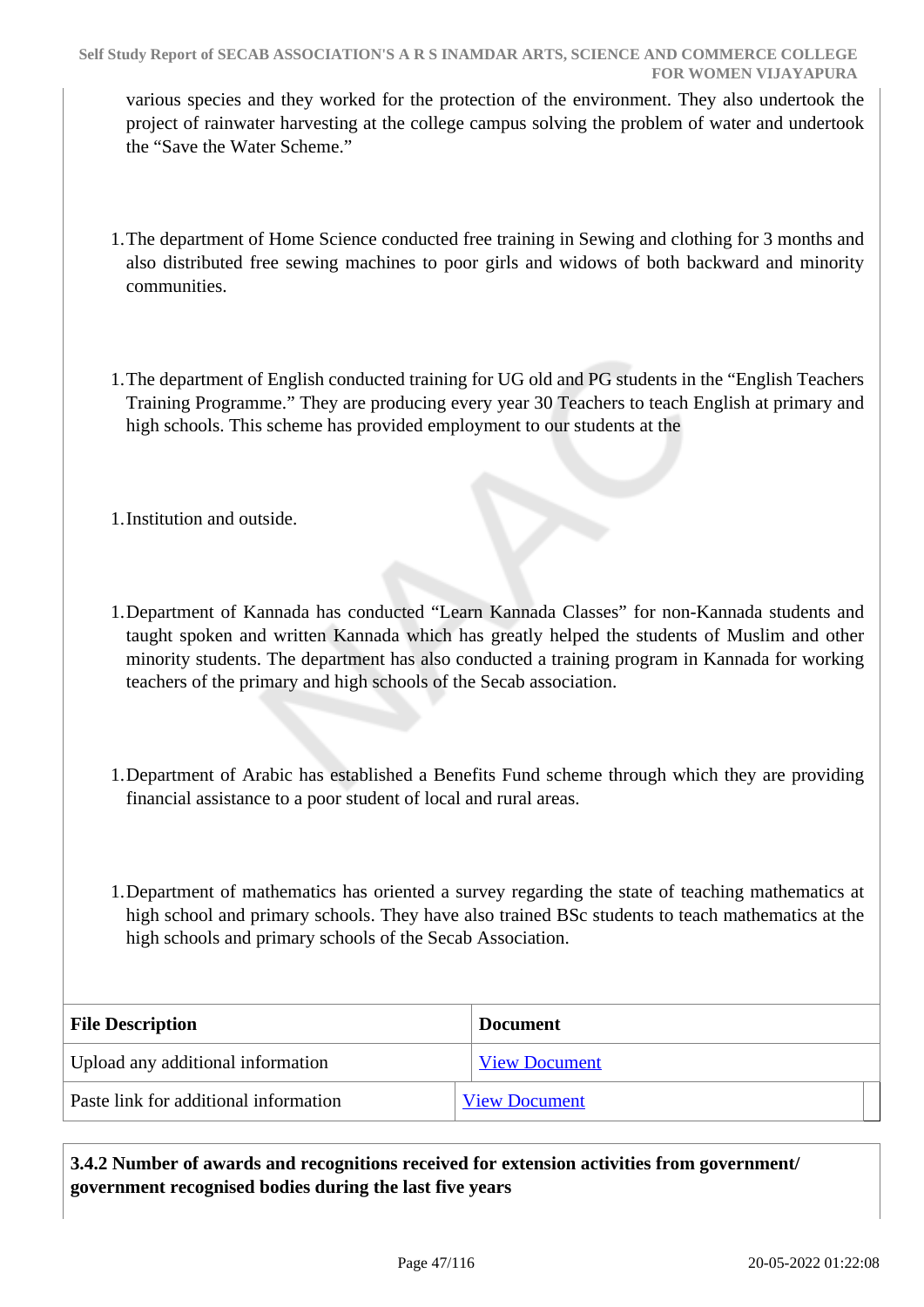## **Response:** 0

# 3.4.2.1 **Total number of awards and recognition received for extension activities from Government/ Government recognised bodies year-wise during the last five years.**

| 2018-19                 | 2017-18 | 2016-17 |                 | 2015-16 | 2014-15 |  |
|-------------------------|---------|---------|-----------------|---------|---------|--|
| 00                      | 00      | $00\,$  |                 | 00      | 00      |  |
|                         |         |         |                 |         |         |  |
|                         |         |         |                 |         |         |  |
| <b>File Description</b> |         |         | <b>Document</b> |         |         |  |

 **3.4.3 Number of extension and outreach programs conducted by the institution through NSS/NCC, Government and Government recognised bodies during the last five years**

#### **Response:** 28

3.4.3.1 **Number of extension and outreached Programmes conducted in collaboration with industry, community and Non- Government Organizations through NSS/ NCC/ Red Cross/ YRC etc., yearwise during the last five years**

| $12018-19$ | 2017-18 | 2016-17 | 2015-16 | 2014-15                  |
|------------|---------|---------|---------|--------------------------|
|            |         | v       |         | $\overline{\phantom{0}}$ |

| <b>File Description</b>                                                                                          | <b>Document</b>      |
|------------------------------------------------------------------------------------------------------------------|----------------------|
| Reports of the event organized                                                                                   | <b>View Document</b> |
| Number of extension and outreach Programmes<br>conducted with industry, community etc for the last<br>five years | <b>View Document</b> |

 **3.4.4 Average percentage of students participating in extension activities at 3.4.3. above during last five years**

**Response:** 15.36

3.4.4.1 **Total number of Students participating in extension activities conducted in collaboration with industry, community and Non- Government Organizations such as Swachh Bharat, AIDs awareness, Gender issue etc. year-wise during last five years**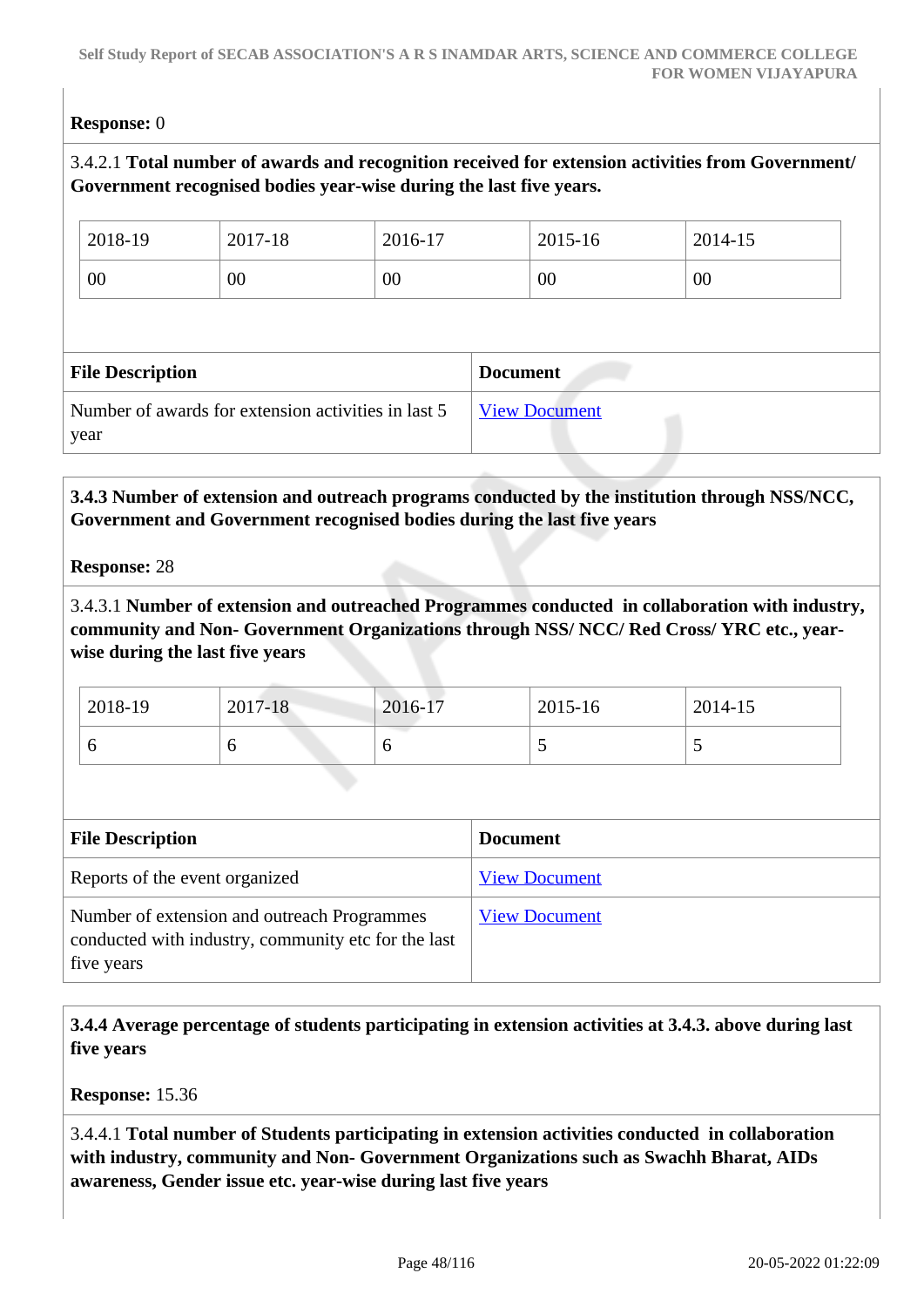**Self Study Report of SECAB ASSOCIATION'S A R S INAMDAR ARTS, SCIENCE AND COMMERCE COLLEGE FOR WOMEN VIJAYAPURA**

| 2018-19                 | 2017-18 | 2016-17 |                 | 2015-16              | 2014-15 |  |
|-------------------------|---------|---------|-----------------|----------------------|---------|--|
| 90                      | 71      | 100     |                 | 100                  | 100     |  |
|                         |         |         |                 |                      |         |  |
|                         |         |         |                 |                      |         |  |
| <b>File Description</b> |         |         | <b>Document</b> |                      |         |  |
| Report of the event     |         |         |                 | <b>View Document</b> |         |  |

## **3.5 Collaboration**

 **3.5.1 Number of Collaborative activities for research, Faculty exchange, Student exchange/ internship per year**

#### **Response:** 5

3.5.1.1 **Number of Collaborative activities for research, Faculty exchange, Student exchange/ internship year-wise during the last five years**

| 2018-19 | 2017-18 | 2016-17 | 2015-16 | 2014-15 |
|---------|---------|---------|---------|---------|
| 01      | 00      | -       | -       | 00      |

| <b>File Description</b>                                                                                                            | <b>Document</b>      |
|------------------------------------------------------------------------------------------------------------------------------------|----------------------|
| e-copies of related Document                                                                                                       | <b>View Document</b> |
| Details of Collaborative activities with<br>institutions/industries for research, Faculty<br>exchange, Student exchange/internship | <b>View Document</b> |

## **3.5.2 Number of functional MoUs with institutions, other universities, industries, corporate houses etc. during the last five years**

**Response:** 5

# 3.5.2.1 **Number of functional MoUs with Institutions of national, international importance, other universities, industries, corporate houses etc. year-wise during the last five years**

| $2018-19$ | 2017-18 | 2016-17 | $2015 - 16$ | $2014 - 15$ |
|-----------|---------|---------|-------------|-------------|
|           | ∼       |         |             | U           |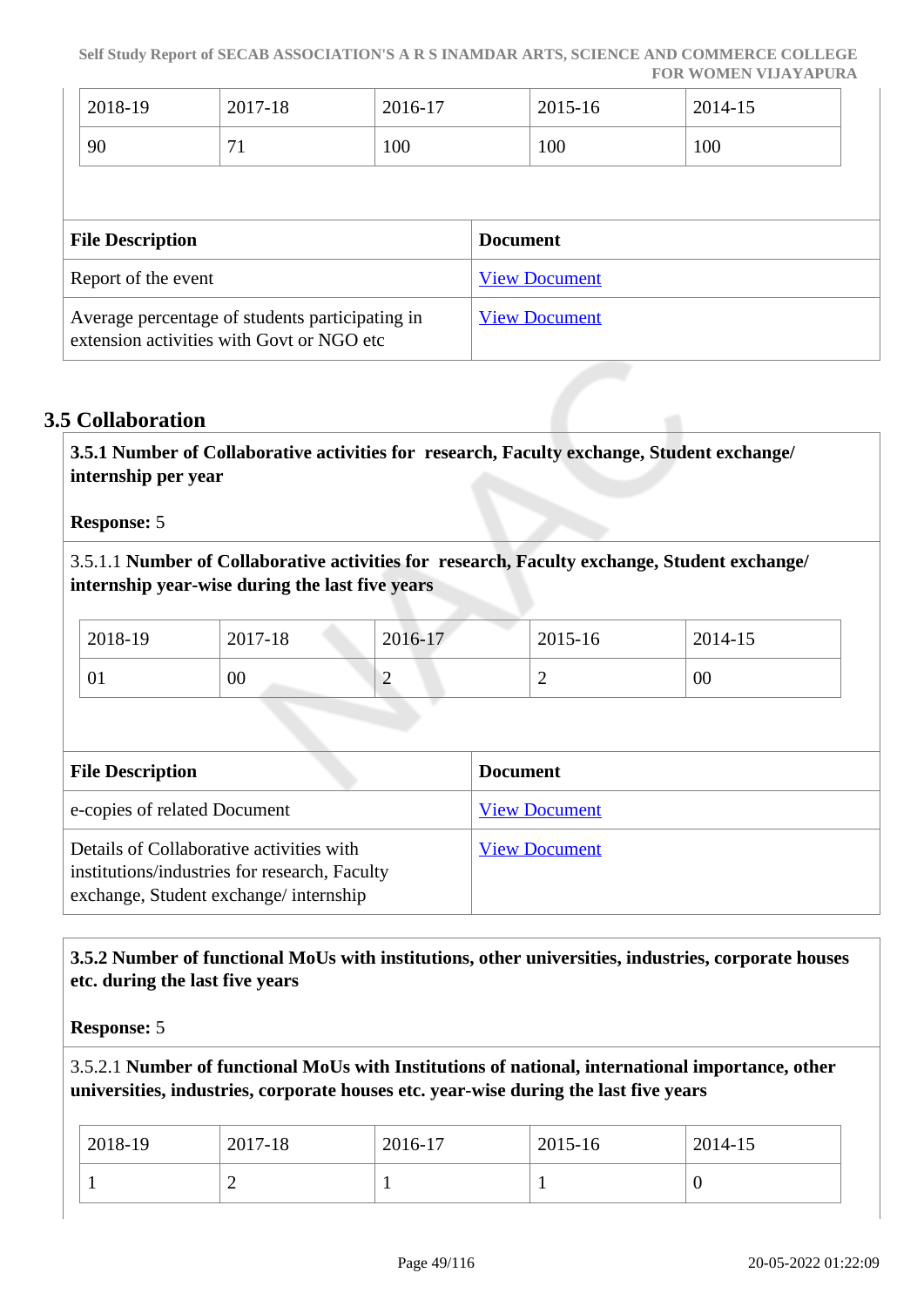#### **Self Study Report of SECAB ASSOCIATION'S A R S INAMDAR ARTS, SCIENCE AND COMMERCE COLLEGE FOR WOMEN VIJAYAPURA**

| <b>File Description</b>                                                                                                                     | <b>Document</b>      |
|---------------------------------------------------------------------------------------------------------------------------------------------|----------------------|
| e-Copies of the MoUs with institution/<br>industry/corporate houses                                                                         | <b>View Document</b> |
| Details of functional MoUs with institutions of<br>national, international importance, other universities<br>etc during the last five years | <b>View Document</b> |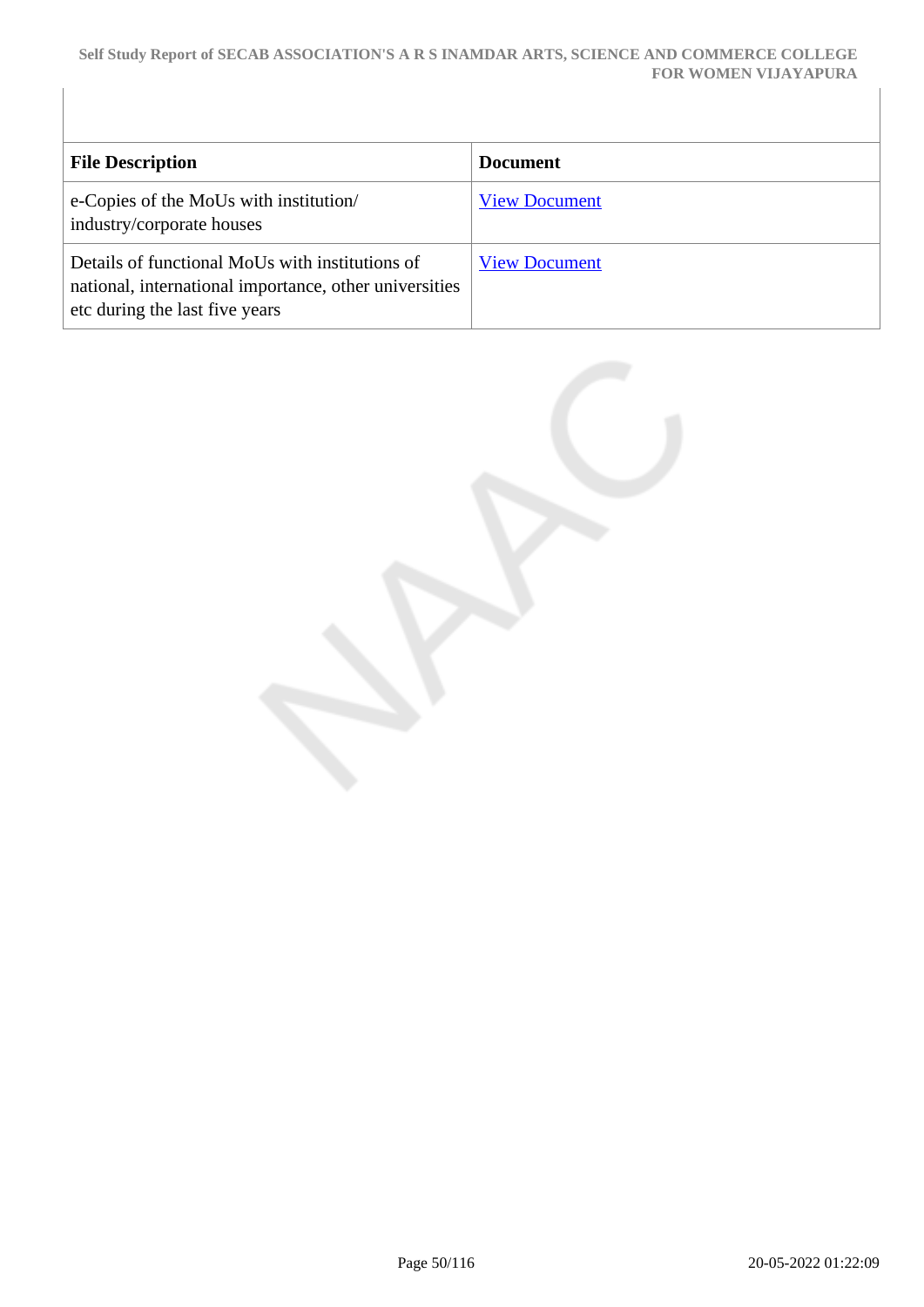# **Criterion 4 - Infrastructure and Learning Resources**

# **4.1 Physical Facilities**

 **4.1.1 The Institution has adequate infrastructure and physical facilities for teaching- learning. viz., classrooms, laboratories, computing equipment etc.** 

#### **Response:**

Facilities of classrooms, laboratories, and computers:

The college has a strength of 631 including three streams of science, arts, and commerce and a P.G course in English. The college is equipped with 23 classrooms which are adequate. There are 09 laboratories equipped with all necessary apparatus and other facilities. The college has 80 computing equipment's which are quite adequate for computer learning.

The college has tried to improve infrastructure .The college has good classrooms to conduct regular classes. The classrooms are also used for conducting examinations, departmental meetings, and indoor competitions.

Library :

We have been developing the college library for about 45 years. It has a collection of very rare books. The library is located in a spacious and silent place. It has a collection of 25608reference books, and textbooks, 900 ebooks, and journals and 39 periodicals, 01digital database, and 72 CD videos. The central library and reading hall have a good capacity where 70 users can sit and study comfortably. The library provides INFLIBNET N LIST, *Shodhaganga*, and computers with internet facilities for students and teachers.

#### Laboratories:

All the 09 laboratories of the college are fully equipped with advanced equipment. Most of the departments have their own computing facility to meet their own requirements for carrying out academic and research works. In addition to their regular curriculum, the students are encouraged to pursue their study /project work in their upcoming areas of research.

Language laboratory :

The college has established a language laboratory to develop the communicative skills of the students. The laboratory is provided with required software for spoken English and other soft skills. This language laboratory has facilitated the students desiring to learn spoken English and the art of facing the events like interviews, campus drives, group discussions, etc. The language laboratory is also used for digital learning, audiovisuals like plays movies, lessons, dialogues, etc.

Computer systems: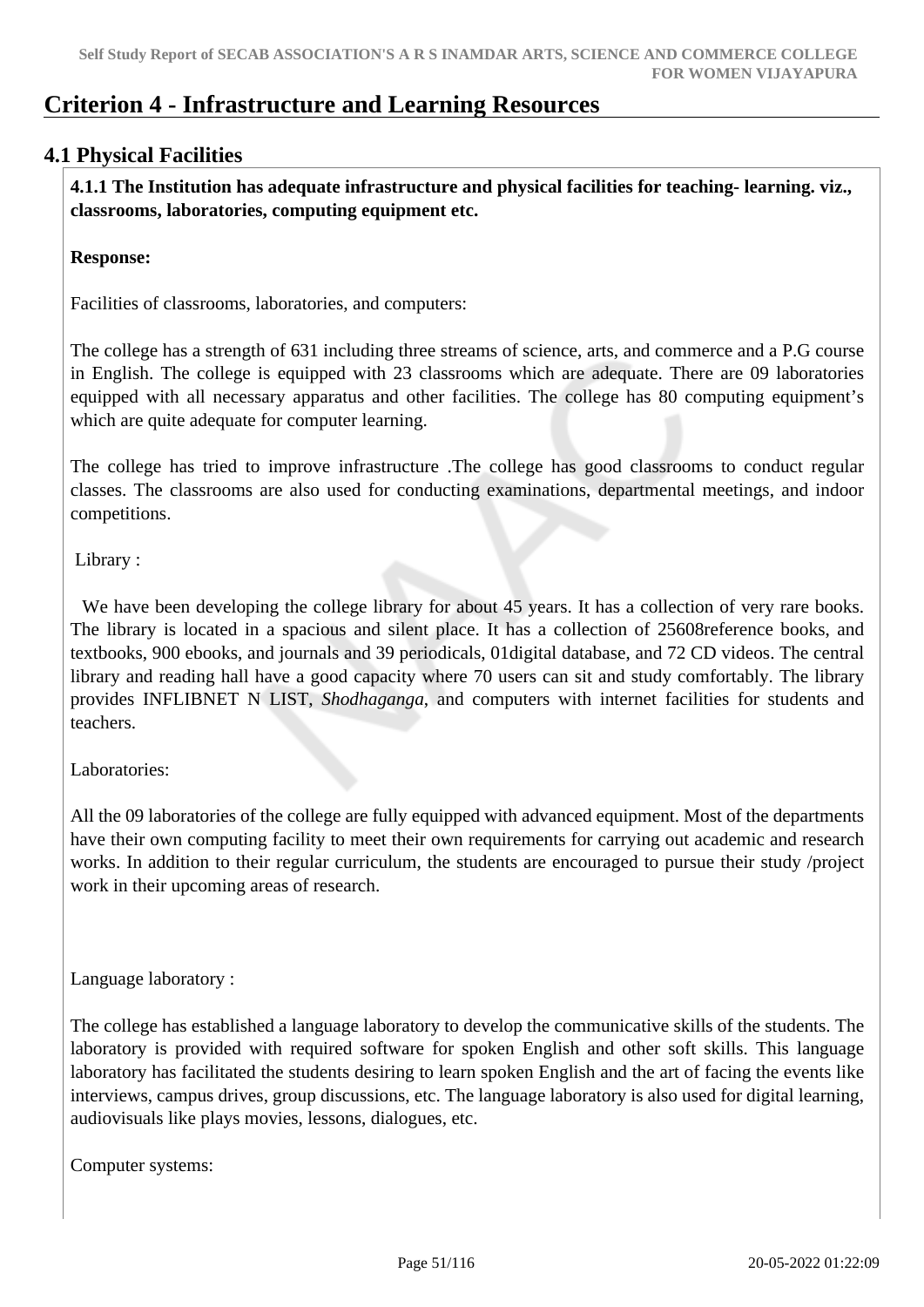The college has 80 computers in the computer laboratory as well as in other departments for:

1: To carry out the official process of admissions, collection of fees, etc

2: To teach basic computers application.

3: To teach spoken English and soft skills.

 In addition to this, the college has provided LCD projectors, smart boards, printers with scanning, and xerox facilities.

Research Lab and Instruments Centre:

The college has established a science research lab & Instrumentation center for all science departments .it is equipped with the latest equipment under the ages of UGC  $\&$  VGST-GOK. This lab has facilitated the faculty to conduct research, and publish papers. so far six faculty have completed their Ph.D. work using this facility and P.G students use this to complete their PG projects.

| <b>File Description</b>               | <b>Document</b>      |
|---------------------------------------|----------------------|
| Upload any additional information     | <b>View Document</b> |
| Paste link for additional information | <b>View Document</b> |

# **4.1.2 The Institution has adequate facilities for cultural activities, sports, games (indoor, outdoor), gymnasium, yoga centre etc.**

#### **Response:**

The Department of Physical Education and Sports was established in 1974, which provides excellent sports facilities for the all-round development of the students. UGC sponsored indoor sports facility hall with the furnished wooden court has been newly constructed. This is open to both students and staff from 6 am to 6 pm. Students are given training in all sports games to take part in collegiate, inter-collegiate, inter-zonal, inter-university all India Inter-University, State, National, and International level competitions. The college physical directors regularly train the students in various games such as Badminton, Kho-Kho, Volleyball, Table Tennis, Judo, Basket Ball, etc.

To motivate sports players, the college provides incentives like travelling allowance, dearness allowance, sports kits, and tracksuits to the winners and participants. The provision of travelling funds under seed money for international players is made available. The college also gives concessions in tuition fees and hostel fees to the sports students.

Table: 4.1.2. (a). Sports Outdoor and Indoor Games: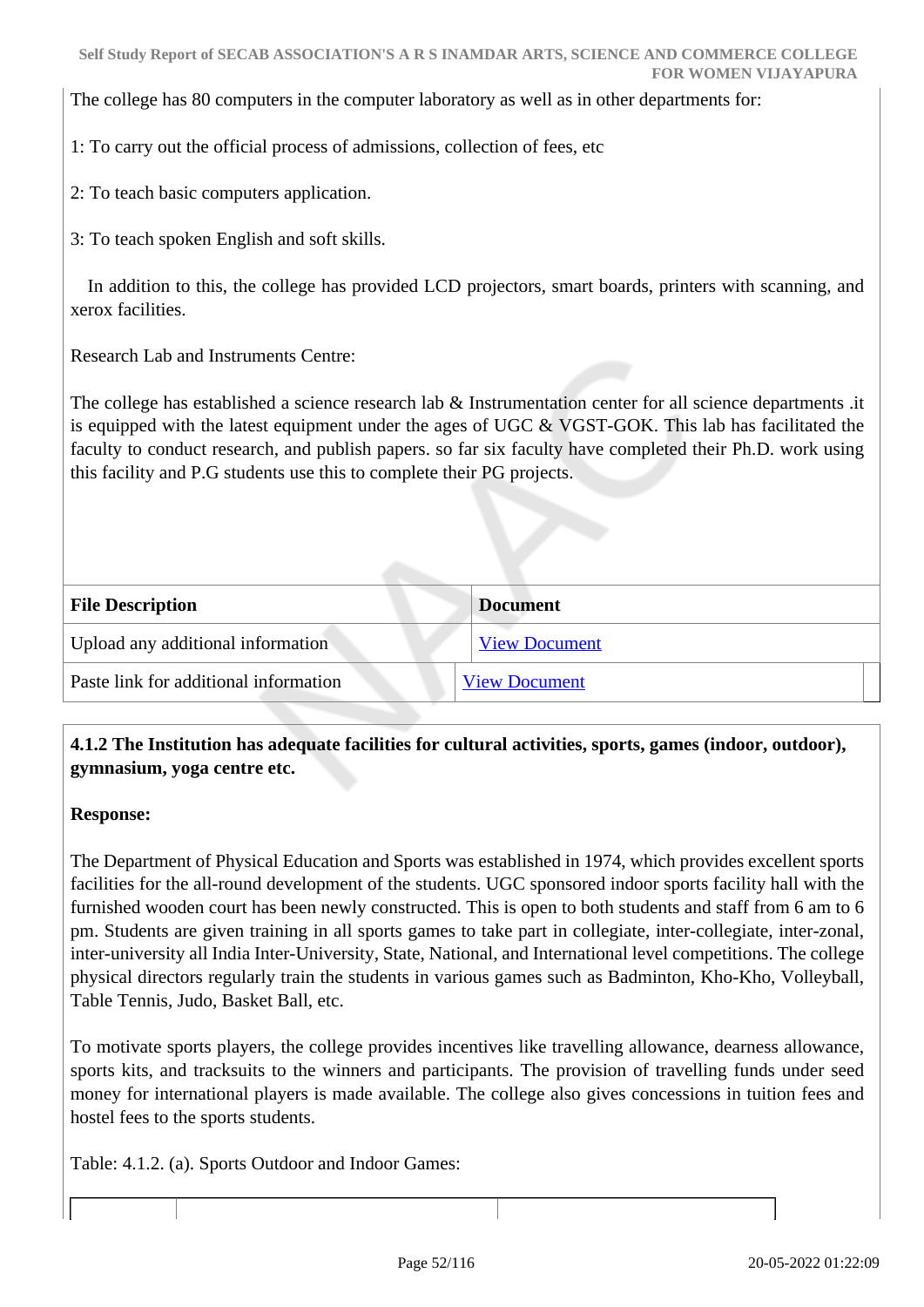**Self Study Report of SECAB ASSOCIATION'S A R S INAMDAR ARTS, SCIENCE AND COMMERCE COLLEGE FOR WOMEN VIJAYAPURA**

| Sr.No.     | <b>Outdoor Games</b> | <b>Indoor Games</b> |
|------------|----------------------|---------------------|
| 11         | Volleyball           | <b>Badminton</b>    |
| þ          | Throwball            | Table Tennis        |
| ß          | Cricket              | Chess               |
| k          | <b>Basket Ball</b>   | Judo                |
| 5          | Athletics            | Karate              |
| $\sqrt{6}$ | Cycling              | Yoga                |

Infrastructure for Yoga:

A separate hall is provided for Yoga. Sufficient infrastructure is provided for a short-term course in Self Defence and Yoga.

Infrastructure for cultural activities:

A multipurpose seminar hall is available for cultural activities. Practice sessions of cultural activities such as plays, mimes, folk dance, one-act plays, street plays are performed in this multipurpose hall. A cultural committee lead by a senior faculty looks after this aspect. To inculcate cultural and traditional values amongst the students, events such as Youth festivals, Traditional days, Inter-college cultural events/competitions, etc; are organized. The following link shows the cultural activities organized by the college.

https://youtu.be/AII\_GG-oFi8

| <b>File Description</b>               | <b>Document</b>      |  |
|---------------------------------------|----------------------|--|
| Upload any additional information     | <b>View Document</b> |  |
| Paste link for additional information | <b>View Document</b> |  |

# **4.1.3 Percentage of classrooms and seminar halls with ICT- enabled facilities such as smart class, LMS, etc.** *(Data for the latest completed academic year)*

**Response:** 64.71

4.1.3.1 Number of classrooms and seminar halls with ICT facilities

Response: 11

| <b>File Description</b>                                                                      | <b>Document</b>      |
|----------------------------------------------------------------------------------------------|----------------------|
| Upload Number of classrooms and seminar halls<br>with ICT enabled facilities (Data Template) | <b>View Document</b> |
| Upload any additional information                                                            | <b>View Document</b> |
| Paste link for additional information                                                        | <b>View Document</b> |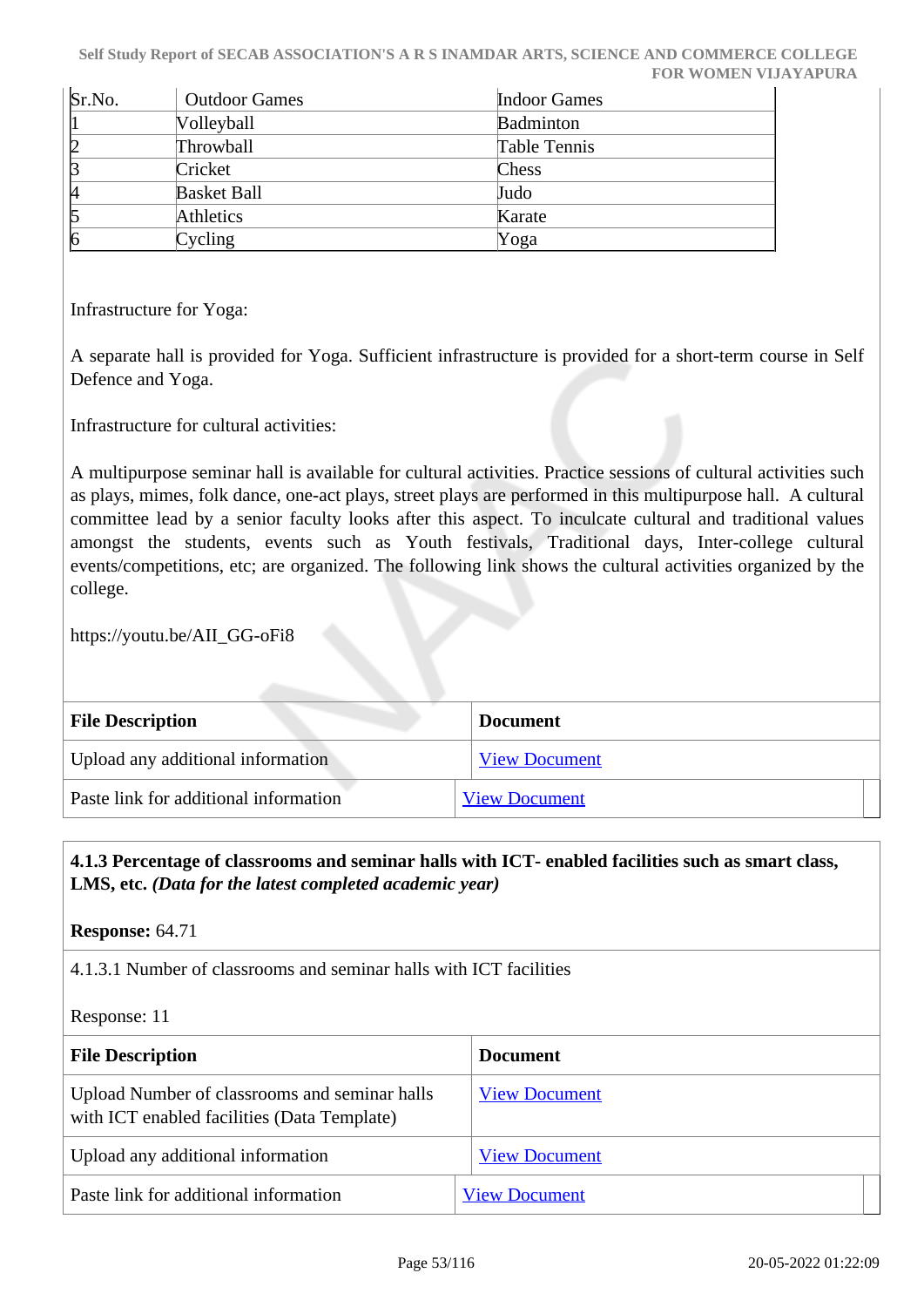**4.1.4 Average percentage of expenditure, excluding salary for infrastructure augmentation during last five years(INR in Lakhs)**

#### **Response:** 74.13

4.1.4.1 **Expenditure for infrastructure augmentation, excluding salary year-wise during last five years (INR in lakhs)**

| 2018-19          | 2017-18 | 2016-17      | 2015-16               | 2014-15 |
|------------------|---------|--------------|-----------------------|---------|
| $Q \leq$<br>ر. ر | 18.0    | 235<br>ن قاب | $\sqrt{2}$<br>$\cdot$ | 1.0     |

| <b>File Description</b>                                                                             | <b>Document</b>      |
|-----------------------------------------------------------------------------------------------------|----------------------|
| Upload Details of budget allocation, excluding<br>salary during the last five years (Data Template) | <b>View Document</b> |
| Upload audited utilization statements                                                               | <b>View Document</b> |

# **4.2 Library as a Learning Resource**

**4.2.1 Library is automated using Integrated Library Management System (ILMS)**

#### **Response:**

This college library is fully automated by using ILMS

The details are as under

1 Name of ILMS Software: New Gen Lib

2 Nature of Automation: Fully with Barcode

3 Version: 3.2 Helium

4 Year of Automation: 2007- 2017 partially and 2017 onwards fully.

On data, the library has nearly 28000 books costing 37,00000/- rupees approximately.

The software gives catalogue Accession of books, Circulation (Check-in /Checkout) Serials, membership details, OPAC, Security of Data, SMS Service, Login Logout and detail reports. Users can search the documents by Title, Author Subject, Keyword, Accession Number, ISBN Number, Call Number etc, The Library is using all the above modules resulting in the following services.

Circulation Service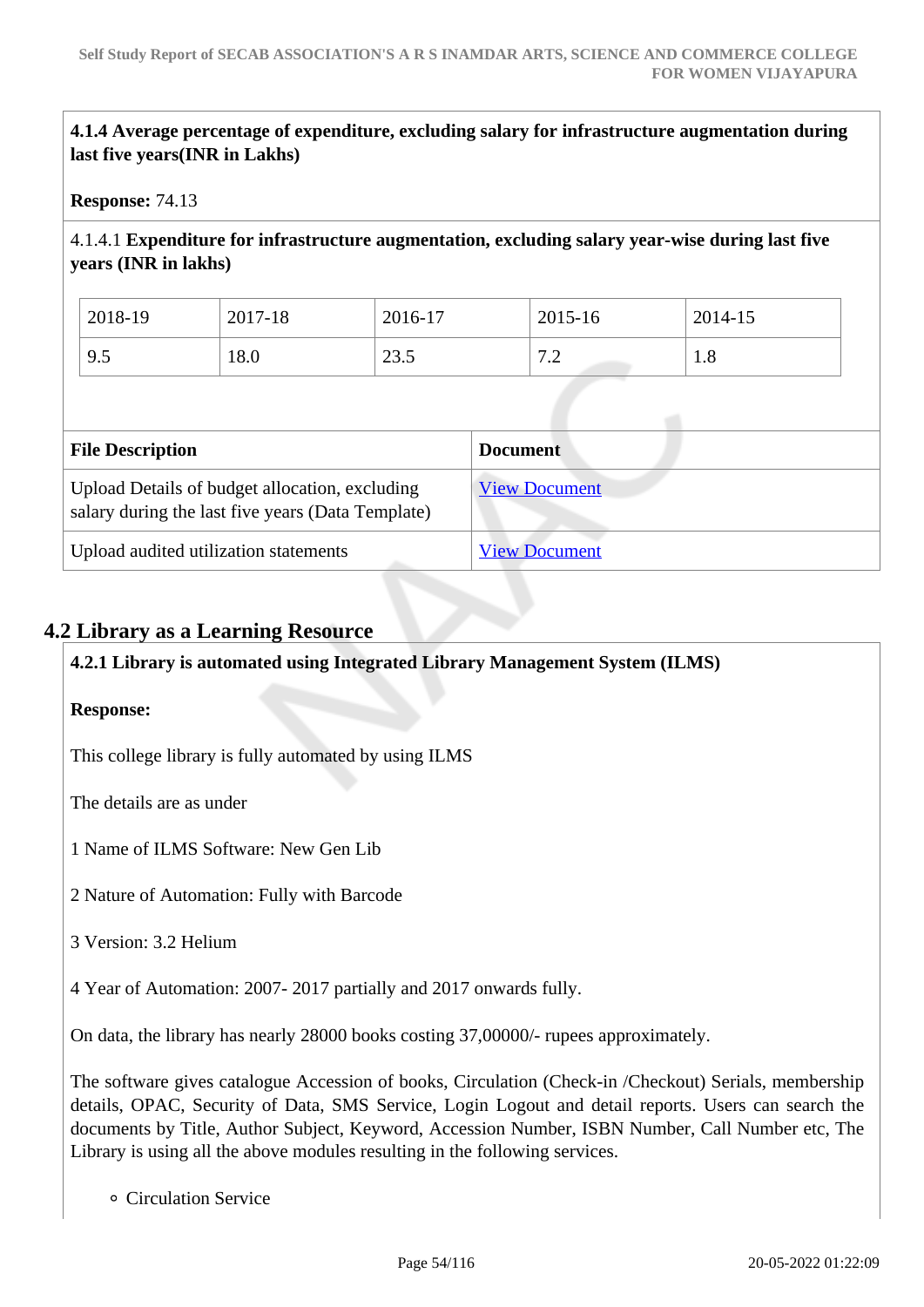- Reference Service
- Referral Service
- Open Access
- o Internet Service
- Resource Sharing
- New Arrival display
- Newspaper Clipping
- Reprography Service
- Book bank / SC/ST Book Bank
- o OPAC
- Library orientation
- E-Resources
- Question Paper Hard and soft copies are also available on the Website.

 The library has 50 Mbps internet connectivity with a power backup facility. The library is having a membership in INFLIBNET NLIST which provides access to 6000+ journals 31,35000+ ebooks.

| <b>File Description</b>               | <b>Document</b>      |  |
|---------------------------------------|----------------------|--|
| Upload any additional information     | <b>View Document</b> |  |
| Paste link for Additional Information | <b>View Document</b> |  |
|                                       |                      |  |

| 4.2.2 The institution has subscription for the following e-resources                                                                                            |                      |  |
|-----------------------------------------------------------------------------------------------------------------------------------------------------------------|----------------------|--|
| 1.e-journals<br>2.e-ShodhSindhu<br>3. Shodhganga Membership<br>4.e-books<br><b>5. Databases</b>                                                                 |                      |  |
| <b>6. Remote access to e-resources</b>                                                                                                                          |                      |  |
| <b>Response:</b> C. Any 2 of the above                                                                                                                          |                      |  |
| <b>File Description</b><br><b>Document</b>                                                                                                                      |                      |  |
| Upload any additional information                                                                                                                               | <b>View Document</b> |  |
| Details of subscriptions like e-journals, e-<br>ShodhSindhu, Shodhganga Membership, Remote<br>access to library resources, Web interface etc (Data<br>Template) | <b>View Document</b> |  |

 **4.2.3 Average annual expenditure for purchase of books/e-books and subscription to journals/ejournals during the last five years (INR in Lakhs)**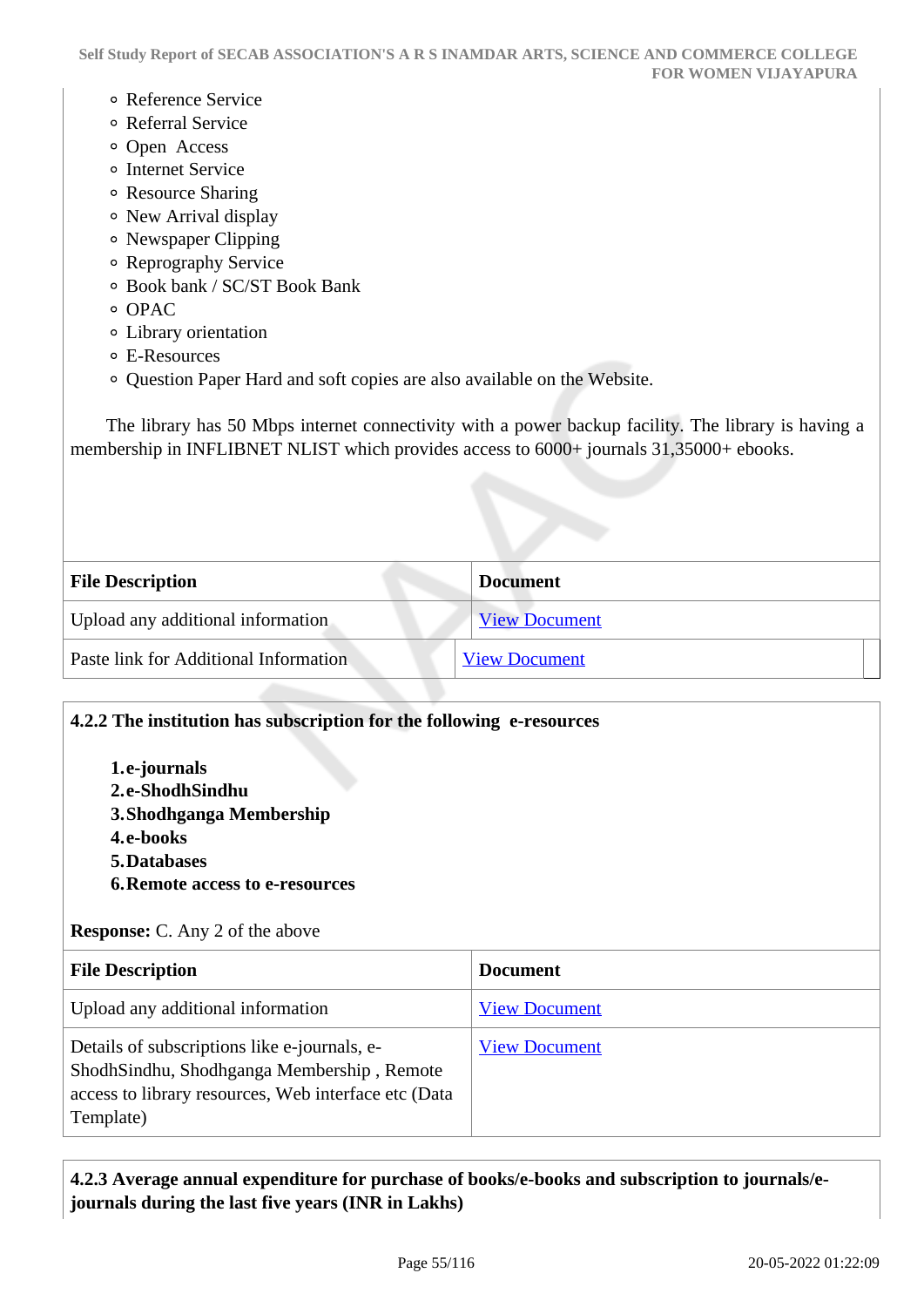# **Response:** 1.57

# 4.2.3.1 **Annual expenditure of purchase of books/e-books and subscription to journals/e- journals year wise during last five years (INR in Lakhs)**

| 2018-19                 | 2017-18 | 2016-17 | 2015-16         | 2014-15 |  |
|-------------------------|---------|---------|-----------------|---------|--|
| 1.41                    | 1.29    | 1.92    | 1.49            | 1.74    |  |
|                         |         |         |                 |         |  |
|                         |         |         |                 |         |  |
| <b>File Description</b> |         |         | <b>Document</b> |         |  |

# Audited statements of accounts [View Document](https://assessmentonline.naac.gov.in/storage/app/hei/SSR/105189/4.2.3_1628333779_4703.pdf)

# **4.2.4 Percentage per day usage of library by teachers and students ( foot falls and login data for online access) during the latest completed academic year**

#### **Response:** 3

4.2.4.1 Number of teachers and students using library per day over last one year

Response: 20

| <b>File Description</b>                           | <b>Document</b>      |
|---------------------------------------------------|----------------------|
| Details of library usage by teachers and students | <b>View Document</b> |

# **4.3 IT Infrastructure**

# **4.3.1 Institution frequently updates its IT facilities including Wi-Fi**

#### **Response:**

The college has upgraded its IT facilities including Wi-Fi frequently as per the needs and requirements in the last five years and has recently upgraded the internet connection bandwidth from 8 Mbps to 100 Mbps with a campus Wi-Fi facility. The college has updated its IT facilities by increasing the number of computers, printers, scanners, smartboards, interactive LCD projectors, Xerox machines, online admission process, dynamic website, and various softwares.

The teaching and learning process is enhanced by incorporating ICT tools and e-resources. INFLIBNET, N-List online courses, CD's, Video lectures, are exclusively made available to the learners to enhance learning capabilities. The students, teaching and non-teaching staff are also encouraged to use various academic and administrative softwares.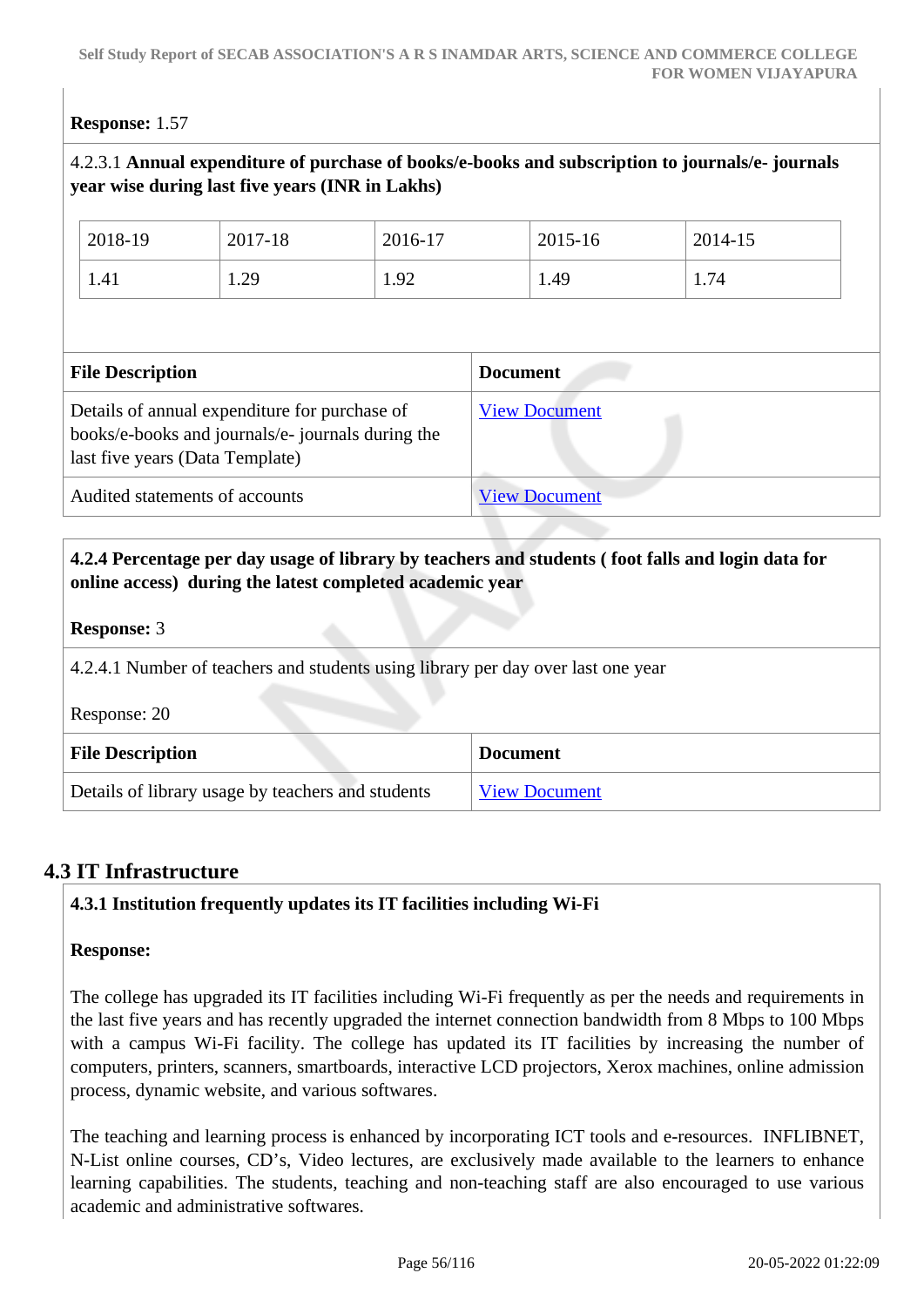| Sr. No.        | Facility                                                                                                             | Number         |
|----------------|----------------------------------------------------------------------------------------------------------------------|----------------|
| $\mathbf{1}$   | <b>Total Computers</b>                                                                                               | 80             |
| $\overline{2}$ | Campus Network Broadband with LAN in Labs., Library, and<br>Office Broadband connection with LAN in office, Library, | $\overline{3}$ |
| $\overline{3}$ | Laboratory, and campus Wi-Fi facility                                                                                | Yes            |
| $\overline{4}$ | Internet Facility 8 Mbps high-speed broadband 50 Mbps high<br>speed leased line internet connection                  | 3              |
| 5              | Computer laboratory/centres                                                                                          | $\mathbf{1}$   |
| 6              | E-learning classrooms                                                                                                | $\overline{2}$ |
| $\overline{7}$ | <b>ICT</b> enabled classrooms                                                                                        | 11             |
| 8              | <b>Smartboards</b>                                                                                                   | $\overline{2}$ |
| 9              | Printers with scanners                                                                                               | $\mathbf{1}$   |
| 10             | e-Journals                                                                                                           | 3135000        |
| 11             | e-Books                                                                                                              | 900            |
| 12             | Language Laboratory                                                                                                  | $\mathbf{1}$   |
| 13             | Number of LCD Projectors                                                                                             | 11             |
| 14             | <b>Book</b> scanner                                                                                                  | $\overline{2}$ |

| Table 4.3.1. (a). Comparative chart showing updates of ICT facilities in the last five years: |  |  |  |
|-----------------------------------------------------------------------------------------------|--|--|--|
|-----------------------------------------------------------------------------------------------|--|--|--|

| <b>File Description</b>               | <b>Document</b>      |
|---------------------------------------|----------------------|
| Upload any additional information     | <b>View Document</b> |
| Paste link for additional information | <b>View Document</b> |

# **4.3.2 Student - Computer ratio (Data for the latest completed academic year)**

**Response:** 7.6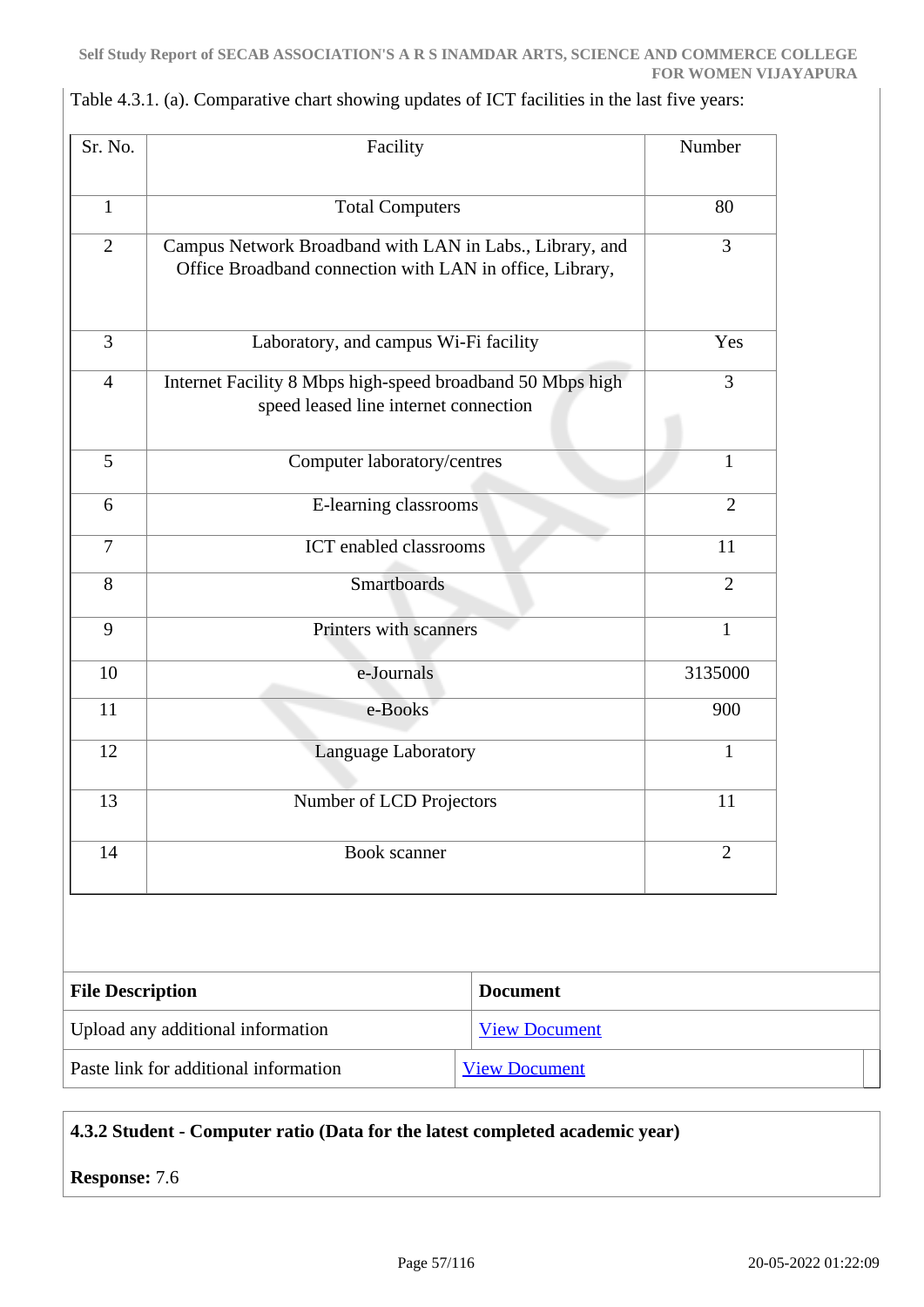| <b>File Description</b>           | <b>Document</b>      |
|-----------------------------------|----------------------|
| Upload any additional information | <b>View Document</b> |
| Student – computer ratio          | <b>View Document</b> |

| 4.3.3 Bandwidth of internet connection in the Institution                   |                      |  |
|-----------------------------------------------------------------------------|----------------------|--|
| <b>Response:</b> B. 30 MBPS $-50$ MBPS                                      |                      |  |
| <b>File Description</b>                                                     | <b>Document</b>      |  |
| Upload any additional Information                                           | <b>View Document</b> |  |
| Details of available bandwidth of internet<br>connection in the Institution | <b>View Document</b> |  |

# **4.4 Maintenance of Campus Infrastructure**

 **4.4.1 Average percentage of expenditure incurred on maintenance of infrastructure (physical and academic support facilities) excluding salary component during the last five years(INR in Lakhs)**

**Response:** 96.97

4.4.1.1 **Expenditure incurred on maintenance of infrastructure (physical facilities and academic support facilities) excluding salary component year-wise during the last five years (INR in lakhs)**

| 2018-19 | $2017 - 18$ | 2016-17 | 2015-16 | 2014-15 |
|---------|-------------|---------|---------|---------|
| 9.2     | 31.3        | 50.2    | 0.4     | 2.79    |

| <b>File Description</b>                                                                                                     | <b>Document</b>      |
|-----------------------------------------------------------------------------------------------------------------------------|----------------------|
| Details about assigned budget and expenditure on<br>physical facilities and academic support facilities<br>(Data Templates) | <b>View Document</b> |
| Audited statements of accounts                                                                                              | <b>View Document</b> |

 **4.4.2 There are established systems and procedures for maintaining and utilizing physical, academic and support facilities - laboratory, library, sports complex, computers, classrooms etc.**

#### **Response:**

The policy details of systems and procedures for maintaining and utilizing physical, academic, and support facilities are as under.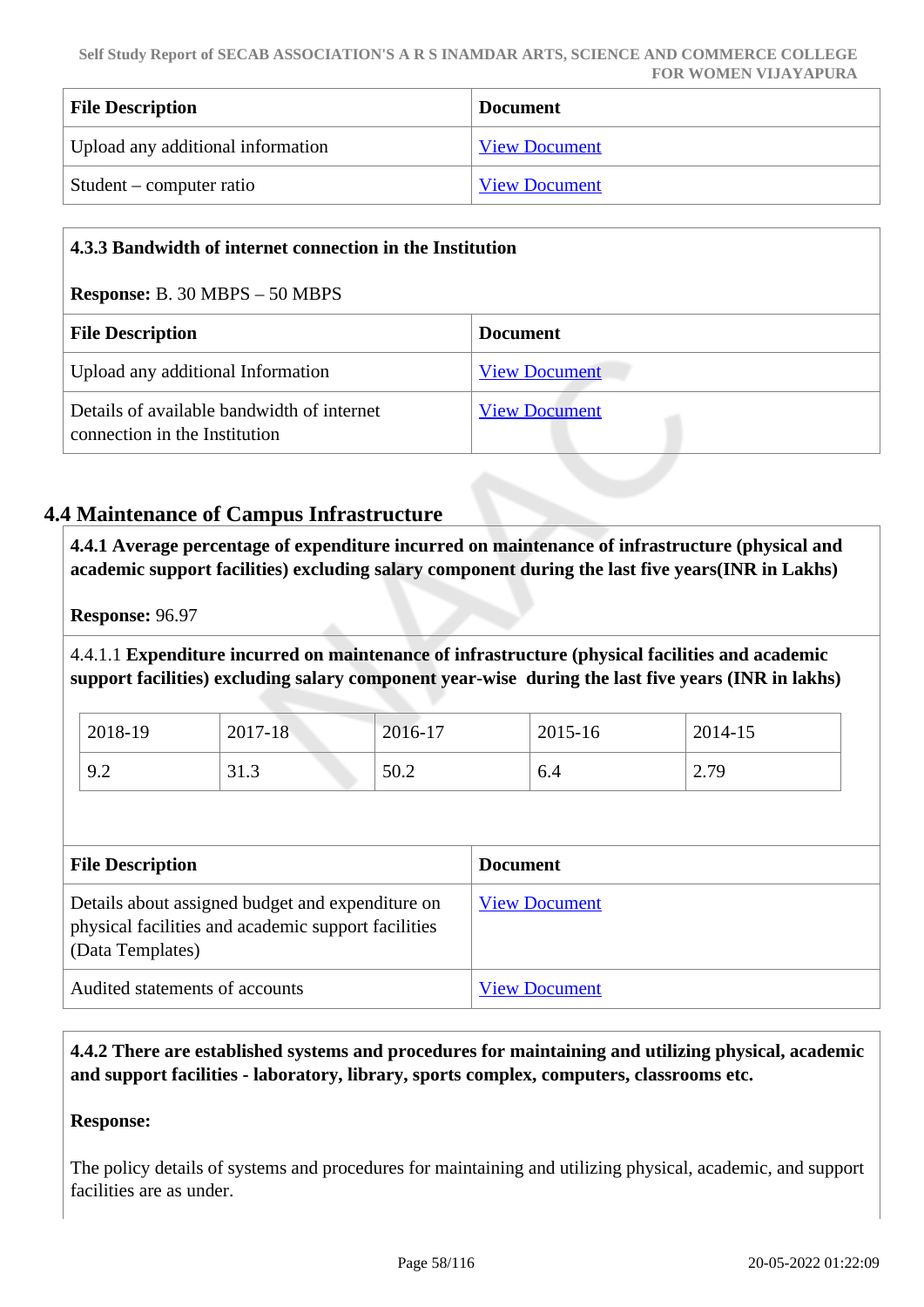# **Building**

**Physical Resources:** Maintenance of physical resources is taken care of by the SECAB association's "Central Construction Cell" exclusively meant for the purpose of looking after the physical assets like land, building, and maintenance of all the schools /colleges of the Association. The principal on his part nominates one faculty to monitor physical resources requirements. This assessment is mostly on a need basis. Annually these points are discussed and jobs required to be done are intimated to the management, through the approval of the Governing Council of the college. This arrangement also holds good for the purchase /repairs/disposal of the fitments and furniture.

## **Utilization of Academic facilities.**

 The Principal is the overall chief of these facilities. He is assisted by the Vice-Principal. Expenditure incurred in the maintenance of the buildings within the college is entered cashbooks. This transaction is jointly operated by the principal and one more senior faculty.

 There exists a "Hardware Cell", which is responsible to ensure the maintenance of computers and electronic equipment held at the college.

 The "Electrical Maintenance Cell", which is responsible to ensure electrical fixtures and fitments /Diesel power plants/ solar panels and replacement of normals bulbs with LED bulbs. The safety and security aspects are also vested with them.

 Sharing of classrooms as per the needs is done with the use of mutual understanding in consultation with the Academic calendar committee.

Use and utility of Science Research Lab in now vested with HOD of physical science Departments.

 Procurement/ maintenance and disposal of Laboratory equipment is vested with HODs of respective departments. There demands/problems flow through the IQAC coordinator to the Principal for final decision.

Landscaping and upkeep of trees/plants/foliage are looked at by HOD of Botany department, as also the vermicelli pit created. This activity is done in tandem with "sanitation cell". The sanitation cell is responsible to ensure that the college classrooms and other buildings are swept and kept clean. The department of Geography takes care of borewells, tanks, and rainwater harvesting installations.

**Library:** While the Librarian is responsible for the total run of the Library. She/He is assisted by Library assistants. Procurement of books /e-books /periodicals and reading materials did through a " Library committee" consisting of staff and students and the IQAC coordinator.

#### **Research center:**

 This center is now looked at by the HOD Physics department. He is assisted by the HOD of Chemistry, Zoology, and Botany departments in its smooth functioning.

#### **Canteen :**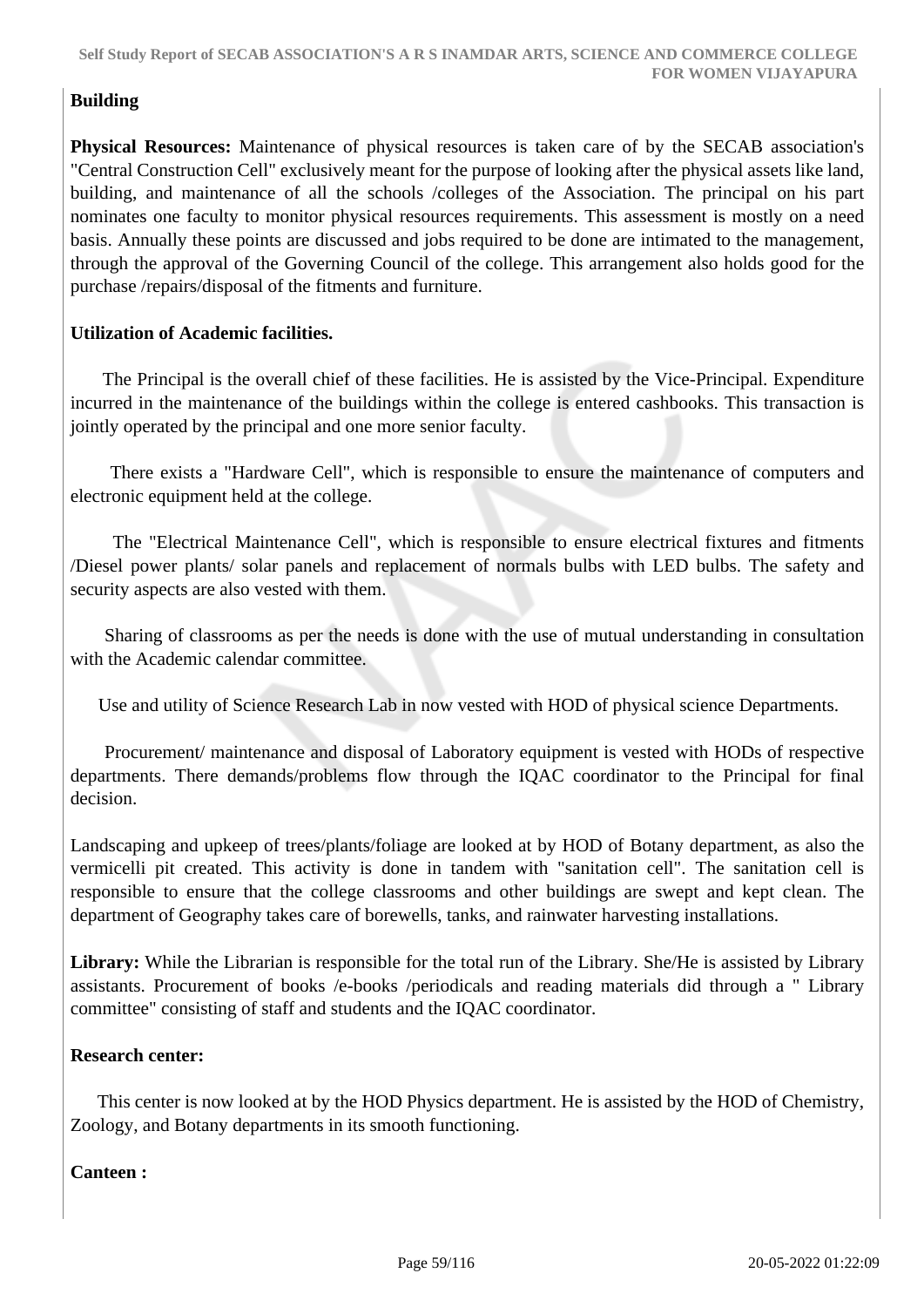The functioning of support service is entrusted to a senior faculty. She would ensure that the food items provided to the customers, are healthy and cleanliness is maintained.

**Sports and Games:** This responsibility is vested with the Sports Director. The college has a shuttle Badminton Court, and facilities for table Tennis, Ches, Carrom. Facilities for outdoor games are shared with other college core locations. The sports gear requirements were evaluated by the Director and forwarded to the principal; through IQAC.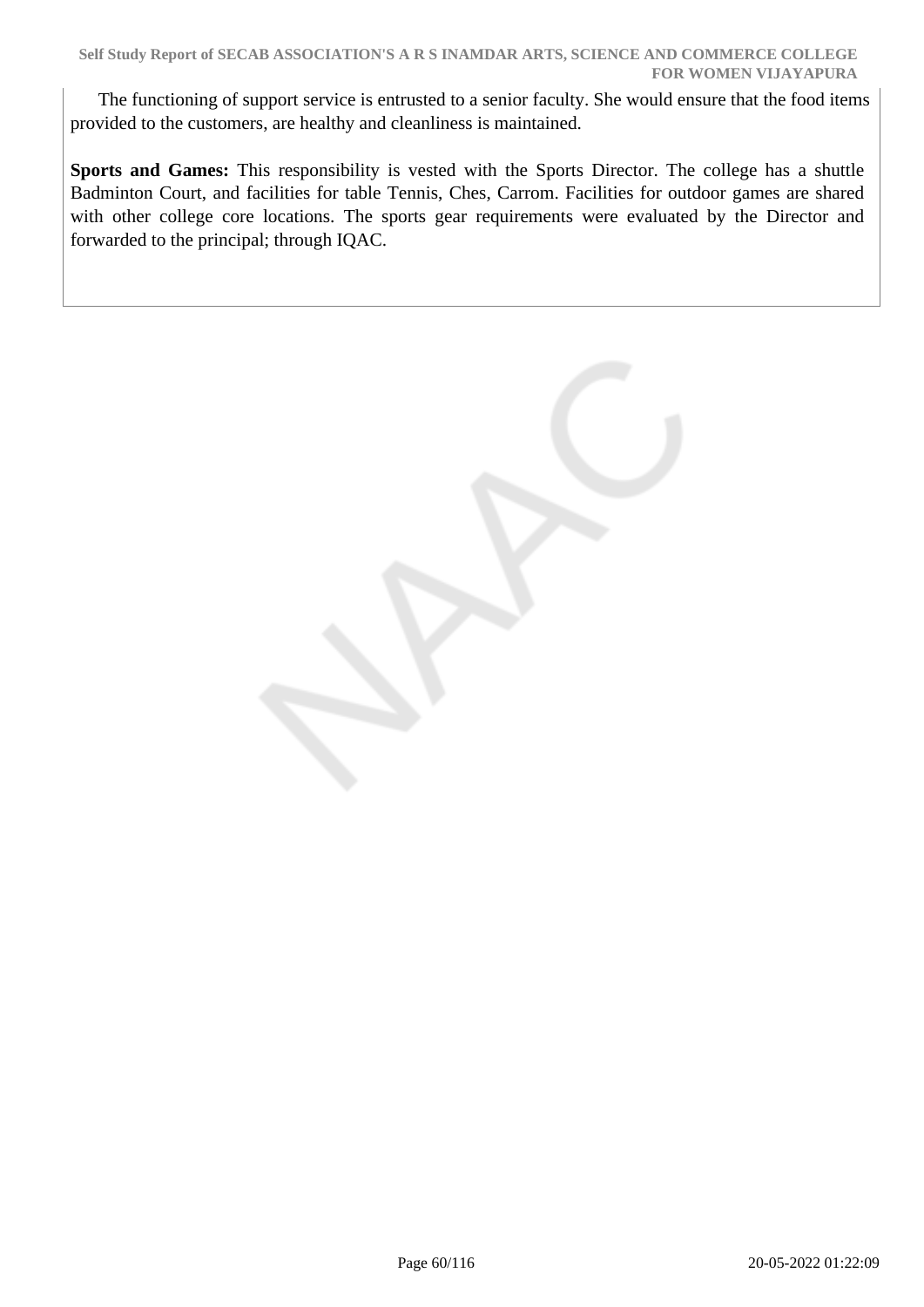# **Criterion 5 - Student Support and Progression**

# **5.1 Student Support**

 **5.1.1 Average percentage of students benefited by scholarships and freeships provided by the Government during last five years** 

**Response:** 56.53

5.1.1.1 **Number of students benefited by scholarships and free ships provided by the institution, Government and non-government bodies, industries, individuals, philanthropists during the last five years (other than students receiving scholarships under the government schemes for reserved categories)** 

| 2018-19 | 2017-18 | 2016-17 | 2015-16 | 2014-15 |
|---------|---------|---------|---------|---------|
| 464     | 397     | 220     | 310     | 317     |

| <b>File Description</b>                                                                                                                                                                 | <b>Document</b>      |
|-----------------------------------------------------------------------------------------------------------------------------------------------------------------------------------------|----------------------|
| upload self attested letter with the list of students<br>sanctioned scholarship                                                                                                         | <b>View Document</b> |
| Upload any additional information Average<br>percentage of students benefited by scholarships and<br>freeships provided by the Government during the<br>last five years (Data Template) | <b>View Document</b> |

 **5.1.2 Average percentage of students benefitted by scholarships, freeships etc. provided by the institution / non- government agencies during the last five years**

**Response:** 1.76

5.1.2.1 **Number of students benefited by scholarships and free ships provided by the institution, Government and non-government bodies, industries, individuals, philanthropists during the last five years (other than students receiving scholarships under the government schemes for reserved categories)** 

| 2018-19  | 2017-18 | 2016-17 | 2015-16      | $2014 - 15$ |
|----------|---------|---------|--------------|-------------|
| 12<br>IJ |         | 1 J     | $\sim$<br>⊥ື |             |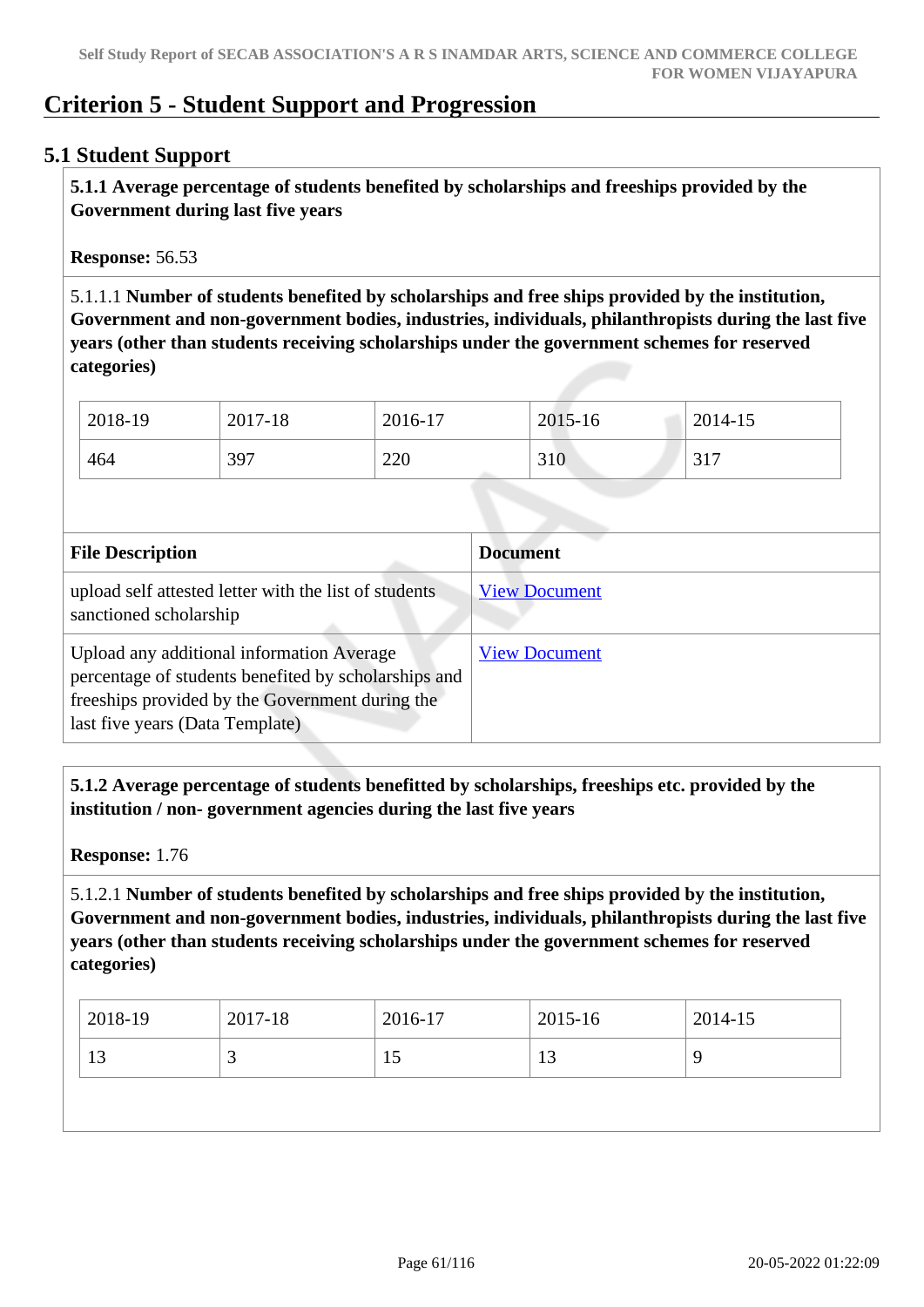| <b>File Description</b>                                                                                                                | <b>Document</b>      |
|----------------------------------------------------------------------------------------------------------------------------------------|----------------------|
| Upload any additional information                                                                                                      | <b>View Document</b> |
| Number of students benefited by scholarships and<br>freeships institution / non-government agencies in<br>last 5 years (Date Template) | <b>View Document</b> |

 **5.1.3 Capacity building and skills enhancement initiatives taken by the institution include the following**

- **1.Soft skills**
- **2.Language and communication skills**
- **3.Life skills (Yoga, physical fitness, health and hygiene)**
- **4.ICT/computing skills**

**Response:** A. All of the above

| <b>File Description</b>                                                              | <b>Document</b>      |
|--------------------------------------------------------------------------------------|----------------------|
| Details of capability building and skills<br>enhancement initiatives (Data Template) | <b>View Document</b> |
| Any additional information                                                           | <b>View Document</b> |
| Link to Institutional website                                                        | <b>View Document</b> |

 **5.1.4 Average percentage of students benefitted by guidance for competitive examinations and career counselling offered by the Institution during the last five years**

**Response:** 12.6

5.1.4.1 **Number of students benefitted by guidance for competitive examinations and career counselling offered by the institution year wise during last five years**

| 2018-19 | 2017-18 | 2016-17   | 2015-16 | 2014-15 |
|---------|---------|-----------|---------|---------|
| 131     | 85      | 75<br>ر ر | 48      | 43      |

| <b>File Description</b>                                                                                                       | <b>Document</b>      |
|-------------------------------------------------------------------------------------------------------------------------------|----------------------|
| Number of students benefited by guidance for<br>competitive examinations and career counselling<br>during the last five years | <b>View Document</b> |
| Any additional information                                                                                                    | <b>View Document</b> |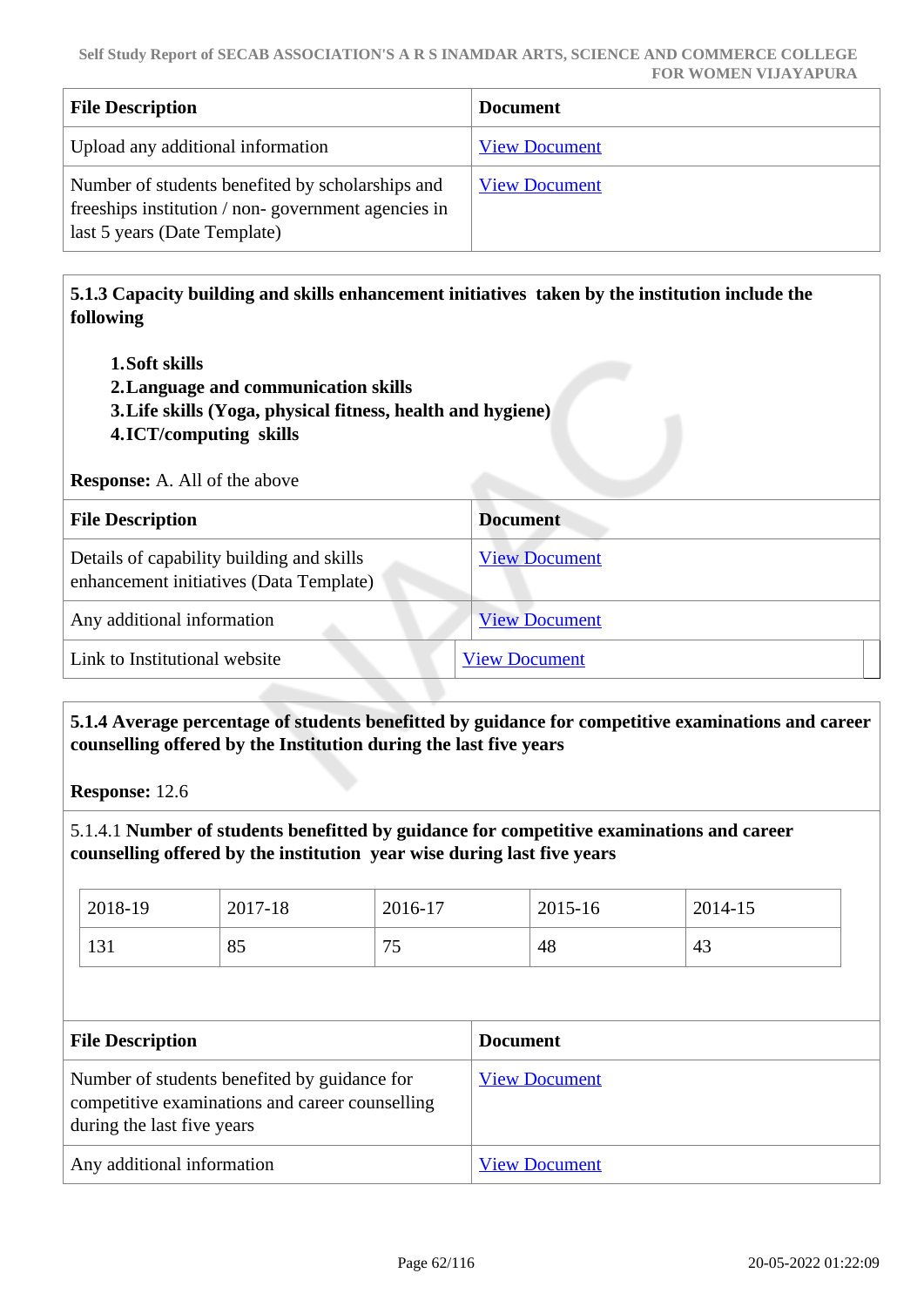**5.1.5 The Institution has a transparent mechanism for timely redressal of student grievances including sexual harassment and ragging cases**

- **1.Implementation of guidelines of statutory/regulatory bodies**
- **2.Organisation wide awareness and undertakings on policies with zero tolerance**
- **3.Mechanisms for submission of online/offline students' grievances**
- **4.Timely redressal of the grievances through appropriate committees**

**Response:** A. All of the above

| <b>File Description</b>                                                                                                            | <b>Document</b>      |
|------------------------------------------------------------------------------------------------------------------------------------|----------------------|
| Upload any additional information                                                                                                  | <b>View Document</b> |
| Minutes of the meetings of student redressal<br>committee, prevention of sexual harassment<br>committee and Anti Ragging committee | <b>View Document</b> |
| Details of student grievances including sexual<br>harassment and ragging cases                                                     | <b>View Document</b> |

# **5.2 Student Progression**

**5.2.1 Average percentage of placement of outgoing students during the last five years**

**Response:** 9.65

5.2.1.1 **Number of outgoing students placed year - wise during the last five years.**

| 2018-19 | 2017-18 | 2016-17 | 2015-16 | 2014-15 |
|---------|---------|---------|---------|---------|
| 14      | 1 O     | 19      | 19      | 06      |

| <b>File Description</b>                                                    | <b>Document</b>      |
|----------------------------------------------------------------------------|----------------------|
| Self attested list of students placed                                      | <b>View Document</b> |
| Details of student placement during the last five<br>years (Data Template) | <b>View Document</b> |

#### **5.2.2 Average percentage of students progressing to higher education during the last five years**

**Response:** 32.89

5.2.2.1 **Number of outgoing student progression to higher education during last five years**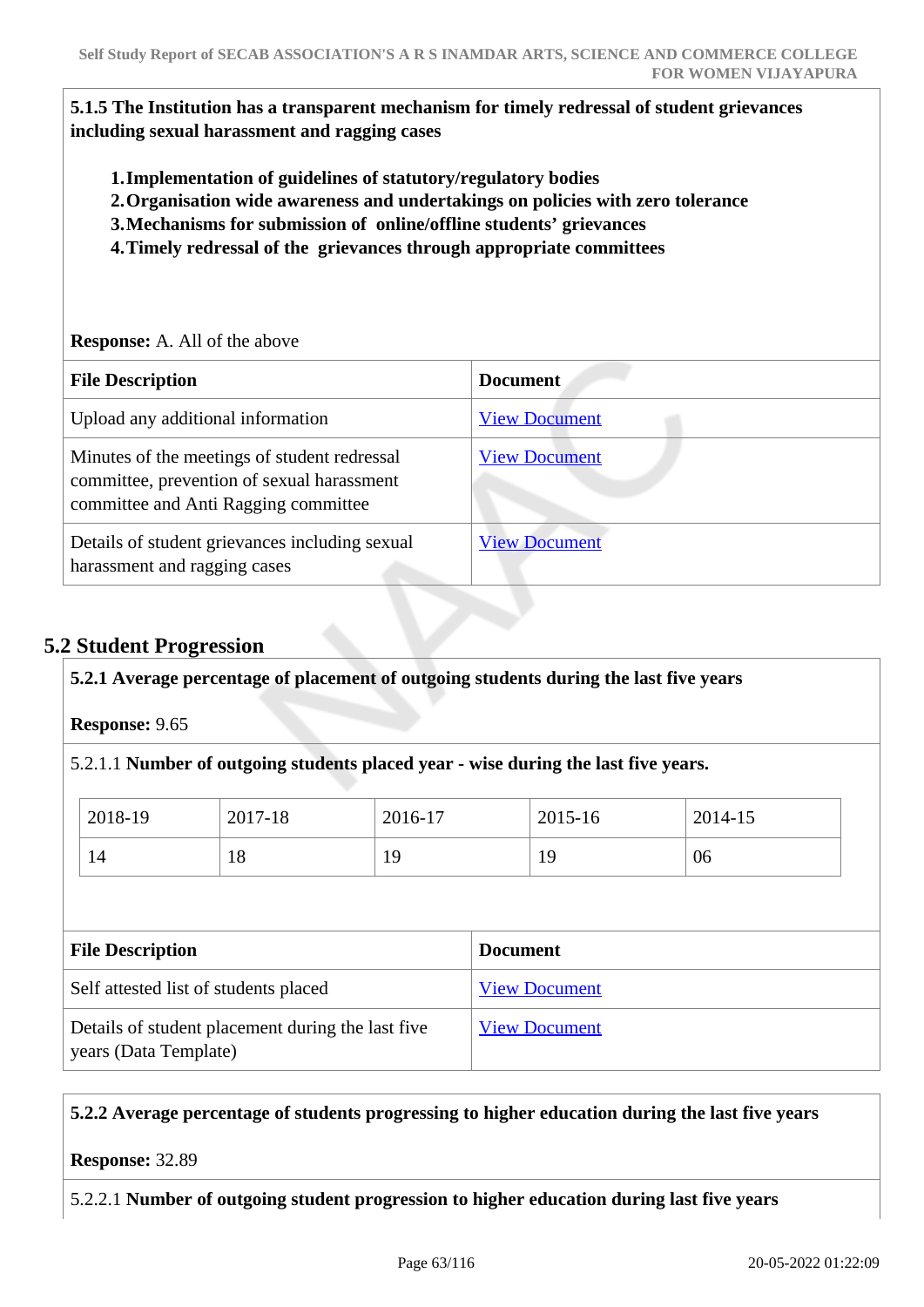Response: 50

| <b>File Description</b>                                               | <b>Document</b>      |
|-----------------------------------------------------------------------|----------------------|
| Upload supporting data for student/alumni                             | <b>View Document</b> |
| Details of student progression to higher education<br>(Data Template) | <b>View Document</b> |

 **5.2.3 Average percentage of students qualifying in state/national/ international level examinations during the last five years (eg: IIT-JAM/CLAT/ NET/SLET/GATE/ GMAT/CAT/GRE/ TOEFL/ Civil Services/State government examinations, etc.)**

**Response:** 9.67

5.2.3.1 **Number of students qualifying in state/ national/ international level examinations (eg: IIT/JAM/ NET/ SLET/ GATE/ GMAT/CAT/GRE/ TOEFL/ Civil Services/ State government examinations***, etc.)***) year-wise during last five years**

| 2018-19 | 2017-18      | 2016-17 | $2015 - 16$ | 2014-15        |
|---------|--------------|---------|-------------|----------------|
| 01      | $\cap$<br>υ∠ | 02      | 00          | 0 <sub>1</sub> |

# 5.2.3.2 **Number of students appearing in state/ national/ international level examinations (eg: JAM/CLAT/NET/ SLET/ GATE/ GMAT/CAT,GRE/ TOFEL/ Civil Services/ State government examinations) year-wise during last five years**

| 2018-19 | 2017-18 | 2016-17 | 2015-16 | 2014-15 |
|---------|---------|---------|---------|---------|
| 20      | ιv      | ⊥ັ      | ∸       | 10      |

| <b>File Description</b>                                                                                                            | <b>Document</b>      |
|------------------------------------------------------------------------------------------------------------------------------------|----------------------|
| Upload supporting data for the same                                                                                                | <b>View Document</b> |
| Number of students qualifying in state/national/<br>international level examinations during the last five<br>years (Data Template) | <b>View Document</b> |

# **5.3 Student Participation and Activities**

 **5.3.1 Number of awards/medals won by students for outstanding performance in sports/cultural activities at inter-university/state/national / international level (award for a team event should be counted as one) during the last five years.**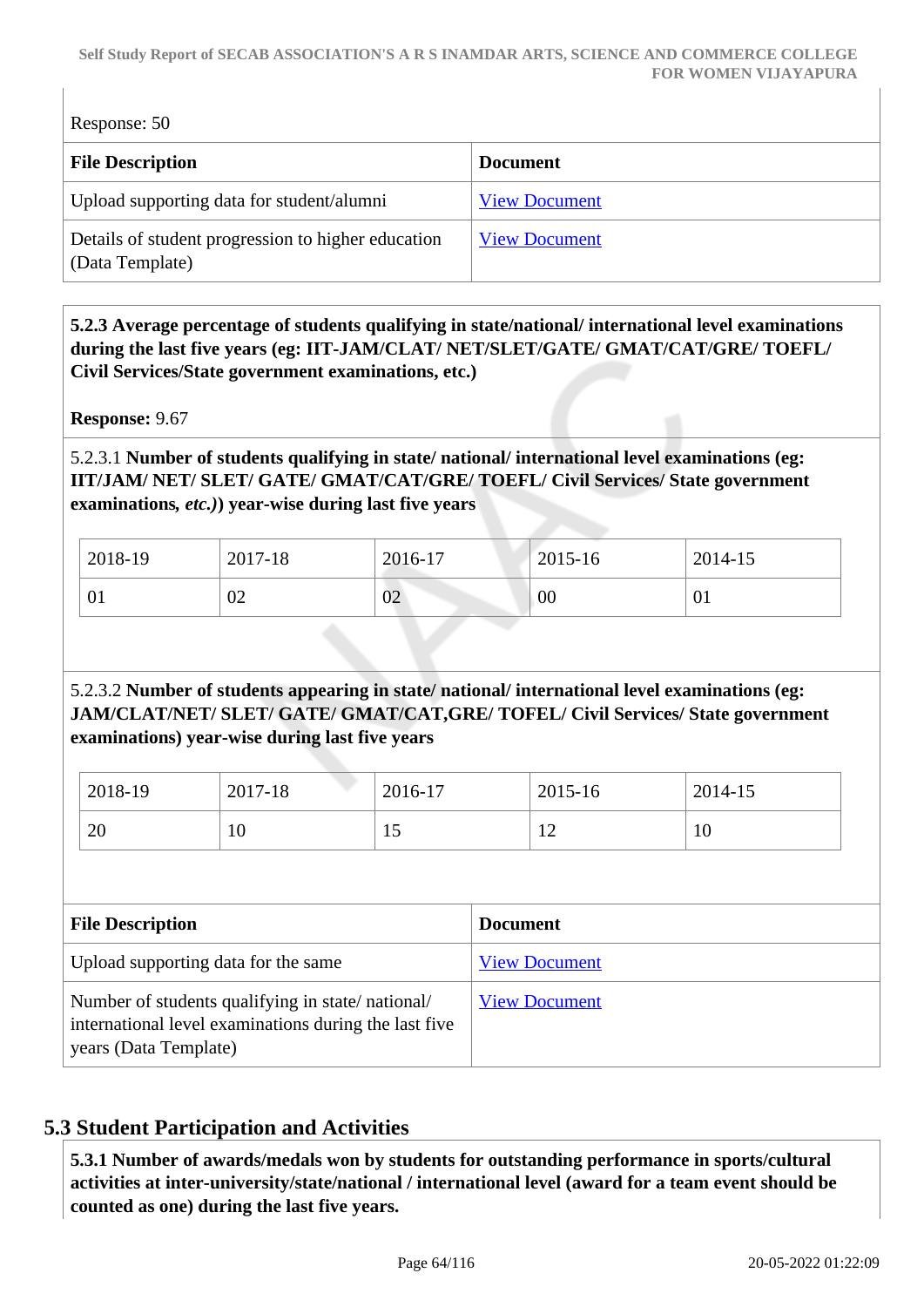## **Response:** 19

## 5.3.1.1 **Number of awards/medals for outstanding performance in sports/cultural activities at university/state/national / international level (award for a team event should be counted as one) yearwise during the last five years.**

| 2018-19 | 2017-18 | 2016-17 | 2015-16 | 2014-15  |
|---------|---------|---------|---------|----------|
| ັ       | ∸       | υ       | ັ       | <u>ب</u> |

| <b>File Description</b>                                                                                                                                                | <b>Document</b>      |
|------------------------------------------------------------------------------------------------------------------------------------------------------------------------|----------------------|
| Number of awards/medals for outstanding<br>performance in sports/cultural activities at<br>university/state/ national/international level during<br>the last five year | <b>View Document</b> |
| e-copies of award letters and certificates                                                                                                                             | <b>View Document</b> |

 **5.3.2 Institution facilitates students' representation and engagement in various administrative, cocurricular and extracurricular activities following duly established processes and norms (student council, students representation on various bodies)** 

#### **Response:**

Response: The student representation and engagement in various administrative co-curricular and curricular activities is ensured through the establishment of a student council.

 The students are also functioning as NSS Unit leaders, members of IQAC, Library committee, grievance redressal cell, anti-sexual harassment cell, and student welfare committee

The role of the students' council and their participation in the management and administration of the college

Student council is formed in the college both through the election and sometimes by nominations.

- 1.**The General Secretary:** The General Secretary of the students union will be a member of IQAC and she will act as a bridge between students and the IQAC. She will also give representation to the students in the IQAC meeting and she will participate in the process of making policies and programs for the development of the students as well as college.
- 2.**The cultural secretary:** The cultural secretary of the students union will coordinate with the cultural activities committee of the college in designing and organizing cultural activities required for the students. She will help the chairperson of the cultural committee in conducting cultural activities like events, competitions, celebrations and youth festivals, etc. She will also help the committee in identifying the hidden talents of the students and encouraging them to participate in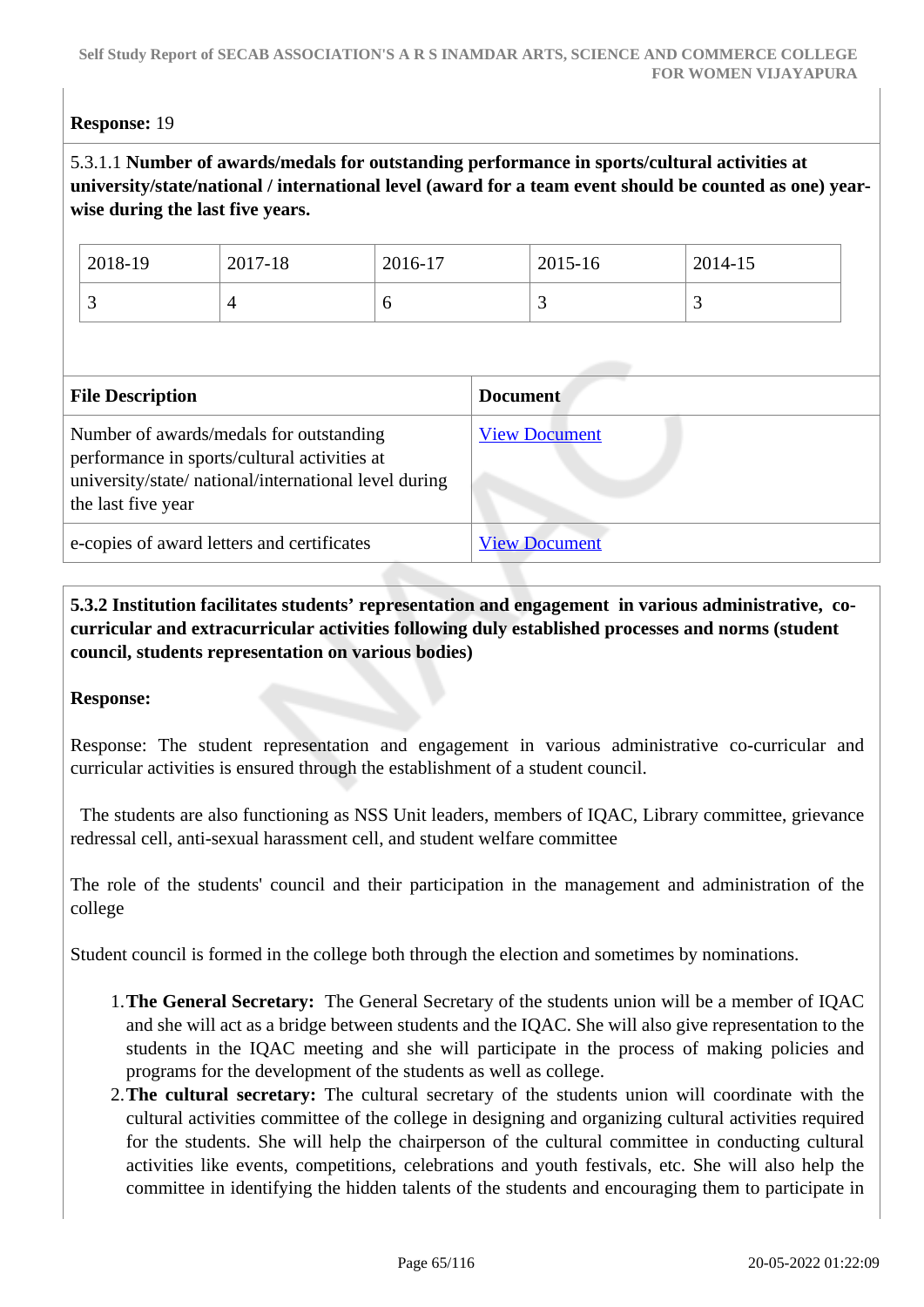the cultural activities.

- 3.**The sports secretary**: The sports secretary of the college union will be a member of the sports committee which will be headed by the P.E. director of the college. The secretary will be helping in identifying the talented sportspersons of the college and she will also assist the sports director in the process of selecting eligible sports persons, organizing & coaching for them, and arranging for their participation in the various sports competitions held at different levels like College, University, State and National level.
- 4.**Class representative:** Similarly a class representative is either elected or nominated from each class of three streams. The class representatives will deal with the problems of their concerned classes and they will help and acquaint the general secretary with the problems and needs of their respective classes. Thus they will also participate in the administration of the college and also in solving the problems of the students.

 Similarly, some students are nominated as members of the library committee and those student members will deal with the problems related to the reading material and other information required by the students. They will also update the librarian and the college management about the requirements of the students regarding the availability of the books, e-learning materials, and other facilities.

 The students are also involved in the committee made exclusively for campus cleaning and internal discipline the students are active in the activities and the schemes meant for cleaning of the campus, upgradation of students support facilities like canteen, drinking water, sanitation playground, etc. By taking the feedback from the student's representatives, some improvement schemes are taken up by the college.

| <b>File Description</b>               | <b>Document</b>      |
|---------------------------------------|----------------------|
| Upload any additional information     | <b>View Document</b> |
| Paste link for additional information | <b>View Document</b> |

 **5.3.3 Average number of sports and cultural events/competitions in which students of the Institution participated during last five years (organised by the institution/other institutions)**

**Response:** 4

5.3.3.1 **Number of sports and cultural events/competitions in which students of the Institution participated year-wise during last five years**

| 2018-19 | 2017-18 | 2016-17 | 2015-16 | 2014-15 |
|---------|---------|---------|---------|---------|
|         |         |         | 4       |         |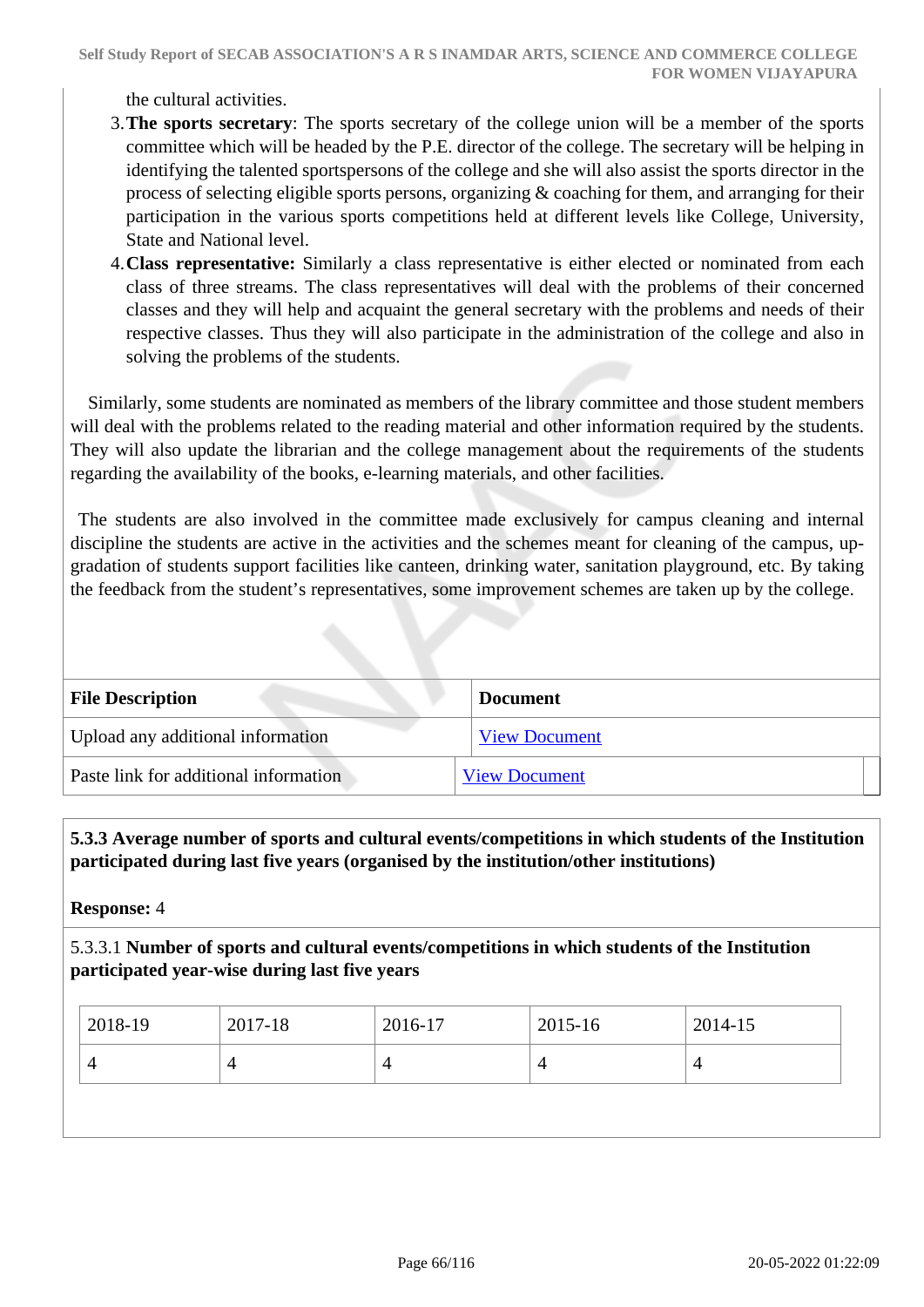| <b>File Description</b>                                                                                                                                                                              | <b>Document</b>      |
|------------------------------------------------------------------------------------------------------------------------------------------------------------------------------------------------------|----------------------|
| Upload any additional information                                                                                                                                                                    | <b>View Document</b> |
| Report of the event                                                                                                                                                                                  | <b>View Document</b> |
| Number of sports and cultural events/competitions<br>in which students of the Institution participated<br>during last five years (organised by the<br>institution/other institutions (Data Template) | <b>View Document</b> |

# **5.4 Alumni Engagement**

 **5.4.1 There is a registered Alumni Association that contributes significantly to the development of the institution through financial and/or other support services**

**Response:** 

1. Contribution of the Alumni: Financial

- 1.Installation of the drinking water system at the cost of Rs 42000/- .during the year 2016.
- 2.Purchase of furniture at cost of Rs-30000/- in the year 2017-18.
- 3.Purchase of Public Address System for seminar hall costing Rs- 36000/- during the year 2017

2.Other contributions of Alumni

The alumni association conducts two meetings annually. During these meetings, they interact with college staff and students. This healthy interaction has resulted in the following outcomes.

- 1.Suggestions in curricular content delivery have enabled the college to strengthen the language lab. This has resulted in students developing greater confidence in English communication.
- 2.Because they share their professional experience with the students, it has had a positive effect in improving self-confidence in the students. Also. because of such bon-homic ambience prevalent in open to seek meetings, students are more open to seeking guidance for their future life both academic and domestic.
- 3.The students have been able to seek reliable support for their future career guidance

The following are the few prominent Alumni of this college.

- 1.Dr Anupama Pol HOD Urdu, Bangalore University, Bangalore.
- 2.Dr Tehmina Kolar First women Post Doctoral Fellow in Journalism and Mass Communication in Karnataka. Presently Asst. Prof., Karnataka State Akkamahadevi University
- 3. Dr Shabana Mulla, Asso. Prof., MANUU, Hyderabad
- 4.Smt. Shashikala Huded, Asst. Director, Kannada and Culture, Govt. of Karnataka.
- 5. Jyotishree Hiremath Asst. Prof. Vijayanagara College of Education, Hubli
- 6. Prof.A.A.Mulla Asso. Prof. of English, Govt. First Grade College,
- 7. Smt. Prathiba Kulkarni Judge, Judicial Dept. Government of Karnataka.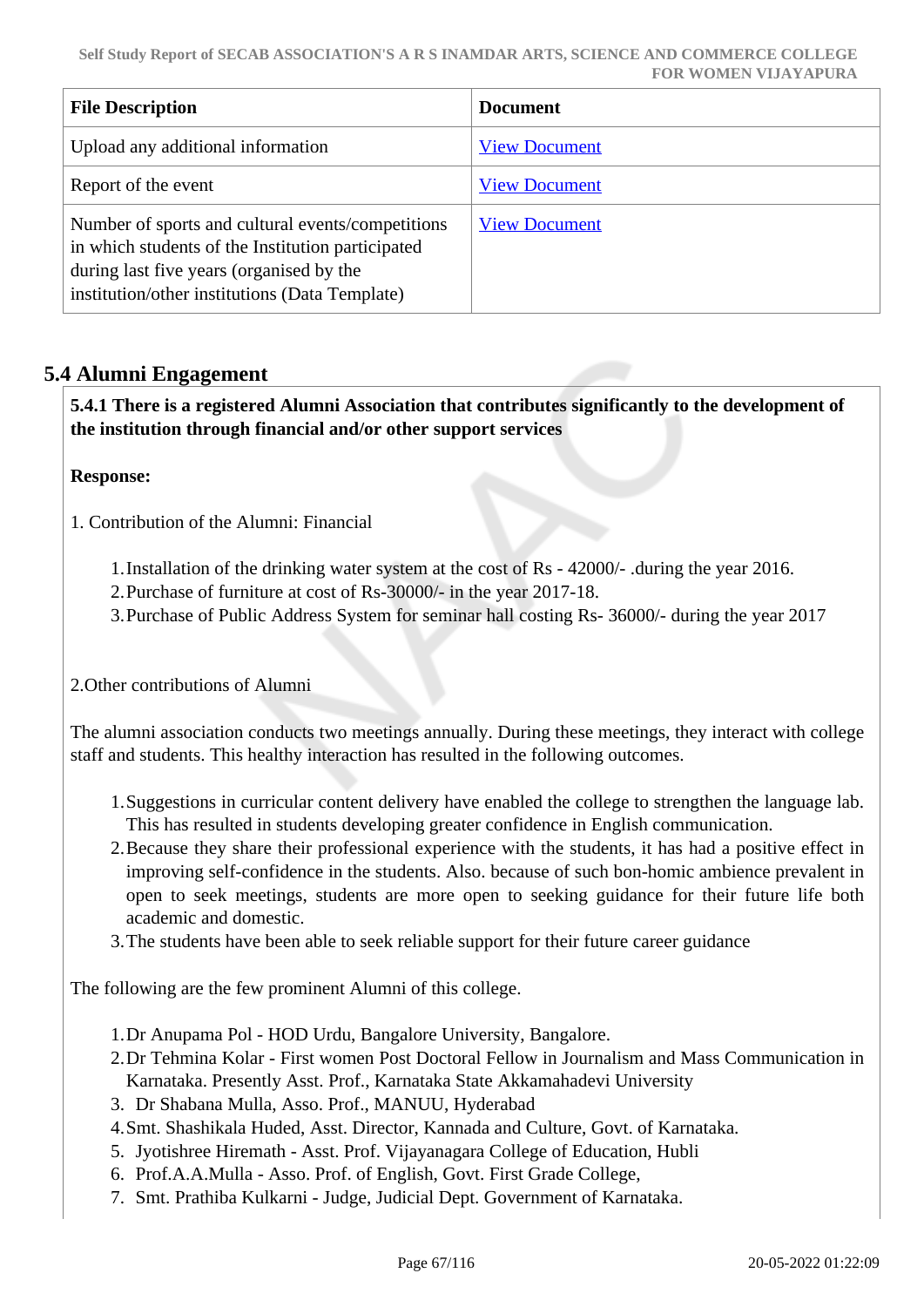- 8.Smt. Parimala Chimmalgi Block Education Officer, Govt. of Karnataka
- 9. Smt. Analisa Basco St. Josephs Institutions, Vijayapur
- 10. Miss. Shahin Mokashi Sub-Editor, Deccan Herald, English Daily, Bangalore.
- 11. Smt. Siddabai Mamadapur Police Sub-Inspector, GOK
- 12. Ms Umashree Ambare Police Sub-Inspector, GOK
- 13.Ms Manisha Patil Asst. Prof of Psychology, KBN University, Kalburgi.
- 14.Ms Lagamavva Hippargi NET, JRF, Research Scholar, CFTRI, Mysuru.
- 15.Smt. Rashmi Patil, Asst. Prof. of English, KCP Science College, Vijayapur
- 16.Smt. Swati Patil, Asst. Prof. of Physics, KCP Science College, Vijayapur

| <b>File Description</b>               | <b>Document</b>      |
|---------------------------------------|----------------------|
| Upload any additional information     | <b>View Document</b> |
| Paste link for additional information | <b>View Document</b> |

| 5.4.2 Alumni contribution during the last five years (INR in lakhs)<br><b>Response:</b> B. 4 Lakhs - 5 Lakhs |                      |  |
|--------------------------------------------------------------------------------------------------------------|----------------------|--|
|                                                                                                              |                      |  |
| <b>File Description</b>                                                                                      | <b>Document</b>      |  |
| Upload any additional information                                                                            | <b>View Document</b> |  |
| Link for any additional information                                                                          | <b>View Document</b> |  |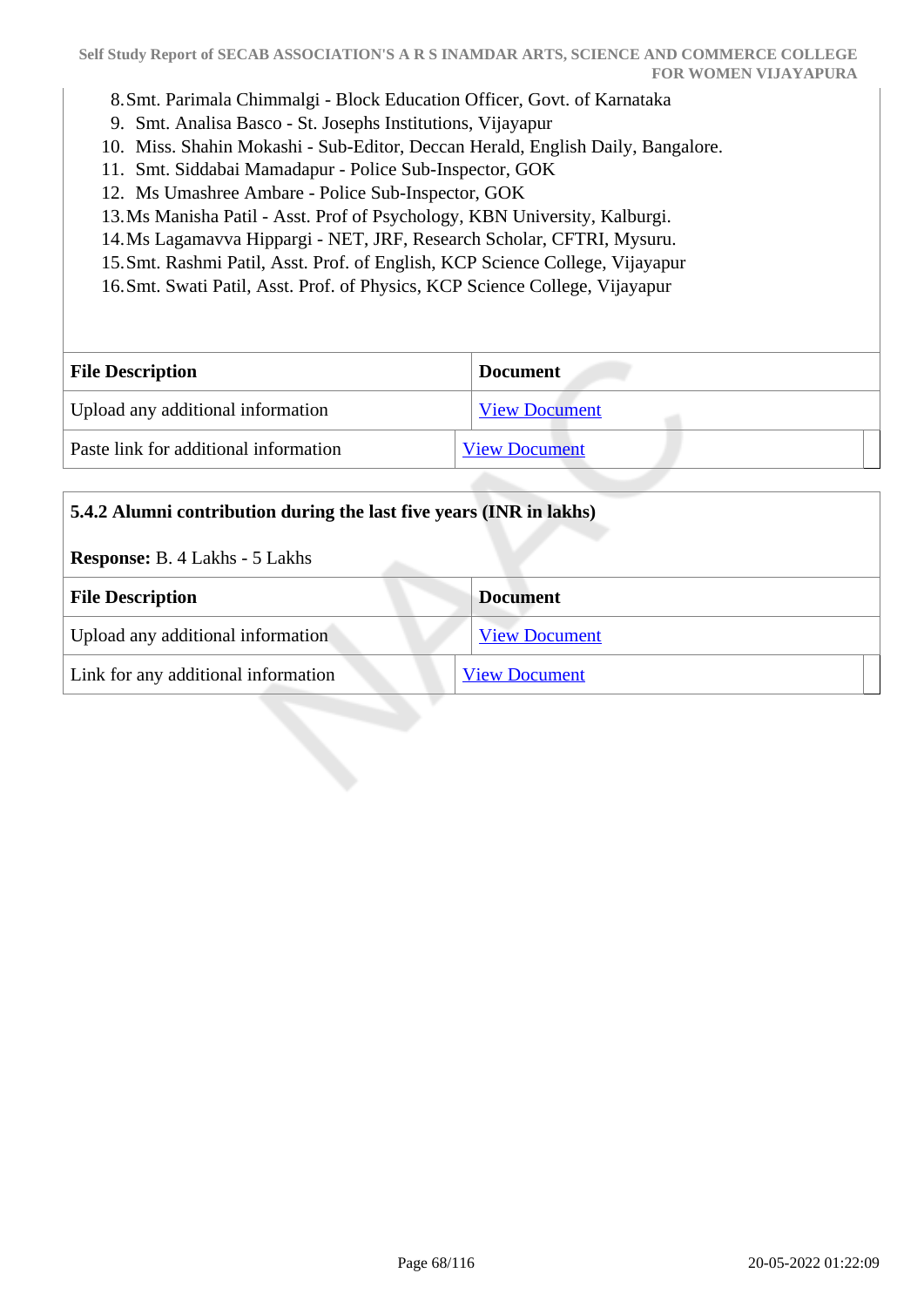# **Criterion 6 - Governance, Leadership and Management**

# **6.1 Institutional Vision and Leadership**

 **6.1.1 The governance of the institution is reflective of and in tune with the vision and mission of the institution**

#### **Response:**

SECAB's A. R. S. Inamdar Arts, Science, and Commerce College for Women affiliated to Karnataka State Akkamahadevi Women's University functions under the aegis of the parent SECAB association. The association deals with policy-making, recruitment, disciplinary actions, finances, and infrastructure development. The Governing Council is the apex body of this college and is responsible to execute the policies and plans. It sets guidelines for the smooth functioning of the college and participative decisionmaking process which is important not only to achieve the vision, mission, and objectives of the college but also in building the organization's traditions.

Governing Council of the College, the Principal, IQAC, and the faculty play a pivotal role in the designing and implementation of its quality framework in teaching, learning, research and extension activities, and others. The decisions arrived at IQAC are reviewed by the governing council. The formal and informal arrangements in the institution to coordinate the academic and administrative planning and implementation reflect the college's efforts in achieving its vision. The involvement of the leadership is clear in ensuring the policy statements and action plans for the fulfilment of the stated mission.

# **VISION**

To equip women with academic excellence, scientific outlook, good morals, positive attitude, and right etiquettes to face the challenges of life.

# **MISSION**

- 1.To strive for excellence in the pursuit of Teaching-Learning and Evaluation systems by being abreast with the dynamic changes in a global environment.
- 2.To encourage scientific and rational thinking.
- 3.To enthuse students to develop a healthy competitive spirit.
- 4.To inculcate the habit of lifelong learning.

#### **Objectives:**

1.To create an awareness of History, Heritage, and Environment through locational advantage.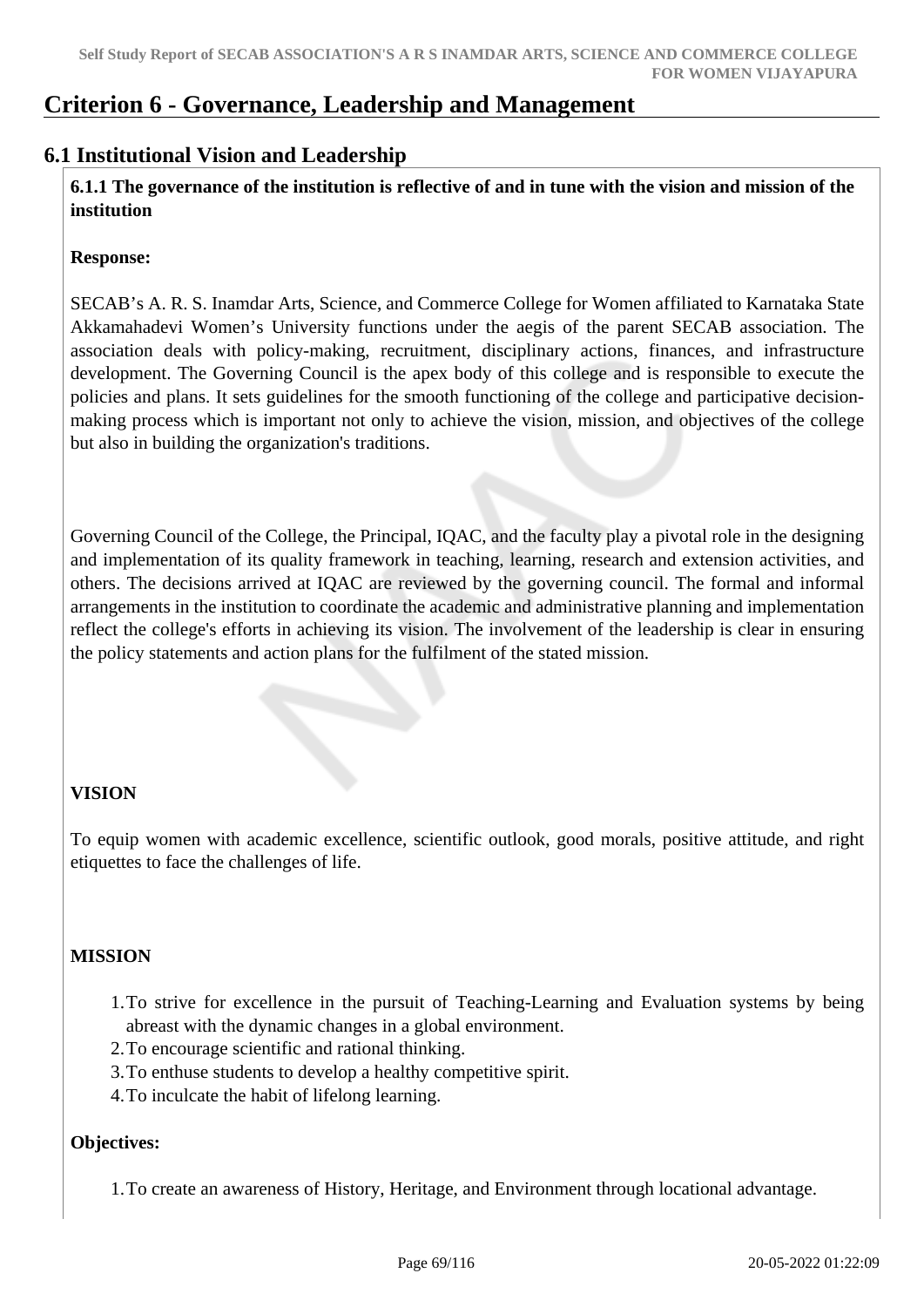- 2.To promote a healthy and balanced outlook of life.
- 3.To imbibe in the students a quality of responsibility towards the nation, free from exploitation, injustice, ignorance, misery, and poverty.
- 4.To strengthen co-curricular and extracurricular activities to hone up student's personalities.
- 5.To uphold the values of secularism, patriotism, and national integration.

The following actions indicate the efforts made by the college to fulfil its vision.

- A spirit of camaraderie is inculcated through NSS and sports activities. Besides, blood donation camps, tree plantation, AIDS awareness, EDP (Entrepreneur Development Programme), health, and environmental awareness programs are organized.
- A Course in Human Rights & Environmental Studies and Computer Application are prescribed for 2nd and 3rd Semester UG students respectively by the Karnataka State Akkamahadevi Women's University, Vijayapur.
- The college motivates the faculty to take up research.
- The college provides a leave facility to the faculty to attend national and international seminars and conferences.
- Conduct health check-up camps for the students every year.
- Career development of students is ensured through competitive examination guidance centres and soft-skills development programs.
- Taking up community services and development of students through Curricular and Co-curricular activities.
- The college has a placement cell that has been active in helping the students for career advancement and placement.

| <b>File Description</b>               | <b>Document</b>      |
|---------------------------------------|----------------------|
| Upload any additional information     | <b>View Document</b> |
| Paste link for additional information | <b>View Document</b> |

# **6.1.2 The effective leadership is visible in various institutional practices such as decentralization and participative management**

#### **Response:**

At SECAB's ARSI College culture of decentralization and participative management exists from its very inception and it continues with greater vigour.

- As the first step for decentralization, the post of Vice-Principal is created.
- Before the commencement of each academic year, various college committees are formed by IQAC under the guidance of the Principal.
- The following are the committees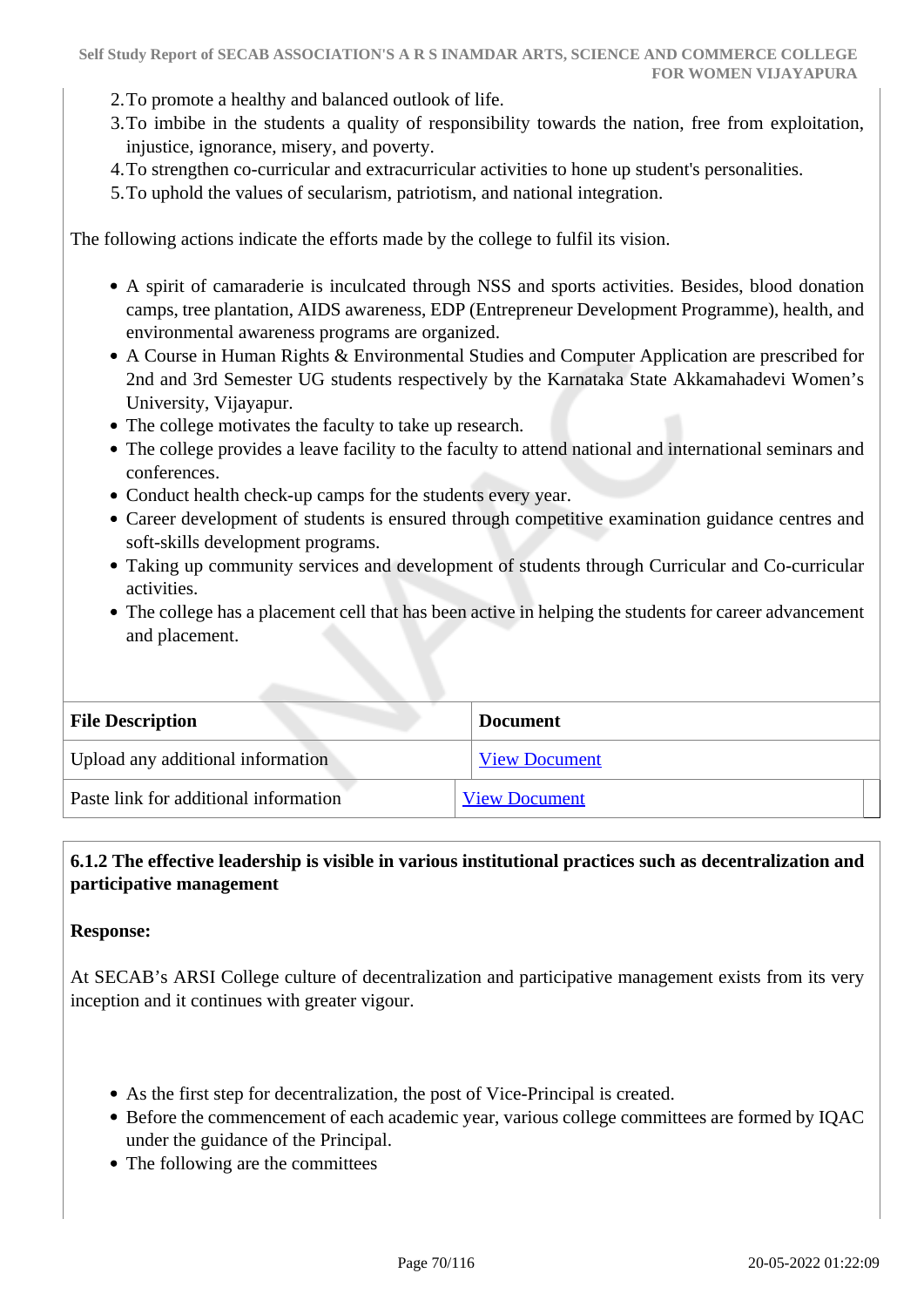#### 1.IQAC

- 2.College planning board
- 3.Examination Committee
- 4.Cultural Committee
- 5.Sports Committee
- 6.NSS Advisory Committee
- 7.Library Advisory Committee
- 8.Youth Red Cross Unit
- 9.College Elections Committee
- 10.Anti Ragging Committee
- 11.Grievance Redressal Cell
- 12.Career Guidance and Placement Cell
- 13.Anti sexual harassment Cell
- 14.Students Welfare Committee
- 15.Tours and Picnic Committee
- 16.Time Table Committee
- Each committee so formed has the freedom to carve out its plans and implementation strategies within the ambit of college norms.
- IQAC takes lead in the planning and evaluation for quality assurance by organizing periodic meetings.

As an example of a case study, the improvements in the functioning of the College Examination Committee is narrated below:

- While the examination committee existed from the beginning, its primary responsibility was only limited to the conduct of the annual examination till 2005-06.
- With the induction of the semester system, this committee was responsible only for the conduct of two internal tests each semester.
- This committee after due discussions at the IQAC was entrusted with the responsibility of result analysis of I. A and the semester examination.
- This effort has enabled the students to know their strengths and weaknesses so that they can strive to improve upon their performance.
- The formation of this committee has had resulted in further discussions for the improvements in the conduct of examinations.
- After the discussions, the following decisions were taken:

1.To create two sets of question papers for each subject for I. A examination.

2.The I.A is now conducted centrally as per the timetable.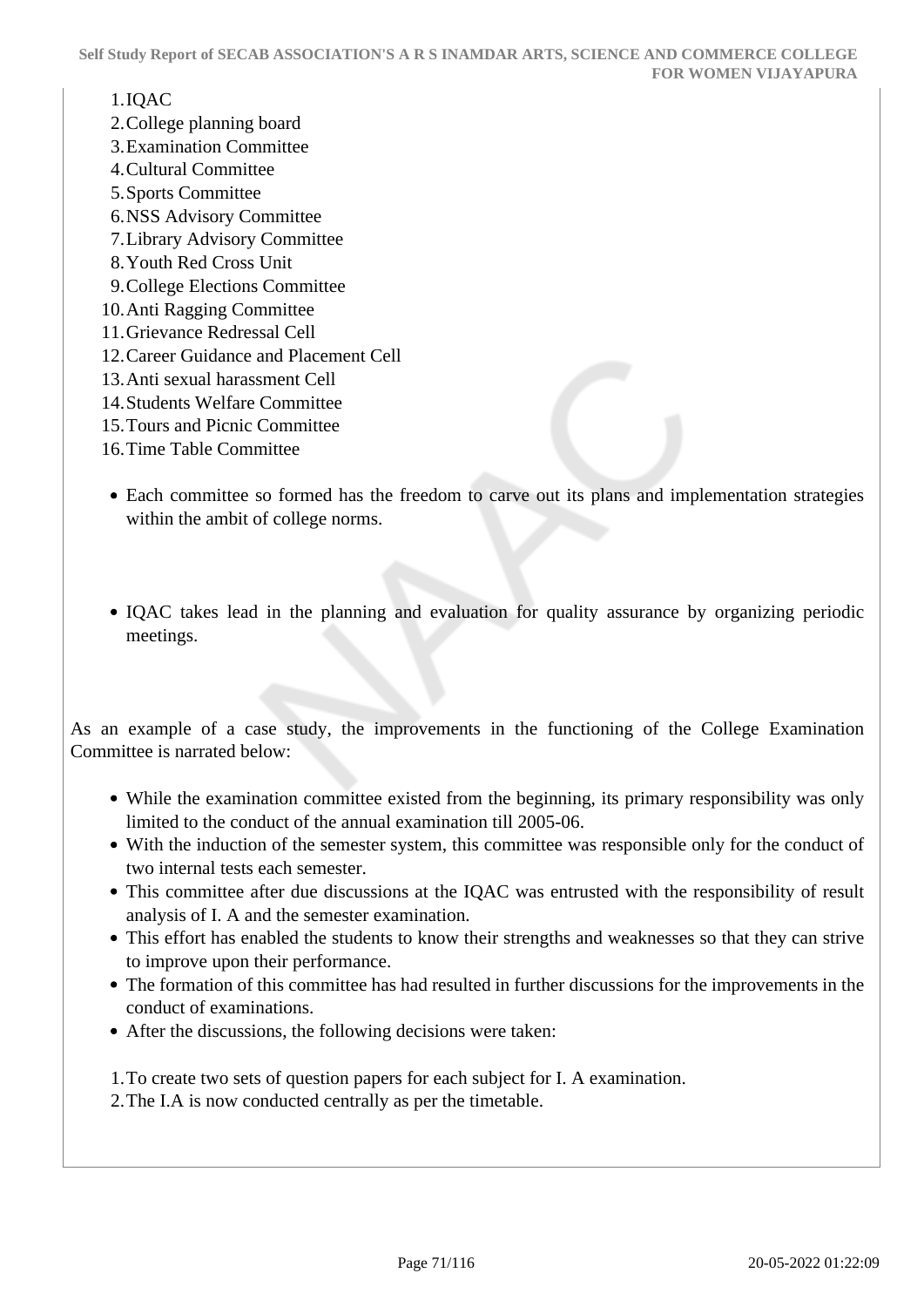| <b>File Description</b>               | <b>Document</b>      |
|---------------------------------------|----------------------|
| Upload any additional information     | <b>View Document</b> |
| Paste link for additional information | <b>View Document</b> |

# **6.2 Strategy Development and Deployment**

#### **6.2.1 The institutional Strategic / Perspective plan is effectively deployed**

#### **Response:**

The college has made strategic/ perspective plans in the year 2015. This plan is for 5 years. Various aspects of quality parameters are included in the plans. These parameters are in consonance with NAAC parameters.

As per the perspective plan, the following actions were initiated and completed.

- 1.Construction of 3rd floor: A total of 4620sq.ft. of plinth area was utilized to create 09 classrooms, a ladies room and a washroom.
- 2.Development of Seminar Hall: The seminar hall having a built-up area of 1400 sq.ft., with a seating capacity for 300 students is improved with additional fitments. The seminar hall has all required furniture and fitments and is utilized by all the sister institutes of the SECAB Association. Besides, the college permits the use of this seminar hall for others on request.

One activity successfully completed as per perspective plan is the starting of M.A in English.

- 1.This issue was taken up for discussion during 2015-16 and the P.G course in English started in 2016-17.
- 2.The University granted permission to start this course with a 20 student intake and we have had 14, 11, 18 and 08 admissions respectively over the years.
- 3.It is gratifying to note that this college has had the privilege of having students who achieved fifth rank (2017-18), second, third and fourth rank (2018-19) to the university.

The college also has initiated PG courses in Physics and Chemistry subjects in 2017-18. The proposal is recommended by the University and forwarded to Govt. of Karnataka for sanction which is still awaited.

| <b>File Description</b>               | <b>Document</b>      |
|---------------------------------------|----------------------|
| Upload any additional information     | <b>View Document</b> |
| Paste link for additional information | <b>View Document</b> |

 **6.2.2 The functioning of the institutional bodies is effective and efficient as visible from policies, administrative setup, appointment, service rules and procedures, etc.**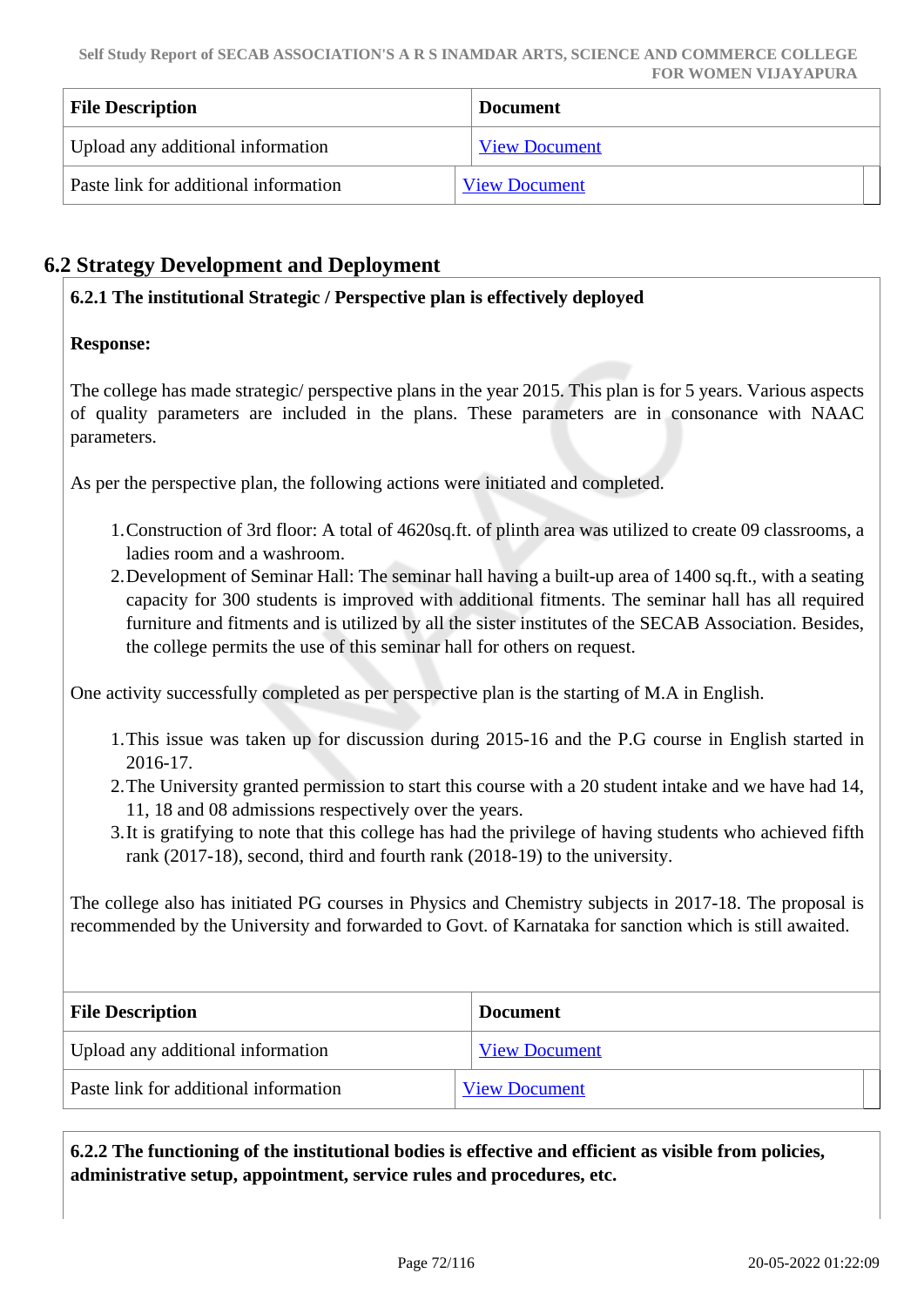## **Response:**

The college is run by SECAB Association (Socio-Economic & Cultural Association Bijapur called Vijayapura.). The association was established in 1969 and now it has 23 educational institutes in its ambit. This association is headed by Sri. S A Punekar, who is the founder and President. The Board of Directors of the association is responsible to ensure the smooth functioning of the institutions.

This college functions under the guidance of the 'College Governing Council'. While the overall responsibility of the college functioning is vested with the Principal, he is assisted by the Vice-Principal in finance, academic, and resource management of the college. IQAC is established at the college and is responsible for ensuring continuous improvements as per the guidelines laid by the NAAC manual. Apart from this, IQAC Co-ordinator is responsible to know the requirements of the affiliating University and major guidelines as laid at UGC.

There are 21 departments at the college. The HOD report to the Principal on a regular basis as required.

The administrative aspect is looked after by the Office Superintendent who carries out the activities pertaining to admission, scholarships, and office correspondence, etc. The financial aspects like a collection of fees etc. are the responsibility of the OS, other aspects of infrastructure development, faculty and staff recruitment, etc. are handled by the parent association having a separate centralized office for all the institutes of the Association.

## **Service Rules:**

For the service conditions and rules, the college follows the rules and regulations laid down by Karnataka State Akkamahadevi Women's University, Vijayapur, UGC New Delhi, and the Government of Karnataka.

#### **Procedures for Recruitment:**

In the college the recruitment is carried out in two ways:

Permanent Posts (Grant-in-aid): These posts are filled by the Secab Management according to the norms of the University and UGC, and the Government of Karnataka.

#### **Temporary Posts (Non-Grant):**

These posts are recruited by the Central Recruitment Cell of the Secab Association according to the norms of the Affiliated University, UGC, and Government of Karnataka.

#### **Procedures for Promotion:**

The promotion to an individual is made as per established norms.

## **Grievance Redressal Mechanism:**

The college has a Grievance Redressal Cell, Disciplinary Committee for timely redressal of the student grievances.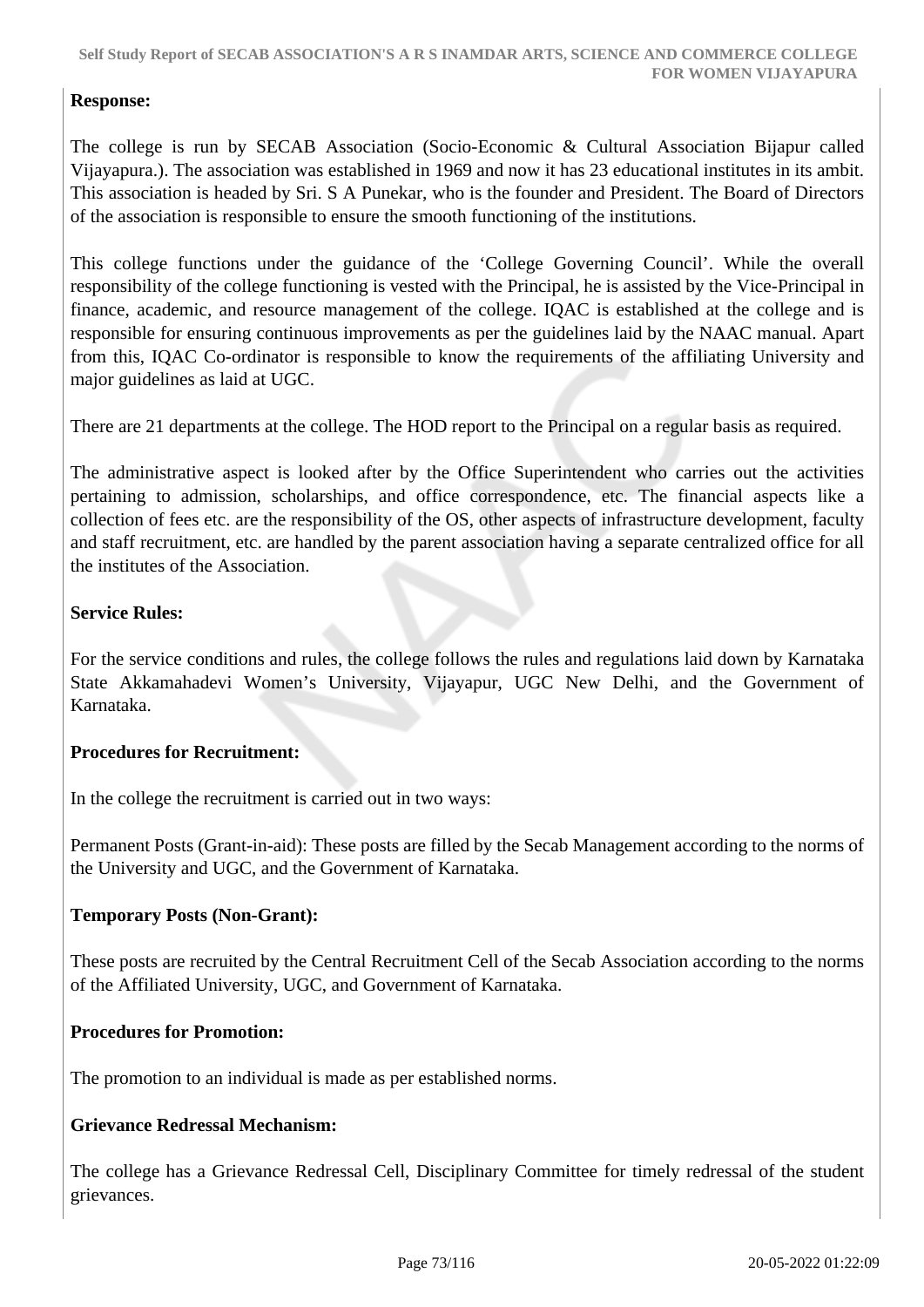#### **Mechanisms for grievance redressal:**

- 1.**Student's direct access to authorities:** Students can directly approach the Principal, the Viceprincipal, and the Head of the Departments to put up their grievances.
- 2.**Student's suggestion Box:** The student can put their complaints in written form in the suggestion boxes kept at the Library. The boxes are opened periodically and the authorities take cognizance of the grievances and suggest appropriate measures.
- 3.**Student Council:** The grievances of students are received through the members of the student council, and the appropriate measures are taken.
- 4.**Open Discussion with employees:** Primarily, the Principal, the Vice-principals, and the HoDs resolve the grievances of employees through open discussions and interactions.

#### **College Committees:**

Different committees play an important role in the execution of responsibilities and activities on the campus. It is through these committees, the college seeks decentralization of power structure.

| <b>Document</b>      |
|----------------------|
| <b>View Document</b> |
| <b>View Document</b> |
| <b>View Document</b> |
|                      |

#### **6.2.3 Implementation of e-governance in areas of operation**

- **1.Administration**
- **2.Finance and Accounts**
- **3.Student Admission and Support**
- **4.Examination**

#### **Response:** B. 3 of the above

| <b>File Description</b>                                                                | <b>Document</b>      |
|----------------------------------------------------------------------------------------|----------------------|
| Screen shots of user interfaces                                                        | <b>View Document</b> |
| ERP (Enterprise Resource Planning) Document                                            | <b>View Document</b> |
| Details of implementation of e-governance in areas<br>of operation, Administration etc | <b>View Document</b> |
| Any additional information                                                             | <b>View Document</b> |

## **6.3 Faculty Empowerment Strategies**

**6.3.1 The institution has effective welfare measures for teaching and non-teaching staff**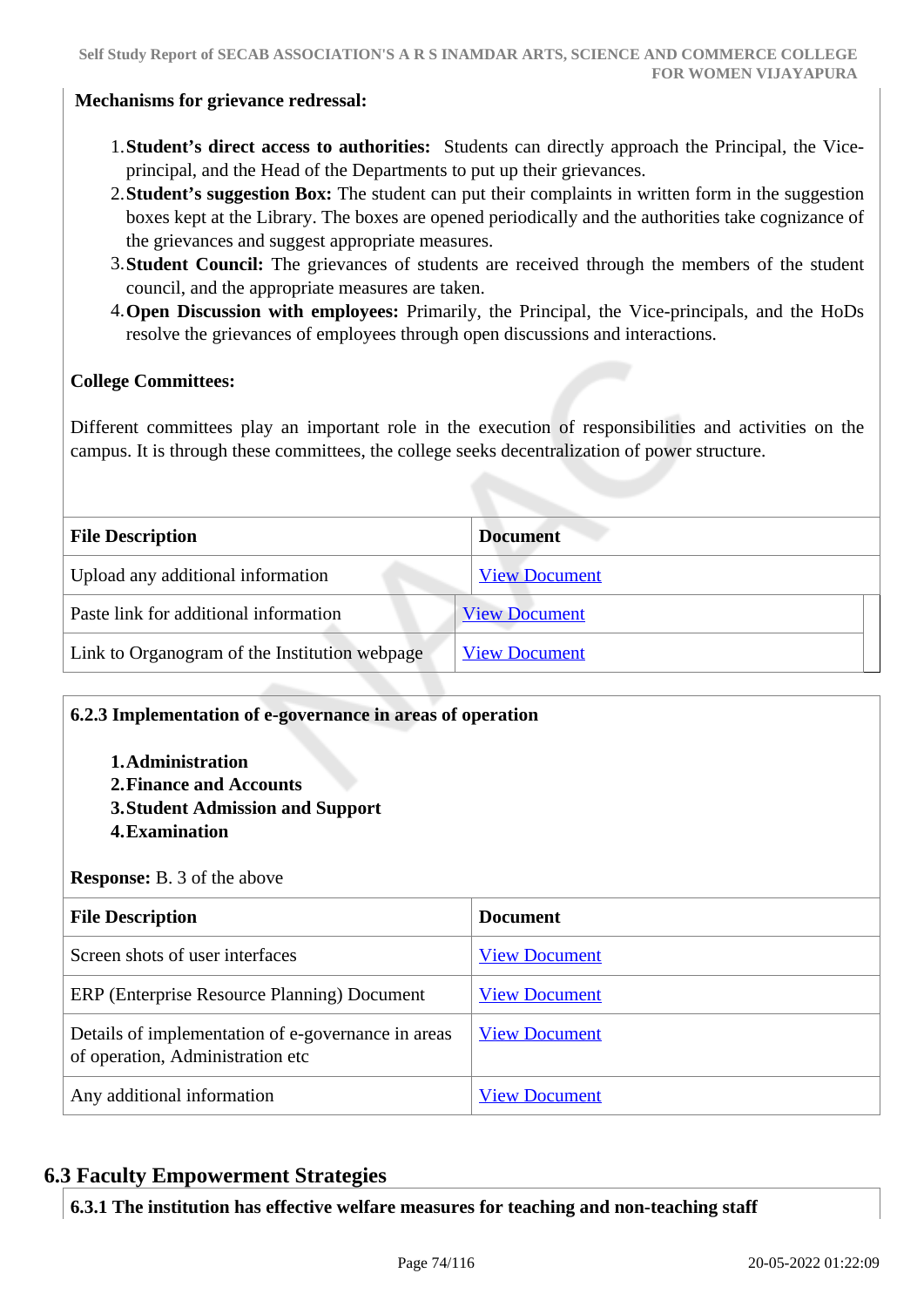## **Response:**

The following welfare schemes are available in the college for teaching and non-teaching staff:

- 1.The Association has the unit of *Common Welfare Fund* under which it provides interest-free loans to needy teaching and non-teaching staff.
- 2.The faculty receives medical leave facility as and when necessary.
- 1.On-duty leave is provided to faculty members for attending various conferences, workshops, seminars, FDPs, and examination duties.
- 1.The management encourages the faculty members for pursuing a PhD program by providing Onduty leave.
- 1.The awards of the faculty and staff members are given priority for getting admission in the schools run by the management and also offer a 50% fee waiver.
- 1.The association has a medical college named 'Luqman Unani Medical College'. An agreement has been made to provide medical treatment facilities free of cost except for the cost of medicines.
- 1.The college's staff both teaching and non-teaching is provided with residential sites at nominal rates through a housing society named 'The Govt. & Quasi Govt. Employees Housing Co-operative Society', which has members mostly from SECAB Association institutes.

| <b>File Description</b>               | <b>Document</b>      |
|---------------------------------------|----------------------|
| Upload any additional information     | <b>View Document</b> |
| Paste link for additional information | <b>View Document</b> |

 **6.3.2 Average percentage of teachers provided with financial support to attend conferences/workshops and towards membership fee of professional bodies during the last five years**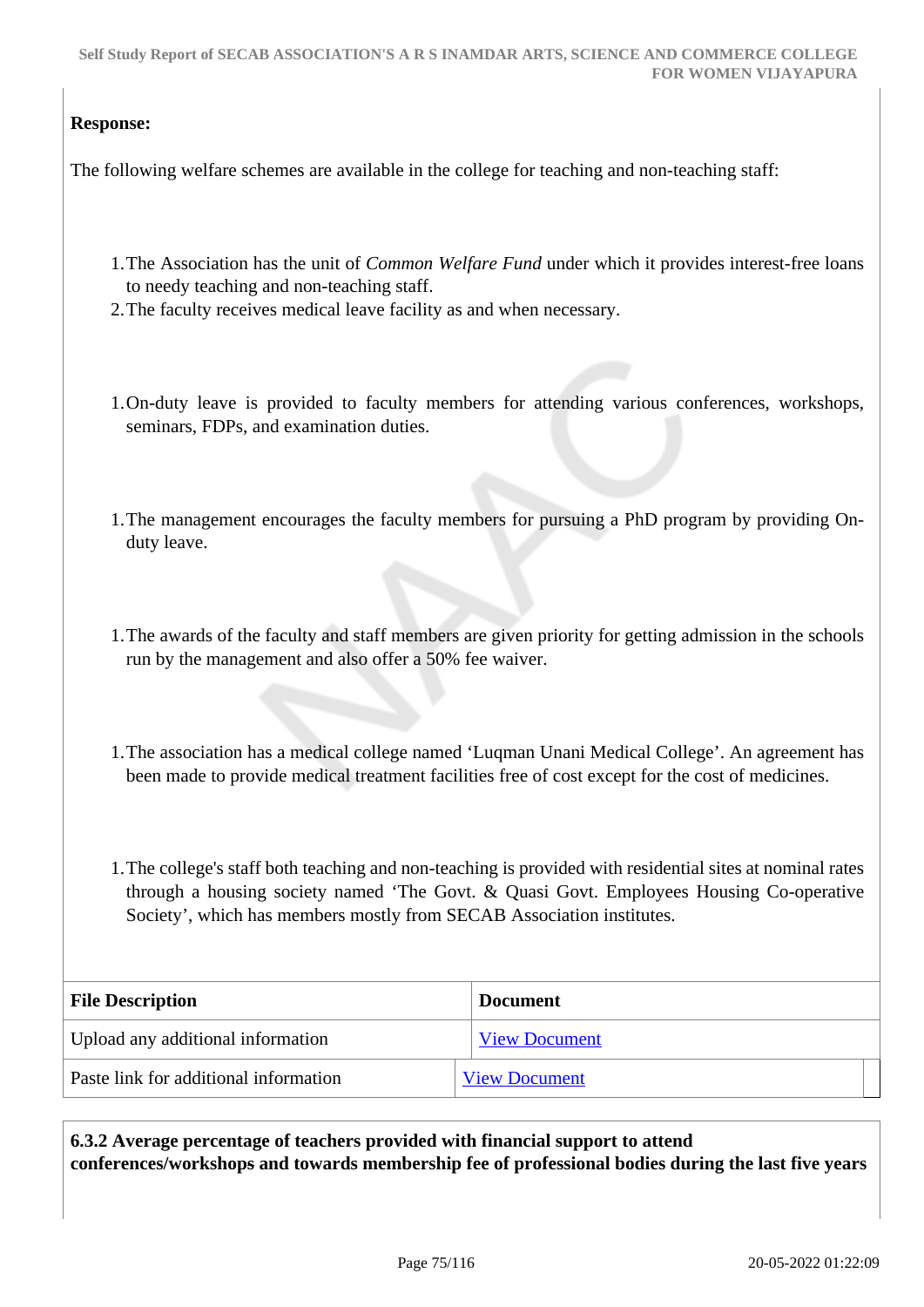#### **Response:** 1.68

## 6.3.2.1 **Number of teachers provided with financial support to attend conferences/workshops and towards membership fee of professional bodies year wise during the last five years**

| 2018-19                                                                                                                  | 2017-18 | 2016-17 |                      | 2015-16              | 2014-15 |
|--------------------------------------------------------------------------------------------------------------------------|---------|---------|----------------------|----------------------|---------|
| 02                                                                                                                       | 01      | 00      | 00                   |                      | 00      |
|                                                                                                                          |         |         |                      |                      |         |
| <b>File Description</b>                                                                                                  |         |         | <b>Document</b>      |                      |         |
| Upload any additional information                                                                                        |         |         |                      | <b>View Document</b> |         |
| Details of teachers provided with financial support<br>to attend conference, workshops etc during the last<br>five years |         |         | <b>View Document</b> |                      |         |

## **6.3.3 Average number of professional development /administrative training programs organized by the institution for teaching and non teaching staff during the last five years**

#### **Response:** 2

6.3.3.1 **Total number of professional development /administrative training Programmes organized by the institution for teaching and non teaching staff year-wise during the last five years**

| 2018-19 | 2017-18 | 2016-17              | 2015-16 | 2014-15 |
|---------|---------|----------------------|---------|---------|
| 01      | 04      | $\Omega$<br><u>v</u> | 02      | 02      |

| <b>File Description</b>                                                                                                                        | <b>Document</b>      |
|------------------------------------------------------------------------------------------------------------------------------------------------|----------------------|
| Upload any additional information                                                                                                              | <b>View Document</b> |
| Reports of the Human Resource Development<br>Centres (UGC ASC or other relevant centres)                                                       | <b>View Document</b> |
| Details of professional development / administrative<br>training Programmes organized by the University<br>for teaching and non teaching staff | <b>View Document</b> |

## **6.3.4 Average percentage of teachers undergoing online/ face-to-face Faculty Development Programmes (FDP)during the last five years (Professional Development Programmes, Orientation / Induction Programmes, Refresher Course, Short Term Course ).**

**Response:** 1.62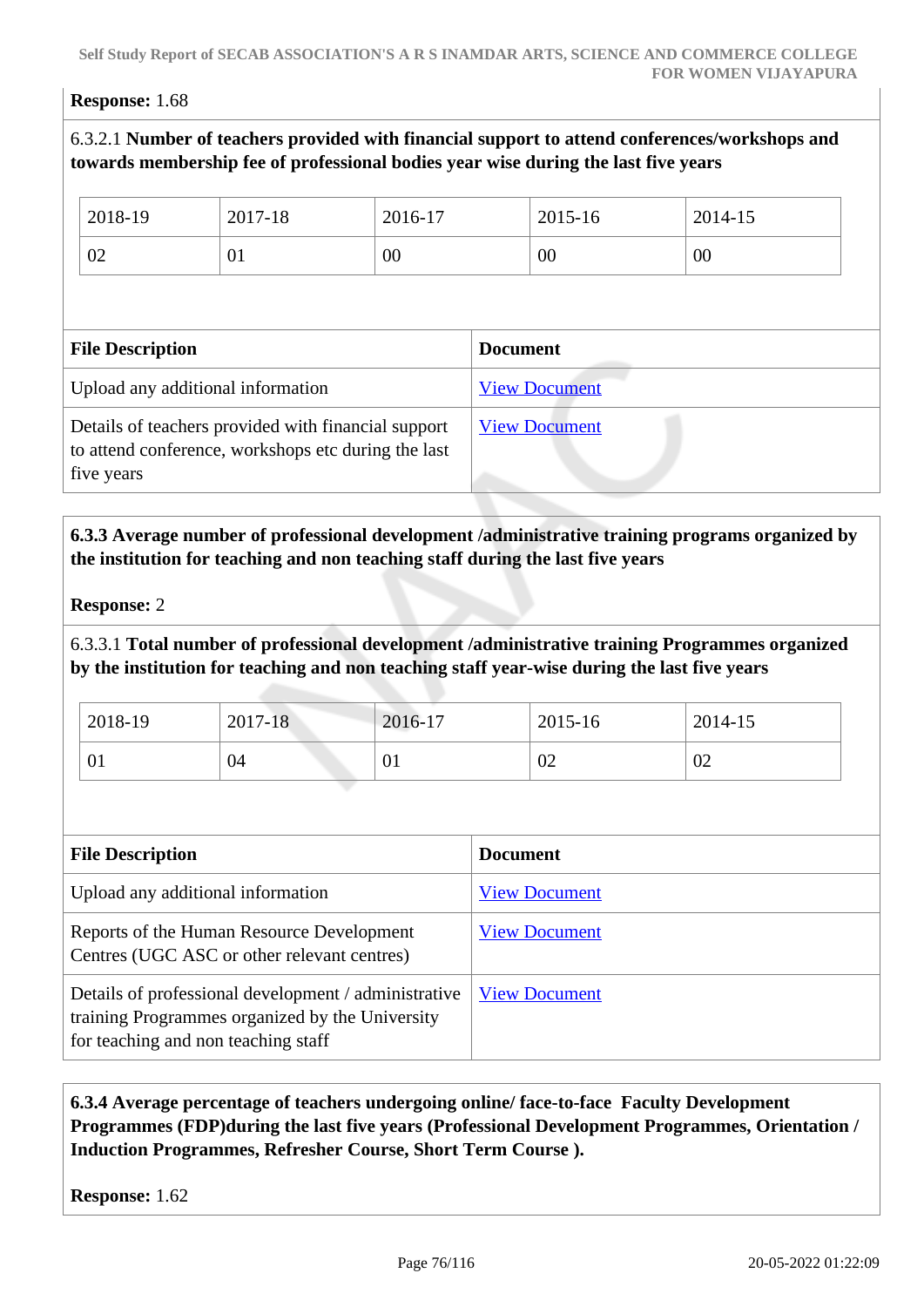## 6.3.4.1 **Total number of teachers attending professional development Programmes viz., Orientation / Induction Programme, Refresher Course, Short Term Course year-wise during the last five years**

| 2018-19                                                                                  | 2017-18                                                                                         | 2016-17              |                      | 2015-16              | 2014-15 |
|------------------------------------------------------------------------------------------|-------------------------------------------------------------------------------------------------|----------------------|----------------------|----------------------|---------|
| 00                                                                                       | 03                                                                                              | 00                   |                      | 00                   | 00      |
|                                                                                          |                                                                                                 |                      |                      |                      |         |
| <b>File Description</b>                                                                  |                                                                                                 |                      | <b>Document</b>      |                      |         |
|                                                                                          | Upload any additional information                                                               |                      | <b>View Document</b> |                      |         |
| Reports of the Human Resource Development<br>Centres (UGC ASC or other relevant centers) |                                                                                                 |                      | <b>View Document</b> |                      |         |
| <b>IQAC</b> report summary                                                               |                                                                                                 | <b>View Document</b> |                      |                      |         |
|                                                                                          | Details of teachers attending professional<br>development programmes during the last five years |                      |                      | <b>View Document</b> |         |

## **6.3.5 Institutions Performance Appraisal System for teaching and non-teaching staff**

#### **Response:**

Annual Self Appraisal Assessment for the performance-based appraisal system is in vogue at the college. This proforma is made on the guideline provided by UGC and amendments made from time to time. This proforma has the following main parts:

Part A: General information and Academic Background

Part B: This contains

• Teaching load, and performance evaluation 15 marks

| • Results               | 20 marks |
|-------------------------|----------|
| • Student feedback      | 10 marks |
| • Teaching and learning | 15 marks |
|                         |          |

Total: 60marks

Part C: Curricular and Co-Curricular Activities

| • Books authored           | 05 marks |
|----------------------------|----------|
| • Research paper published | 10 marks |
| • Research projects        | 05 marks |
| • Ph. D guide              | 10 marks |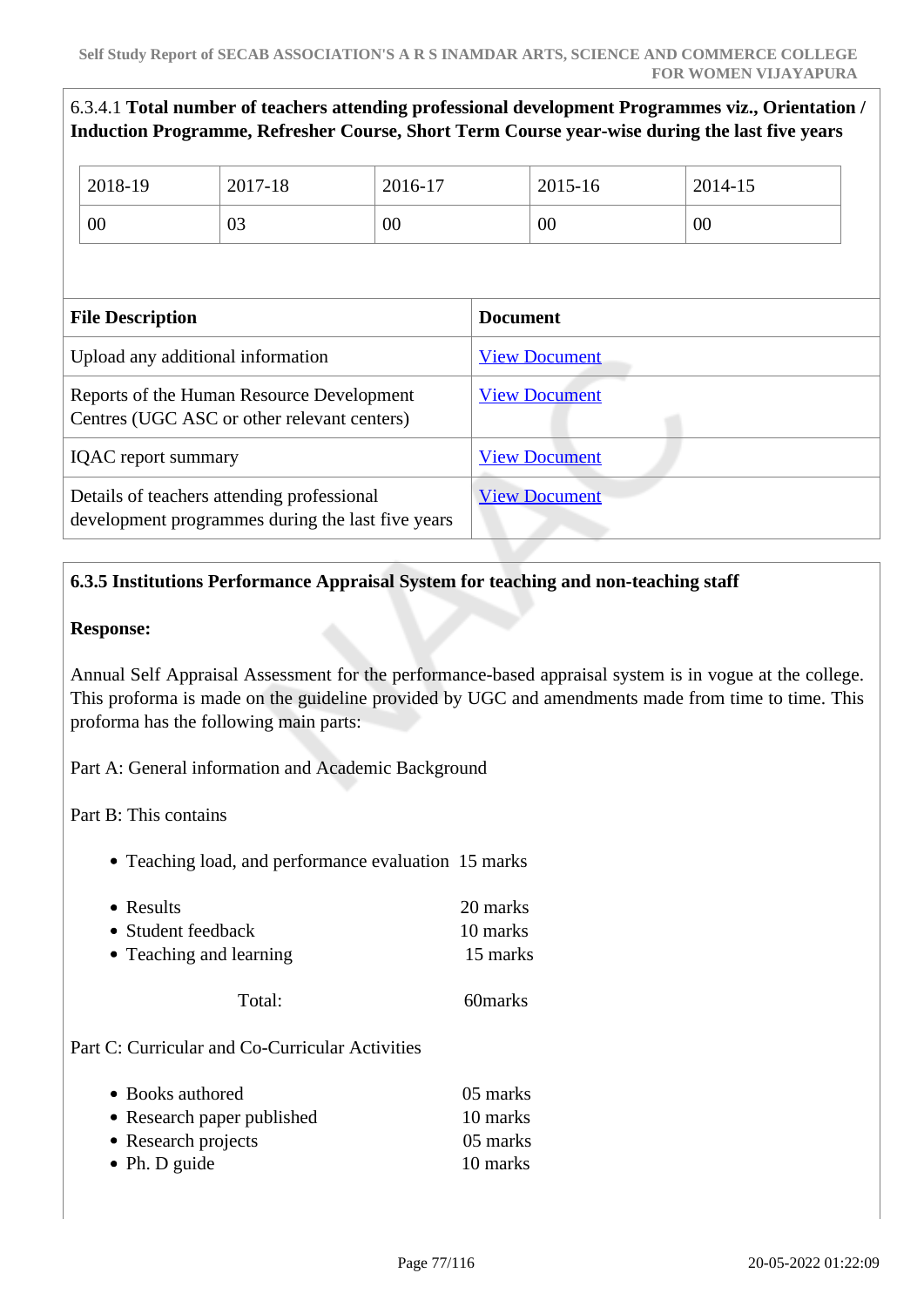#### Non-Teaching staff

| • Qualification                     | 15 marks |
|-------------------------------------|----------|
| • Skills                            | 30 marks |
| • Nature of work                    | 20 marks |
| • Additional work                   | 20 marks |
| • Portfolios                        | 20 marks |
| • Attitude/Discipline               | 10 marks |
| • Automation of current work        | 20 marks |
| • Any Training in the academic year | 05 marks |
|                                     |          |

Total 140 marks

The staff is required to fill in the main proforma and provide details as per their annual academic and curriculum co-curriculum activities. The student's feedback is received on the teachers, as also the teacher's conduct is taken into account.

Great diligence and care are taken to complete this appraisal before submitting it to the management of the association.

| <b>File Description</b>               | <b>Document</b>      |
|---------------------------------------|----------------------|
| Upload any additional information     | <b>View Document</b> |
| Paste link for additional information | <b>View Document</b> |

## **6.4 Financial Management and Resource Mobilization**

## **6.4.1 Institution conducts internal and external financial audits regularly**

#### **Response:**

The college conducts internal and external financial audits regularly. The college has a two-tier financial audit system.

Internal Audit- It is conducted once a year by the parent

SECAB Association, Vijayapur.

 External Audit- In the second stage, the audit is carried out by M/S. S. S. Gali C. A. Vijayapur (up to 2017). M/S Imran Shaikh and Associates, C. A. Vijayapur (From 2018). This audit is done once a year.

There have been no major /serious audit objections raised by internal (Associations) auditors, nor the external auditor so far.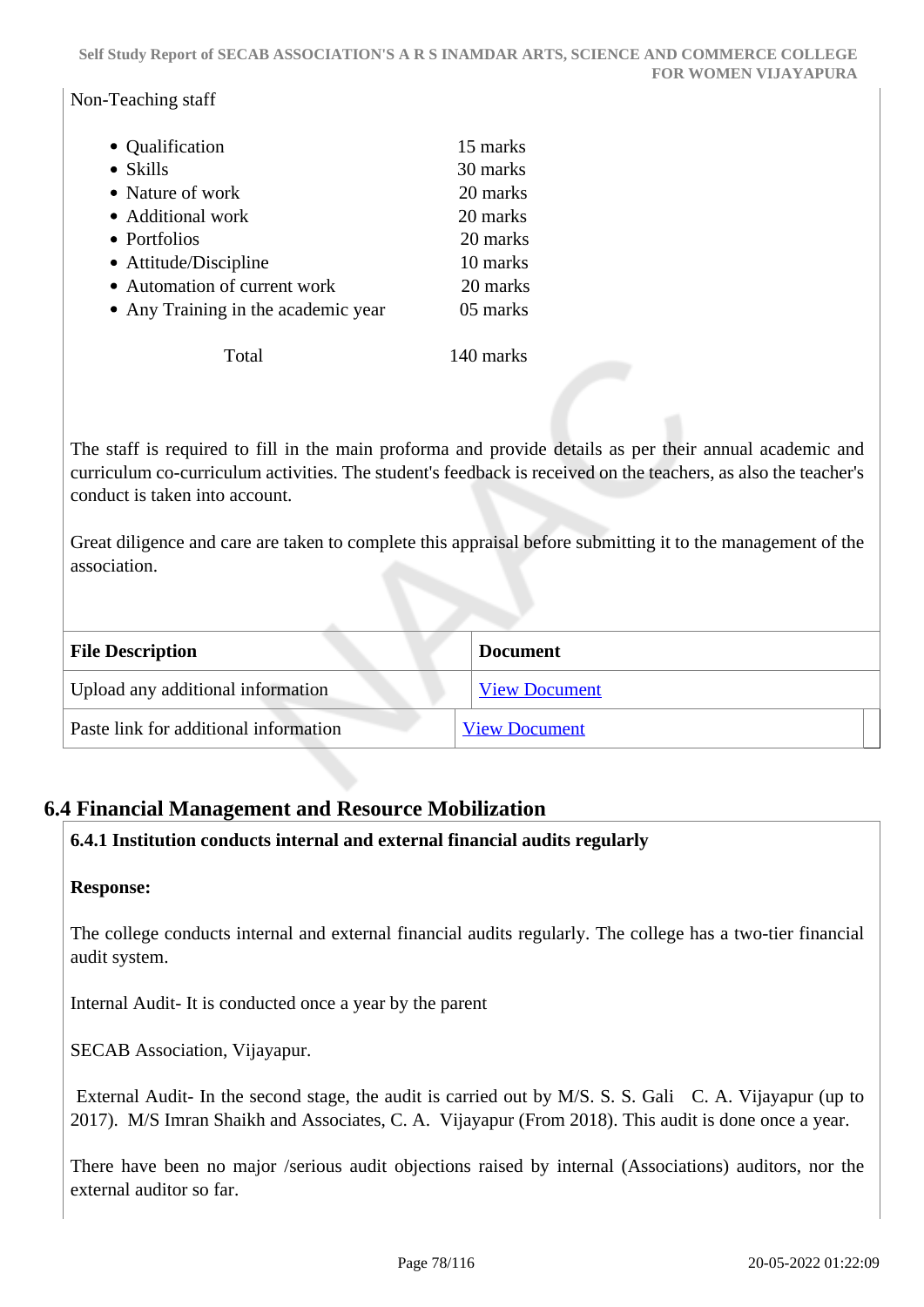However, there have been some errors, mostly technical like improper receipts and /or signature missing in some documents. Such errors which are brought to our notice have been settled then and there, and audit settled.

| Year        | Internal Audit | External Audit |  |
|-------------|----------------|----------------|--|
| $2014 - 15$ | 30.04.2015     | 16.09.2017     |  |
| $2015 - 16$ | 26.04.2016     | 13.11.2017     |  |
| $2016-17$   | 17.04.2017     | 15.02.2018     |  |
| $2017 - 18$ | 26.04.2018     | 16.01.2019     |  |
| $2018-19$   | 27.04.2019     | 26.09.2019     |  |

| <b>File Description</b>               | <b>Document</b>      |
|---------------------------------------|----------------------|
| Upload any additional information     | <b>View Document</b> |
| Paste link for additional information | <b>View Document</b> |

## **6.4.2 Funds / Grants received from non-government bodies, individuals, philanthropers during the last five years (not covered in Criterion III)**

#### **Response:** 0

6.4.2.1 Total Grants received from non-government bodies, individuals, Philanthropers year wise during the last five years (INR in Lakhs)

| 2018-19 | 2017-18 | 2016-17 | 2015-16 | 2014-15 |
|---------|---------|---------|---------|---------|
|         |         | v       |         | ν       |

| <b>File Description</b>                                                                                                             | <b>Document</b>      |
|-------------------------------------------------------------------------------------------------------------------------------------|----------------------|
| Details of Funds / Grants received from of the non-<br>government bodies, individuals, Philanthropers<br>during the last five years | <b>View Document</b> |

## **6.4.3 Institutional strategies for mobilisation of funds and the optimal utilisation of resources**

#### **Response:**

The college receives funds from UGC and other funding agencies for academic and infrastructural development. Apart from this, the college mobilizes funds through consultancy (though minimal), alumni contribution/donation, individuals, self-financed courses, and other sources.

#### **The financial sources of the college are:**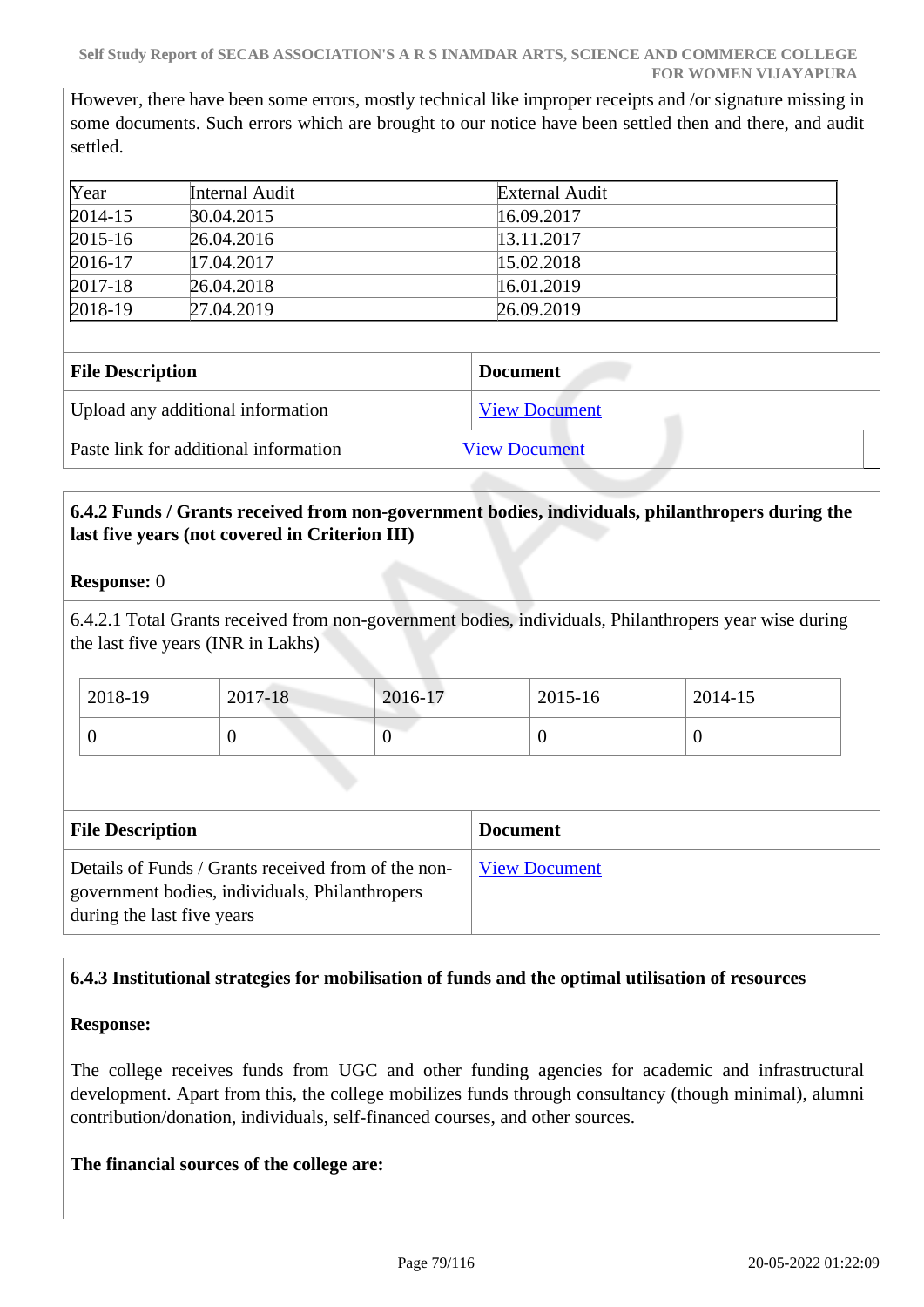The budgetary resources of the college include Plan and non-plan grants received from UGC. A salary grant is received from the Government of Karnataka. N.S.S. Grant received from Karnataka State Akkamahadevi Women's University, Vijayapura. Research Project grants received from various funding agencies like VGST-GOK. University Grants Commission. Examination grant is received from the Parent University, different scholarship grants are received from Government of Karnataka.

Admission, tuition, and other fees are collected by the college from students, hostel fees received from girls hostels, and other grants (Fines, Breakages, Common dues, a fee charged for issue of certificates) Alumni Contribution for the college development. Income is generated from the marketing of Chemicals and Bakery items.

## **Optimum utilization of financial resources:**

The following system is adopted by the college for the optimal utilization of resources;

The College invites requirements from all departments and accordingly, College Planning Board prepares the budgetary plan. Purchases are made judiciously and on a priority basis as decided by the Principal in consultation with the concerned departments.

| Grants<br>received <sub>2014-15</sub>                          |                             | 2015-16    | 2016-17              | 2017-18    | 2018-19    |
|----------------------------------------------------------------|-----------------------------|------------|----------------------|------------|------------|
| from                                                           |                             |            |                      |            |            |
| UGC                                                            | 162500/-                    | 204000/-   | Nil                  | Nil        | Nil        |
| Salary Grants from 33213273/-<br>Government<br>of<br>Karnataka |                             | 47995897/- | 55509598/-           | 45527107/- | 45624927/- |
| scholarship<br>the<br>from<br>Government<br>οf<br>Karnataka    | grants 1002255/-            | 1049746/-  | 692607/-             | 1623634/-  | 1958634/-  |
| fromNIL<br>Grants<br>University                                |                             | NIL        | NIL                  | NIL        | <b>NIL</b> |
| Student Fees and 4677101/-<br>Fines                            |                             | 5145660/-  | 4620660/-            | 4023942/-  | 5901527/-  |
| Donations<br>Alumni                                            | from $34945/-$              | 98340/-    | 75740/-              | 64630/-    | 124926/-   |
| Consultancy                                                    | <b>NIL</b>                  | NIL        | NIL                  | NIL        | <b>NIL</b> |
| Fee<br>(Concession)                                            | Grants <sup>2103710/-</sup> | 2145146/-  | 2023520/-            | 2042374/-  | 2376793/-  |
| VGST                                                           | NIL                         | 1000000/-  | NIL                  | NIL        | NIL        |
| <b>File Description</b>                                        |                             |            | <b>Document</b>      |            |            |
| Upload any additional information                              |                             |            | <b>View Document</b> |            |            |

Paste link for additional information [View Document](http://arsi.secab.org/arsissr/crt6/6.4.3.pdf)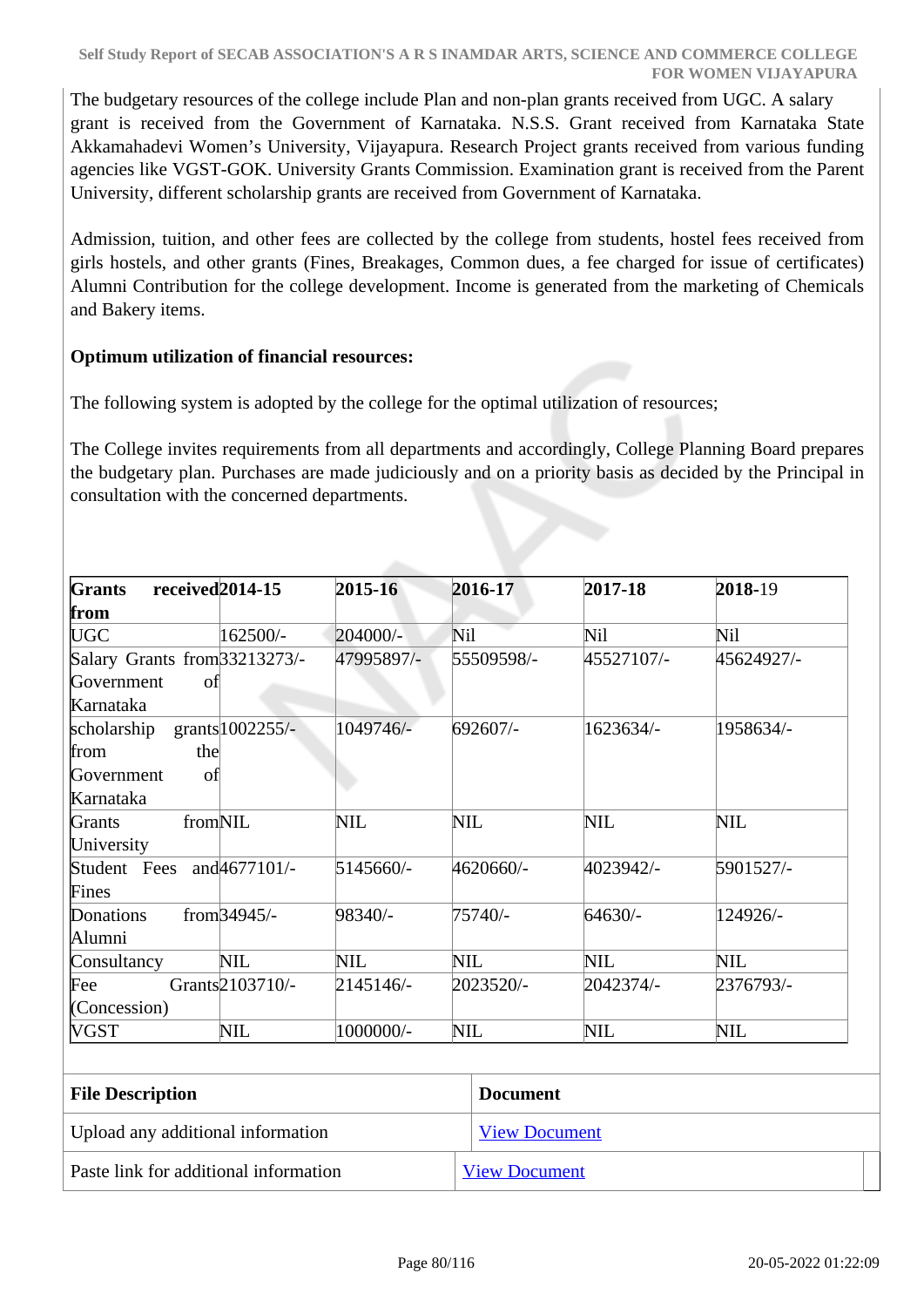## **6.5 Internal Quality Assurance System**

 **6.5.1 Internal Quality Assurance Cell (IQAC) has contributed significantly for institutionalizing the quality assurance strategies and processes**

#### **Response:**

The functioning IQAC aligns with the guidelines of the NAAC and has filtered down to department levels in so far as academic matters are concerned. Aspects of infrastructure development, resource management, holistic developments of students and their progression to higher studies, refining institutional values, etc. are also discussed in the IQAC with the staff.

The two examples of practices institutionalized as a result of IQAC initiatives are given as under:

Practice 1

Thrust on improving teaching-learning systems through the appropriate use of ICT to provide a better learning ambience.

To cope up with the changing world scenario IQAC has tried to keep pace with the ICT enabled teachinglearning process. As a result of this, over the years, IQAC set up 10 ICT enabled smart classrooms, 80 computers to facilitate the teaching-learning process.

- 1.E-journals, INFLIBNET N-LIST, (SWAYAM-NPTEL local chapter for online courses,) *(Principal)* Shodhganga, e-books database, 50 Mbps internet connection with (campus Wi-Fi facility are available for the students and staff.)
- 2.Most of the teachers of the college are having their blogs; these blogs are used for circulating study materials. College uploads its audio-visual lectures of the faculty on *YouTube.*
- 3.Improvements in the infrastructure of language lab:

Practice 2

#### **Strengthen Research Culture in the College:**

The recognition of this college as "College with Potential for Excellence" (CPE) was a shot in the arm for strengthening the research culture at the college. The CPE status assisted in the form of material and finances.

It was possible to establish a research centre at the college to enable the research scholars to make use of sophisticated equipment in the subjects of Physics, Chemistry and Biology. The research instruments received are listed below:

1.Instruments:

 The college decided through deliberations at IQAC that this unique facility of the college could be used for the profit of other interested scholars. Thus, this provision was intimated to the following institutes in the neighbourhood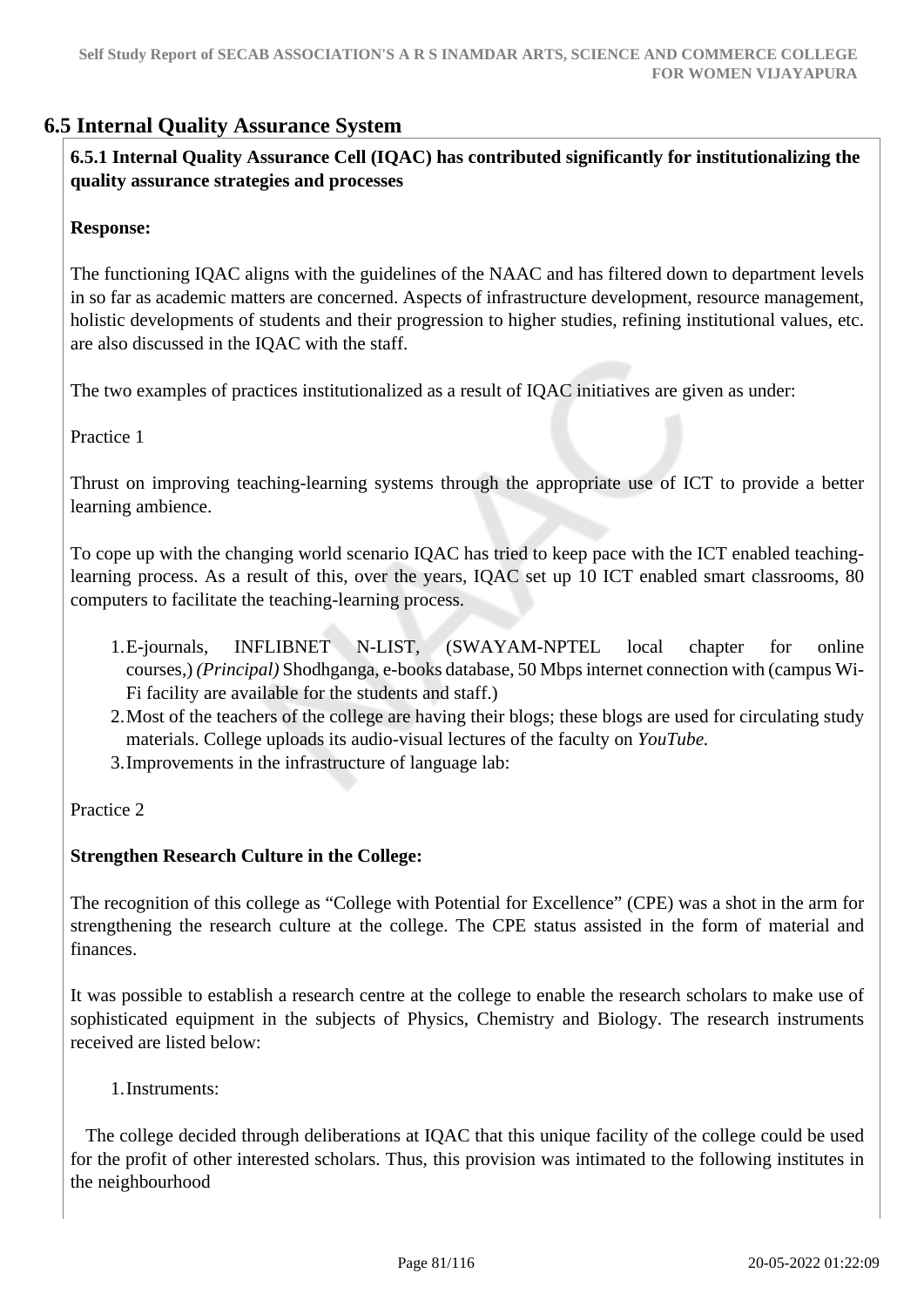#### 1.Government College

This initiative has resulted in the facility being used by  $\overline{\phantom{a}}$  =  $\overline{\phantom{a}}$  of users.

Besides, the IQAC took initiative to discuss additional research possible in other subjects. Several proposals were received and the following research topics were undertaken for action. In all from 2016 to 2018-19 a total number of 41 research papers in the journals notified by UGC, 35 papers published in conferences/workshops/symposiums, 05 books/chapters in various publications. (to link with Criterion III)

The faculty of the college has taken research activity as a major thrust. While there were 10 PhD holders before 2014-15. Now it is 15.

Two faculty members are recognized as research supervisors in Kannada and Sociology subjects and they are supervising 06 numbers candidates.

05 Minor research projects have been completed and 01 Major Research Project is in progress.

The college has organized 08 Seminars/Conferences/ Workshops in the last five years.

The college has established 02 numbers of functional linkages and 05 MoUs with institutions of international repute for the training of the students and resources sharing etc.

| <b>File Description</b>               | <b>Document</b>      |
|---------------------------------------|----------------------|
| Upload any additional information     | <b>View Document</b> |
| Paste link for additional information | <b>View Document</b> |

 **6.5.2 The institution reviews its teaching learning process, structures & methodologies of operations and learning outcomes at periodic intervals through IQAC set up as per norms and recorded the incremental improvement in various activities ( For first cycle - Incremental improvements made for the preceding five years with regard to quality For second and subsequent cycles - Incremental improvements made for the preceding five years with regard to quality and post accreditation quality initiatives )** 

#### **Response:**

The College reviews its teaching-learning process, structures & methodologies of operations, and learning outcomes at periodic intervals through IQAC.

Following are two examples of institutional reviews and implementation of teaching-learning reforms initiated by IQAC

**Structured feedback and Review of learning outcomes:**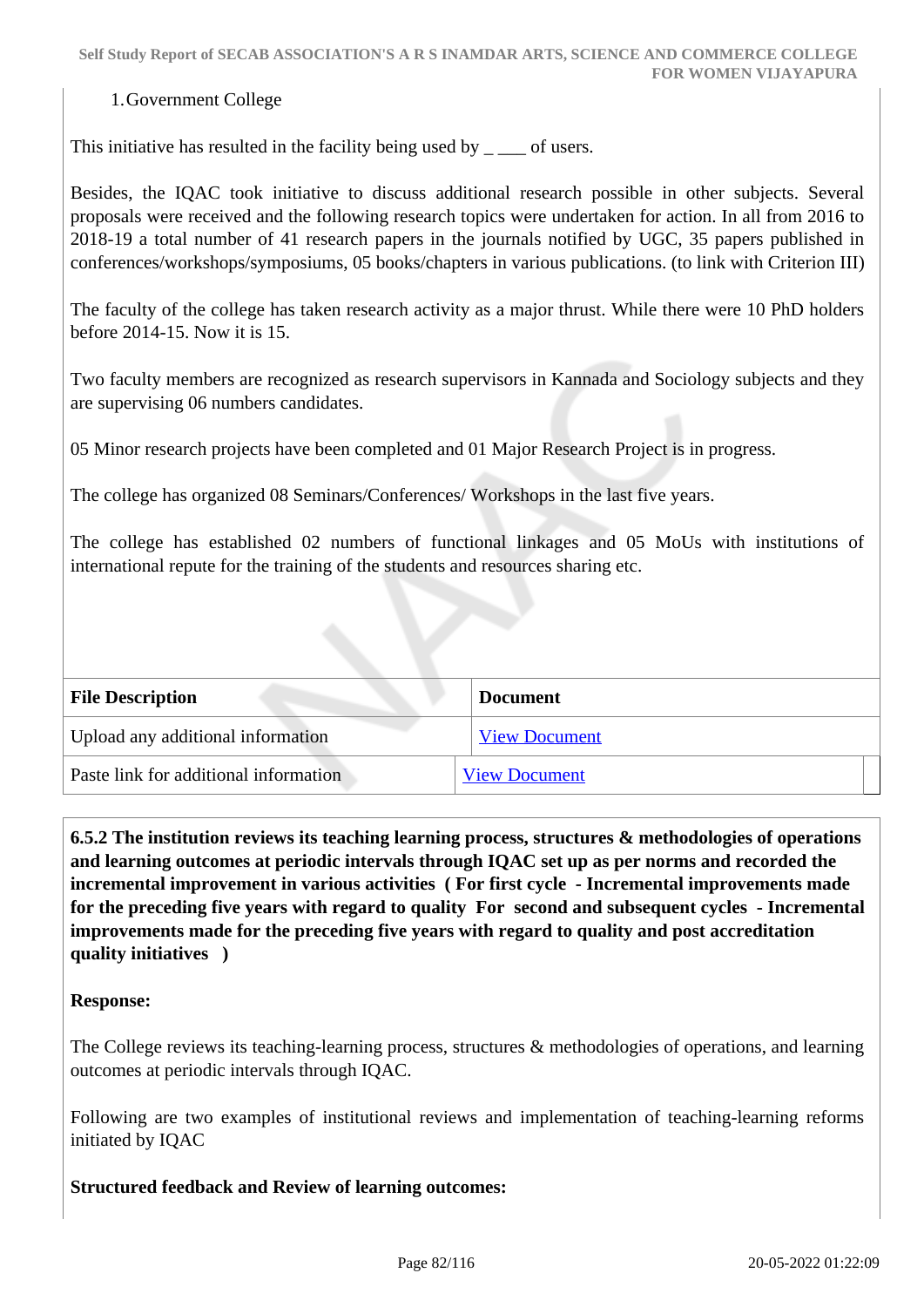Feedback is a vital part of the teaching-learning process. The analysis of the effectiveness of teachinglearning is made through the stakeholder's feedback mechanism. It helps the mentor to recognize that how the students know his or her subject being taught. The collection and analysis of feedback from different stakeholders assist the institution to understand the need of society and what other stakeholders foresee from the college.

Keeping this view in the center, IQAC has developed well-structured feedback systems. IQAC prepares various feedback forms and collects structured feedback on the design and review of syllabus and student feedback on teachers. IQAC prepares an inclusive feedback report of the college and communicates to concern BOS of Karnataka State Akkamhadevi Women's University, Vijayapur for further improvements in the quality of Lessons/textbooks/question paper patterns.

Student learning outcomes are reviewed through class tests**,** assignments, class seminars, field projects, internal assessment tests, and university examinations. University result analysis is made for each semester at the department level and is discussed in IQAC meetings for further improvement and implementation. This helps in identifying the slow and advanced learners.

Teacher's Diary:

 Effective teaching achieves its success only if it is well planned. And, hence for the proper planning of teaching each teacher is provided with an academic diary containing timetable, annual/semester wise teaching planning, workload, actual teaching units, syllabus completing summary, daily teaching plan, and academic and administrative **committee** responsibilities. Every teacher has to maintain an individual Teacher Diary to record the day-to-day teaching-learning activities regularly. The teaching Diary gives an overall summary of the topics covered by a teacher in each class per course, per semester. The Individual Teacher Diary is verified and signed by the Academic Coordinator and the Principal of the college. The Principal monitors the overall teaching performance of the teachers through the verification of the Diary.

A significant interaction between the faculties on the need for making teaching-learning more students centric has been achieved. This interaction has resulted in the academic staff and the students understanding what is meant by Participative Learning, Experiential Learning, and Problem Solving Methodologies. The faculty have now revised their lesson plans to accommodate the above three studentcentric methods of instruction and have noted the same in the lesson plans.

This exercise has given impetus to acquire and use electronic tools like YouTube devices, and other learning resources including extensive use of INFLIBINET, etc., for the purposes of better assimilation of knowledge.

| <b>File Description</b>               | <b>Document</b>      |
|---------------------------------------|----------------------|
| Upload any additional information     | <b>View Document</b> |
| Paste link for additional information | <b>View Document</b> |

**6.5.3 Quality assurance initiatives of the institution include:**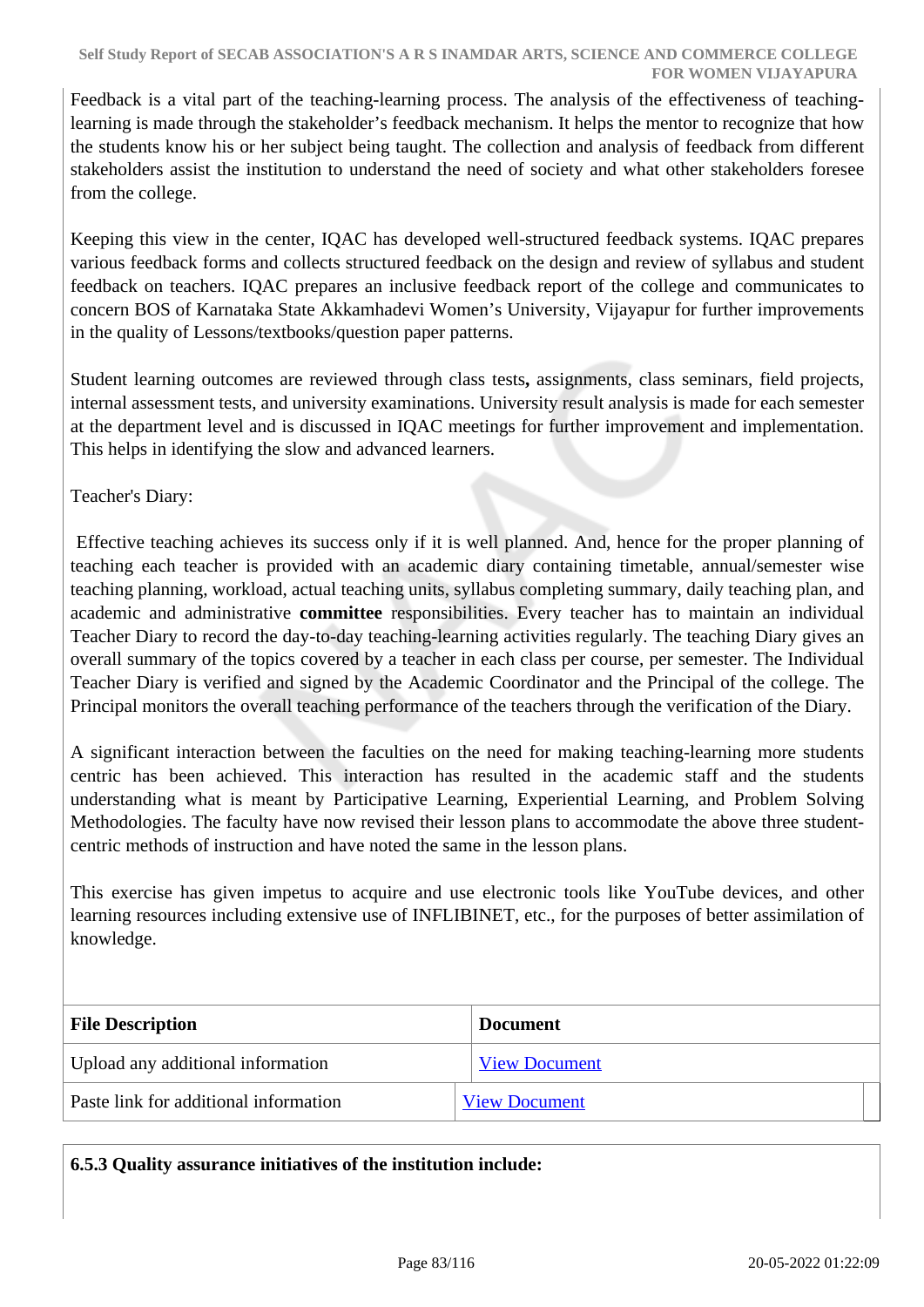- **1.Regular meeting of Internal Quality Assurance Cell (IQAC); Feedback collected, analysed and used for improvements**
- **2.Collaborative quality intitiatives with other institution(s)**
- **3.Participation in NIRF**
- **4.any other quality audit recognized by state, national or international agencies (ISO Certification, NBA)**

**Response:** D. 1 of the above

| <b>File Description</b>                                               | <b>Document</b>      |
|-----------------------------------------------------------------------|----------------------|
| Upload e-copies of the accreditations and<br>certifications           | <b>View Document</b> |
| Upload details of Quality assurance initiatives of the<br>institution | <b>View Document</b> |
| Upload any additional information                                     | <b>View Document</b> |
| Paste web link of Annual reports of Institution                       | <b>View Document</b> |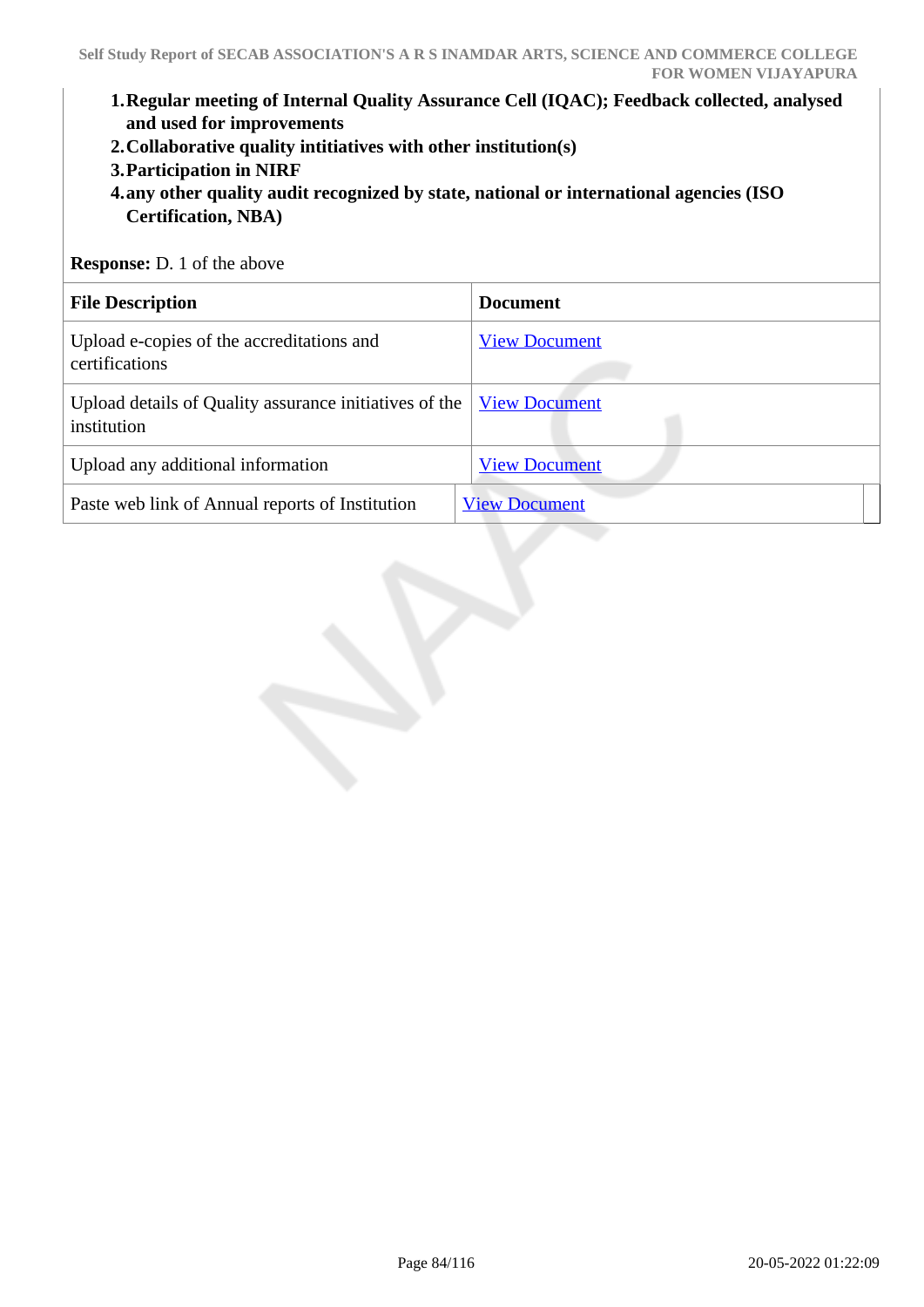## **Criterion 7 - Institutional Values and Best Practices**

## **7.1 Institutional Values and Social Responsibilities**

 **7.1.1 Measures initiated by the Institution for the promotion of gender equity during the last five years.**

#### **Response:**

This is Uni-gender Women College situated in an urban area and committed to providing holistic education to women largely belonging to minority communities and rural backgrounds having conservative outlooks.

The following are the details:

- 1.Curricular Activities:
- 2.The core subjects in languages (Kannada, Urdu, Hindi, Sanskrit, Arabic, and English) incorporate many topics relating to gender equity and sensitization.
- 3.The following programs are undertaken
- Female feticide
- Women and Education.
- Gender discrimination.
- Women's health and hygiene.

 iii) The institute took the initiative to include a chapter a "Female feticide" in the syllabus of Sociology subject.

1.Co-Curricular activities:

#### **1.***Fight against Malnutrition*:

This effort has been continuing, wherein our students are provided with nutritious food on regular basis.

*Program on Gender sensitivity* two-day workshop was organized by the institute through " REACH"- an NGO based in Mysore to create awareness on gender sensitivity.

#### **1.***Providing entrepreneurial skills*:

Distinct Industrial officials were invited to speak to our students to become aware of the opportunities available to them to become entrepreneurs.

#### **1.***Creating Awareness of Legal Rights:*

This program was arranged by the institution in collaboration with District Court Bar association.

#### **1.***Providing coaching for competitive exams:*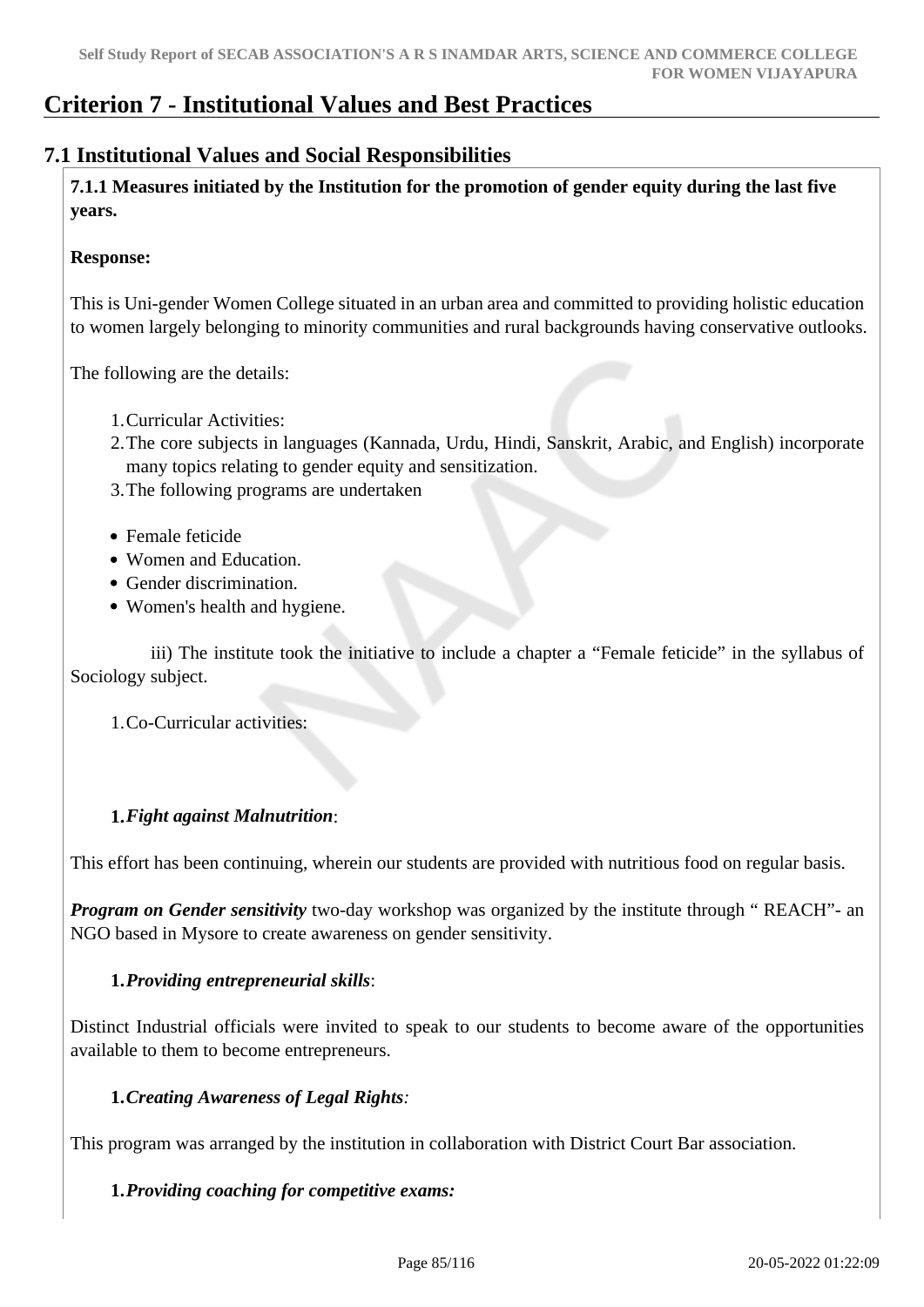The students are also provided coaching for competitive examination

## **1.***Creating Awareness about Health and Hygiene:*

Dept of Home Science and Dept of Sociology organized a Blood Donation camp and tested the HB level of the students.

#### **1.***Keeping students abreast on current issues on gender equity and sensitization*:

 Guest lectures are invited to speak on the subject to keep the students informed about national/ global happenings on gender-related issues currently.

Gender equity and sensitization are also achieved through the following actions taken by the college.

#### 1.**Safety and Security :**

- The students adhere to the dress code (uniform). This becomes easy for anyone to easily identify them even when are outside the college and provide assistance should such an occasion.
- CCTV cameras are established to monitor student activities.
- Even though this is a women's College, it has an anti-sexual harassment cell to attend to such cases, if any. There has been no such case.
- The ladies' hostel is co-located at the college itself having a security guard.

#### 1.**Counselling Facilities:**

It has been endeavour to render all needed assistance to the girl students to help them in coping with growing up stress arising from health issues, lack of needed empathy at home, difficulty in adjusting to new academic environments, and the onslaught of information systems, which many times have widened the gap between heightened desires and limited resources within their reach.

This college is quite unique in the sense that, it has a department of Psychology and its head is able to identify, understand and put efforts to mitigate the students' problems early on itself.

#### **Common Rooms:**

There is one common room exclusively for the students. This room provides sufficient privacy to the students as well as for relaxation and is provided with all the basic amenities.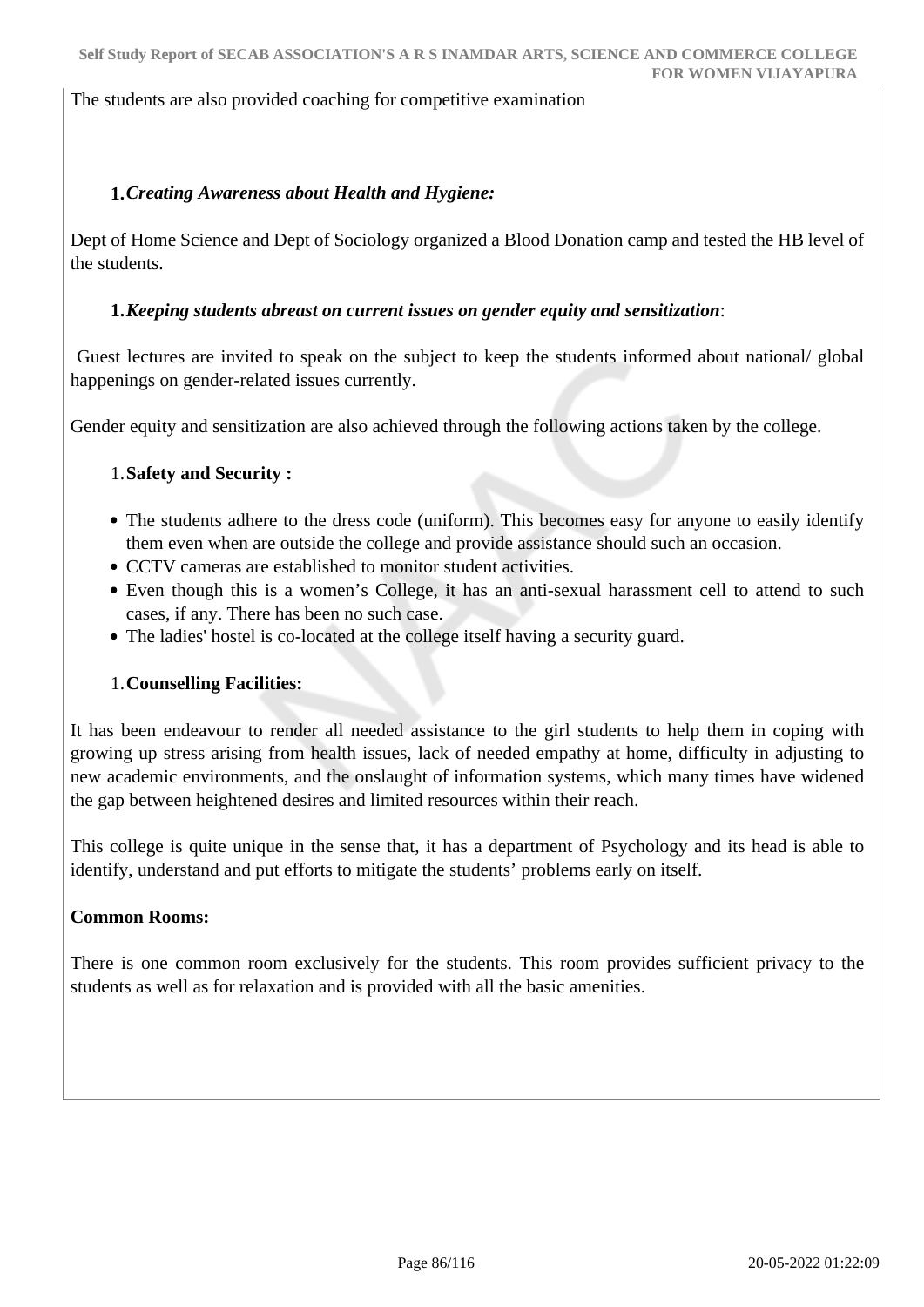| <b>File Description</b>                                                                                                                                                                             | <b>Document</b>      |
|-----------------------------------------------------------------------------------------------------------------------------------------------------------------------------------------------------|----------------------|
| Link for specific facilities provided for women in<br>terms of: a. Safety and security b. Counselling c.<br>Common Rooms d. Day care center for young<br>children e. Any other relevant information | <b>View Document</b> |
| Link for annual gender sensitization action plan                                                                                                                                                    | <b>View Document</b> |

## **7.1.2 The Institution has facilities for alternate sources of energy and energy conservation measures**

- **1.Solar energy**
- **2.Biogas plant**
- **3.Wheeling to the Grid**
- **4.Sensor-based energy conservation**
- **5.Use of LED bulbs/ power efficient equipment**

**Response:** C. 2 of the above

| <b>File Description</b>        | <b>Document</b>      |
|--------------------------------|----------------------|
| <b>Geotagged Photographs</b>   | <b>View Document</b> |
| Any other relevant information | <b>View Document</b> |
| Any other relevant information | <b>View Document</b> |

## **7.1.3 Describe the facilities in the Institution for the management of the following types of degradable and non-degradable waste (within 500 words)**

- **Solid waste management**
- **Liquid waste management**
- **Biomedical waste management**
- **E-waste management**
- **Waste recycling system**
- **Hazardous chemicals and radioactive waste management**

#### **Response:**

- Solid waste management
- The solid waste generated at the college campus is mainly of two kinds, 1. Waste from trees and plants and
- Waste from the leftover food at the canteen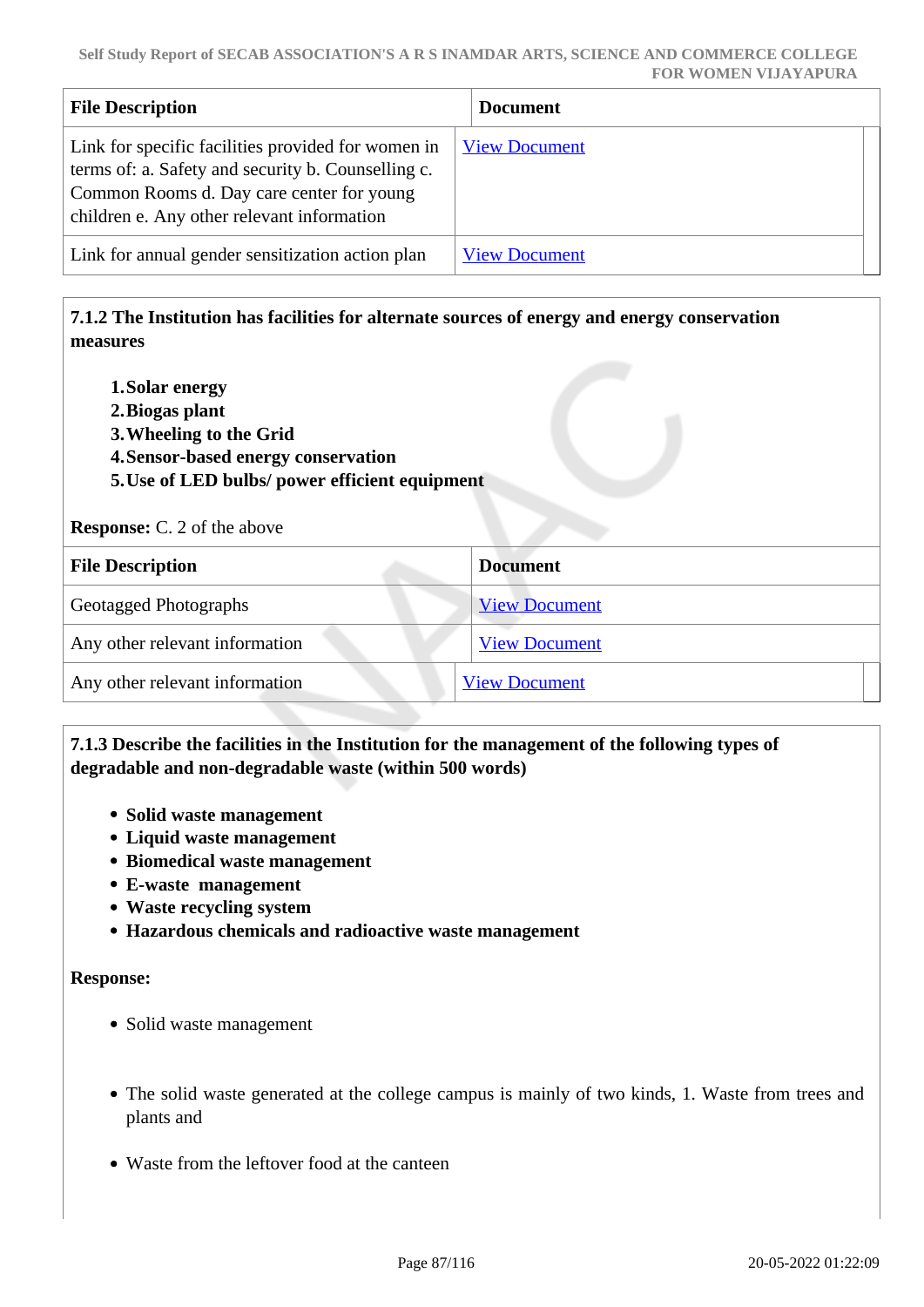Such waste is almost perennial and therefore it is systematically collected and disposed of in the healthiest manner as described below.

The green waste of leaves of the trees, etc. is used to produce 'Vermi- gel'. For this, a 750 litres tank is used. Biodegradable waste from the plants is dumped into this tank along with a small quantity of mud and earthworms. The water source to the tank as required is connected. The outlet is collected through a tap. This output is good organic manure for the plants. This is used for the garden at the college campus.

Also, another solid waste that is not immediately non-degradable is disposed of in the Vijayapura Corporation assigned dumping vans.

- Liquid waste management ?
- Non-hazardous but biodegradable liquid waste from the toilets, bathrooms, and stormwater is connected to the main drainage pipes of the location.
- E-waste
- management
- A contract has been made between this college and a company named 'Cerebra Total IT Solutions' M/s Sanglikar for the collection of e-waste. This is done on regular basis.
- Waste paper and old periodicals and newspapers are periodically collected by the contractor appointed by the parent Secab association.

| <b>File Description</b>                          | <b>Document</b>      |
|--------------------------------------------------|----------------------|
| Any other relevant information                   | <b>View Document</b> |
| Link for Geotagged photographs of the facilities | <b>View Document</b> |

#### **7.1.4 Water conservation facilities available in the Institution:**

**1.Rain water harvesting 2.Borewell /Open well recharge 3.Construction of tanks and bunds 4.Waste water recycling 5.Maintenance of water bodies and distribution system in the campus**

**Response:** B. 3 of the above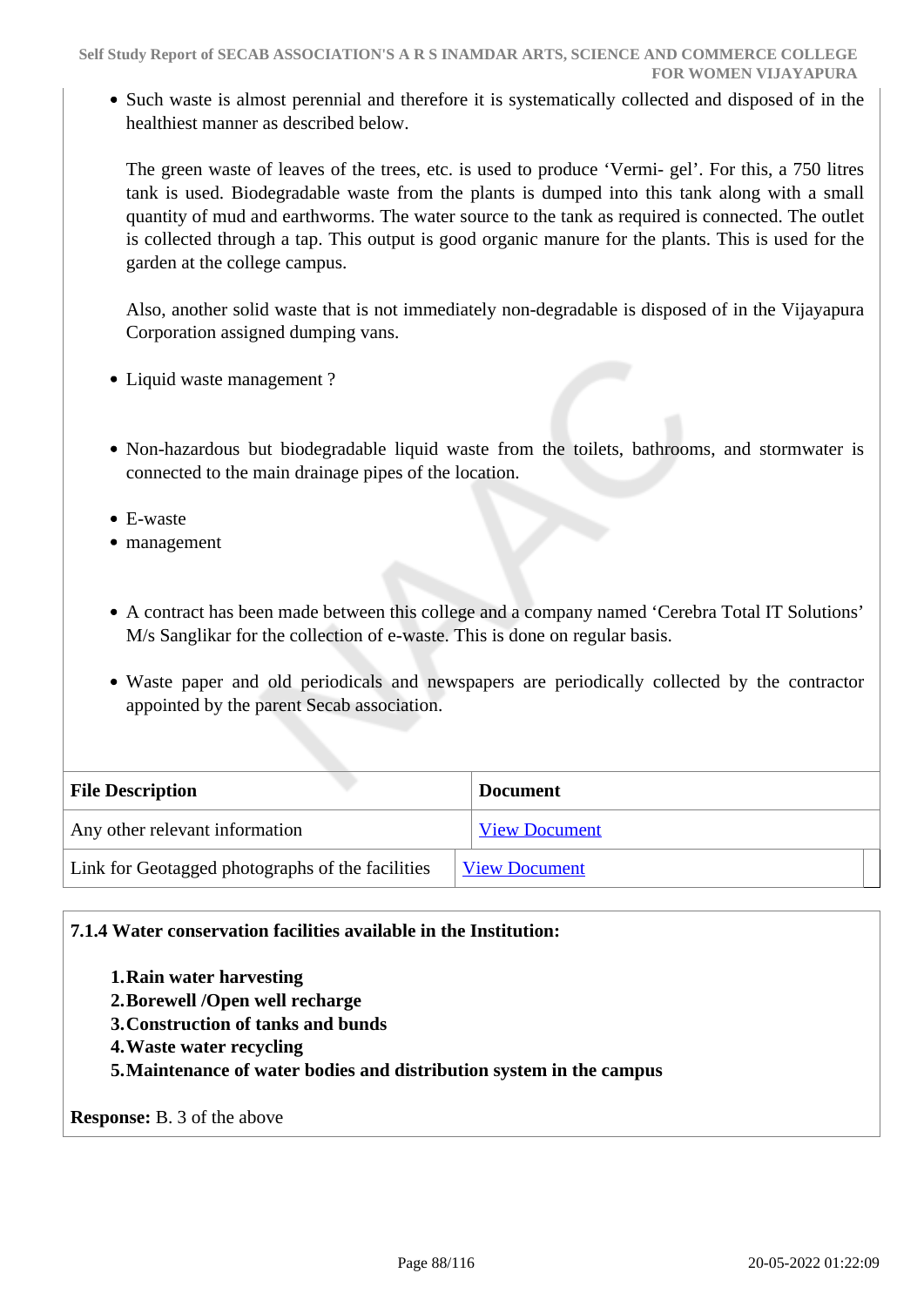| <b>File Description</b>                          | <b>Document</b>      |
|--------------------------------------------------|----------------------|
| Geotagged photographs / videos of the facilities | <b>View Document</b> |
| Any other relevant information                   | <b>View Document</b> |
| Link for any other relevant information          | <b>View Document</b> |

## **7.1.5 Green campus initiatives include:**

- **1.Restricted entry of automobiles**
- **2.Use of Bicycles/ Battery powered vehicles**
- **3.Pedestrian Friendly pathways**
- **4.Ban on use of Plastic**
- **5.landscaping with trees and plants**

#### **Response:** B. 3 of the above

| <b>File Description</b>                                               | <b>Document</b>      |
|-----------------------------------------------------------------------|----------------------|
| Various policy documents / decisions circulated for<br>implementation | <b>View Document</b> |
| Geotagged photos / videos of the facilities                           | <b>View Document</b> |
| Any other relevant documents                                          | <b>View Document</b> |
| Link for any other relevant information                               | <b>View Document</b> |

## **7.1.6 Quality audits on environment and energy are regularly undertaken by the Institution and any awards received for such green campus initiatives:**

- **1.Green audit**
- **2.Energy audit**
- **3.Environment audit**
- **4.Clean and green campus recognitions / awards**
- **5.Beyond the campus environmental promotion activities**

#### **Response:** B. 3 of the above

| <b>File Description</b>                                                      | <b>Document</b>      |
|------------------------------------------------------------------------------|----------------------|
| Reports on environment and energy audits<br>submitted by the auditing agency | <b>View Document</b> |
| Any other relevant information                                               | <b>View Document</b> |
| Link for any other relevant information                                      | <b>View Document</b> |

## **7.1.7 The Institution has disabled-friendly, barrier free environment**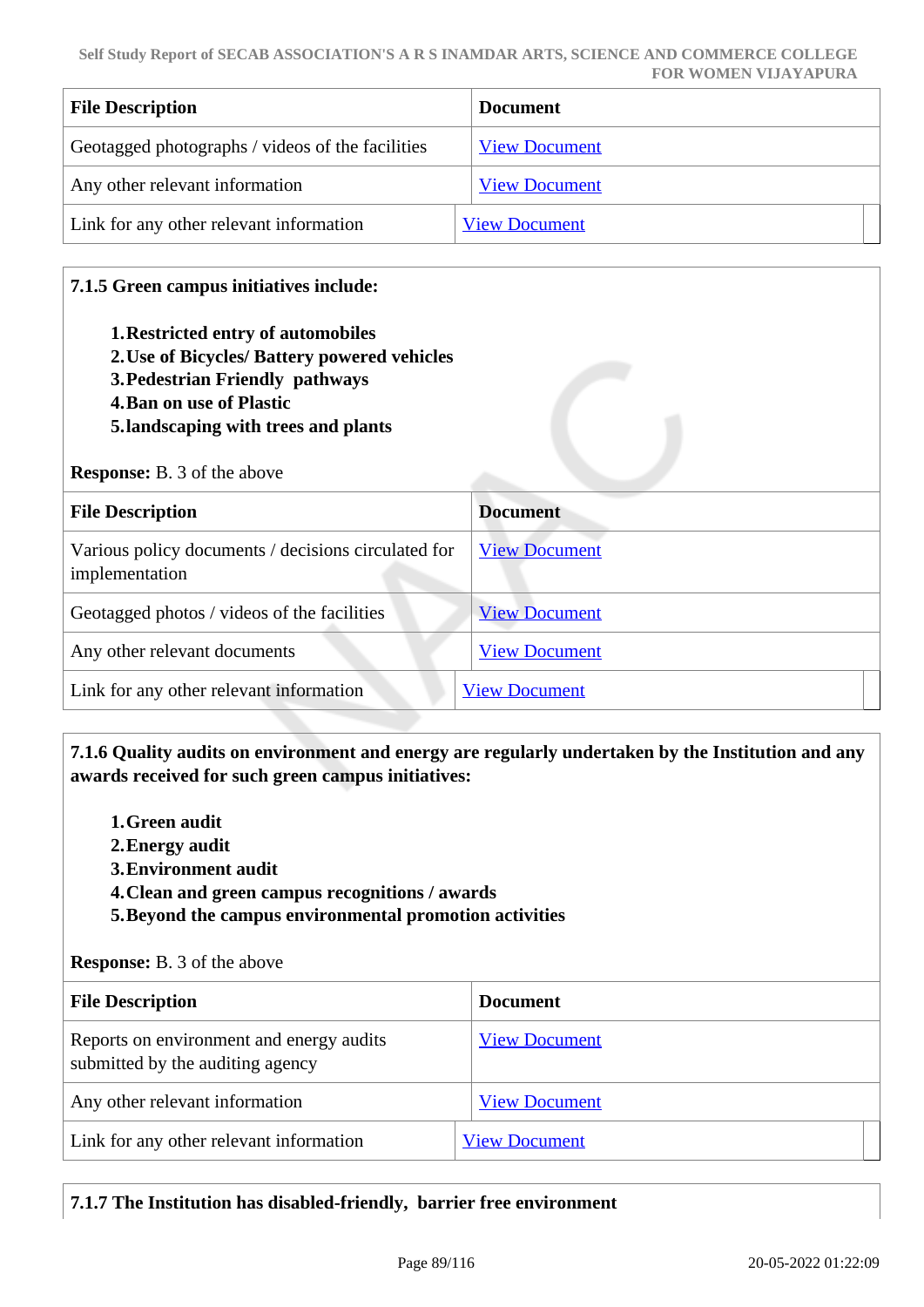- **1.Built environment with ramps/lifts for easy access to classrooms.**
- **2.Divyangjan friendly washrooms**
- **3.Signage including tactile path, lights, display boards and signposts**
- **4.Assistive technology and facilities for Divyangjan accessible website, screen-reading software, mechanized equipment**
- **5.Provision for enquiry and information : Human assistance, reader, scribe, soft copies of reading material, screen reading**

**Response:** C. 2 of the above

| <b>File Description</b>                                                     | <b>Document</b>      |
|-----------------------------------------------------------------------------|----------------------|
| Policy documents and information brochures on the<br>support to be provided | <b>View Document</b> |
| Geotagged photographs / videos of the facilities                            | <b>View Document</b> |
| Any other relevant information                                              | <b>View Document</b> |
| Link for any other relevant information                                     | <b>View Document</b> |

 **7.1.8 Describe the Institutional efforts/initiatives in providing an inclusive environment i.e., tolerance and harmony towards cultural, regional, linguistic, communal socioeconomic and other diversities (within 500 words).**

#### **Response:**

This institute SECAB'S ARSI Arts, Science and Commerce College for women was established in 1974 by SECAB Association founded in 1968. The core principles on which SECAB was founded:

- To create awareness about the legacy of the country where 'Unity in diversity is the mainstay thought and practice.
- To strive to imbibe the qualities of mutual understanding and respect for diversity in terms of culture, communal, linguistic socio-economic variation in the society.
- To give thrust to provide quality education to "women" a much-neglected aspect of society then and eve now so that women would be enabled to actively participate in nation-building.

On these broad principles of the parent Association, this college has been striving to achieve the above goals in the following ways.

A)

- 1.A harmonious blend of students from all communities is admitted as per Govt guidelines.
- 2.Major festivals of all religious groups are celebrated.
- 3.Cultural activities conducted at the college reflect a healthy blend to accommodate the culturalreligious, linguistic diversities of students.
- 4.Active participation of students in formal NSS, YRC activities adds to their knowledge.

B)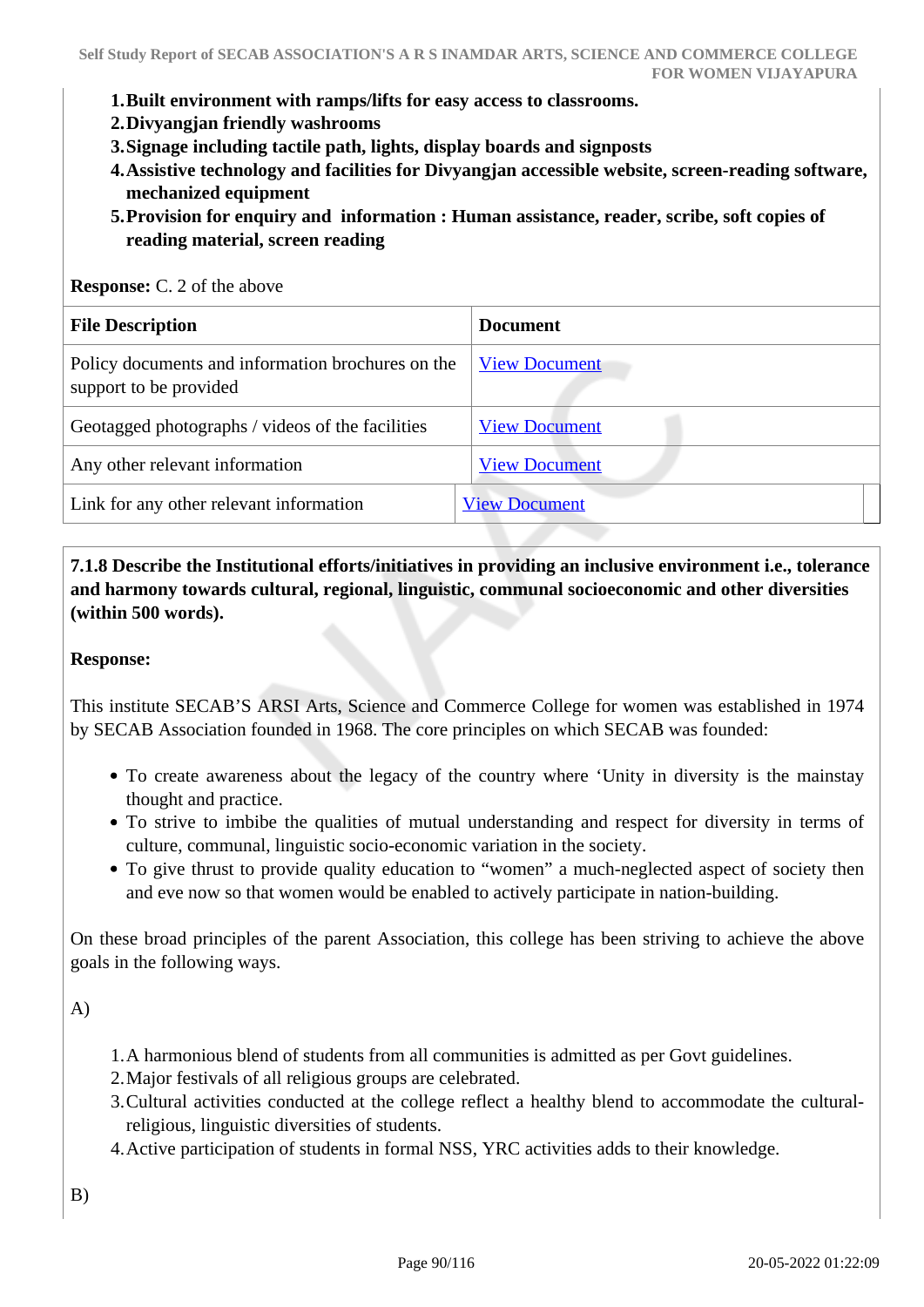1) The faculty and other staff employed at the college are from diverse socio-economic and cultural backgrounds. This effort has naturally enabled the college to create an inclusive academic and administrative ambience at the college. Needless to say, this setup has been a great effort motivating factor for the students to appreciate inclusiveness.

C) Thrust in teaching classical languages: Unique to this is the fact that, Sanskrit and Arabic languages are taught. This initiative has enabled our students to gain knowledge not only of the language but also has provided them with a window to peep in our cultural past and thus become ardent supporters and torchbearers to ensure harmony of thoughts towards our diverse living conditions and have respect for it.

D) Concern for the deprived section of society: The College has been actively involved to do its bit to understand and try to help the deprived in the following manner:

- Provide free tailoring classes to poor women and also provide free sewing machines to them so that they become self-reliant. This has a significant effort by this college having the highest impact.
- Surveying linguistic activities of the children in the neighbourhood and putting efforts to improve their spoken language abilities. For instance, the children speaking most slang Urdu language has been trained to speak better Urdu.

E) Inviting Guest lecturers to speak on the subject over the last five years the following great personalities visited the college.

- 1) Prof. Abdul Rahman Vijapur, Aligarh Muslim University
- 2) Commodore Shrikhant Kesnur, Indian Navy
- 3) Shri. Raj Mohan Gandhi, Renowned Historian
- 4) Col. Dinesh Mudri, Retd. Indian Army
- 5) Dr. (Smt) Shabana Mulla, Asso.Prof. MAANU, Hyderabad
- 6) Dr Abrar Ahmed Makki, Director, International Quran Academy, New Delhi

Thus, the above initiatives have resulted in bringing an inclusive atmosphere to the college.

| <b>File Description</b>                                                                                                                         | <b>Document</b>      |
|-------------------------------------------------------------------------------------------------------------------------------------------------|----------------------|
| Link for supporting documents on the information<br>provided (as reflected in the administrative and<br>academic activities of the Institution) | <b>View Document</b> |
| Link for any other relevant information                                                                                                         | <b>View Document</b> |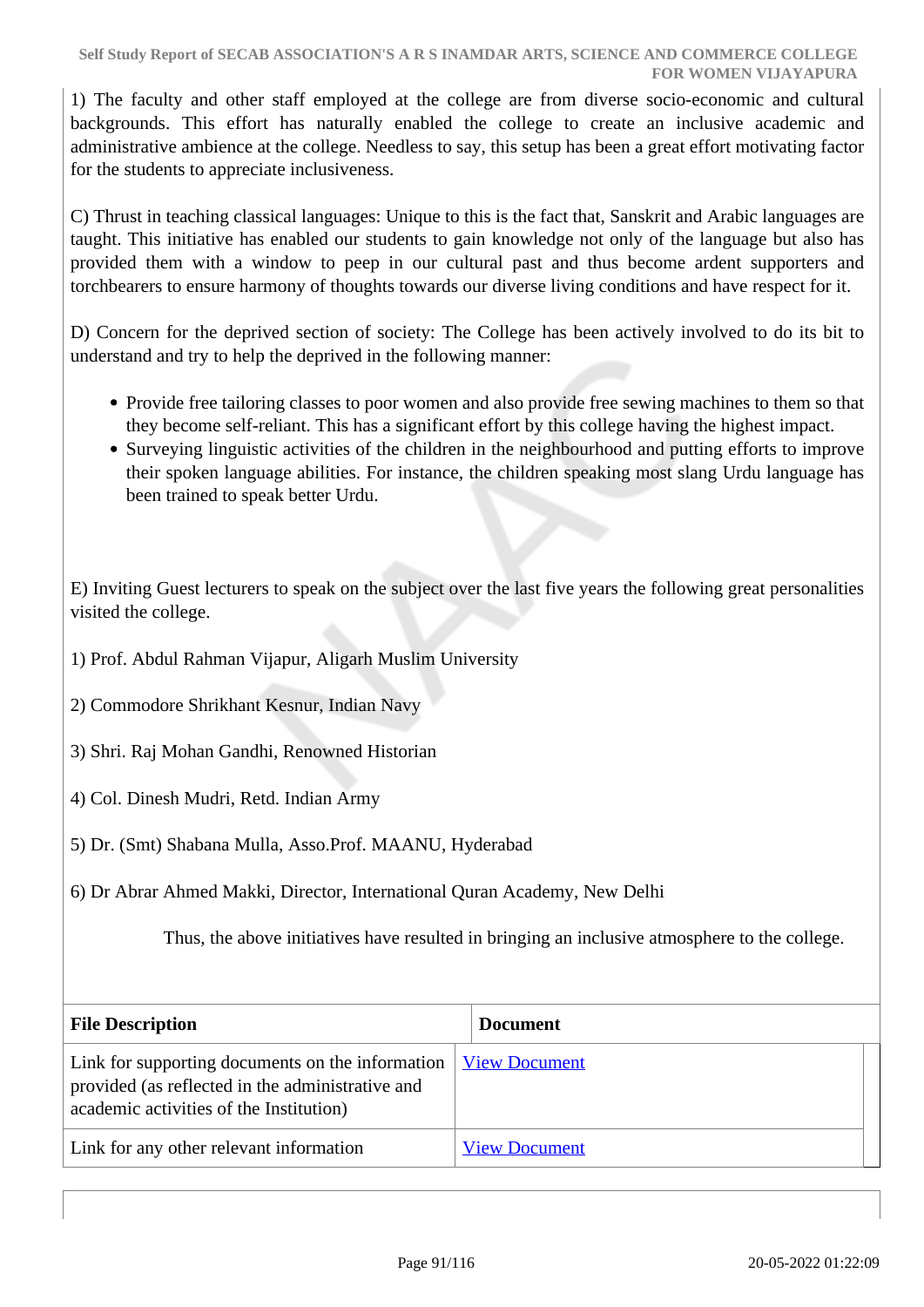## **7.1.9 Sensitization of students and employees of the Institution to the constitutional obligations: values, rights, duties and responsibilities of citizens (within 500 words).**

## **Response:**

Various activities for the promotion of healthy human values for being responsible citizens as reflected in the constitution of India is decided well in advance before the commencement of academic sessions. These activities remain almost the same each year barring some exceptions. The activities conducted at the institute are as described below:

- 1.Awareness of the Indian Constitution. The urgency of understanding is reflected in this topic being introduced in the common syllabi at the first Semester for all streams at the UG level. Therefore, the college does not feel it necessary to dwell on the same subject in a ritualistic manner. However, to buttress and imbibe these qualities the college has adopted the following activities:
	- 1.Voters Day Celebration.
	- 2.Voters awareness programmes
	- 3.Taking active part in ensuring the students being enrolled in the Voters list.

 Voter Awareness programme is under taken by the college where the students visit the local slum areas and interact with the local population to create awareness. This effort of the college has enriched the students experience on the voting processes from the ground realities.

 Most students joining the college are at an age when they become eligible to be voters. It is heartening to note that the senior students take initiative and ensure that the juniors have voter ID card.

 Apart from the above the college in its effort to give the students a feel of voting processes has been making use of EVMs for the conduct of Students Union Election processes.

 Also, to ensure constant reminder of the values enshrined in the Constitution, the Preamble, Fundamental Rights and Duties are displayed at vantage places.

1.(a). For inculcating and promoting universal values of truth, righteous conduct etc the institute, celebrates Gandhi Jayanthi, Maulana Azad Day, the birthday of Urdu poet Md.Iqbal, National Youth Week is celebrated on the occasion of Swami Vivekananda birthday, Rajiv Gandhi birth anniversary is celebrated as National Sadbhavana Divas, Sardar Patel's birthday is celebrated as Unity Day.

(b). To respect the diversity of the nation the college conducts festivals of all major religions.

(c). Being a women college with a vision to empower women transcending gender barriers, the college conducts International Women's Day, a series of activities to create awareness about skewed gender ratio the college conducts lectures, street plays, skits and mime on the subject of female foeticide, mal-nutrition, blood donation camp, and medical examination of students on regular basis. Also, guest lectures are arranged to create greater awareness of health and hygiene.

(d). To create awareness of the universal values contained in various religious scriptures, renowned scholars from various faiths are invited to shed light on the essence of human compassion, love and kindness contained in the scriptures.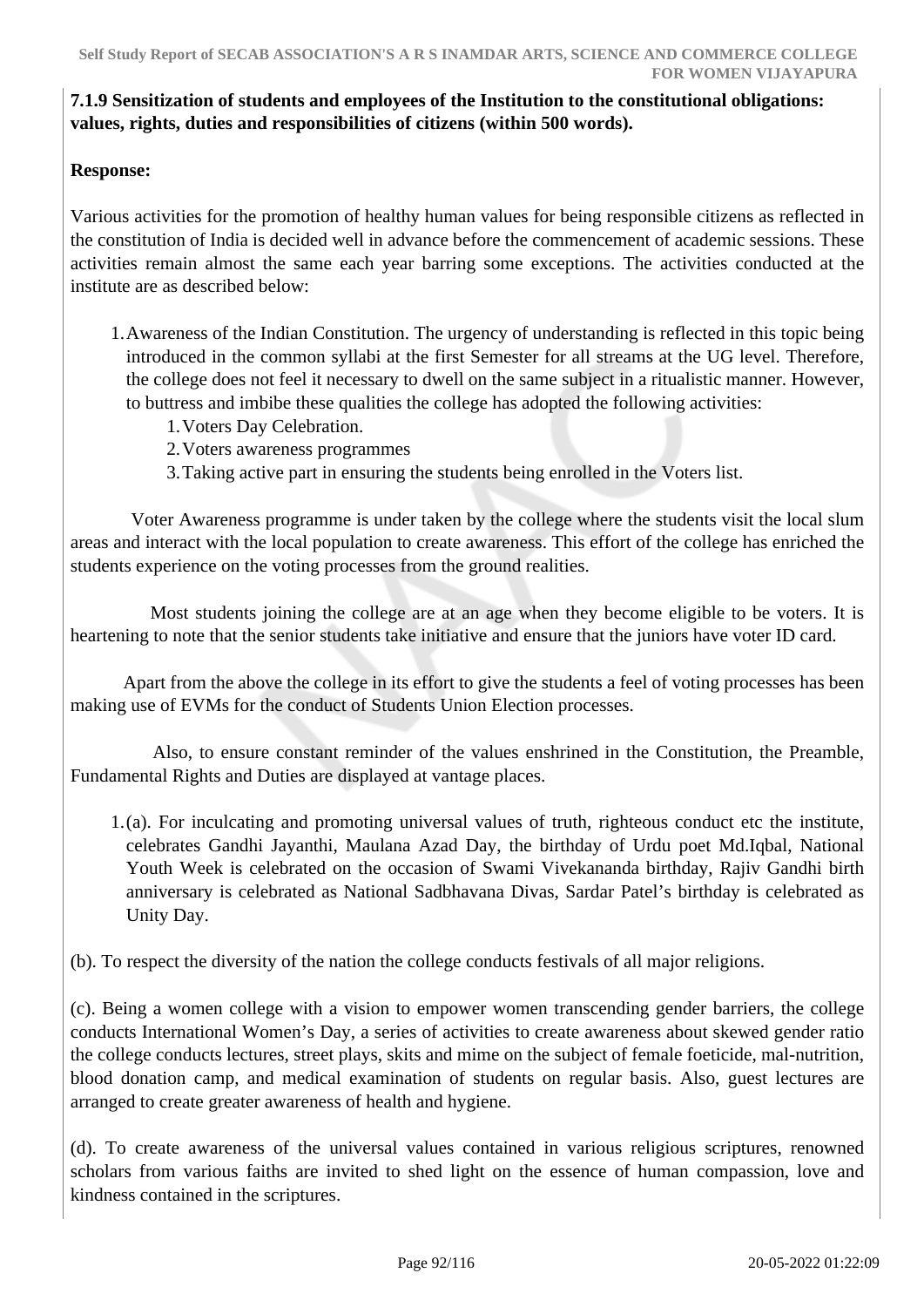(e). The importance of Yoga as a tool to develop a balanced outlook of life and good health, the college takes this activity on routine basis.

| <b>File Description</b>                                                                                            | <b>Document</b>      |
|--------------------------------------------------------------------------------------------------------------------|----------------------|
| Link for details of activities that inculcate values<br>necessary to render students in to responsible<br>citizens | <b>View Document</b> |
| Link for any other relevant information                                                                            | <b>View Document</b> |

 **7.1.10 The Institution has a prescribed code of conduct for students, teachers, administrators and other staff and conducts periodic programmes in this regard.** 

- **1.The Code of Conduct is displayed on the website**
- **2.There is a committee to monitor adherence to the Code of Conduct**
- **3.Institution organizes professional ethics programmes for students, teachers, administrators and other staff**
- **4.Annual awareness programmes on Code of Conduct are organized**

#### **Response:** A. All of the above

| <b>File Description</b>                                                                                                                                                                   | <b>Document</b>      |
|-------------------------------------------------------------------------------------------------------------------------------------------------------------------------------------------|----------------------|
| Details of the monitoring committee composition<br>and minutes of the committee meeting number of<br>programmes organized reports on the various<br>programs etc in support of the claims | <b>View Document</b> |
| Code of ethics policy document                                                                                                                                                            | <b>View Document</b> |
| Any other relevant information                                                                                                                                                            | <b>View Document</b> |

## **7.1.11 Institution celebrates / organizes national and international commemorative days, events and festivals (within 500 words).**

#### **Response:**

The institution tries to observe the national festivals and birth anniversaries of great personalities in a unique way and also in the true spirit of the occasion. Instead of celebrating the days in a realistic way, the institution tries to celebrate them by taking in some programs/activities which are useful to society as well as our students.

- 1.The institution celebrates 'World Environment Day every year. On this day we take up some activities for the protection of the environment and create awareness among the students by upkeeping of college environment by cleaning it every month.
- 2.Adopting some historical monuments and cleaning them with the help of students/NSS volunteers.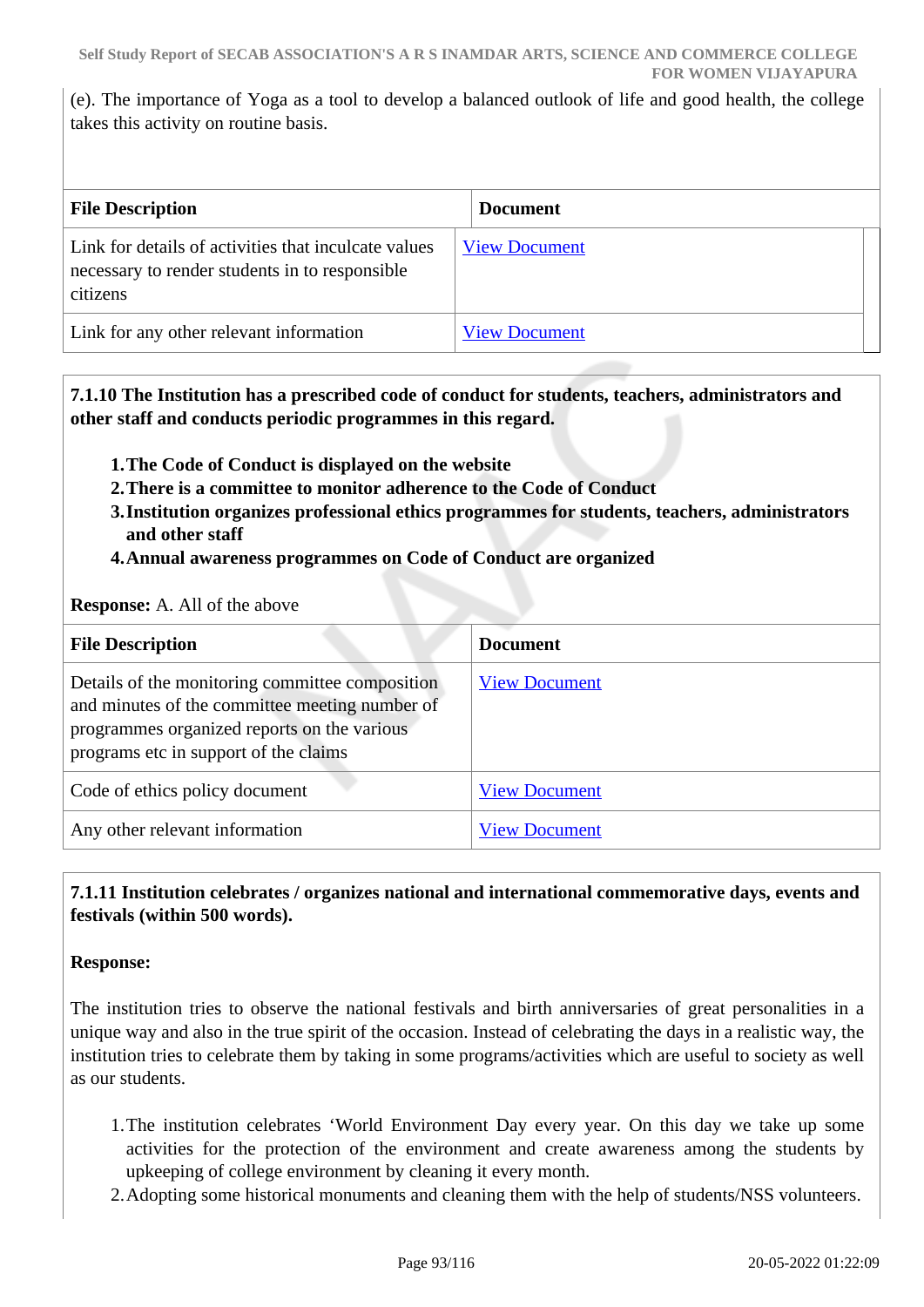3.Observing 'The Green Day' by doing plantation work within and outside the campus.

4.Prohibiting the use of plastics on the campus.

5.Avoiding the usage of vehicles at least two days a month.

6.Minimizing the wastage of water.

 The institution celebrates the Ramzan festival in its true spirit of humanism ad communal harmony. We collect donations (Zakat) from the public in the form of cash, kind, and clothing and distribute the same among the poor and destitute, and widows.

 The institution celebrates the 'Gandhi Jayanthi' in a big way by holding a function in which the Secab Association felicitates the outstanding achievers of the college (both employees and the students).

 The institution celebrates 'International Women's Day on the 8th of March every year by Identifying and felicitating the contributions of women in different fields like; social work, medicine, administration, teaching, public health, etc.

 The institution celebrates the birth anniversary of Maulana Abdul Kalam Azad as 'National Education Day by helping poor students with cash prizes, supplying books and clothing.

 The institution celebrates The institution celebrates rate the birth anniversary of 'Swami Vivekananda as 'National Youth Week' and organizes a week-long program during which we organize many cultural activities and competitions which help to bring out the hidden talents of the students.

 The 'Teachers Day' or the birth anniversary of Dr Radhakrishnan is celebrated by the students by organizing some skits and cultural programs highlighting the contributions of teachers and Dr Radhakrishnan to the field of education.

 The institution celebrates 'National Harmony Day' by preaching oaths to the students to maintain communal harmony.

| <b>File Description</b>                                 | <b>Document</b>      |
|---------------------------------------------------------|----------------------|
| Link for Geotagged photographs of some of the<br>events | <b>View Document</b> |
| Link for any other relevant information                 | <b>View Document</b> |

## **7.2 Best Practices**

 **7.2.1 Describe two best practices successfully implemented by the Institution as per NAAC format provided in the Manual.**

**Response:**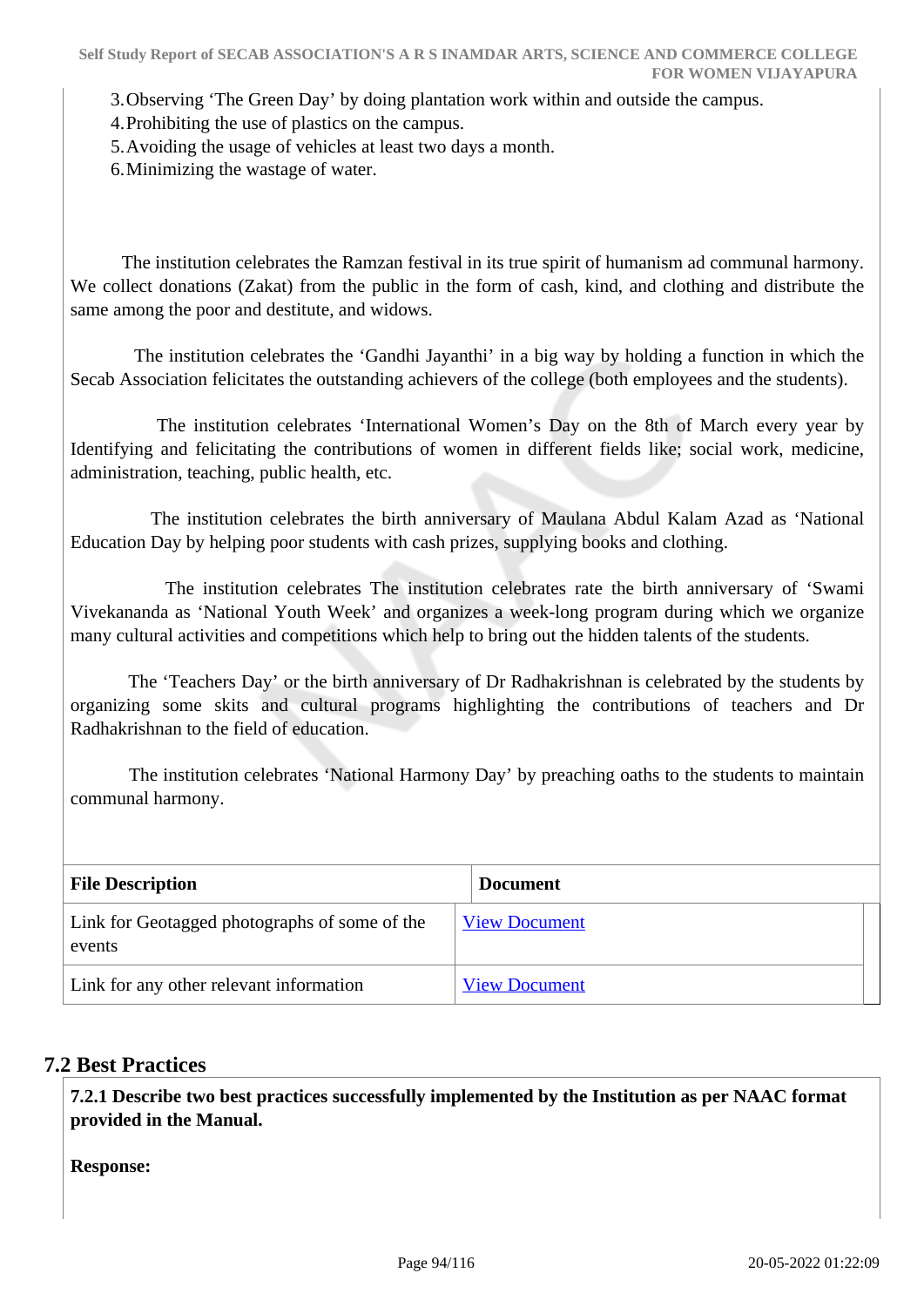## **BEST PRACTICE-1**

## **FREE TRAINING OF TAILORING**

#### **Keywords:**

 This scheme was adopted by the college in 2005-06. The aim is to bring solace to women by giving them tailoring skills and making them self-reliant. A survey was done for the same to identify the needy.

#### **The Practice:**

#### **The scheme was launched with the following objectives**

- 1.To identify economically and deprived women of the city.
- 2.To provide training and assistance to women to uplift them economically and make them selfsufficient.
- 3.To stop the harassment and exploitation of poor women and widows.
- 4.To make our students aware of the problems of deprived women in our surroundings.

#### **The Context:**

Our college belongs to a district which is drought-prone and affected. Many women of this district belong to very poor and backward families, particularly the women of backward and minority classes are in miserable condition because some of them are widows, having drunkard husbands and are struggling to make their livelihood. Many of them are illiterate and so helpless that they are unable to support their families, so they are suffering from utter poverty, ill-health and are subject to harassment and exploitation.

The institution conducted a survey about the miserable condition of poor women and discussed the report in the IQAC meeting and also in the meeting of the governing council, and passed a resolution of launching a scheme for the rehabilitation of such women living in slums and backward areas. With the help of the Department of Home-Science and Sociology, needy women were identified.

We resolved to provide free training in tailoring to the poor women and also provide them free sewing machines. This scheme has been in practice since 2005-06.

#### **The Practice:**

The scheme is operated at four stages:

- 1.Identification of deserving needy women through a survey.
- 2.Conducting free training to such women in tailoring, embroidery, and dressmaking.
- 3.Raising funds from the people of Vijayapur in the form of Jakat and donations.
- 4.Purchasing and distribution of sewing machines to women successfully completing training.

#### **The Evidence of Success:**

The scheme has been highly successful and beneficial to the needy women of Vijayapur.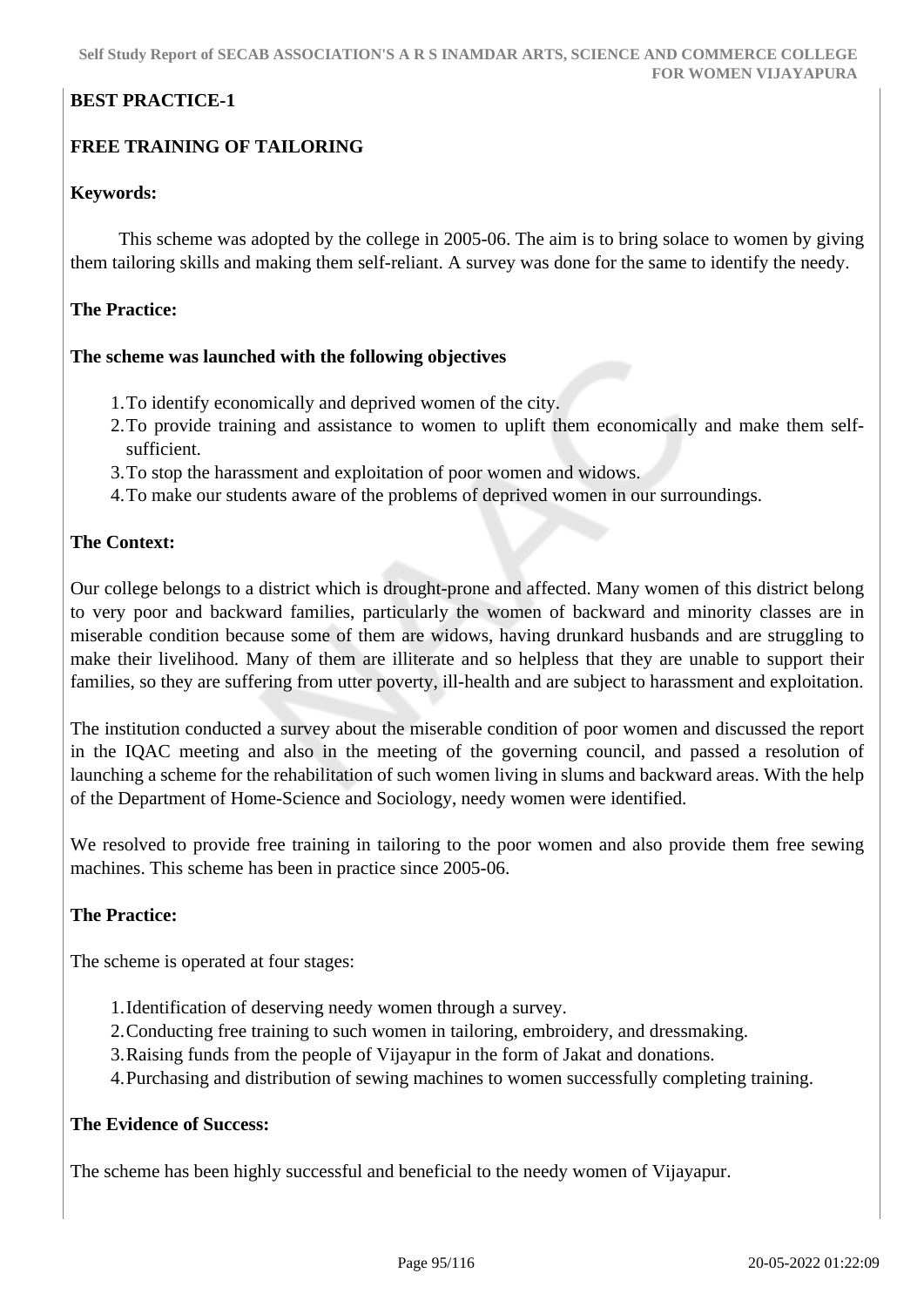- 1.The scheme has been running successfully for the last 15 years.
- 2.So far 317 women have been provided free training.
- 3.Since 2005-06 till date 283 sewing machines have been distributed to the women.
- 4.A follow-up survey has been conducted to verify the actual benefit of the scheme by assessing the present economic level of the beneficiaries.(to assess the level of improvement)
- 5.Realising the genuinely of the scheme many outside donors are coming forward to make donations for the scheme.
- 6.A strict survey before the identification of the genuine beneficiaries has made the survey successful.
- 7.

The local and state-level media have personally verified the usefulness of the scheme and appreciate it by giving wide coverage.

## **Difficult/Hindrance:**

Though the scheme is highly ambitious and noble in its motive, it has been facing several shorts comings such as:

- 1.The practical difficulty in identifying the genuine beneficiaries.
- 2.The difficulty of mobilising funds required for the scheme.
- 3.Need of adequate staff for conducting the training.

 Overall the programme has been running successfully with the support of the management, college students and the general public.

#### **BEST PRACTICE-2**

#### **Title: Secular principles of the college**

The institution is managed by a minority association (Muslim minority) As the name of the Association is "Socio-Economic Cultural Association of Bijapur". (SECAB) itself signifies it is based on secular principles. The college has derived its spirit of secularism from its parent association. The main reason for highlighting the secular practice of the college is its unique composition and functioning of college thus standing as a model.

#### **Objectives:**

- To present a secular model to society
- To educate and employ the students and staff of all castes and communities.
- To recognise the cultural uniqueness diversity of all communities
- To promote an idea of communal harmony.
- To design and organise its activities on secular lines so that secular message goes to society.
- To develop a broad and healthy attitude among the students and the staff.

#### **The Context:**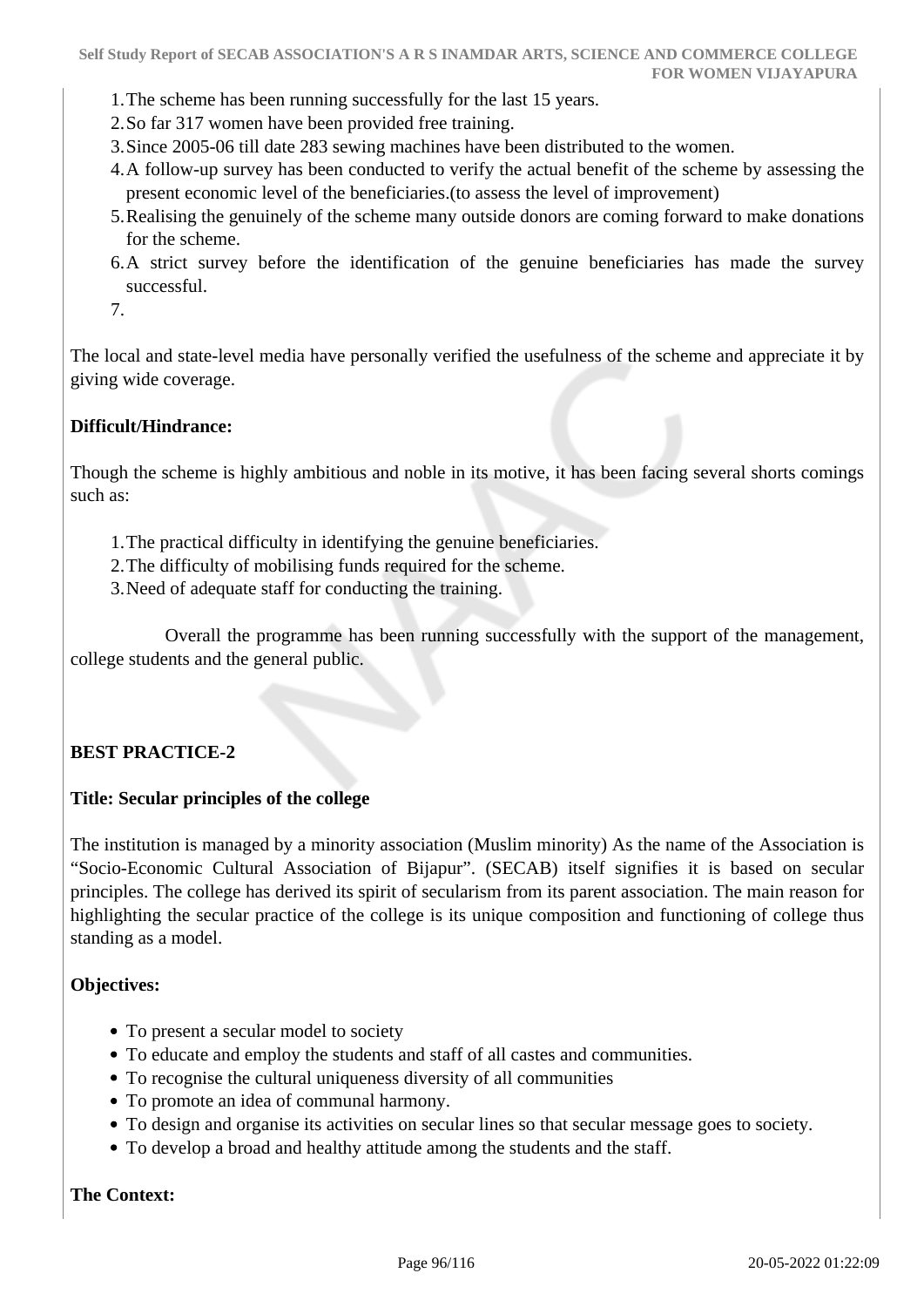India is a secular nation. It recognises the cultural and religious diversity of people. But there is a need to reinforce the spirit of secularism at the institutional level. But we generally see that most of the educational institutions are run by a particular community or caste and they cannot do justice to all communities. But our institution breaks the trend of a particular religion or a caste dominating its functioning. This institution, though it is run by the Muslim minority association, it has employed more than 60% its employees from other caste and communities like Hindu, Christian and also backward caste communities. It has given fair representation to all sections of society. So the students studying here will learn to live in harmonious relation with the students of other communities. It develops a sense of tolerance and goodwill among the students.

## **The Practice:**

Regardless of the experiences, opinions and beliefs of the students in a specific classroom, the teaching by respective subject teachers prepares them to live in a society characterized by diversity.

The institution has adopted the following measures to induct secular values in its functioning.

- 1.Admitting students of all castes and communities
- 2.Though it is Minority College, more than 50% of its total strength comes from Hindus.
- 3.Recruited its teaching and non-teaching staff from all communities purely on the basis of merit.
- 4.The college has introduced its many classical languages like Sanskrit, Arabic, Urdu, and Kannada representing all religions, and cultures.
- 5.Conducting functions upholding the convention of all religions like recitation of Quran, Bhagwat Geeta etc.

#### **Evidence of success:**

- 1.It has been attracting good and serious students from all communities.
- 2.Students belonging to different communities mingle and work in perfect harmony and tolerance.
- 3.The students learn to cope up with people of all communities thus they are succeeding in their professional, domestic and social life.

Secular behaviour has sprung in the institution from the influence through the conduct and behaviour of teachers themselves and life in the institution community as a whole. All the activities and programs of the institution strive for the inculcation of values of love, truth and tolerance.

#### **Problems encountered and Resources required:**

- 1.We had to face at least in the initial stages a lot of resistance from communal forces. But we have been able to overcome this by our tactful and honest approach.
- 2.The college faced the problem of obtaining minority status for not admitting the required number of minority students.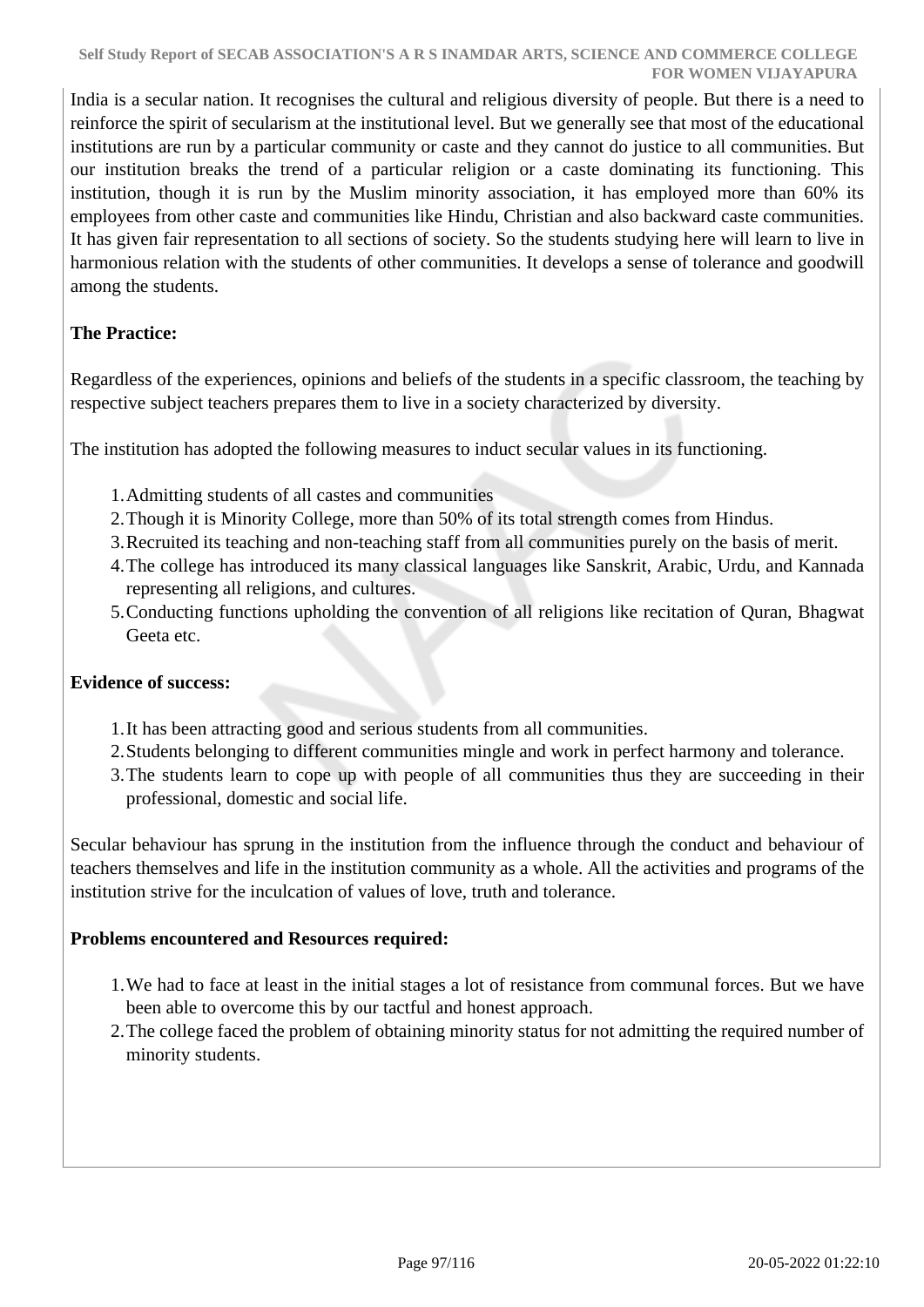| <b>File Description</b>                                  | <b>Document</b>      |
|----------------------------------------------------------|----------------------|
| Link for Best practices in the Institutional web<br>site | <b>View Document</b> |
| Link for any other relevant information                  | <b>View Document</b> |

## **7.3 Institutional Distinctiveness**

 **7.3.1 Portray the performance of the Institution in one area distinctive to its priority and thrust within 1000 words**

#### **Response:**

Focus on improving and teaching-learning system leading to excellence in academics.

## **Introduction:**

"Give instructions to a wise man and he will become wiser," says a proverb. This cherished vision of this institute is to empower women through quality education: such education that "sticks and usable". Four and half decades down the memory lane when the college in the then Bijapur district (now bifurcated into Vijayapur and Bagalkot). Then the societal ambience was much ruled by patriarchy with stereotyped attributes attached to women. These were derived from socio-cultural-economic and religious constructs. These constructs were not encouraging for women education. People lacked any enthusiasm to make any efforts to improve a lot of women, maybe due to placid attitudes acquired due to perennial draughts leading to low HDI (Human Development Index). Against such odds, the founders fought in the true spirit of religiosity and human dignity and established this college exclusively for women by balancing the conservative family outlook and need to empower women to be ready to face fast-emerging new changes brought in by technological developments and globalization.

## **The concept:**

The concept for focusing on improvements in teaching-learning system emerging from the basic tenet that:

- 1.as the college/institute should act as a catalyst in bringing about positive changes in society.
- 2.That such changes can be better done by educating the women, as she would be the prime mover for improving the family and
- 3.That intelligence has no gender.

## **Context:**

During 2014-15, during the NAAC Peer Committee visit, it emerged that we could do a lot to improve in the teaching-learning process, such that there shall be tangible improvements in the learning outcomes of the students. This was deliberated upon by IQAC. The IQAC drew out broad parameters to measure learning outcomes as under as objectives:

- 1.Improvements in the annual results.
- 2.Rankings attained at University.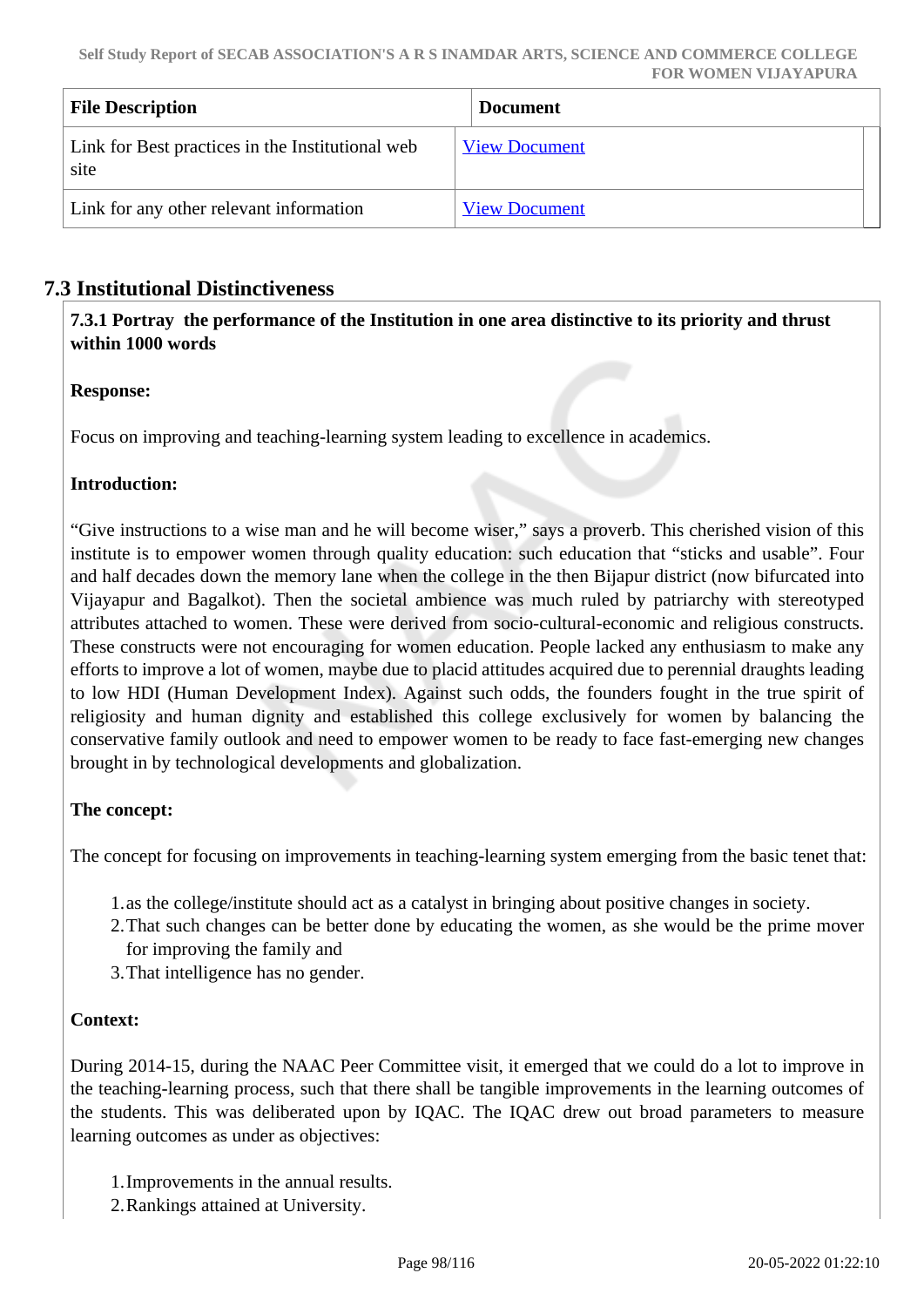- 3.Improving students' progression to higher studies etc.
- 4.Monitoring achievements of the Alumni.
- 5.During 2016-17. This college was permitted to start a PG centre. This challenging task demanded greater monitoring to assess the learning outcomes of these new PG students.

Each of these parameters is explained as under:

#### 1.**Improvements in the annual results:**

The line graph shown below indicates the overall achievements of our students in % of marks achieved:

#### b). **Rankings attained at University:**

 The college has been showing tremendous progress in the academic achievements of the students. Since 2014-15 the college has been consistently getting ranks in BA/BSc to Karnataka State Women's University Vijayapur. We have been attaining two to three ranks every year and in fact, we have scored a hat-trick in getting the first rank consistently for three years: 2014-15, 2-15-16 and 2017-18 and even for the year 2018-19 also. We have bagged the third rank for the year 2018-19.

#### c). **Students** Progression:

In addition to their best academic achievements the students of this college have been showing remarkable progress in

- 1.A perusal of higher education like MA, MSc, MCom, Bed, LLB, MBA, MSW etc.
- 2.They are scoring ranks even I higher education levels.
- 3.Appearing and clearing competitive examinations like TET, CET, PSI, PDO, Banking, FDA, SDA, etc.
- 4.Getting placements as teachers, lecturers, in private and government schools and colleges, universities, lawyers, clerical posts, administrative posts, police officers etc.
- 5.Many of them have taken up enterprises like small scale industries, business sales. They have started their own schools and colleges.
- 6.After their graduations, they have been very successful homemakers, social workers, administrators and have started voluntary organizations.

#### 1.**Alumni Achievements:**

The Alumni of this college after completing their graduation at this college they have been recording agood academic and professional progress such as: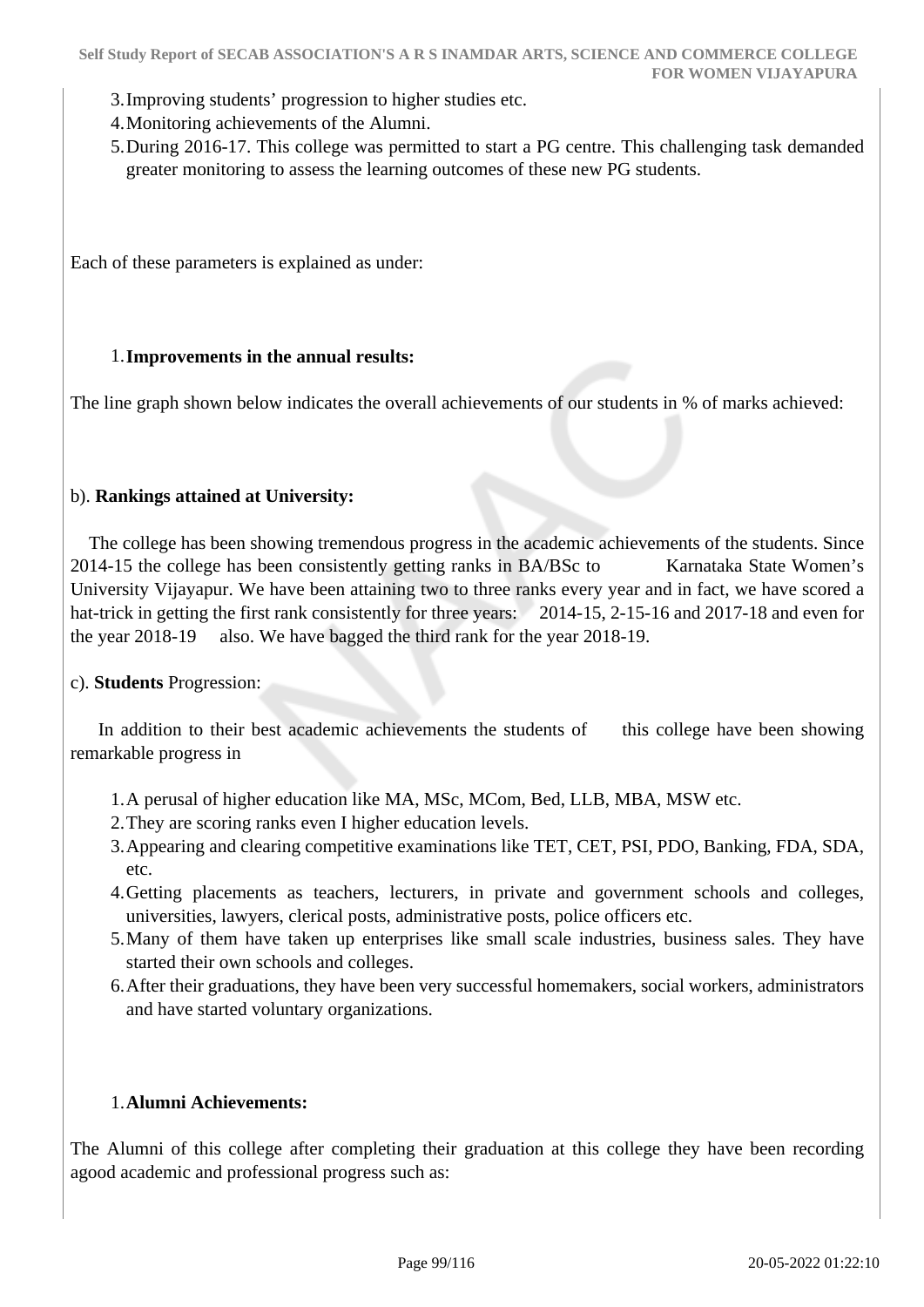- 1.Being successful as homemakers, professionals, entrepreneurs, social workers, public servants, teachers and making a good contribution to their families and society.
- 2.Being active members of the Alumni Association of the college and thus contributing to the development of the college by:
- Showing concern and responsibility about the college by participating in the activities of the college.
- Providing employment to the students and alumni of the college.

#### 1.**Post-Graduate Course Results:**

Since its establishment in 2016-17, the P. G. Department in English of the college has been showing a great performance with 100% results (0 % failures). Secondly, by securing ranks are both the academic years 2017-18 (5th rank) and 2018-19 (2nd, 3rd,& 4th rank). Also, to say, 70% of students pass in firstclass and higher first-class and 30 % of students pass with the first-class distinction.

#### e). **Process:**

The achievements were possible because of the following processes:

 Incorporation of various new teaching methodologies like experiential learning, problem-solving method and participative learning incorporated I the lesson plans.

- 1.Making teachers get acquainted with ICT and its effective usage in the classrooms.
- 2.Involving students in group Discussion, quiz, and exhibitions to improve their communication.
- 3.Giving greater exposure to English language lab use in order to make them improve their soft skills.
- 4.Arranging special lectures on heterogeneous topics like, gender equity, human values, facing competitions etc.

| <b>File Description</b>                                  | <b>Document</b>      |
|----------------------------------------------------------|----------------------|
| Link for appropriate web in the Institutional<br>website | <b>View Document</b> |
| Link for any other relevant information                  | <b>View Document</b> |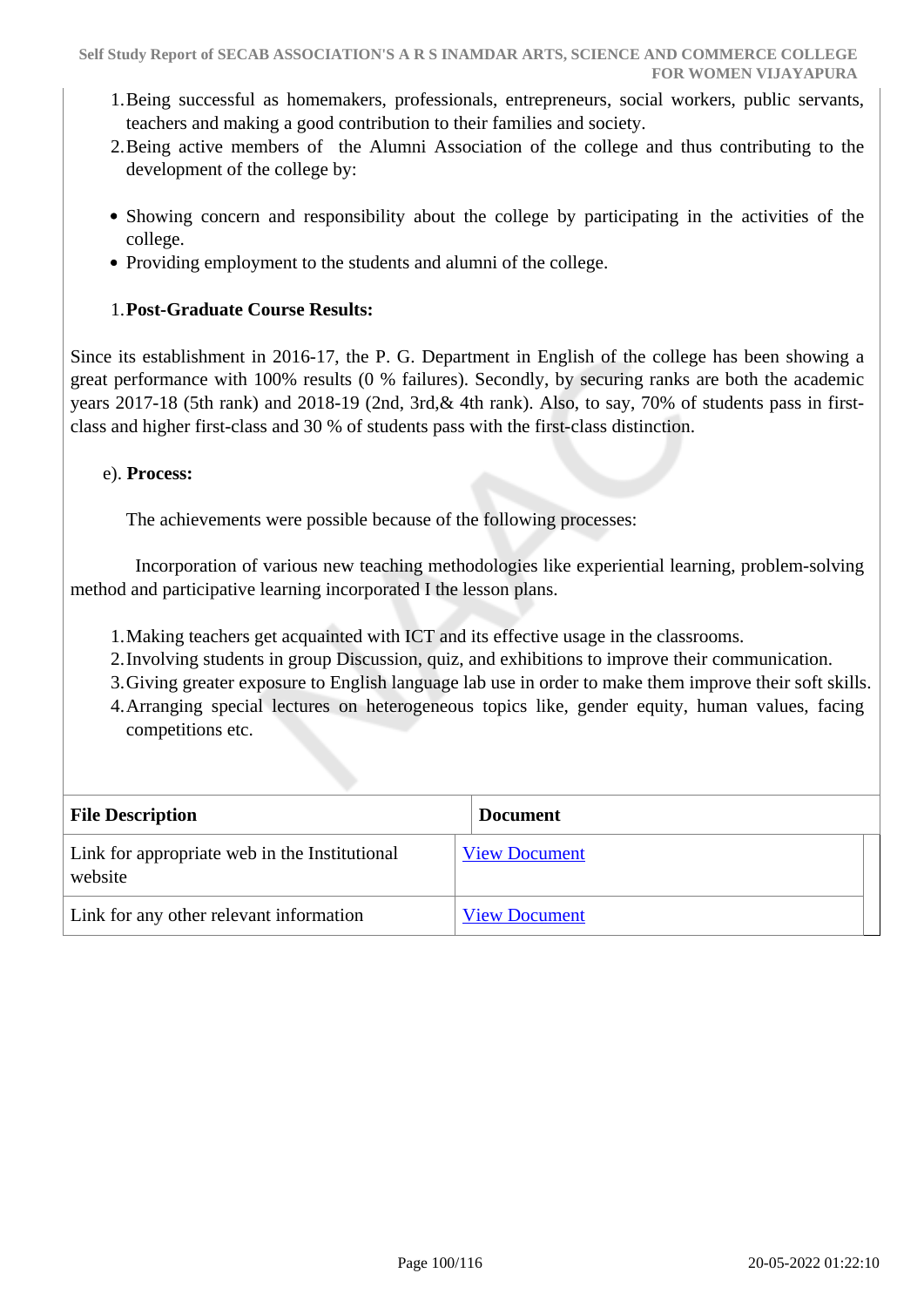# **5. CONCLUSION**

## **Additional Information :**

- SECAB Association has instituted a cash award of Rs.10,000/- to Students securing the first rank to the University & Rs. 5000 /- to the student securing lesser rank.
- The faculty of the college extended its services in the sister institutions of SECAB Association and thus establishing contact with the feeding institutions
- Department of Psychology extended its psychological counseling service to the outside people on a need basis.
- Department of Geography extended training in yoga to the people of areas nearby Vijayapura.
- The staff of the college conducted in-service training for the staff of other institutions.
- The faculty extends their service in Women's University to teach Urdu, English, Chemistry, and Mathematics.
- The faculty of the Department of Kannada organizes literary activities in collaboration with *Kannada Sahitya Parishad*.
- The faculty is on BOS, BOE, and Editorial Board of other universities and Autonomous colleges.
- The Department of History adopted some neglected and less known historical monuments of the city and undertook their cleaning.
- Final year students were deputed to the Primary and High Schools for the teaching of Science, Mathematics, and English.
- As a part of the placement of the students, they are trained in the teaching of English, Mathematics, and Physics and are employed in the schools run by the Association.
- After their graduation, many students of our college have been employed at the educational institutions run by the alumni of this college.
- We have collaborated with some business firms to train and employ our students through campus drives and walk-in interviews.
- The Department of Sociology conducted a survey of identifying the women and children suffering from malnutrition, in the slum areas of Vijayapur city, and of providing nutritious food prepared in the Department of Home Science and thus trying to find some solution to the problem of malnutrition at the institutional level.
- Every year meritorious students of the college felicitated. Toppers in different subjects are given cash awards by the faculty
- The College has identified poor and needy students and helped them by paying their college fees and also providing uniforms.

## **Concluding Remarks :**

On the whole, this college has been trying earnestly for almost half a century to provide a value-based education to shape life and career of women in this district. Instead of going behind popularistic trends, the college has been playing a reformative role by giving a message that real education is not just earning a degree but shaping the right attitude.

The institute has reached to a larger extent its goal of opening the doors of education to the deprived women and thus kindling a desire of securing even higher education so that they can become an asset to their family and society, and this institute is a living example to demonstrate how an institute can stand as an instrument for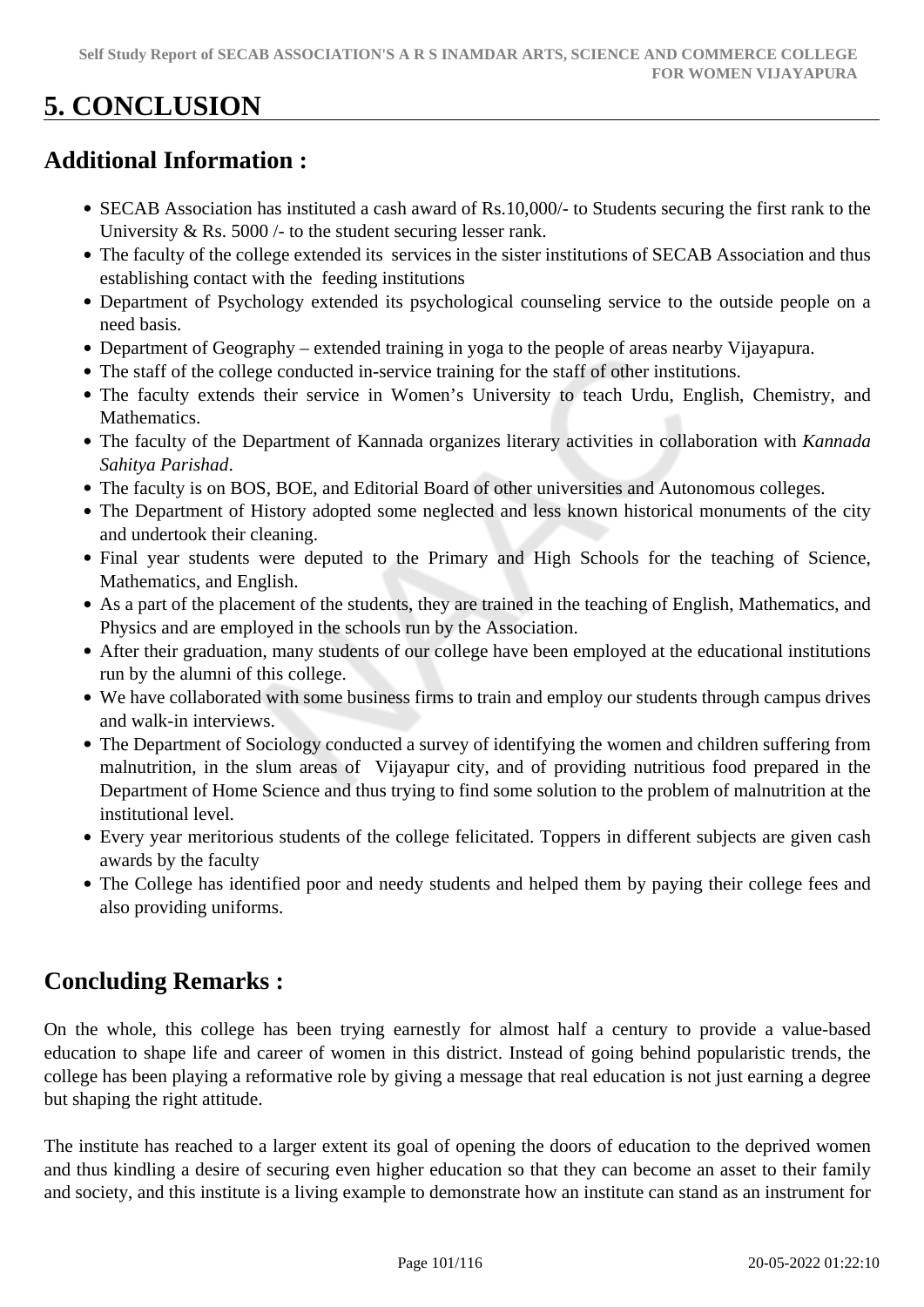communal harmony and national integrity in its true spirit, thus we have a sense of fulfillment that we have achieved three important goals.

- 1. providing affordable education to deprived women
- 2. Achieving empowerment of women by ensuring the employability of the education.
- 3. Promoting communal harmony by practicing secular principles.

This we have done in a backward district.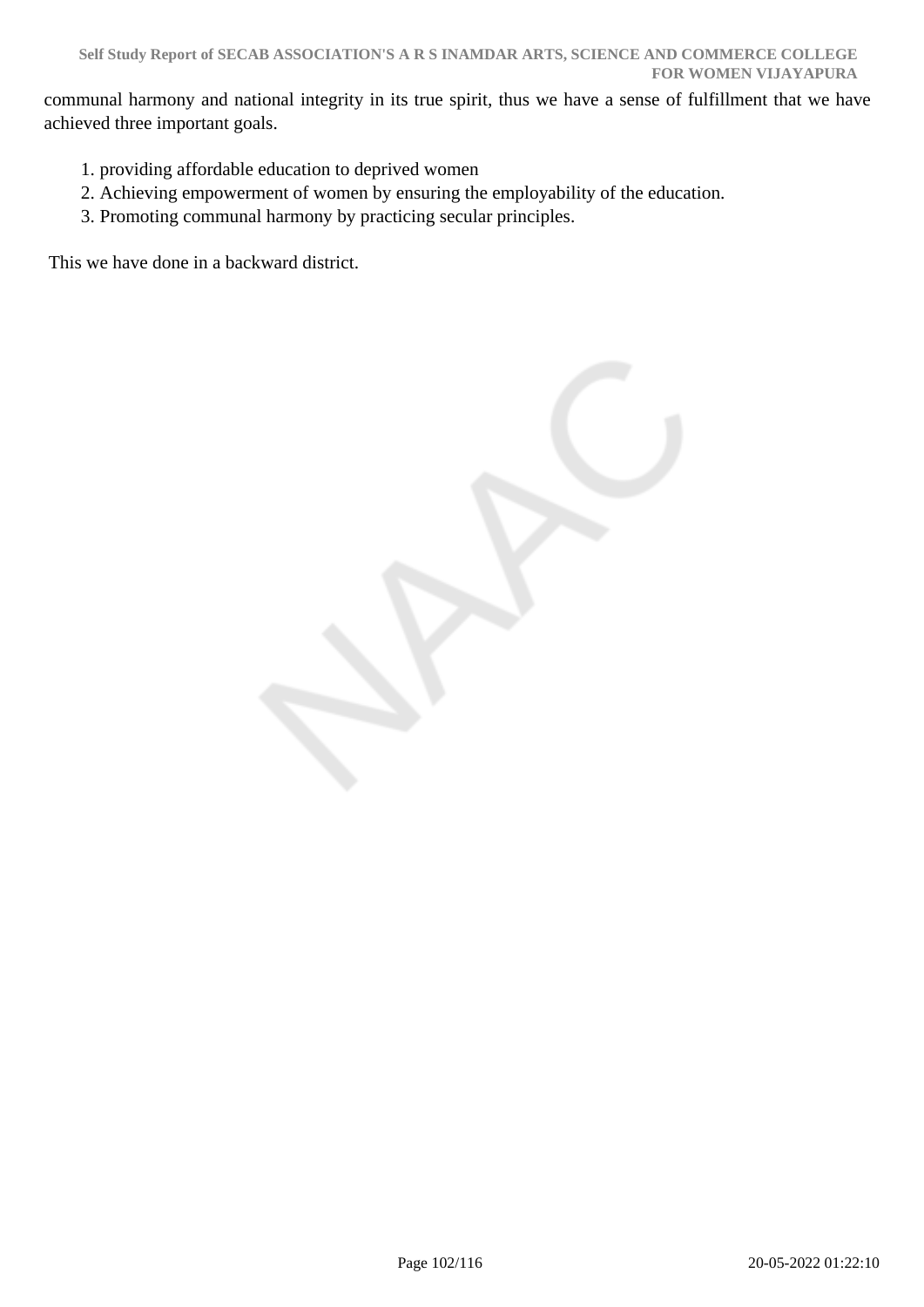# **6.ANNEXURE**

#### **1.Metrics Level Deviations**

|       | Metric ID Sub Questions and Answers before and after DVV Verification                                 |                                                    |         |         |         |                                                                                              |  |  |  |  |
|-------|-------------------------------------------------------------------------------------------------------|----------------------------------------------------|---------|---------|---------|----------------------------------------------------------------------------------------------|--|--|--|--|
| 1.1.3 | Teachers of the Institution participate in following activities related to curriculum                 |                                                    |         |         |         |                                                                                              |  |  |  |  |
|       | development and assessment of the affiliating University and/are represented on the following         |                                                    |         |         |         |                                                                                              |  |  |  |  |
|       | academic bodies during the last five years                                                            |                                                    |         |         |         |                                                                                              |  |  |  |  |
|       |                                                                                                       |                                                    |         |         |         |                                                                                              |  |  |  |  |
|       |                                                                                                       |                                                    |         |         |         |                                                                                              |  |  |  |  |
|       | 1. Academic council/BoS of Affiliating university<br>2. Setting of question papers for UG/PG programs |                                                    |         |         |         |                                                                                              |  |  |  |  |
|       | 3. Design and Development of Curriculum for Add on/certificate/Diploma Courses                        |                                                    |         |         |         |                                                                                              |  |  |  |  |
|       | 4. Assessment / evaluation process of the affiliating University                                      |                                                    |         |         |         |                                                                                              |  |  |  |  |
|       |                                                                                                       |                                                    |         |         |         |                                                                                              |  |  |  |  |
|       | Answer before DVV Verification : A. All of the above                                                  |                                                    |         |         |         |                                                                                              |  |  |  |  |
|       |                                                                                                       |                                                    |         |         |         |                                                                                              |  |  |  |  |
|       |                                                                                                       | Answer After DVV Verification: A. All of the above |         |         |         |                                                                                              |  |  |  |  |
| 1.2.1 |                                                                                                       |                                                    |         |         |         | Percentage of Programmes in which Choice Based Credit System (CBCS)/ elective                |  |  |  |  |
|       | course system has been implemented                                                                    |                                                    |         |         |         |                                                                                              |  |  |  |  |
|       |                                                                                                       |                                                    |         |         |         |                                                                                              |  |  |  |  |
|       |                                                                                                       |                                                    |         |         |         | 1.2.1.1. Number of Programmes in which CBCS / Elective course system implemented.            |  |  |  |  |
|       |                                                                                                       | Answer before DVV Verification : 4                 |         |         |         |                                                                                              |  |  |  |  |
|       |                                                                                                       | Answer after DVV Verification: 4                   |         |         |         |                                                                                              |  |  |  |  |
|       |                                                                                                       |                                                    |         |         |         |                                                                                              |  |  |  |  |
| 1.2.2 | Number of Add on /Certificate programs offered during the last five years                             |                                                    |         |         |         |                                                                                              |  |  |  |  |
|       |                                                                                                       |                                                    |         |         |         |                                                                                              |  |  |  |  |
|       |                                                                                                       |                                                    |         |         |         | 1.2.2.1. How many Add on /Certificate programs are offered within the last 5 years.          |  |  |  |  |
|       | Answer before DVV Verification:                                                                       |                                                    |         |         |         |                                                                                              |  |  |  |  |
|       |                                                                                                       |                                                    |         |         |         |                                                                                              |  |  |  |  |
|       | 2014-15<br>2018-19<br>2017-18<br>2016-17<br>2015-16                                                   |                                                    |         |         |         |                                                                                              |  |  |  |  |
|       | 3<br>3<br>$\overline{2}$<br>3<br>$\overline{2}$                                                       |                                                    |         |         |         |                                                                                              |  |  |  |  |
|       |                                                                                                       |                                                    |         |         |         |                                                                                              |  |  |  |  |
|       |                                                                                                       |                                                    |         |         |         |                                                                                              |  |  |  |  |
|       |                                                                                                       | <b>Answer After DVV Verification:</b>              |         |         |         |                                                                                              |  |  |  |  |
|       | 2018-19                                                                                               | 2017-18                                            | 2016-17 | 2015-16 | 2014-15 |                                                                                              |  |  |  |  |
|       |                                                                                                       |                                                    |         |         |         |                                                                                              |  |  |  |  |
|       | 01                                                                                                    | 04                                                 | 02      | 03      | $00\,$  |                                                                                              |  |  |  |  |
|       |                                                                                                       |                                                    |         |         |         |                                                                                              |  |  |  |  |
| 1.2.3 |                                                                                                       |                                                    |         |         |         | Average percentage of students enrolled in Certificate/ Add-on programs as against the total |  |  |  |  |
|       | number of students during the last five years                                                         |                                                    |         |         |         |                                                                                              |  |  |  |  |
|       |                                                                                                       |                                                    |         |         |         |                                                                                              |  |  |  |  |
|       |                                                                                                       |                                                    |         |         |         | 1.2.3.1. Number of students enrolled in subject related Certificate or Add-on programs year  |  |  |  |  |
|       | wise during last five years                                                                           |                                                    |         |         |         |                                                                                              |  |  |  |  |
|       |                                                                                                       | Answer before DVV Verification:                    |         |         |         |                                                                                              |  |  |  |  |
|       |                                                                                                       |                                                    |         |         |         |                                                                                              |  |  |  |  |
|       | 2018-19                                                                                               | 2017-18                                            | 2016-17 | 2015-16 | 2014-15 |                                                                                              |  |  |  |  |
|       | 64                                                                                                    | 43                                                 | 88      | 37      | 30      |                                                                                              |  |  |  |  |
|       |                                                                                                       |                                                    |         |         |         |                                                                                              |  |  |  |  |
|       |                                                                                                       |                                                    |         |         |         |                                                                                              |  |  |  |  |
|       |                                                                                                       | <b>Answer After DVV Verification:</b>              |         |         |         |                                                                                              |  |  |  |  |
|       |                                                                                                       |                                                    |         |         |         |                                                                                              |  |  |  |  |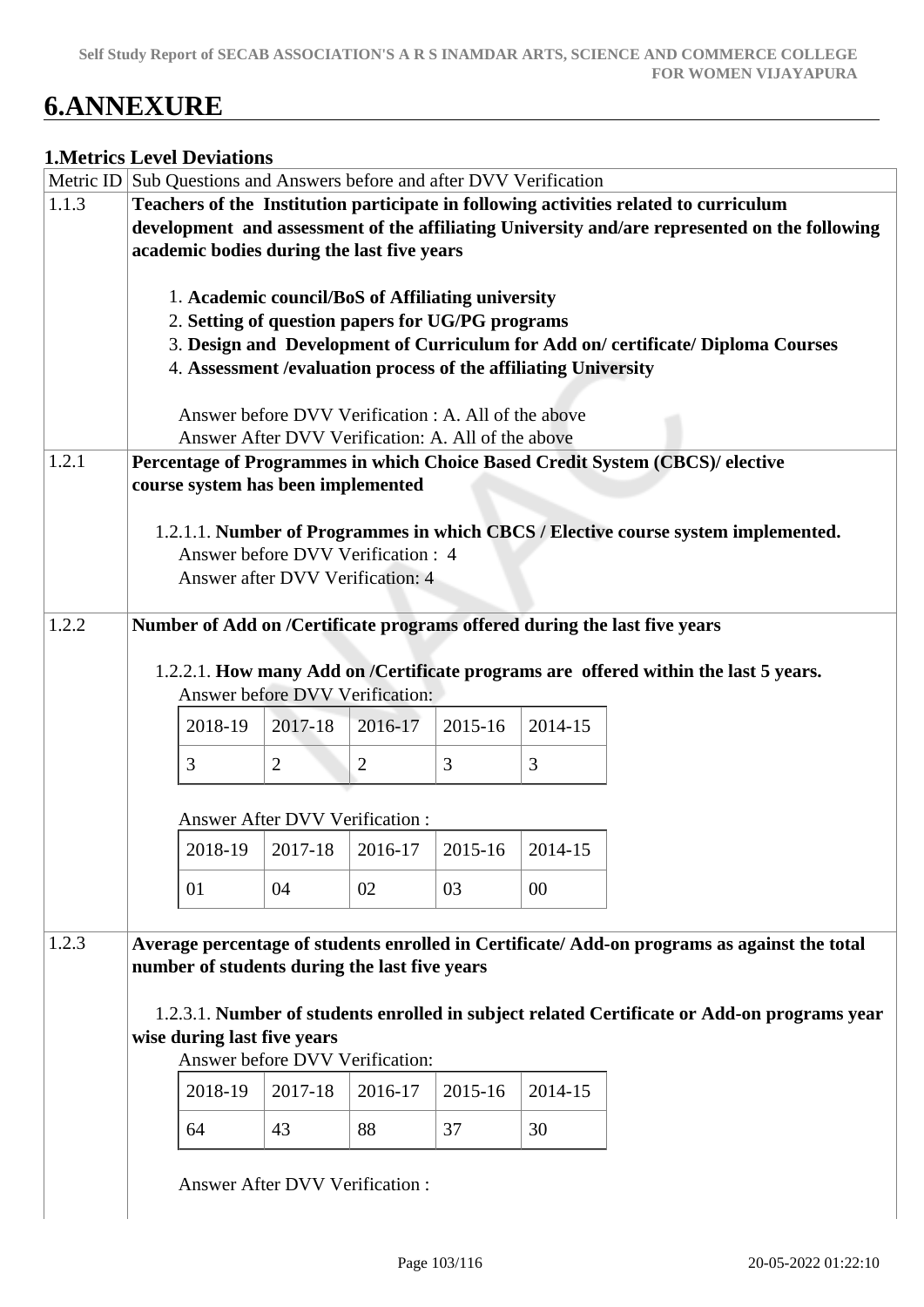|       |                                                                                | 2018-19 | 2017-18                                | 2016-17                                                                                                    | 2015-16 | 2014-15                                                           |                                                                                                                                                                                         |
|-------|--------------------------------------------------------------------------------|---------|----------------------------------------|------------------------------------------------------------------------------------------------------------|---------|-------------------------------------------------------------------|-----------------------------------------------------------------------------------------------------------------------------------------------------------------------------------------|
|       | 48                                                                             |         | 140                                    | 26                                                                                                         | 50      | $\mathbf{0}$                                                      |                                                                                                                                                                                         |
| 1.3.2 |                                                                                |         | work/internship during last five years | work/internship year-wise during last five years                                                           |         |                                                                   | Average percentage of courses that include experiential learning through project work/field<br>1.3.2.1. Number of courses that include experiential learning through project work/field |
|       |                                                                                | 2018-19 | 2017-18                                | Answer before DVV Verification:<br>2016-17                                                                 | 2015-16 | 2014-15                                                           |                                                                                                                                                                                         |
|       | 26                                                                             |         | 26                                     | 26                                                                                                         | 25      | 25                                                                |                                                                                                                                                                                         |
|       |                                                                                |         | <b>Answer After DVV Verification:</b>  |                                                                                                            |         |                                                                   |                                                                                                                                                                                         |
|       |                                                                                | 2018-19 | 2017-18                                | 2016-17                                                                                                    | 2015-16 | 2014-15                                                           |                                                                                                                                                                                         |
|       | 05                                                                             |         | 02                                     | 01                                                                                                         | 01      | 01                                                                |                                                                                                                                                                                         |
|       |                                                                                |         | completed academic year                | Answer before DVV Verification: 631<br>Answer after DVV Verification: 166                                  |         |                                                                   | 1.3.3.1. Number of students undertaking project work/field work / internships                                                                                                           |
| 1.4.1 | following stakeholders<br>1) Students<br>2)Teachers<br>3)Employers<br>4)Alumni |         |                                        | Answer before DVV Verification : A. All of the above<br>Answer After DVV Verification: A. All of the above |         |                                                                   | Institution obtains feedback on the syllabus and its transaction at the institution from the                                                                                            |
| 1.4.2 |                                                                                |         |                                        |                                                                                                            |         | Feedback process of the Institution may be classified as follows: |                                                                                                                                                                                         |
|       | <b>Options:</b>                                                                |         | 4. Feedback collected                  | 3. Feedback collected and analysed                                                                         |         | 2. Feedback collected, analysed and action has been taken         | 1. Feedback collected, analysed and action taken and feedback available on website                                                                                                      |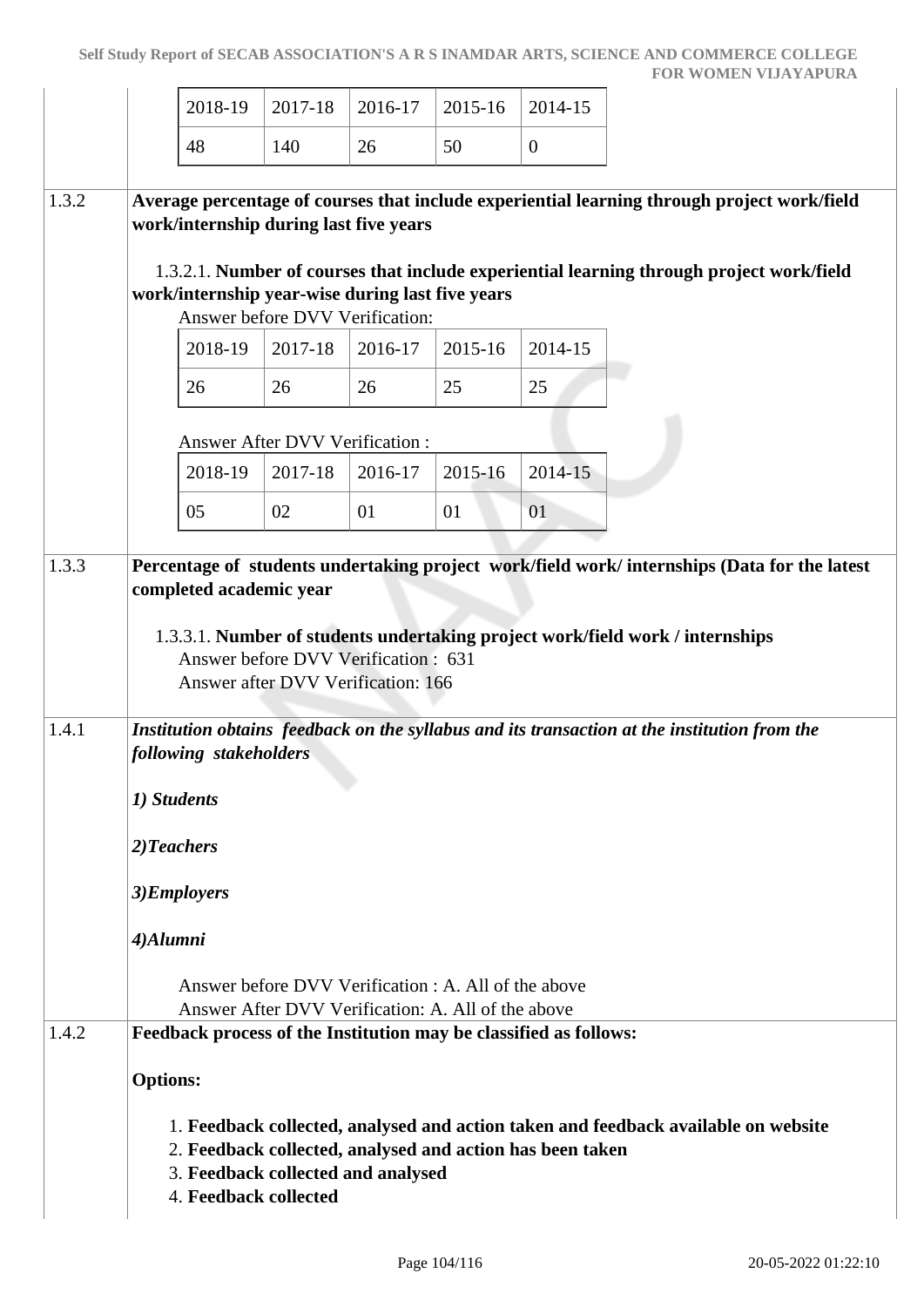|       |            |                                                                  | 5. Feedback not collected                                      |         |         |                                                                      |                                                                                                                                                                              |
|-------|------------|------------------------------------------------------------------|----------------------------------------------------------------|---------|---------|----------------------------------------------------------------------|------------------------------------------------------------------------------------------------------------------------------------------------------------------------------|
|       |            |                                                                  | feedback available on website<br>feedback available on website |         |         |                                                                      | Answer before DVV Verification : A. Feedback collected, analysed and action taken and<br>Answer After DVV Verification: A. Feedback collected, analysed and action taken and |
| 2.1.1 |            | <b>Average Enrolment percentage (Average of last five years)</b> |                                                                |         |         |                                                                      |                                                                                                                                                                              |
|       |            |                                                                  | Answer before DVV Verification:                                |         |         |                                                                      | 2.1.1.1. Number of students admitted year-wise during last five years                                                                                                        |
|       |            | 2018-19                                                          | 2017-18                                                        | 2016-17 | 2015-16 | 2014-15                                                              |                                                                                                                                                                              |
|       |            | 272                                                              | 237                                                            | 212     | 163     | 202                                                                  |                                                                                                                                                                              |
|       |            |                                                                  | <b>Answer After DVV Verification:</b>                          |         |         |                                                                      |                                                                                                                                                                              |
|       |            | 2018-19                                                          | 2017-18                                                        | 2016-17 | 2015-16 | 2014-15                                                              |                                                                                                                                                                              |
|       |            | 272                                                              | 223                                                            | 219     | 222     | 199                                                                  |                                                                                                                                                                              |
|       |            |                                                                  | Answer before DVV Verification:                                |         |         | 2.1.1.2. Number of sanctioned seats year wise during last five years |                                                                                                                                                                              |
|       |            | 2018-19                                                          | 2017-18                                                        | 2016-17 | 2015-16 | 2014-15                                                              |                                                                                                                                                                              |
|       |            | 460                                                              | 460                                                            | 460     | 420     | 420                                                                  |                                                                                                                                                                              |
|       |            |                                                                  | <b>Answer After DVV Verification:</b>                          |         |         |                                                                      |                                                                                                                                                                              |
|       |            | 2018-19                                                          | 2017-18                                                        | 2016-17 | 2015-16 | 2014-15                                                              |                                                                                                                                                                              |
|       |            | 450                                                              | 430                                                            | 430     | 410     | 410                                                                  |                                                                                                                                                                              |
| 2.1.2 |            |                                                                  |                                                                |         |         |                                                                      | Average percentage of seats filled against reserved categories (SC, ST, OBC, Divyangjan, etc.                                                                                |
|       |            |                                                                  |                                                                |         |         |                                                                      | as per applicable reservation policy ) during the last five years (exclusive of supernumerary                                                                                |
|       | seats)     |                                                                  |                                                                |         |         |                                                                      |                                                                                                                                                                              |
|       |            |                                                                  |                                                                |         |         |                                                                      | 2.1.2.1. Number of actual students admitted from the reserved categories year-wise during the last                                                                           |
|       | five years |                                                                  | Answer before DVV Verification:                                |         |         |                                                                      |                                                                                                                                                                              |
|       |            | 2018-19                                                          | 2017-18                                                        | 2016-17 | 2015-16 | 2014-15                                                              |                                                                                                                                                                              |
|       |            | 582                                                              | 551                                                            | 532     | 497     | 493                                                                  |                                                                                                                                                                              |
|       |            |                                                                  | Answer After DVV Verification:                                 |         |         |                                                                      |                                                                                                                                                                              |
|       |            | 2018-19                                                          | 2017-18                                                        | 2016-17 | 2015-16 | 2014-15                                                              |                                                                                                                                                                              |
|       |            | 269                                                              | 214                                                            | 206     | 211     | 171                                                                  |                                                                                                                                                                              |
|       |            |                                                                  |                                                                |         |         |                                                                      |                                                                                                                                                                              |
| 2.4.2 |            |                                                                  |                                                                |         |         |                                                                      | Average percentage of full time teachers with Ph. D. / D.M. / M.Ch. / D.N.B Superspeciality /                                                                                |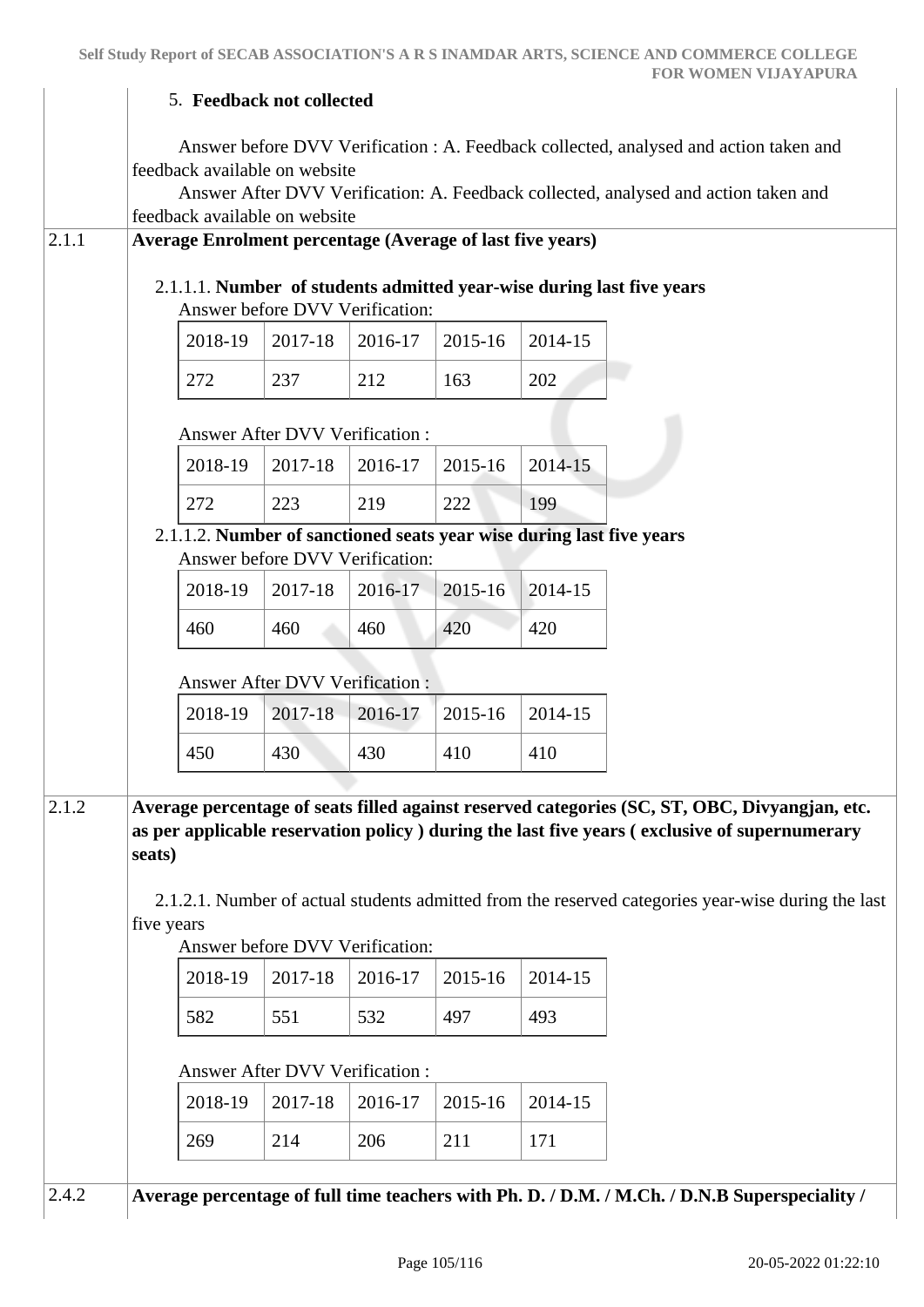#### **D.Sc. / D.Litt. during the last five years (consider only highest degree for count)**

 2.4.2.1. **Number of full time teachers with** *Ph. D. / D.M. / M.Ch. / D.N.B Superspeciality / D.Sc. / D.Litt.* **year wise during the last five years**

Answer before DVV Verification:

|  | $2018-19$   2017-18   2016-17   2015-16   2014-15 |  |  |
|--|---------------------------------------------------|--|--|
|  |                                                   |  |  |

Answer After DVV Verification :

|  | $2018-19$   2017-18   2016-17   2015-16   2014-15 |  |  |
|--|---------------------------------------------------|--|--|
|  |                                                   |  |  |

#### 2.6.3 **Average pass percentage of Students during last five years**

 2.6.3.1. **Number of final year students who passed the university examination year-wise during the last five years**

Answer before DVV Verification:

|     |     | 2018-19   2017-18   2016-17   2015-16   2014-15 |     |     |
|-----|-----|-------------------------------------------------|-----|-----|
| 148 | 184 | 143                                             | 141 | 170 |

#### Answer After DVV Verification :

| $\mid$ 2018-19 $\mid$ 2017-18 $\mid$ 2016-17 $\mid$ 2015-16 $\mid$ 2014-15 |     |     |     |     |
|----------------------------------------------------------------------------|-----|-----|-----|-----|
| 150                                                                        | 195 | 158 | 174 | 203 |

 2.6.3.2. **Number of final year students who appeared for the university examination yearwise during the last five years**

Answer before DVV Verification:

|     |     | $2018-19$   2017-18   2016-17   2015-16   2014-15 |     |  |
|-----|-----|---------------------------------------------------|-----|--|
| 181 | 195 | 163                                               | 156 |  |

#### Answer After DVV Verification :

|  |     | $2018-19$   2017-18   2016-17   2015-16   2014-15 |     |     |
|--|-----|---------------------------------------------------|-----|-----|
|  | 213 | 177                                               | 183 | 233 |

Remark : Data updated as per document attached

3.1.1 **Grants received from Government and non-governmental agencies for research projects, endowments, Chairs in the institution during the last five years (INR in Lakhs)** 

> 3.1.1.1. **Total Grants from Government and non-governmental agencies for research projects , endowments, Chairs in the institution during the last five years (INR in Lakhs)**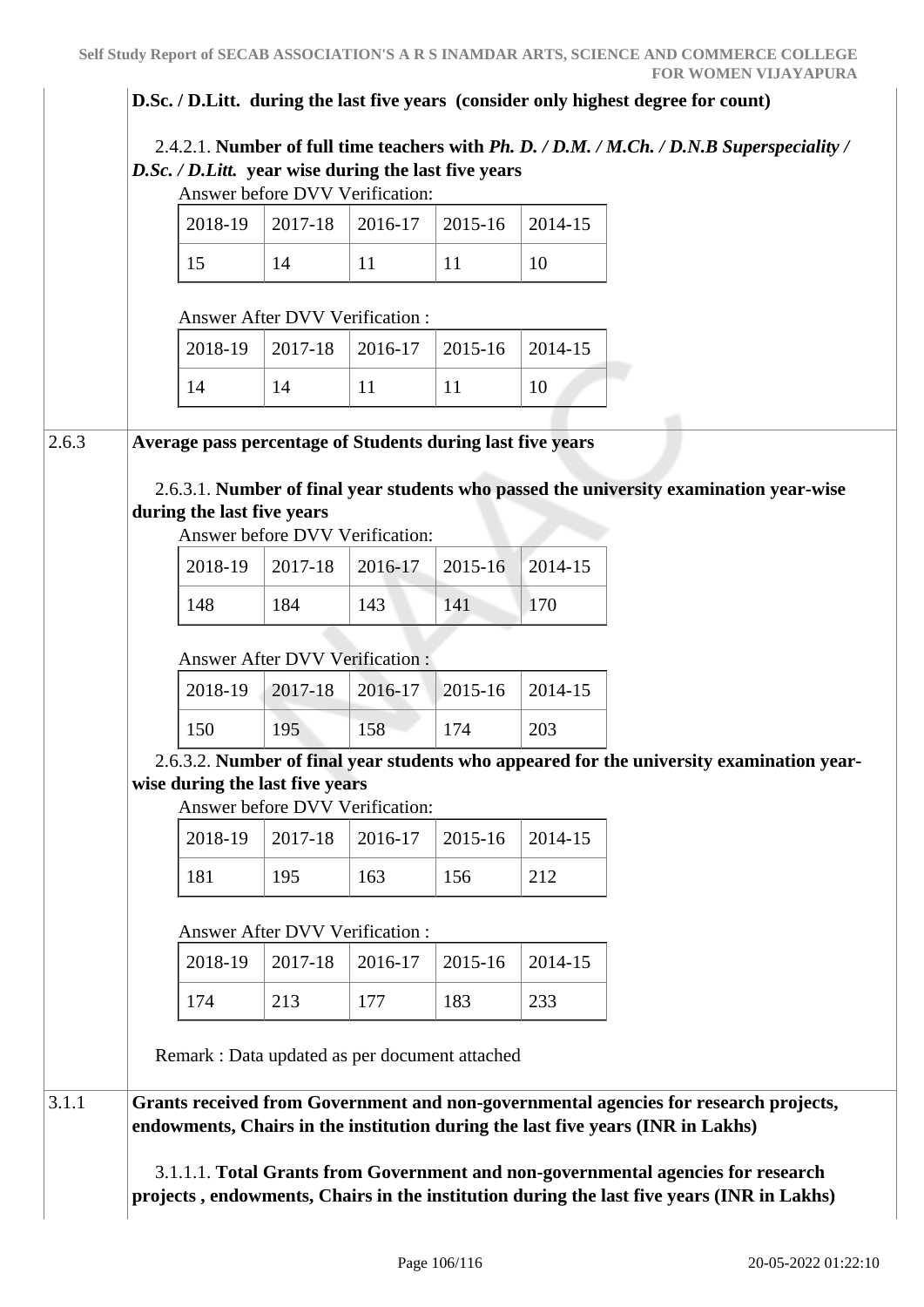|                                                                                          |                                       | Answer before DVV Verification: |         |         |
|------------------------------------------------------------------------------------------|---------------------------------------|---------------------------------|---------|---------|
| 2018-19                                                                                  | 2017-18                               | 2016-17                         | 2015-16 | 2014-15 |
| 00                                                                                       | 00                                    | 00                              | 11.70   | 1.625   |
|                                                                                          | <b>Answer After DVV Verification:</b> |                                 |         |         |
| 2018-19                                                                                  | 2017-18                               | 2016-17                         | 2015-16 | 2014-15 |
| 00                                                                                       | 00                                    | 00                              | 11.70   | 1.625   |
| Percentage of departments having Research projects funded by government and non          |                                       |                                 |         |         |
| government agencies during the last five years                                           |                                       |                                 |         |         |
|                                                                                          |                                       |                                 |         |         |
|                                                                                          |                                       |                                 |         |         |
|                                                                                          |                                       |                                 |         |         |
| 3.1.3.1. Number of departments having Research projects funded by government and non-    |                                       |                                 |         |         |
| government agencies during the last five years                                           |                                       |                                 |         |         |
|                                                                                          | Answer before DVV Verification:       |                                 |         |         |
| 2018-19                                                                                  | 2017-18                               | 2016-17                         | 2015-16 | 2014-15 |
| 00                                                                                       | 00                                    | 00                              | 06      | 01      |
|                                                                                          |                                       |                                 |         |         |
|                                                                                          | <b>Answer After DVV Verification:</b> |                                 |         |         |
|                                                                                          |                                       |                                 | 2015-16 | 2014-15 |
| 2018-19                                                                                  | 2017-18                               | 2016-17                         |         |         |
| 00                                                                                       | 00                                    | 00                              | 06      | 01      |
| 3.1.3.2. Number of departments offering academic programes                               |                                       |                                 |         |         |
|                                                                                          | Answer before DVV Verification:       |                                 |         |         |
| 2018-19                                                                                  | 2017-18                               | 2016-17                         | 2015-16 | 2014-15 |
|                                                                                          |                                       |                                 |         |         |
| Number of workshops/seminars conducted on Research Methodology, Intellectual Property    |                                       |                                 |         |         |
| Rights (IPR) and entrepreneurship during the last five years                             |                                       |                                 |         |         |
|                                                                                          |                                       |                                 |         |         |
| 3.2.2.1. Total number of workshops/seminars conducted on Research Methodology,           |                                       |                                 |         |         |
| Intellectual Property Rights (IPR) and entrepreneurship year-wise during last five years |                                       |                                 |         |         |
|                                                                                          | Answer before DVV Verification:       |                                 |         |         |
| 2018-19                                                                                  | 2017-18                               | 2016-17                         | 2015-16 | 2014-15 |
| 03                                                                                       | 02                                    | 02                              | 02      | 02      |
|                                                                                          |                                       |                                 |         |         |
|                                                                                          | <b>Answer After DVV Verification:</b> |                                 |         |         |
| 2018-19                                                                                  | 2017-18                               | 2016-17                         | 2015-16 | 2014-15 |
| 03                                                                                       | 00                                    | 02                              | 02      | 02      |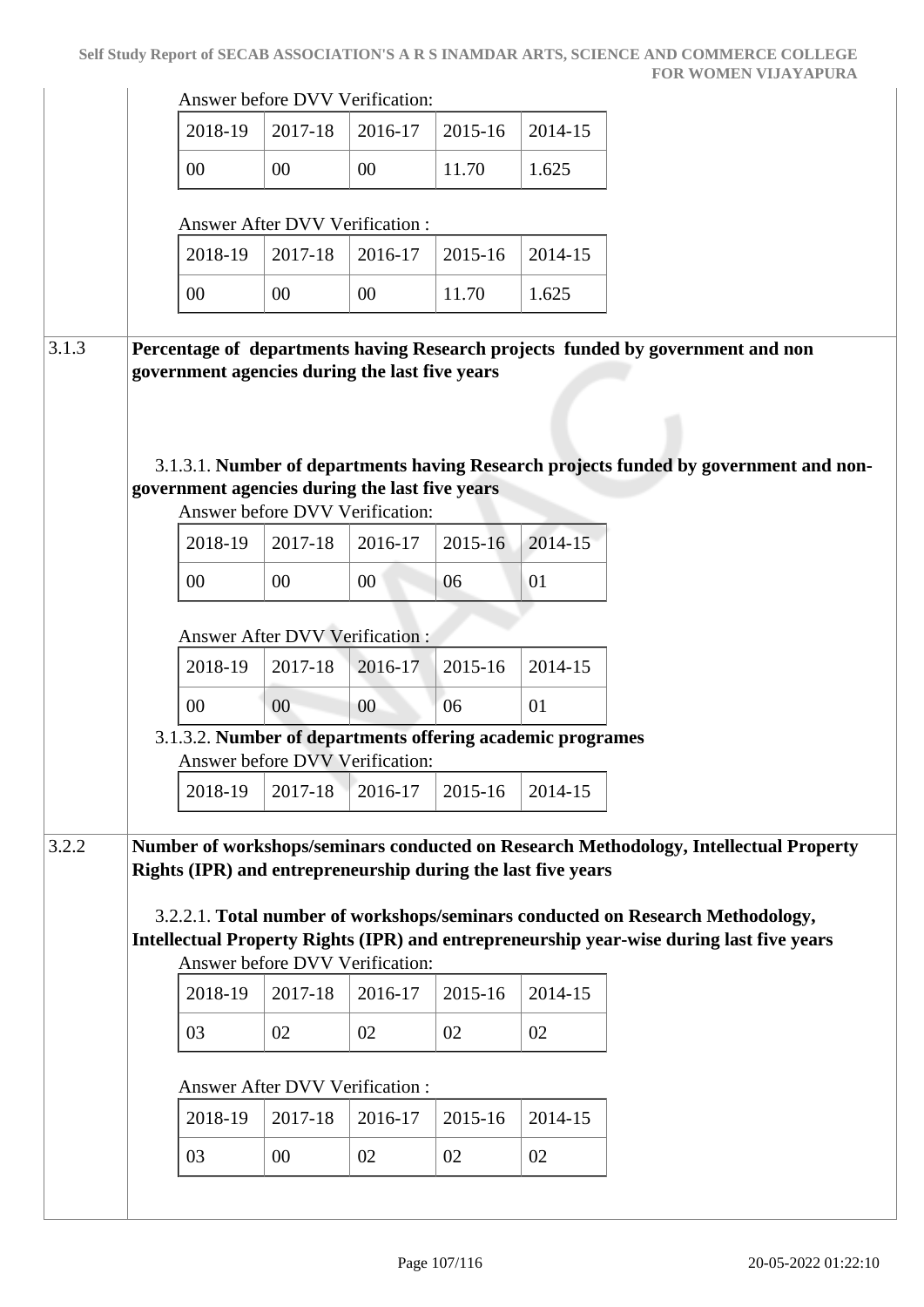| 3.3.1 | Number of Ph.Ds registered per eligible teacher during the last five years<br>3.3.1.1. How many Ph.Ds registered per eligible teacher within last five years<br>Answer before DVV Verification: 06<br>Answer after DVV Verification: 05<br>3.3.1.2. Number of teachers recognized as guides during the last five years<br>Answer before DVV Verification : 02<br>Answer after DVV Verification: 02 |                                                                                                              |         |                                            |                                                               |         |                                                                                                                                                                                                                                                                                                                                                             |  |  |  |  |
|-------|----------------------------------------------------------------------------------------------------------------------------------------------------------------------------------------------------------------------------------------------------------------------------------------------------------------------------------------------------------------------------------------------------|--------------------------------------------------------------------------------------------------------------|---------|--------------------------------------------|---------------------------------------------------------------|---------|-------------------------------------------------------------------------------------------------------------------------------------------------------------------------------------------------------------------------------------------------------------------------------------------------------------------------------------------------------------|--|--|--|--|
|       |                                                                                                                                                                                                                                                                                                                                                                                                    |                                                                                                              |         |                                            |                                                               |         |                                                                                                                                                                                                                                                                                                                                                             |  |  |  |  |
|       |                                                                                                                                                                                                                                                                                                                                                                                                    |                                                                                                              |         |                                            | Remark: HEI has included the details for the session 2013-14. |         |                                                                                                                                                                                                                                                                                                                                                             |  |  |  |  |
| 3.3.2 |                                                                                                                                                                                                                                                                                                                                                                                                    | Number of research papers per teachers in the Journals notified on UGC website during the<br>last five years |         |                                            |                                                               |         |                                                                                                                                                                                                                                                                                                                                                             |  |  |  |  |
|       | 3.3.2.1. Number of research papers in the Journals notified on UGC website during the last<br>five years.<br>Answer before DVV Verification:                                                                                                                                                                                                                                                       |                                                                                                              |         |                                            |                                                               |         |                                                                                                                                                                                                                                                                                                                                                             |  |  |  |  |
|       |                                                                                                                                                                                                                                                                                                                                                                                                    | 2018-19                                                                                                      | 2017-18 | 2016-17                                    | 2015-16                                                       | 2014-15 |                                                                                                                                                                                                                                                                                                                                                             |  |  |  |  |
|       |                                                                                                                                                                                                                                                                                                                                                                                                    | 09                                                                                                           | 03      | 18                                         | 08                                                            | 04      |                                                                                                                                                                                                                                                                                                                                                             |  |  |  |  |
|       | <b>Answer After DVV Verification:</b>                                                                                                                                                                                                                                                                                                                                                              |                                                                                                              |         |                                            |                                                               |         |                                                                                                                                                                                                                                                                                                                                                             |  |  |  |  |
|       |                                                                                                                                                                                                                                                                                                                                                                                                    | 2018-19                                                                                                      | 2017-18 | 2016-17                                    | 2015-16                                                       | 2014-15 |                                                                                                                                                                                                                                                                                                                                                             |  |  |  |  |
|       |                                                                                                                                                                                                                                                                                                                                                                                                    | 09                                                                                                           | 03      | 18                                         | 08                                                            | 04      |                                                                                                                                                                                                                                                                                                                                                             |  |  |  |  |
| 3.3.3 |                                                                                                                                                                                                                                                                                                                                                                                                    |                                                                                                              |         |                                            |                                                               |         | Number of books and chapters in edited volumes/books published and papers published in<br>national/international conference proceedings per teacher during last five years<br>3.3.3.1. Total number of books and chapters in edited volumes/books published and papers<br>in national/international conference proceedings year-wise during last five years |  |  |  |  |
|       |                                                                                                                                                                                                                                                                                                                                                                                                    | 2018-19                                                                                                      | 2017-18 | Answer before DVV Verification:<br>2016-17 | 2015-16                                                       | 2014-15 |                                                                                                                                                                                                                                                                                                                                                             |  |  |  |  |
|       |                                                                                                                                                                                                                                                                                                                                                                                                    | 04                                                                                                           | 12      | 01                                         | 11                                                            | 09      |                                                                                                                                                                                                                                                                                                                                                             |  |  |  |  |
|       | <b>Answer After DVV Verification:</b>                                                                                                                                                                                                                                                                                                                                                              |                                                                                                              |         |                                            |                                                               |         |                                                                                                                                                                                                                                                                                                                                                             |  |  |  |  |
|       |                                                                                                                                                                                                                                                                                                                                                                                                    | 2018-19                                                                                                      | 2017-18 | 2016-17                                    | 2015-16                                                       | 2014-15 |                                                                                                                                                                                                                                                                                                                                                             |  |  |  |  |
|       |                                                                                                                                                                                                                                                                                                                                                                                                    | 04                                                                                                           | 12      | 01                                         | 11                                                            | 09      |                                                                                                                                                                                                                                                                                                                                                             |  |  |  |  |
| 3.4.3 |                                                                                                                                                                                                                                                                                                                                                                                                    |                                                                                                              |         |                                            |                                                               |         | Number of extension and outreach programs conducted by the institution through NSS/NCC,<br>Government and Government recognised bodies during the last five years<br>3.4.3.1. Number of extension and outreached Programmes conducted in collaboration with<br>industry, community and Non- Government Organizations through NSS/NCC/Red Cross/             |  |  |  |  |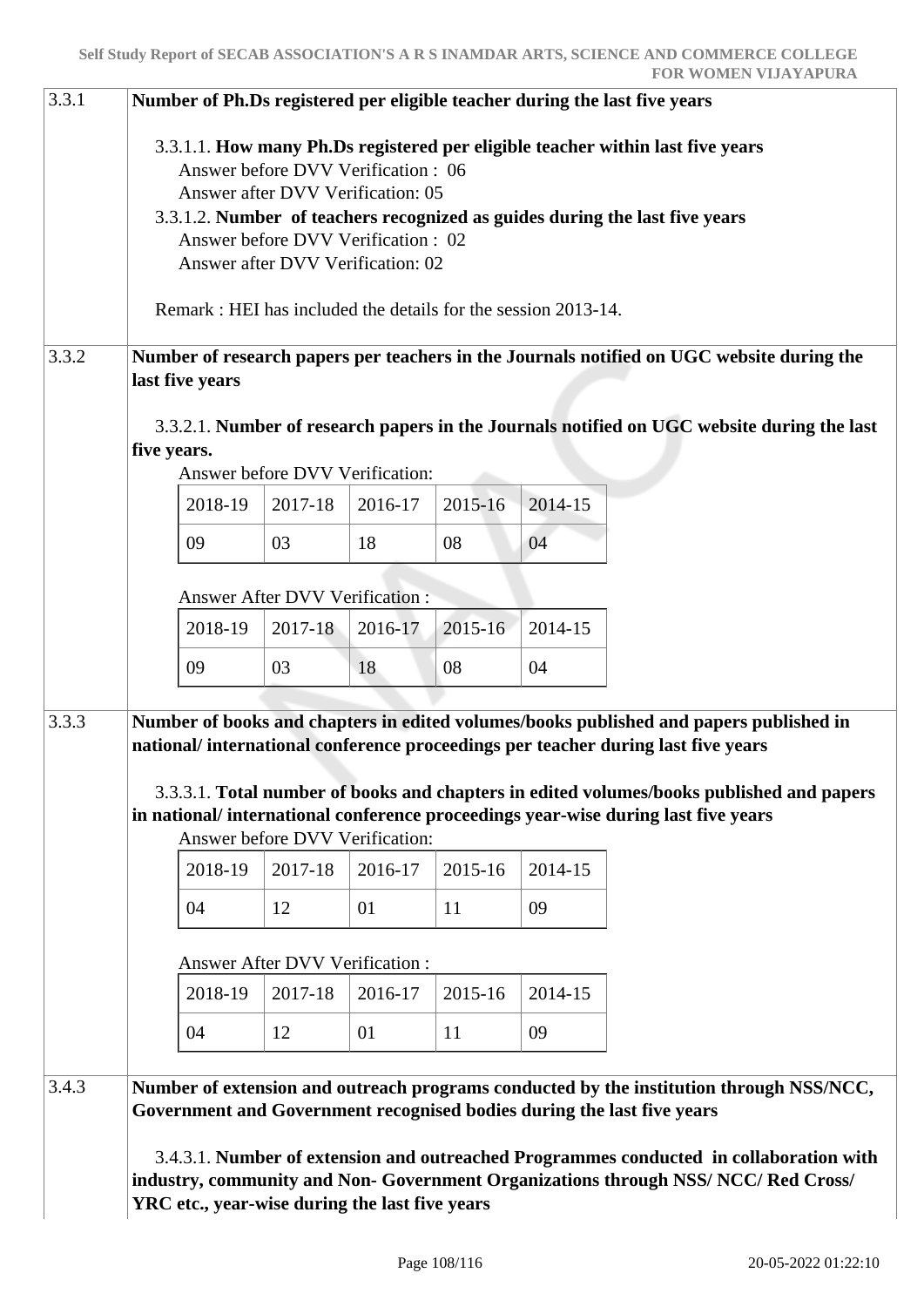|       |            | Answer before DVV Verification:                                                                                                                                                                                                                                                                                                                                   |                                       |                |                |         |  |  |  |  |
|-------|------------|-------------------------------------------------------------------------------------------------------------------------------------------------------------------------------------------------------------------------------------------------------------------------------------------------------------------------------------------------------------------|---------------------------------------|----------------|----------------|---------|--|--|--|--|
|       |            | 2018-19                                                                                                                                                                                                                                                                                                                                                           | 2017-18                               | 2016-17        | 2015-16        | 2014-15 |  |  |  |  |
|       |            | 07                                                                                                                                                                                                                                                                                                                                                                | 06                                    | 06             | 05             | 05      |  |  |  |  |
|       |            |                                                                                                                                                                                                                                                                                                                                                                   | <b>Answer After DVV Verification:</b> |                |                |         |  |  |  |  |
|       |            | 2018-19                                                                                                                                                                                                                                                                                                                                                           | 2017-18                               | 2016-17        | 2015-16        | 2014-15 |  |  |  |  |
|       |            | 6                                                                                                                                                                                                                                                                                                                                                                 | 6                                     | 6              | 5              | 5       |  |  |  |  |
| 3.4.4 | five years | Average percentage of students participating in extension activities at 3.4.3. above during last<br>3.4.4.1. Total number of Students participating in extension activities conducted in<br>collaboration with industry, community and Non- Government Organizations such as Swachh<br>Bharat, AIDs awareness, Gender issue etc. year-wise during last five years |                                       |                |                |         |  |  |  |  |
|       |            |                                                                                                                                                                                                                                                                                                                                                                   | Answer before DVV Verification:       |                |                |         |  |  |  |  |
|       |            | 2018-19                                                                                                                                                                                                                                                                                                                                                           | 2017-18                               | 2016-17        | 2015-16        | 2014-15 |  |  |  |  |
|       |            | 382                                                                                                                                                                                                                                                                                                                                                               | 442                                   | 310            | 359            | 398     |  |  |  |  |
|       |            | <b>Answer After DVV Verification:</b>                                                                                                                                                                                                                                                                                                                             |                                       |                |                |         |  |  |  |  |
|       |            | 2018-19                                                                                                                                                                                                                                                                                                                                                           | 2017-18                               | 2016-17        | 2015-16        | 2014-15 |  |  |  |  |
|       |            | 90                                                                                                                                                                                                                                                                                                                                                                | 71                                    | 100            | 100            | 100     |  |  |  |  |
| 3.5.1 |            | Number of Collaborative activities for research, Faculty exchange, Student exchange/<br>internship per year<br>3.5.1.1. Number of Collaborative activities for research, Faculty exchange, Student                                                                                                                                                                |                                       |                |                |         |  |  |  |  |
|       |            | exchange/ internship year-wise during the last five years                                                                                                                                                                                                                                                                                                         | Answer before DVV Verification:       |                |                |         |  |  |  |  |
|       |            | 2018-19                                                                                                                                                                                                                                                                                                                                                           | 2017-18                               | 2016-17        | 2015-16        | 2014-15 |  |  |  |  |
|       |            | 06                                                                                                                                                                                                                                                                                                                                                                | 07                                    | 04             | 04             | $00\,$  |  |  |  |  |
|       |            |                                                                                                                                                                                                                                                                                                                                                                   | <b>Answer After DVV Verification:</b> |                |                |         |  |  |  |  |
|       |            | 2018-19                                                                                                                                                                                                                                                                                                                                                           | 2017-18                               | 2016-17        | 2015-16        | 2014-15 |  |  |  |  |
|       |            | 01                                                                                                                                                                                                                                                                                                                                                                | 00                                    | $\overline{2}$ | $\overline{2}$ | $00\,$  |  |  |  |  |
|       |            |                                                                                                                                                                                                                                                                                                                                                                   |                                       |                |                |         |  |  |  |  |
| 3.5.2 |            | Number of functional MoUs with institutions, other universities, industries, corporate houses<br>etc. during the last five years                                                                                                                                                                                                                                  |                                       |                |                |         |  |  |  |  |
|       |            | 3.5.2.1. Number of functional MoUs with Institutions of national, international importance,<br>other universities, industries, corporate houses etc. year-wise during the last five years                                                                                                                                                                         |                                       |                |                |         |  |  |  |  |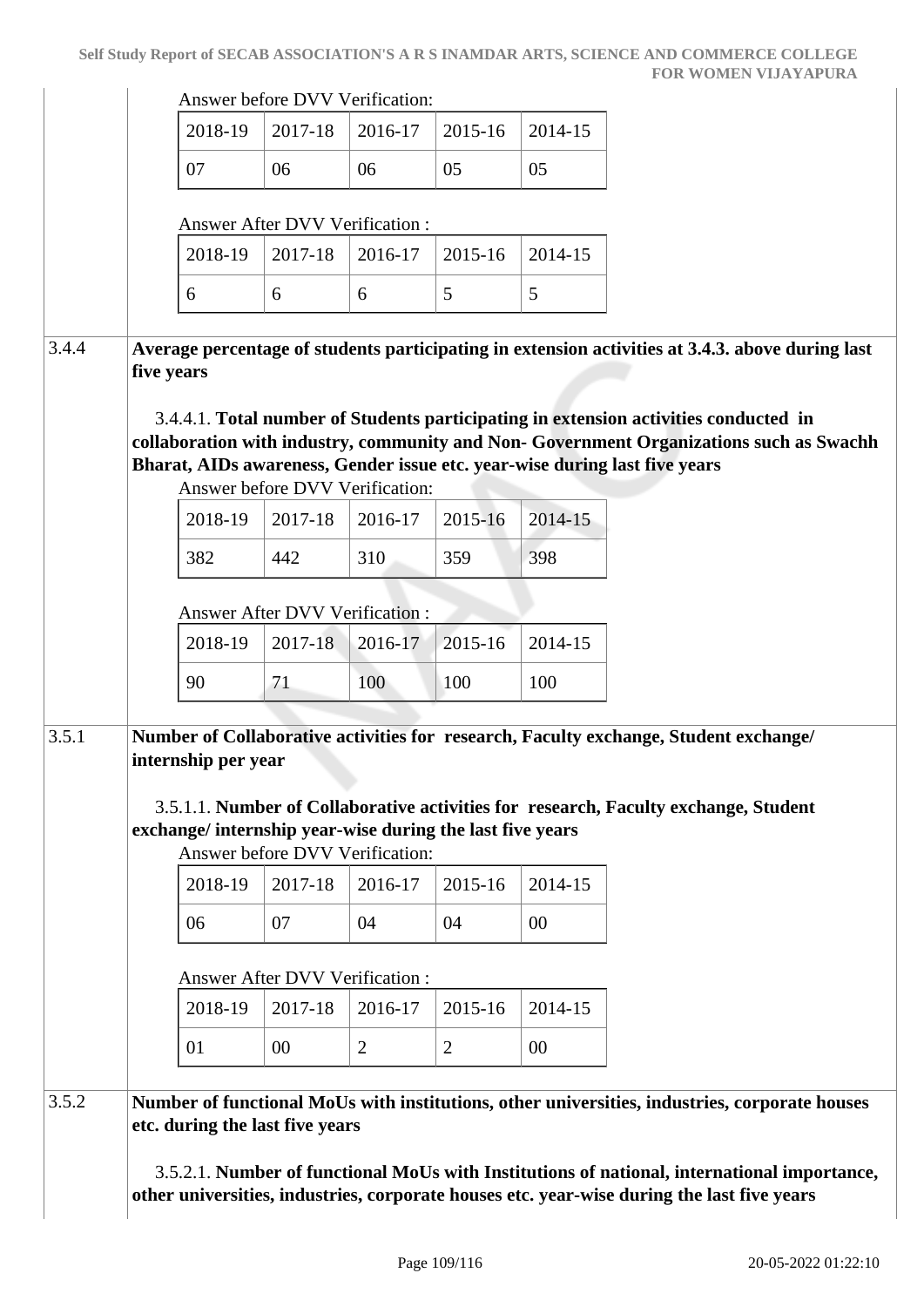|       | Answer before DVV Verification:                                                                                                                                                                                                                                                                           |                                                                                                                                                                                                                                                                                                                 |                                 |              |         |                |                                                                                          |  |  |  |
|-------|-----------------------------------------------------------------------------------------------------------------------------------------------------------------------------------------------------------------------------------------------------------------------------------------------------------|-----------------------------------------------------------------------------------------------------------------------------------------------------------------------------------------------------------------------------------------------------------------------------------------------------------------|---------------------------------|--------------|---------|----------------|------------------------------------------------------------------------------------------|--|--|--|
|       |                                                                                                                                                                                                                                                                                                           | 2018-19                                                                                                                                                                                                                                                                                                         | 2017-18                         | 2016-17      | 2015-16 | 2014-15        |                                                                                          |  |  |  |
|       |                                                                                                                                                                                                                                                                                                           | 1                                                                                                                                                                                                                                                                                                               | $\overline{2}$                  | $\mathbf{1}$ | 1       | $\overline{0}$ |                                                                                          |  |  |  |
|       |                                                                                                                                                                                                                                                                                                           |                                                                                                                                                                                                                                                                                                                 | Answer After DVV Verification : |              |         |                |                                                                                          |  |  |  |
|       |                                                                                                                                                                                                                                                                                                           | 2018-19                                                                                                                                                                                                                                                                                                         | 2017-18                         | 2016-17      | 2015-16 | 2014-15        |                                                                                          |  |  |  |
|       |                                                                                                                                                                                                                                                                                                           | 1                                                                                                                                                                                                                                                                                                               | $\overline{2}$                  | $\mathbf{1}$ | 1       | $\overline{0}$ |                                                                                          |  |  |  |
| 4.1.3 | Percentage of classrooms and seminar halls with ICT- enabled facilities such as smart class,<br>LMS, etc. (Data for the latest completed academic year)<br>4.1.3.1. Number of classrooms and seminar halls with ICT facilities<br>Answer before DVV Verification: 11<br>Answer after DVV Verification: 11 |                                                                                                                                                                                                                                                                                                                 |                                 |              |         |                |                                                                                          |  |  |  |
| 4.2.2 |                                                                                                                                                                                                                                                                                                           | The institution has subscription for the following e-resources                                                                                                                                                                                                                                                  |                                 |              |         |                |                                                                                          |  |  |  |
| 4.2.3 |                                                                                                                                                                                                                                                                                                           | 3. Shodhganga Membership<br>4. e-books<br>5. Databases<br>6. Remote access to e-resources<br>Answer before DVV Verification : A. Any 4 or more of the above<br>Answer After DVV Verification: C. Any 2 of the above<br>Average annual expenditure for purchase of books/e-books and subscription to journals/e- |                                 |              |         |                |                                                                                          |  |  |  |
|       |                                                                                                                                                                                                                                                                                                           | journals during the last five years (INR in Lakhs)<br>journals year wise during last five years (INR in Lakhs)                                                                                                                                                                                                  | Answer before DVV Verification: |              |         |                | 4.2.3.1. Annual expenditure of purchase of books/e-books and subscription to journals/e- |  |  |  |
|       |                                                                                                                                                                                                                                                                                                           | 2018-19                                                                                                                                                                                                                                                                                                         | 2017-18                         | 2016-17      | 2015-16 | 2014-15        |                                                                                          |  |  |  |
|       |                                                                                                                                                                                                                                                                                                           | 1.93                                                                                                                                                                                                                                                                                                            | 0.98                            | 1.72         | 1.97    | 1.96           |                                                                                          |  |  |  |
|       |                                                                                                                                                                                                                                                                                                           | Answer After DVV Verification :                                                                                                                                                                                                                                                                                 |                                 |              |         |                |                                                                                          |  |  |  |
|       |                                                                                                                                                                                                                                                                                                           | 2018-19                                                                                                                                                                                                                                                                                                         | 2017-18                         | 2016-17      | 2015-16 | 2014-15        |                                                                                          |  |  |  |
|       |                                                                                                                                                                                                                                                                                                           | 1.41                                                                                                                                                                                                                                                                                                            | 1.29                            | 1.92         | 1.49    | 1.74           |                                                                                          |  |  |  |
| 4.2.4 | Percentage per day usage of library by teachers and students (foot falls and login data for                                                                                                                                                                                                               |                                                                                                                                                                                                                                                                                                                 |                                 |              |         |                |                                                                                          |  |  |  |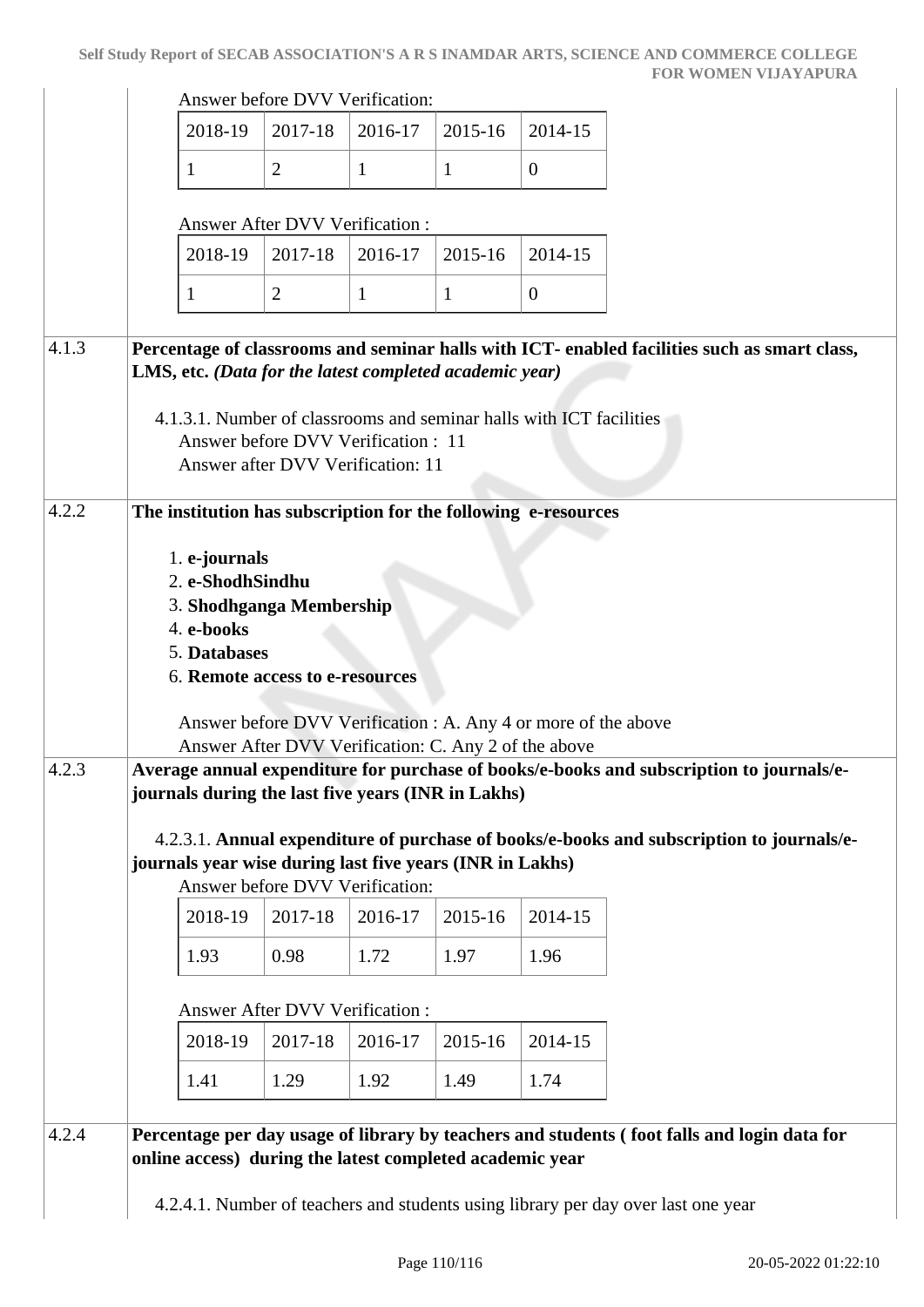|       | Answer before DVV Verification : 120<br>Answer after DVV Verification: 20                                                                                                                                                                                                                                                                                                                                                                                                                                                                                 |                                                         |         |         |         |                                                                                           |  |  |  |  |
|-------|-----------------------------------------------------------------------------------------------------------------------------------------------------------------------------------------------------------------------------------------------------------------------------------------------------------------------------------------------------------------------------------------------------------------------------------------------------------------------------------------------------------------------------------------------------------|---------------------------------------------------------|---------|---------|---------|-------------------------------------------------------------------------------------------|--|--|--|--|
|       |                                                                                                                                                                                                                                                                                                                                                                                                                                                                                                                                                           | Remark : HEI does not provide the required information. |         |         |         |                                                                                           |  |  |  |  |
| 4.3.3 | <b>Bandwidth of internet connection in the Institution</b>                                                                                                                                                                                                                                                                                                                                                                                                                                                                                                |                                                         |         |         |         |                                                                                           |  |  |  |  |
|       | Answer before DVV Verification: A. 250 MBPS<br>Answer After DVV Verification: B. 30 MBPS – 50 MBPS                                                                                                                                                                                                                                                                                                                                                                                                                                                        |                                                         |         |         |         |                                                                                           |  |  |  |  |
| 5.1.3 | following                                                                                                                                                                                                                                                                                                                                                                                                                                                                                                                                                 |                                                         |         |         |         | Capacity building and skills enhancement initiatives taken by the institution include the |  |  |  |  |
|       | 1. Soft skills<br>2. Language and communication skills<br>3. Life skills (Yoga, physical fitness, health and hygiene)<br>4. ICT/computing skills                                                                                                                                                                                                                                                                                                                                                                                                          |                                                         |         |         |         |                                                                                           |  |  |  |  |
|       | Answer before DVV Verification : A. All of the above<br>Answer After DVV Verification: A. All of the above                                                                                                                                                                                                                                                                                                                                                                                                                                                |                                                         |         |         |         |                                                                                           |  |  |  |  |
| 5.1.4 | Average percentage of students benefitted by guidance for competitive examinations and career<br>counselling offered by the Institution during the last five years                                                                                                                                                                                                                                                                                                                                                                                        |                                                         |         |         |         |                                                                                           |  |  |  |  |
|       | 5.1.4.1. Number of students benefitted by guidance for competitive examinations and career<br>counselling offered by the institution year wise during last five years<br>Answer before DVV Verification:                                                                                                                                                                                                                                                                                                                                                  |                                                         |         |         |         |                                                                                           |  |  |  |  |
|       | 2018-19                                                                                                                                                                                                                                                                                                                                                                                                                                                                                                                                                   | 2017-18                                                 | 2016-17 | 2015-16 | 2014-15 |                                                                                           |  |  |  |  |
|       | 131                                                                                                                                                                                                                                                                                                                                                                                                                                                                                                                                                       | 85                                                      | 75      | 48      | 43      |                                                                                           |  |  |  |  |
|       | <b>Answer After DVV Verification:</b>                                                                                                                                                                                                                                                                                                                                                                                                                                                                                                                     |                                                         |         |         |         |                                                                                           |  |  |  |  |
|       | 2018-19                                                                                                                                                                                                                                                                                                                                                                                                                                                                                                                                                   | 2017-18                                                 | 2016-17 | 2015-16 | 2014-15 |                                                                                           |  |  |  |  |
|       | 131                                                                                                                                                                                                                                                                                                                                                                                                                                                                                                                                                       | 85                                                      | 75      | 48      | 43      |                                                                                           |  |  |  |  |
| 5.1.5 | The Institution has a transparent mechanism for timely redressal of student grievances<br>including sexual harassment and ragging cases<br>1. Implementation of guidelines of statutory/regulatory bodies<br>2. Organisation wide awareness and undertakings on policies with zero tolerance<br>3. Mechanisms for submission of online/offline students' grievances<br>4. Timely redressal of the grievances through appropriate committees<br>Answer before DVV Verification : A. All of the above<br>Answer After DVV Verification: A. All of the above |                                                         |         |         |         |                                                                                           |  |  |  |  |
| 5.2.2 |                                                                                                                                                                                                                                                                                                                                                                                                                                                                                                                                                           |                                                         |         |         |         | Average percentage of students progressing to higher education during the last five years |  |  |  |  |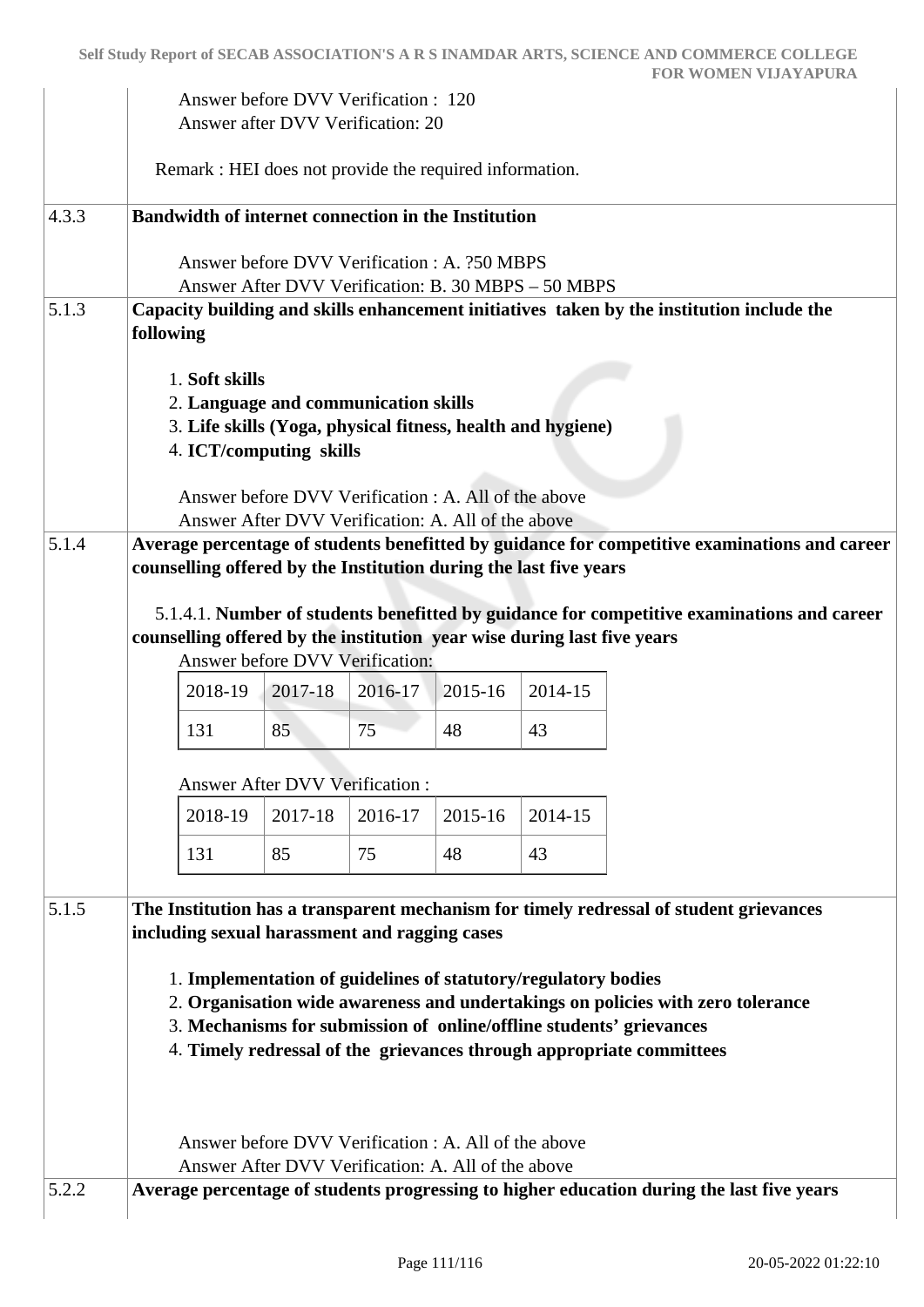5.2.2.1. **Number of outgoing student progression to higher education during last five years**

 Answer before DVV Verification : 123 Answer after DVV Verification: 50 Remark : HEI has not provided sufficient documents to verify the data. The issuance of TC does not ensure that student has joined the higher education 5.2.3 **Average percentage of students qualifying in state/national/ international level examinations during the last five years (eg: IIT-JAM/CLAT/ NET/SLET/GATE/ GMAT/CAT/GRE/ TOEFL/ Civil Services/State government examinations, etc.)** 5.2.3.1. **Number of students qualifying in state/ national/ international level examinations (eg: IIT/JAM/ NET/ SLET/ GATE/ GMAT/CAT/GRE/ TOEFL/ Civil Services/ State government examinations***, etc.)***) year-wise during last five years** Answer before DVV Verification: 2018-19 2017-18 2016-17 2015-16 2014-15 03 | 04 | 00 | 01 | 02 Answer After DVV Verification : 2018-19 2017-18 2016-17 2015-16 2014-15 01 02 02 00 01 5.2.3.2. **Number of students appearing in state/ national/ international level examinations (eg: JAM/CLAT/NET/ SLET/ GATE/ GMAT/CAT,GRE/ TOFEL/ Civil Services/ State government examinations) year-wise during last five years** Answer before DVV Verification: 2018-19 2017-18 2016-17 2015-16 2014-15 5.3.3 **Average number of sports and cultural events/competitions in which students of the Institution participated during last five years (organised by the institution/other institutions)** 5.3.3.1. **Number of sports and cultural events/competitions in which students of the Institution participated year-wise during last five years** Answer before DVV Verification: 2018-19 2017-18 2016-17 2015-16 2014-15 28 26 25 22 25 Answer After DVV Verification : 2018-19 2017-18 2016-17 2015-16 2014-15 4 4 4 4 Remark : HEI has split the event into activities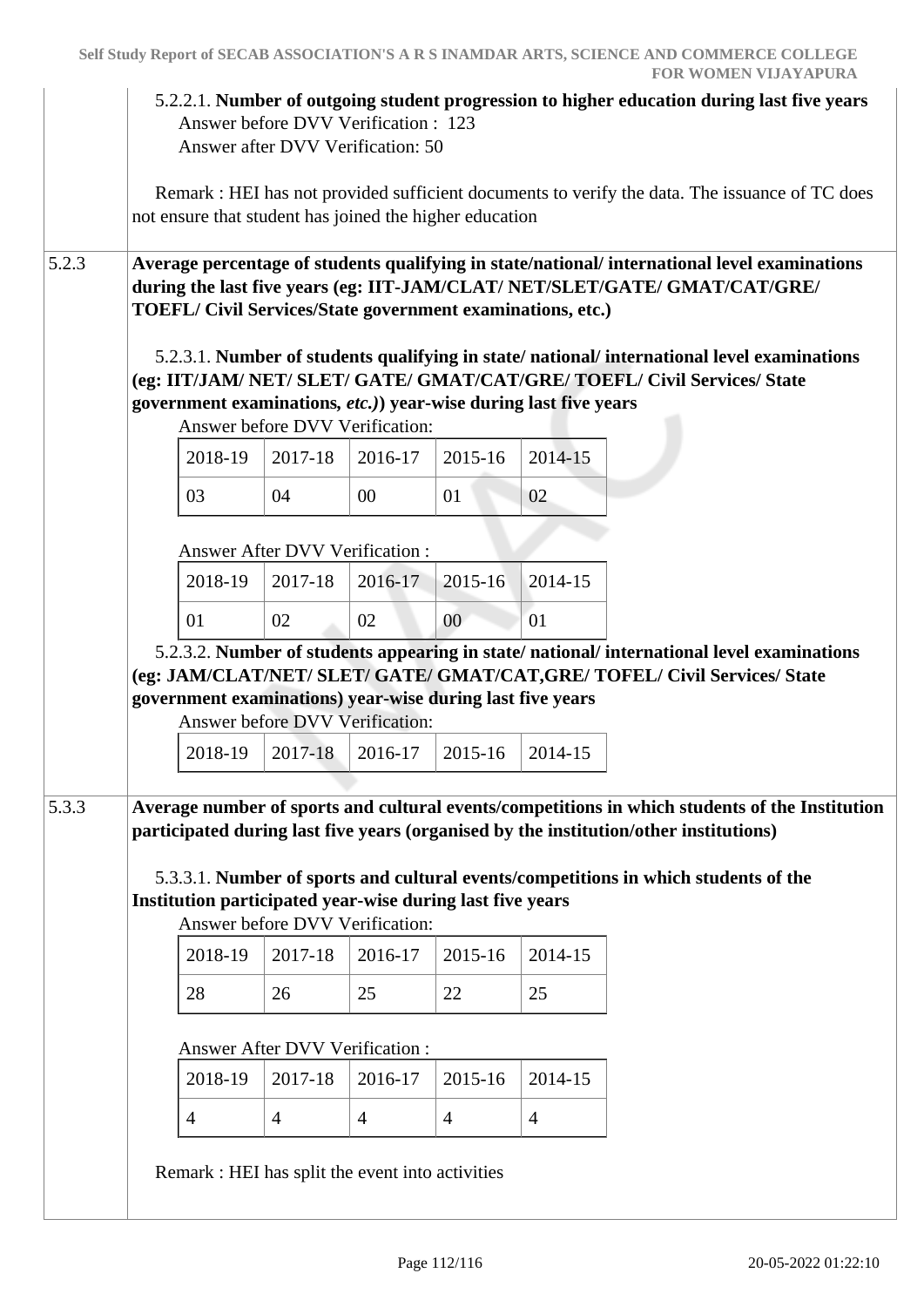| 5.4.2<br>Alumni contribution during the last five years (INR in lakhs) |                                                                                                                                                                                                                                                                      |                                                                                                                                                                                                                                                                                                                                                        |                                                                                                           |         |         |         |                                                                                   |  |  |  |  |
|------------------------------------------------------------------------|----------------------------------------------------------------------------------------------------------------------------------------------------------------------------------------------------------------------------------------------------------------------|--------------------------------------------------------------------------------------------------------------------------------------------------------------------------------------------------------------------------------------------------------------------------------------------------------------------------------------------------------|-----------------------------------------------------------------------------------------------------------|---------|---------|---------|-----------------------------------------------------------------------------------|--|--|--|--|
|                                                                        | Answer before DVV Verification : B. 4 Lakhs - 5 Lakhs<br>Answer After DVV Verification: B. 4 Lakhs - 5 Lakhs                                                                                                                                                         |                                                                                                                                                                                                                                                                                                                                                        |                                                                                                           |         |         |         |                                                                                   |  |  |  |  |
| 6.2.3                                                                  | Implementation of e-governance in areas of operation                                                                                                                                                                                                                 |                                                                                                                                                                                                                                                                                                                                                        |                                                                                                           |         |         |         |                                                                                   |  |  |  |  |
|                                                                        |                                                                                                                                                                                                                                                                      |                                                                                                                                                                                                                                                                                                                                                        | 1. Administration<br>2. Finance and Accounts<br><b>3. Student Admission and Support</b><br>4. Examination |         |         |         |                                                                                   |  |  |  |  |
|                                                                        |                                                                                                                                                                                                                                                                      |                                                                                                                                                                                                                                                                                                                                                        | Answer before DVV Verification : B. 3 of the above                                                        |         |         |         |                                                                                   |  |  |  |  |
|                                                                        |                                                                                                                                                                                                                                                                      |                                                                                                                                                                                                                                                                                                                                                        | Answer After DVV Verification: B. 3 of the above                                                          |         |         |         |                                                                                   |  |  |  |  |
| 6.3.2                                                                  |                                                                                                                                                                                                                                                                      | Average percentage of teachers provided with financial support to attend<br>conferences/workshops and towards membership fee of professional bodies during the last five<br>years<br>6.3.2.1. Number of teachers provided with financial support to attend<br>conferences/workshops and towards membership fee of professional bodies year wise during |                                                                                                           |         |         |         |                                                                                   |  |  |  |  |
|                                                                        |                                                                                                                                                                                                                                                                      | the last five years                                                                                                                                                                                                                                                                                                                                    |                                                                                                           |         |         |         |                                                                                   |  |  |  |  |
|                                                                        |                                                                                                                                                                                                                                                                      |                                                                                                                                                                                                                                                                                                                                                        | Answer before DVV Verification:                                                                           |         |         |         |                                                                                   |  |  |  |  |
|                                                                        |                                                                                                                                                                                                                                                                      | 2018-19                                                                                                                                                                                                                                                                                                                                                | 2017-18                                                                                                   | 2016-17 | 2015-16 | 2014-15 |                                                                                   |  |  |  |  |
|                                                                        |                                                                                                                                                                                                                                                                      | 00                                                                                                                                                                                                                                                                                                                                                     | 03                                                                                                        | 03      | 00      | 00      |                                                                                   |  |  |  |  |
|                                                                        |                                                                                                                                                                                                                                                                      | <b>Answer After DVV Verification:</b>                                                                                                                                                                                                                                                                                                                  |                                                                                                           |         |         |         |                                                                                   |  |  |  |  |
|                                                                        |                                                                                                                                                                                                                                                                      | 2018-19                                                                                                                                                                                                                                                                                                                                                | 2017-18                                                                                                   | 2016-17 | 2015-16 | 2014-15 |                                                                                   |  |  |  |  |
|                                                                        |                                                                                                                                                                                                                                                                      | 02                                                                                                                                                                                                                                                                                                                                                     | 01                                                                                                        | 00      | 00      | 00      |                                                                                   |  |  |  |  |
| 6.3.3                                                                  | Average number of professional development /administrative training programs organized by<br>the institution for teaching and non teaching staff during the last five years<br>6.3.3.1. Total number of professional development /administrative training Programmes |                                                                                                                                                                                                                                                                                                                                                        |                                                                                                           |         |         |         |                                                                                   |  |  |  |  |
|                                                                        | organized by the institution for teaching and non teaching staff year-wise during the last five<br>years                                                                                                                                                             |                                                                                                                                                                                                                                                                                                                                                        |                                                                                                           |         |         |         |                                                                                   |  |  |  |  |
|                                                                        |                                                                                                                                                                                                                                                                      |                                                                                                                                                                                                                                                                                                                                                        | Answer before DVV Verification:                                                                           |         |         |         |                                                                                   |  |  |  |  |
|                                                                        |                                                                                                                                                                                                                                                                      | 2018-19                                                                                                                                                                                                                                                                                                                                                | 2017-18                                                                                                   | 2016-17 | 2015-16 | 2014-15 |                                                                                   |  |  |  |  |
|                                                                        |                                                                                                                                                                                                                                                                      | 01                                                                                                                                                                                                                                                                                                                                                     | 04                                                                                                        | 01      | 01      | 00      |                                                                                   |  |  |  |  |
|                                                                        |                                                                                                                                                                                                                                                                      |                                                                                                                                                                                                                                                                                                                                                        | <b>Answer After DVV Verification:</b>                                                                     |         |         |         |                                                                                   |  |  |  |  |
|                                                                        |                                                                                                                                                                                                                                                                      | 2018-19                                                                                                                                                                                                                                                                                                                                                | 2017-18                                                                                                   | 2016-17 | 2015-16 | 2014-15 |                                                                                   |  |  |  |  |
|                                                                        |                                                                                                                                                                                                                                                                      | 01                                                                                                                                                                                                                                                                                                                                                     | 04                                                                                                        | 01      | 02      | 02      |                                                                                   |  |  |  |  |
| 6.3.4                                                                  |                                                                                                                                                                                                                                                                      |                                                                                                                                                                                                                                                                                                                                                        |                                                                                                           |         |         |         | Average percentage of teachers undergoing online/face-to-face Faculty Development |  |  |  |  |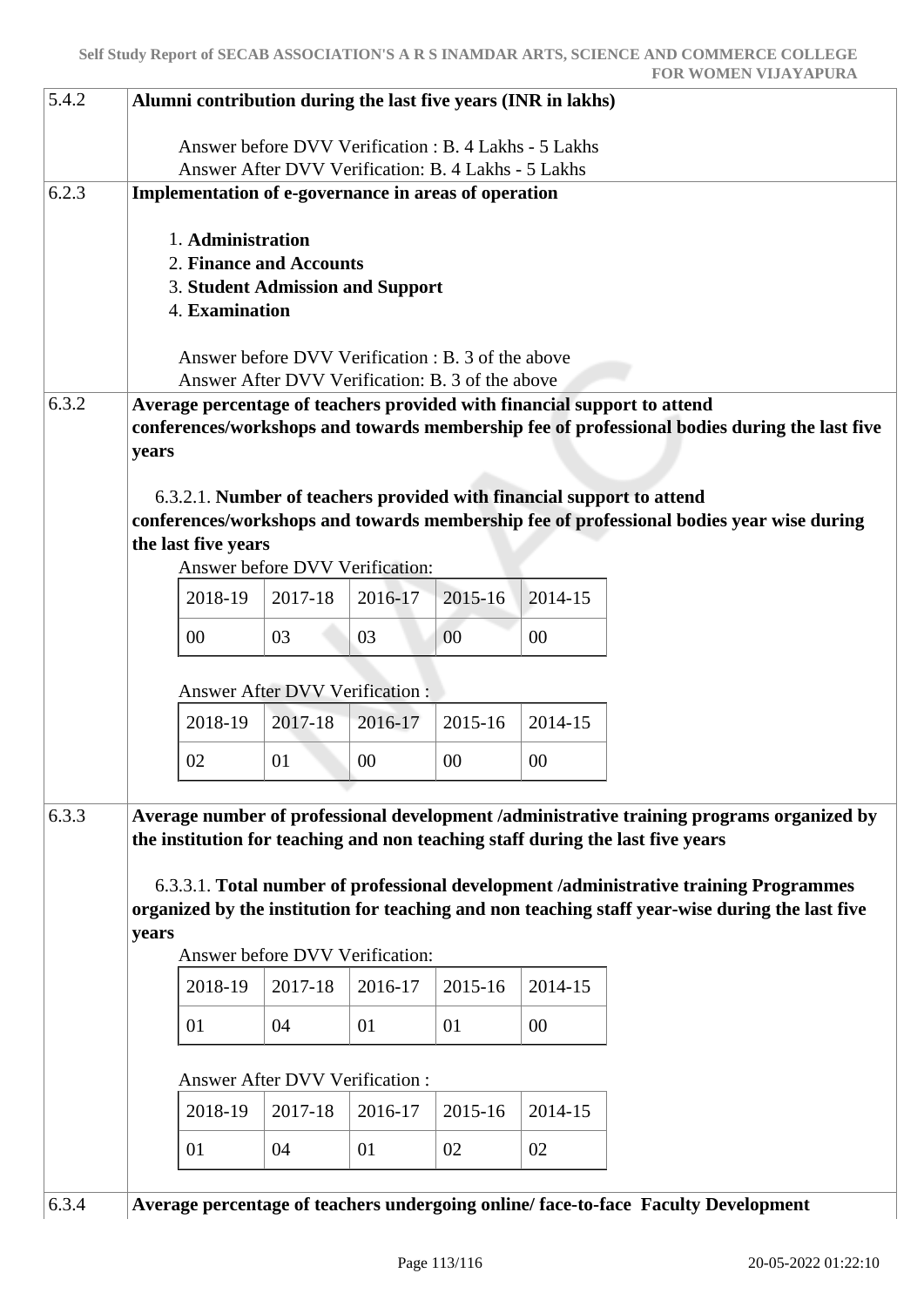**Programmes (FDP)during the last five years (Professional Development Programmes, Orientation / Induction Programmes, Refresher Course, Short Term Course ).**

 6.3.4.1. **Total number of teachers attending professional development Programmes viz., Orientation / Induction Programme, Refresher Course, Short Term Course year-wise during the last five years**

Answer before DVV Verification:

|  |    | $2018-19$   2017-18   2016-17   2015-16   2014-15 |        |        |
|--|----|---------------------------------------------------|--------|--------|
|  | 02 | 00                                                | $00\,$ | $00\,$ |

Answer After DVV Verification :

|    |    | $2018-19$   2017-18   2016-17   2015-16   2014-15 |    |    |
|----|----|---------------------------------------------------|----|----|
| 00 | 03 | 00                                                | 00 | 00 |

| 6.5.3 | Quality assurance initiatives of the institution include:                               |  |  |  |  |  |  |  |  |
|-------|-----------------------------------------------------------------------------------------|--|--|--|--|--|--|--|--|
|       | 1. Regular meeting of Internal Quality Assurance Cell (IQAC); Feedback collected,       |  |  |  |  |  |  |  |  |
|       | analysed and used for improvements                                                      |  |  |  |  |  |  |  |  |
|       | 2. Collaborative quality intitiatives with other institution(s)                         |  |  |  |  |  |  |  |  |
|       | 3. Participation in NIRF                                                                |  |  |  |  |  |  |  |  |
|       | 4. any other quality audit recognized by state, national or international agencies (ISO |  |  |  |  |  |  |  |  |
|       | <b>Certification, NBA)</b>                                                              |  |  |  |  |  |  |  |  |
|       | Answer before DVV Verification : B. 3 of the above                                      |  |  |  |  |  |  |  |  |
|       | Answer After DVV Verification: D. 1 of the above                                        |  |  |  |  |  |  |  |  |
| 7.1.2 | The Institution has facilities for alternate sources of energy and energy conservation  |  |  |  |  |  |  |  |  |
|       | measures                                                                                |  |  |  |  |  |  |  |  |
|       | 1. Solar energy                                                                         |  |  |  |  |  |  |  |  |
|       | 2. Biogas plant                                                                         |  |  |  |  |  |  |  |  |
|       | 3. Wheeling to the Grid                                                                 |  |  |  |  |  |  |  |  |
|       | 4. Sensor-based energy conservation                                                     |  |  |  |  |  |  |  |  |
|       | 5. Use of LED bulbs/ power efficient equipment                                          |  |  |  |  |  |  |  |  |
|       | Answer before DVV Verification : C. 2 of the above                                      |  |  |  |  |  |  |  |  |
|       | Answer After DVV Verification: C. 2 of the above                                        |  |  |  |  |  |  |  |  |
|       | Remark : Data updated as per documents provided                                         |  |  |  |  |  |  |  |  |
| 7.1.4 | Water conservation facilities available in the Institution:                             |  |  |  |  |  |  |  |  |
|       | 1. Rain water harvesting                                                                |  |  |  |  |  |  |  |  |
|       | 2. Borewell /Open well recharge                                                         |  |  |  |  |  |  |  |  |
|       | 3. Construction of tanks and bunds                                                      |  |  |  |  |  |  |  |  |
|       | 4. Waste water recycling                                                                |  |  |  |  |  |  |  |  |
|       | 5. Maintenance of water bodies and distribution system in the campus                    |  |  |  |  |  |  |  |  |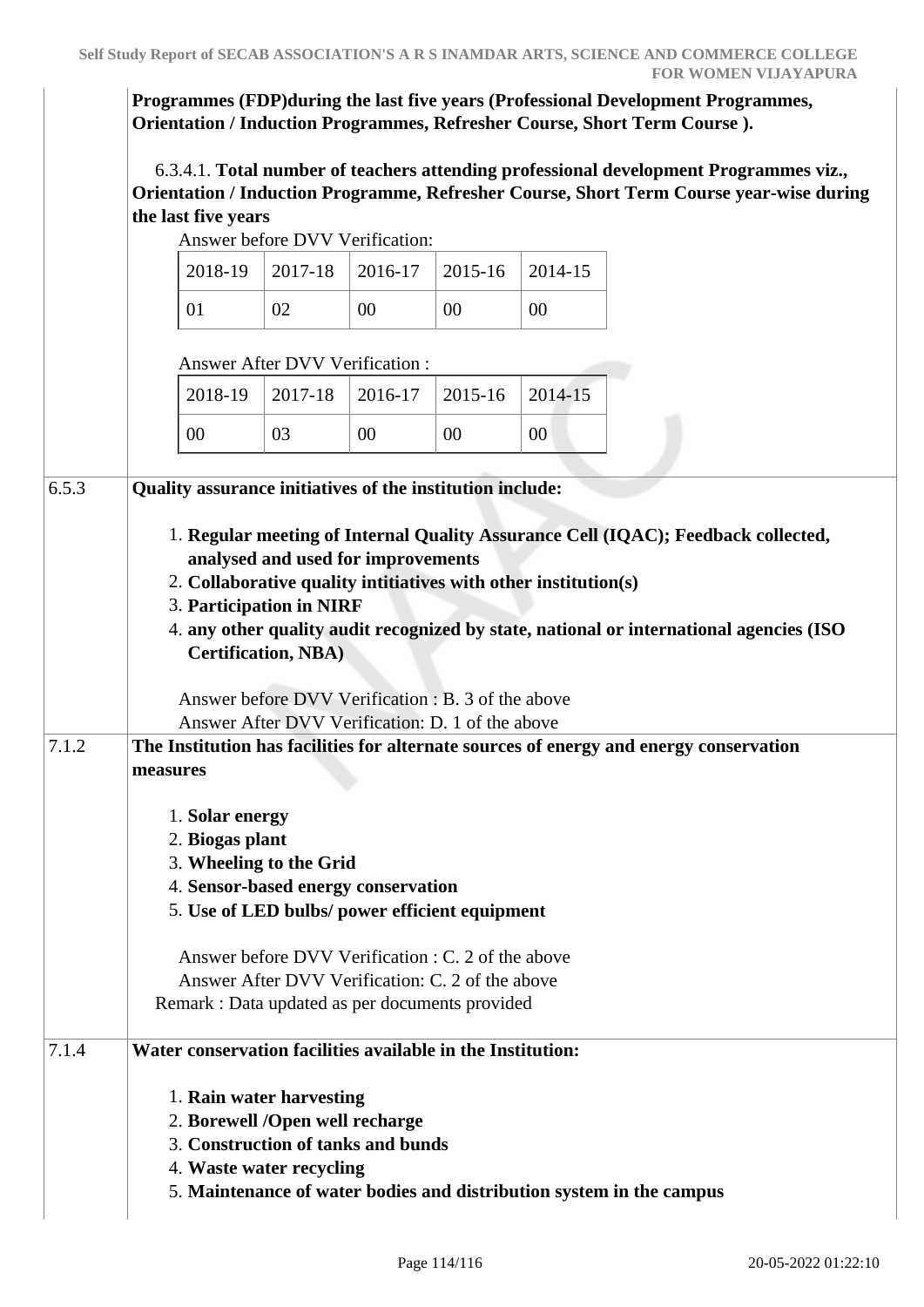|        | Answer before DVV Verification : B. 3 of the above                                           |
|--------|----------------------------------------------------------------------------------------------|
|        | Answer After DVV Verification: B. 3 of the above                                             |
| 7.1.5  | Green campus initiatives include:                                                            |
|        | 1. Restricted entry of automobiles                                                           |
|        | 2. Use of Bicycles/ Battery powered vehicles                                                 |
|        | 3. Pedestrian Friendly pathways                                                              |
|        | 4. Ban on use of Plastic                                                                     |
|        | 5. landscaping with trees and plants                                                         |
|        | Answer before DVV Verification : B. 3 of the above                                           |
|        | Answer After DVV Verification: B. 3 of the above                                             |
| 7.1.6  | Quality audits on environment and energy are regularly undertaken by the Institution and any |
|        | awards received for such green campus initiatives:                                           |
|        |                                                                                              |
|        | 1. Green audit                                                                               |
|        | 2. Energy audit                                                                              |
|        | 3. Environment audit                                                                         |
|        | 4. Clean and green campus recognitions / awards                                              |
|        | 5. Beyond the campus environmental promotion activities                                      |
|        |                                                                                              |
|        | Answer before DVV Verification : C. 2 of the above                                           |
|        | Answer After DVV Verification: B. 3 of the above                                             |
| 7.1.7  | The Institution has disabled-friendly, barrier free environment                              |
|        |                                                                                              |
|        | 1. Built environment with ramps/lifts for easy access to classrooms.                         |
|        | 2. Divyangjan friendly washrooms                                                             |
|        | 3. Signage including tactile path, lights, display boards and signposts                      |
|        | 4. Assistive technology and facilities for Divyangjan accessible website, screen-reading     |
|        | software, mechanized equipment                                                               |
|        | 5. Provision for enquiry and information: Human assistance, reader, scribe, soft copies of   |
|        | reading material, screen reading                                                             |
|        |                                                                                              |
|        | Answer before DVV Verification : B. 3 of the above                                           |
|        | Answer After DVV Verification: C. 2 of the above                                             |
| 7.1.10 | The Institution has a prescribed code of conduct for students, teachers, administrators and  |
|        | other staff and conducts periodic programmes in this regard.                                 |
|        | 1. The Code of Conduct is displayed on the website                                           |
|        | 2. There is a committee to monitor adherence to the Code of Conduct                          |
|        | 3. Institution organizes professional ethics programmes for students, teachers,              |
|        | administrators and other staff                                                               |
|        | 4. Annual awareness programmes on Code of Conduct are organized                              |
|        |                                                                                              |
|        | Answer before DVV Verification : A. All of the above                                         |
|        | Answer After DVV Verification: A. All of the above                                           |
|        |                                                                                              |

## **2.Extended Profile Deviations**